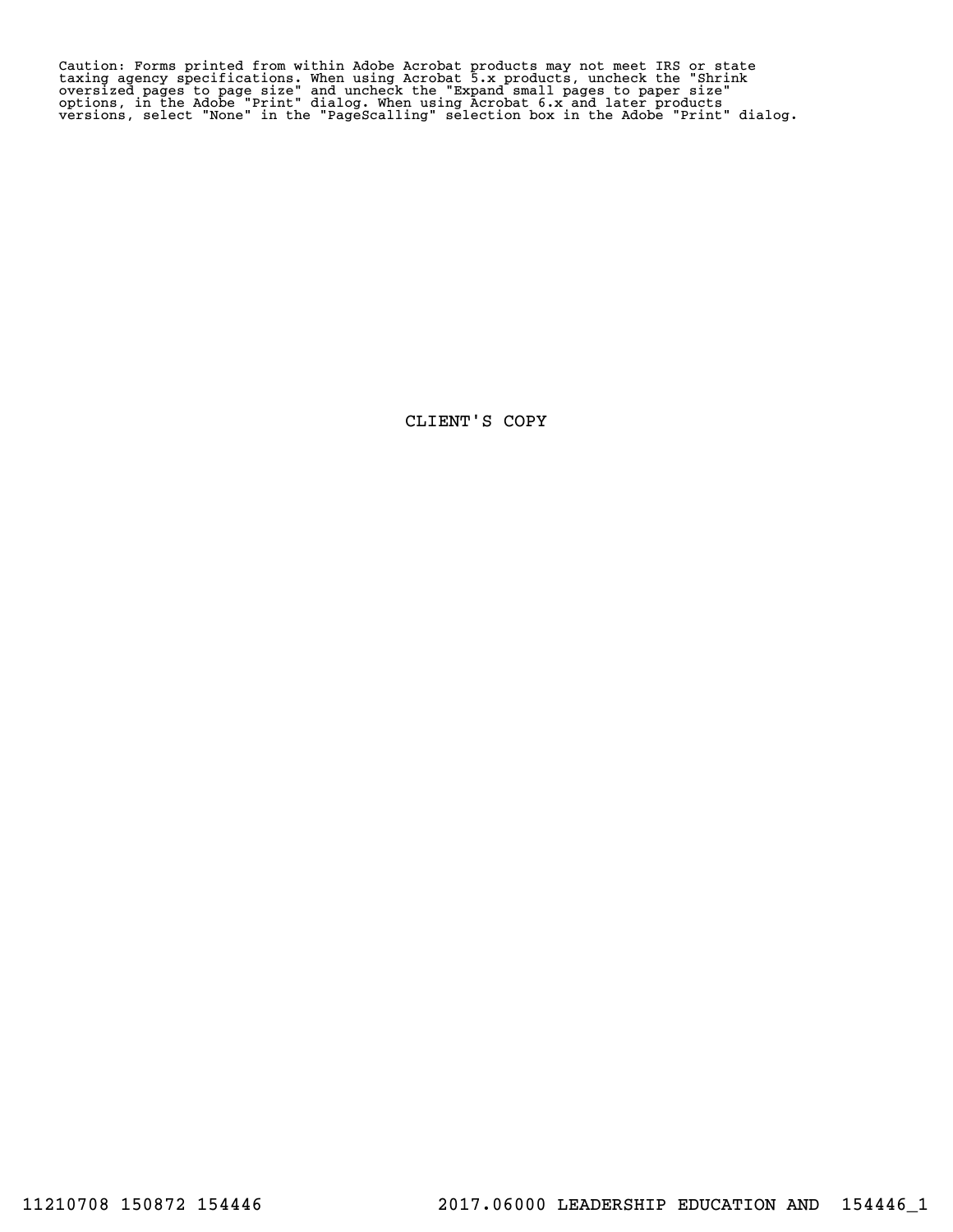

July 8, 2019

Leadership Education and Athletics in Partnership, Inc 31 Jefferson Street New Haven, CT 06511

Dear Mr. Cleary:

Enclosed are the original and one copy of the 2017 Exempt Organization return, as follows...

2017 Form 990

Each original should be dated, signed and filed in accordance with the filing instructions. The copy should be retained for your files.

Tax or Professional advice contained in or accompanying this document, unless otherwise specifically stated, is not intended or written to be used, and cannot be used, for the purpose of (I) avoiding penalties under the Internal Revenue code, or (II) promoting, marketing, or recommending to another party any transaction or matter that is contained in or accompanying this document. In addition, unless otherwise specifically stated, any advice provided shall not be deemed a formal tax opinion upon which the addressee can rely.

We sincerely appreciate the opportunity to serve you. If you have any questions regarding the returns, please do not hesitate to call.

Very truly yours,

Cathiann Bellard Certified Public Accountant

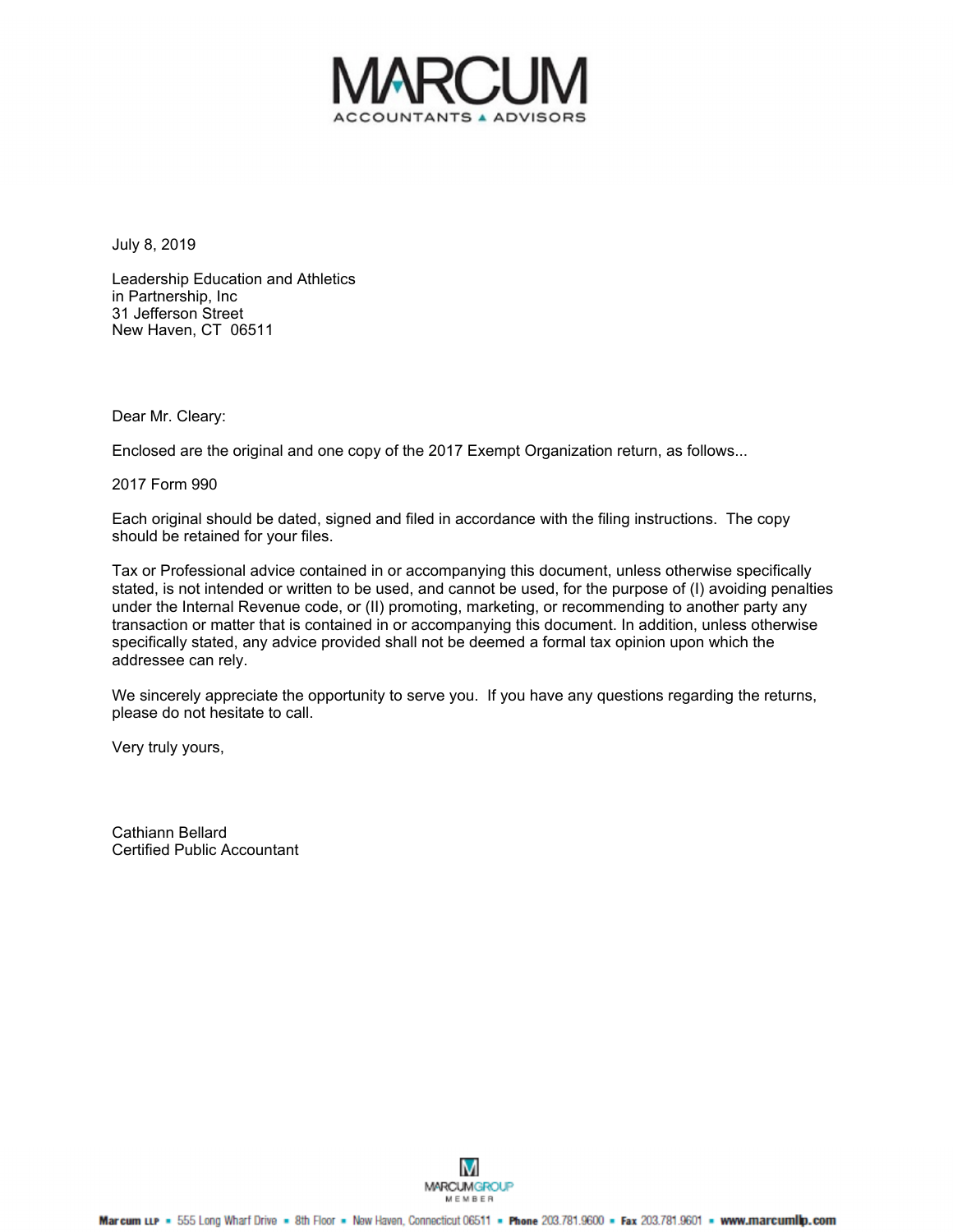## **TAX RETURN FILING INSTRUCTIONS**

FORM 990

#### **FOR THE YEAR ENDING**

August 31, 2018

#### **Prepared For:**

Leadership Education and Athletics in Partnership, Inc 31 Jefferson Street New Haven, CT 06511

#### **Prepared By:**

MARCUM LLP 555 Long Wharf Drive New Haven, CT 06511

#### **Amount Due or Refund:**

Not applicable

#### **Make Check Payable To:**

Not applicable

#### **Mail Tax Return and Check (if applicable) To:**

Not applicable

#### **Return Must be Mailed On or Before:**

Not applicable

#### **Special Instructions:**

This return has qualified for electronic filing. After you have reviewed the return for completeness and accuracy, please sign, date and return Form 8879-EO to our office. We will transmit the return electronically to the IRS and no further action is required. Return Form 8879-EO to us by July 15, 2019

Connecticut Renewal Application:

You have the option of mailing the renewal with payment, or renewing and paying on-line. If you wish to continue mailing the renewal form, a renewal notice has been mailed to you by the department. If you did not receive a renewal form or need another copy, please email ctcharityhelp@ct.gov to request a copy of this form.

Please submit your renewal application on or before July 31, 2019 and include the \$50 registration fee. You no longer need to send a copy of the signed 990 and financial statement.

This application will renew the organization's registration until July 31, 2020.

The department will mail a verification of registration to you when it is processed.

 Mail To - Department of consumer protection Public Charities 165 Capitol Avenue Hartford, CT 06106-1630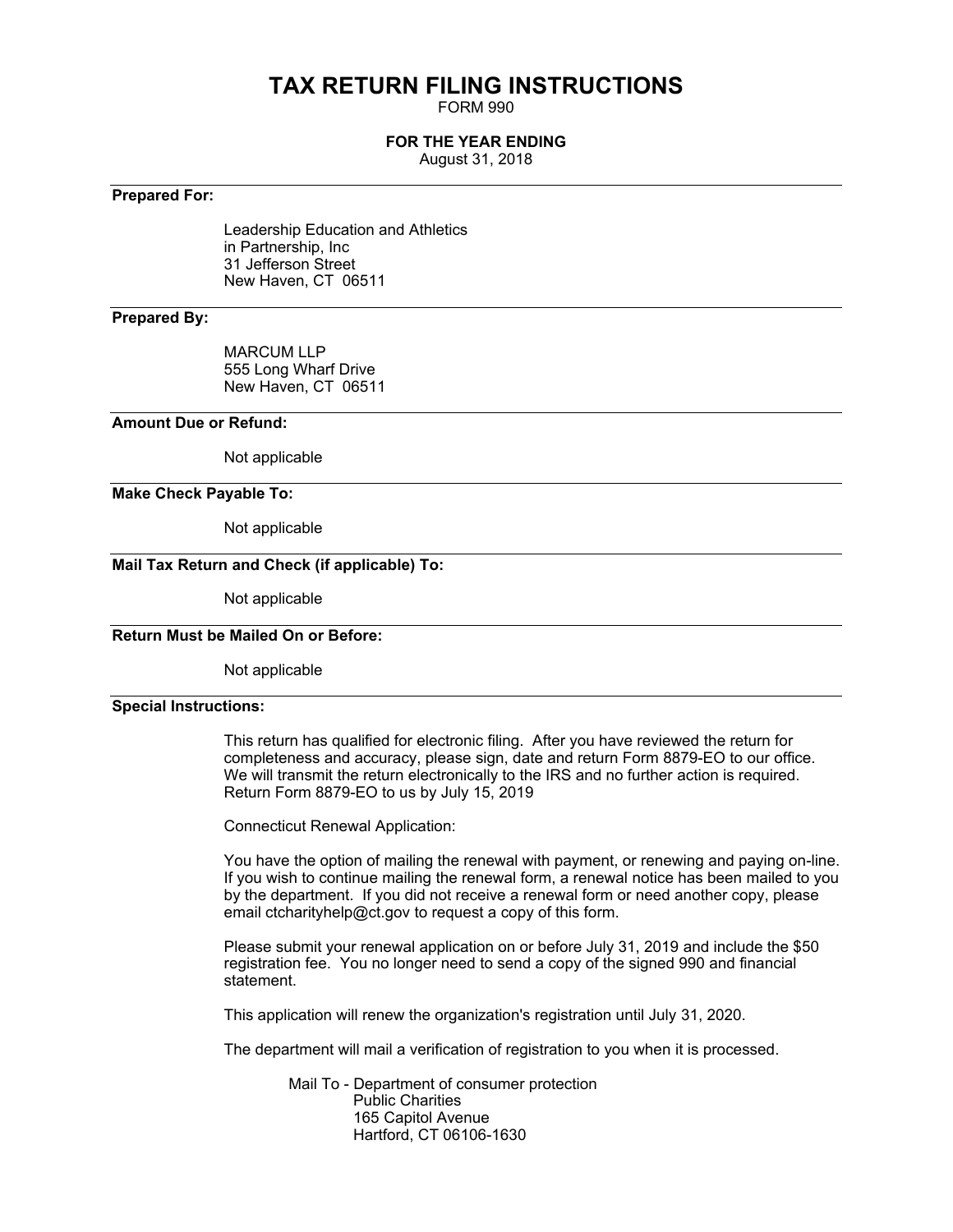If you wish to renew your registration using the department's on-line renewal system, you will need a Visa card, Mastercard or American Express card and your user ID and password. The renewal notice mailed to you includes a user ID and password. If you did not receive the renewal notice, please send an e-mail request for an on-line user ID and password referencing the Connecticut charity name and registration # to dcp.online@ct.gov.

If your tax return(s) are being electronically filed, we cannot release them until we have your signed authorization(s). After reviewing your return(s) for accuracy and completeness, please sign and email your authorization(s) to [8879.NewHaven@marcumllp.com.](mailto:8879.NewHaven@marcumllp.com)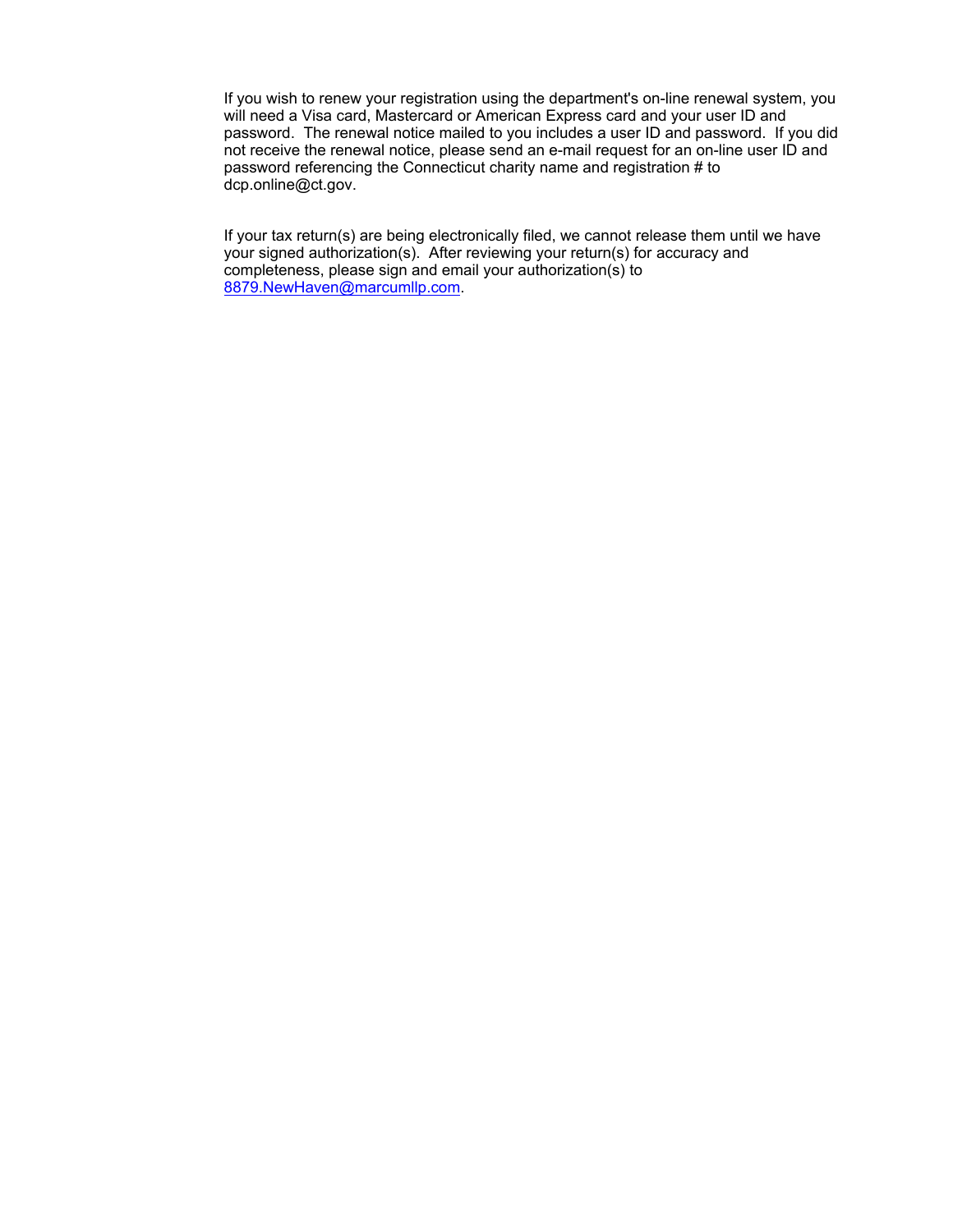| Form | 8879-1 | F |  |
|------|--------|---|--|
|      |        |   |  |

Internal Revenue Service

## **IRS e-file Signature Authorization IRS e-file Signature Authorization** Form **8879-EO for an Exempt Organization for an Exempt Organization**

Expartment of the Treasury For calendar year 2017, or fiscal year beginning  $\frac{SEP}{IB}$ , 2017, and ending  $\frac{AUG}{31}$ , 20 $\frac{18}{18}$ 

Department of the Treasury **begins the IRS. Keep for your records.** 

| ,η |
|----|
|----|

Name of exempt organization

Internal Revenue Service **the Construction Construction Construction** Construction Construction Construction Construction.

Name of exempt organization **Employer identification nu Employer identification number**

IN PARTNERSHIP, INC 22-2906547 IN PARTNERSHIP, INC 22-2906547

Name and title of officer Name and title of officer

EDWARD CLEARY EDWARD CLEARY SIGNING OFFICER SIGNING OFFICER

**Part I Type of Return and Return Information** (Whole Dollars Only)

LEADERSHIP EDUCATION AND ATHLETICS LEADERSHIP EDUCATION AND ATHLETICS

Check the box for the return for which you are using this Form 8879-EO and enter the applicable amount, if any, from the return. If you check the box on line 1a, 2a, 3a, 4a, or 5a, below, and the amount on that line for the return being filed with this form was blank, then leave line 1b, 2b, 3b, 4b, or 5b, whichever is applicable, blank (do not enter -0-). But, if you entered -0- on the return, then enter -0- on the applicable line below. Do not complete more than 1 line in Part I. than 1 line in Part I. **aForm 1990 check here Form 1990 check here A**<br>**aForm 990 check here is applicable**, blank (do not enter-<br>an 1 line in Part 1.<br>**a** Form 990 check here  $\blacktriangleright$   $\boxed{\text{X}}$  b 1<br>**a** Form 990 check here  $\blacktriangleright$   $\boxed{\text{$ 

| ∣ Part I<br><b>Type of Return and Return Information</b> (Whole Dollars Only)                                                                                                                                                                                                                                                                                                                                                                                                                                   |     |                    |
|-----------------------------------------------------------------------------------------------------------------------------------------------------------------------------------------------------------------------------------------------------------------------------------------------------------------------------------------------------------------------------------------------------------------------------------------------------------------------------------------------------------------|-----|--------------------|
| Check the box for the return for which you are using this Form 8879-EO and enter the applicable amount, if any, from the return. If you check the box<br>on line 1a, 2a, 3a, 4a, or 5a, below, and the amount on that line for the return being filed with this form was blank, then leave line 1b, 2b, 3b, 4b, or 5b,<br>whichever is applicable, blank (do not enter -0-). But, if you entered -0- on the return, then enter -0- on the applicable line below. Do not complete more<br>than 1 line in Part I. |     |                    |
| 1a Form 990 check here $\blacktriangleright$ $\mid$ X  <br><b>b Total revenue,</b> if any (Form 990, Part VIII, column (A), line 12)                                                                                                                                                                                                                                                                                                                                                                            |     | 1b $2, 176, 747$ . |
| 2a Form 990-EZ check here                                                                                                                                                                                                                                                                                                                                                                                                                                                                                       | 2b  |                    |
| 3a Form 1120-POL check here                                                                                                                                                                                                                                                                                                                                                                                                                                                                                     | 3b  |                    |
| 4a Form 990-PF check here<br><b>b</b> Tax based on investment income (Form 990-PF, Part VI, line 5)                                                                                                                                                                                                                                                                                                                                                                                                             | 4b. |                    |
| 5a Form 8868 check here $\blacktriangleright$                                                                                                                                                                                                                                                                                                                                                                                                                                                                   | 5b  |                    |
| <b>Part II</b><br><b>Declaration and Signature Authorization of Officer</b>                                                                                                                                                                                                                                                                                                                                                                                                                                     |     |                    |

### **Part II Declaration and Signature Authorization of Officer**

Under penalties of perjury, I declare that I am an officer of the above organization and that I have examined a copy of the organization's 2017 electronic return and accompanying schedules and statements and to the best of my knowledge and belief, they are true, correct, and complete. I further declare that the amount in Part I above is the amount shown on the copy of the organization's electronic return. I consent to allow my intermediate service provider, transmitter, or electronic return originator (ERO) to send the organization's return to the IRS and to receive from the IRS (a) an acknowledgement of receipt or reason for rejection of the transmission, (b) the reason for any delay in processing the return or refund, and (c) the date of any refund. If applicable, I authorize the U.S. Treasury and its designated Financial Agent to initiate an electronic funds withdrawal (direct debit) entry to the financial institution account indicated in the tax preparation software for payment of the organization's federal taxes owed on this return, and the financial institution to debit the entry to this account. To revoke a payment, I must contact the U.S. Treasury Financial Agent at 1-888-353-4537 no later than 2 business days prior to the payment (settlement) date. I also authorize the financial institutions involved in the processing of the electronic payment of taxes to receive confidential information necessary to answer inquiries and resolve issues related to the payment. I have selected a personal identification number (PIN) as my signature for the organization's electronic return and, if applicable, the organization's consent to electronic funds withdrawal. organization's consent to electronic funds withdrawal.

#### **Officer's PIN: check one box only Officer's PIN: check one box only**

| I authorize MARCUM LLP                                                                                                                                                                                                                                                                                                                                                           | 06547<br>to enter my PIN                          |
|----------------------------------------------------------------------------------------------------------------------------------------------------------------------------------------------------------------------------------------------------------------------------------------------------------------------------------------------------------------------------------|---------------------------------------------------|
| ERO firm name                                                                                                                                                                                                                                                                                                                                                                    | Enter five numbers, but<br>do not enter all zeros |
| as my signature on the organization's tax year 2017 electronically filed return. If I have indicated within this return that a copy of the return<br>is being filed with a state agency(ies) regulating charities as part of the IRS Fed/State program, I also authorize the aforementioned ERO to<br>enter my PIN on the return's disclosure consent screen.                    |                                                   |
| As an officer of the organization, I will enter my PIN as my signature on the organization's tax year 2017 electronically filed return. If I have<br>indicated within this return that a copy of the return is being filed with a state agency(ies) regulating charities as part of the IRS Fed/State<br>program, I will enter my PIN on the return's disclosure consent screen. |                                                   |
| Officer's signature $\blacktriangleright$                                                                                                                                                                                                                                                                                                                                        | Date $\blacktriangleright$                        |
| <b>Certification and Authentication</b><br>∣ Part III I                                                                                                                                                                                                                                                                                                                          |                                                   |
| <b>ERO's EFIN/PIN.</b> Enter your six-digit electronic filing identification                                                                                                                                                                                                                                                                                                     |                                                   |
| number (EFIN) followed by your five-digit self-selected PIN.                                                                                                                                                                                                                                                                                                                     | 06418706511<br>Do not enter all zeros             |
| I certify that the above numeric entry is my PIN, which is my signature on the 2017 electronically filed return for the organization indicated above. I<br>confirm that I am submitting this return in accordance with the requirements of Pub. 4163, Modernized e-File (MeF) Information for Authorized IRS<br>e-file Providers for Business Returns.                           |                                                   |
| ERO's signature<br><u> 1989 - John Stein, Amerikaansk politiker (* 1989)</u>                                                                                                                                                                                                                                                                                                     | Date $\blacktriangleright$                        |
| <b>ERO Must Retain This Form - See Instructions</b>                                                                                                                                                                                                                                                                                                                              |                                                   |
| Do Not Submit This Form to the IRS Unless Requested To Do So                                                                                                                                                                                                                                                                                                                     |                                                   |
| LHA For Paperwork Reduction Act Notice, see instructions.                                                                                                                                                                                                                                                                                                                        | Form 8879-EO (2017)                               |
| 723051 10-11-17                                                                                                                                                                                                                                                                                                                                                                  |                                                   |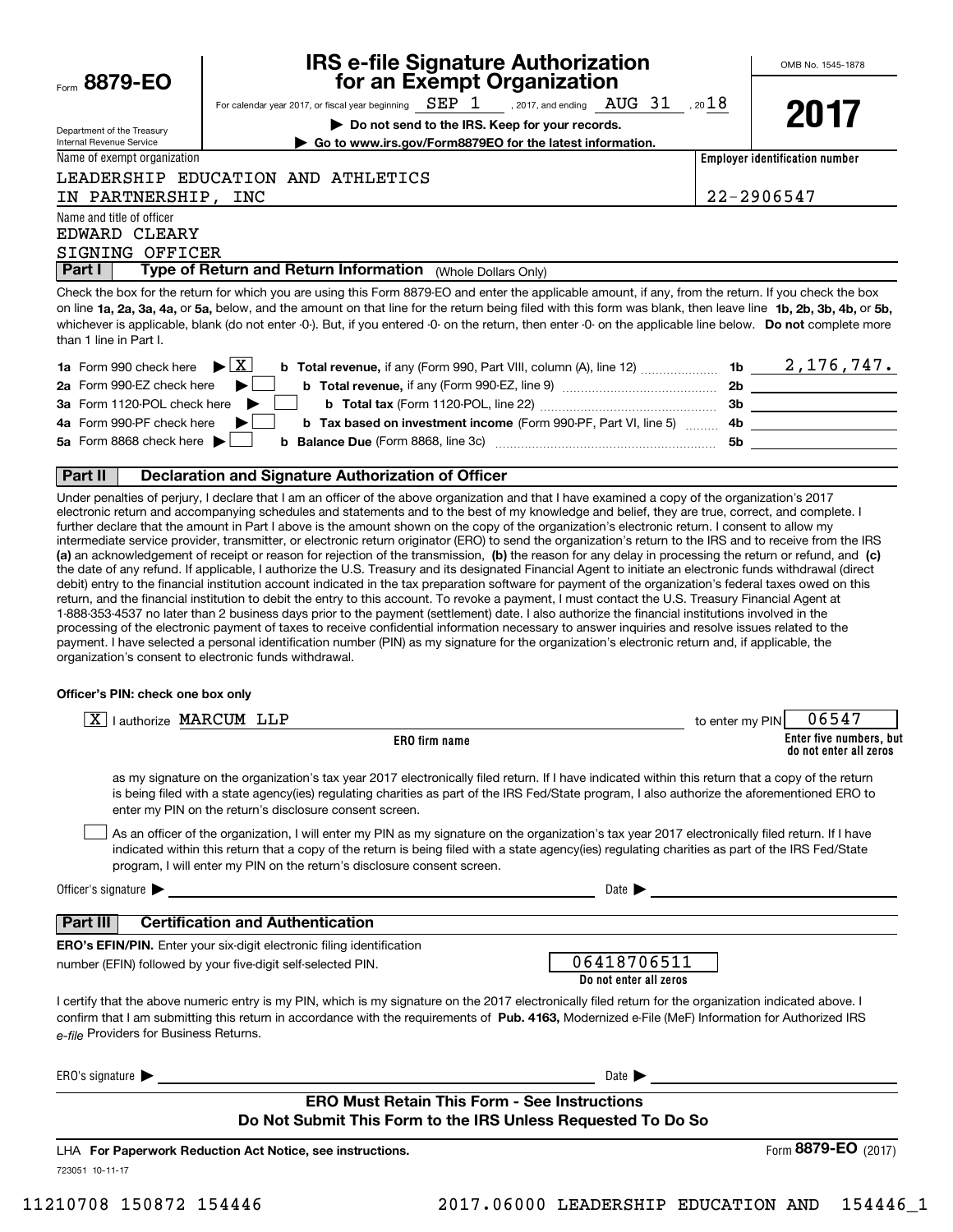|                                  |                        | EXTENDED TO JULY 15, 2019                                                                                                                                                  |                                  |                                                     |                                                             |
|----------------------------------|------------------------|----------------------------------------------------------------------------------------------------------------------------------------------------------------------------|----------------------------------|-----------------------------------------------------|-------------------------------------------------------------|
|                                  |                        | <b>Return of Organization Exempt From Income Tax</b>                                                                                                                       |                                  |                                                     | OMB No. 1545-0047                                           |
| Form <b>990</b>                  |                        | Under section 501(c), 527, or 4947(a)(1) of the Internal Revenue Code (except private foundations)                                                                         |                                  |                                                     |                                                             |
| Department of the Treasury       |                        | Do not enter social security numbers on this form as it may be made public.                                                                                                |                                  |                                                     | <b>Open to Public</b>                                       |
| Internal Revenue Service         |                        | Go to www.irs.gov/Form990 for instructions and the latest information.                                                                                                     |                                  |                                                     | <b>Inspection</b>                                           |
|                                  |                        | SEP 1, 2017<br>A For the 2017 calendar year, or tax year beginning                                                                                                         | and ending AUG 31, 2018          |                                                     |                                                             |
| <b>B</b> Check if<br>applicable: |                        | C Name of organization                                                                                                                                                     |                                  | D Employer identification number                    |                                                             |
| Address                          |                        | LEADERSHIP EDUCATION AND ATHLETICS                                                                                                                                         |                                  |                                                     |                                                             |
| change<br>Name                   |                        | IN PARTNERSHIP, INC                                                                                                                                                        |                                  |                                                     |                                                             |
| change<br>Initial                |                        | Doing business as                                                                                                                                                          |                                  | 22-2906547                                          |                                                             |
| return<br>Final                  |                        | Number and street (or P.O. box if mail is not delivered to street address)<br>Room/suite<br>31 JEFFERSON STREET                                                            |                                  | E Telephone number                                  | $203 - 773 - 0770$                                          |
| return/<br>termin-<br>ated       |                        | City or town, state or province, country, and ZIP or foreign postal code                                                                                                   | G Gross receipts \$              |                                                     | 2,183,826.                                                  |
| Amended                          |                        | NEW HAVEN, CT<br>06511                                                                                                                                                     |                                  | H(a) Is this a group return                         |                                                             |
| return<br>Applica-               |                        | F Name and address of principal officer: EDWARD CLEARY                                                                                                                     |                                  |                                                     | for subordinates? $\Box$ Yes $\boxed{X}$ No                 |
| tion<br>pending                  |                        | 31 JEFFERSON STREET, NEW HAVEN, CT<br>06511                                                                                                                                |                                  | H(b) Are all subordinates included?   Yes           | ∣No                                                         |
|                                  |                        | Tax-exempt status: $\boxed{\mathbf{X}}$ 501(c)(3)<br>$501(c)$ (<br>$\sqrt{2}$ (insert no.)<br>4947(a)(1) or                                                                | 527                              |                                                     | If "No," attach a list. (see instructions)                  |
|                                  |                        | J Website: WWW.LEAPFORKIDS.ORG                                                                                                                                             |                                  | $H(c)$ Group exemption number $\blacktriangleright$ |                                                             |
|                                  |                        | K Form of organization:   X Corporation<br>Other $\blacktriangleright$<br>Trust<br>Association                                                                             |                                  |                                                     | L Year of formation: $1994$ M State of legal domicile: $CT$ |
| Part I                           | <b>Summary</b>         |                                                                                                                                                                            |                                  |                                                     |                                                             |
| 1.                               |                        | Briefly describe the organization's mission or most significant activities: THE ORGANIZATION WORKS WITH                                                                    |                                  |                                                     |                                                             |
| Governance                       |                        | YOUTHS FROM THE LOCAL COMMUNITIES AND GUIDES AND SUPERVISES COLLEGE                                                                                                        |                                  |                                                     |                                                             |
| $\mathbf{2}$                     |                        | Check this box $\blacktriangleright$ $\blacksquare$ if the organization discontinued its operations or disposed of more than 25% of its net assets.                        |                                  |                                                     |                                                             |
| з                                |                        | Number of voting members of the governing body (Part VI, line 1a)                                                                                                          |                                  | 3                                                   | 13                                                          |
| 4                                |                        |                                                                                                                                                                            |                                  | $\overline{4}$                                      | $\overline{13}$                                             |
| 5                                |                        | Total number of individuals employed in calendar year 2017 (Part V, line 2a) manufacture controller to intervent                                                           |                                  | 5                                                   | 119                                                         |
|                                  |                        |                                                                                                                                                                            |                                  | $\bf{6}$                                            | 70                                                          |
| <b>Activities &amp;</b>          |                        |                                                                                                                                                                            |                                  | 7a                                                  | 0.                                                          |
|                                  |                        |                                                                                                                                                                            |                                  | 7b                                                  | $\overline{0}$ .                                            |
|                                  |                        |                                                                                                                                                                            | <b>Prior Year</b>                |                                                     | <b>Current Year</b>                                         |
| 8                                |                        | Contributions and grants (Part VIII, line 1h)                                                                                                                              |                                  | 1,804,581.                                          | 1,921,241.                                                  |
| 9                                |                        | Program service revenue (Part VIII, line 2g)                                                                                                                               |                                  | 22,773.                                             | 50,752.                                                     |
| Revenue<br>10                    |                        |                                                                                                                                                                            |                                  | 10, 203.                                            | 24,826.                                                     |
| 11                               |                        | Other revenue (Part VIII, column (A), lines 5, 6d, 8c, 9c, 10c, and 11e)                                                                                                   |                                  | $0$ .                                               | 179,928.                                                    |
| 12                               |                        | Total revenue - add lines 8 through 11 (must equal Part VIII, column (A), line 12)                                                                                         |                                  | 1,837,557.                                          | 2, 176, 747.                                                |
| 13                               |                        | Grants and similar amounts paid (Part IX, column (A), lines 1-3)                                                                                                           |                                  | $0$ .                                               | 0.                                                          |
| 14                               |                        | Benefits paid to or for members (Part IX, column (A), line 4)                                                                                                              |                                  | $\overline{0}$ .                                    | $\overline{0}$ .                                            |
|                                  |                        | 15 Salaries, other compensation, employee benefits (Part IX, column (A), lines 5-10)                                                                                       |                                  | 1,655,968.                                          | 1,381,438.                                                  |
|                                  |                        |                                                                                                                                                                            |                                  | 0.                                                  | 0.                                                          |
| Expenses                         |                        |                                                                                                                                                                            |                                  |                                                     |                                                             |
|                                  |                        |                                                                                                                                                                            |                                  | 675,561.                                            | 481,631.                                                    |
| 18                               |                        | Total expenses. Add lines 13-17 (must equal Part IX, column (A), line 25)                                                                                                  |                                  | $\overline{2,331,529}$ .                            | $\overline{1,}863,069.$                                     |
| 19                               |                        | Revenue less expenses. Subtract line 18 from line 12                                                                                                                       |                                  | $-493,972.$                                         | 313,678.                                                    |
|                                  |                        |                                                                                                                                                                            | <b>Beginning of Current Year</b> |                                                     | <b>End of Year</b>                                          |
| : Assets or<br>dBalances<br>20   |                        | Total assets (Part X, line 16)                                                                                                                                             |                                  | 1,720,678.                                          | 1,955,674.                                                  |
| 21                               |                        | Total liabilities (Part X, line 26)                                                                                                                                        |                                  | 105, 206.                                           | 23,483.                                                     |
| 혏<br>22                          |                        |                                                                                                                                                                            |                                  | 1,615,472.                                          | 1,932,191.                                                  |
| Part II                          | <b>Signature Block</b> |                                                                                                                                                                            |                                  |                                                     |                                                             |
|                                  |                        | Under penalties of perjury, I declare that I have examined this return, including accompanying schedules and statements, and to the best of my knowledge and belief, it is |                                  |                                                     |                                                             |
|                                  |                        | true, correct, and complete. Declaration of preparer (other than officer) is based on all information of which preparer has any knowledge.                                 |                                  |                                                     |                                                             |
|                                  |                        |                                                                                                                                                                            |                                  |                                                     |                                                             |

| Sign<br>Here                                                                                                 | Signature of officer<br>EDWARD CLEARY,<br>Type or print name and title | SIGNING OFFICER                          |                            | Date                                               |  |  |  |
|--------------------------------------------------------------------------------------------------------------|------------------------------------------------------------------------|------------------------------------------|----------------------------|----------------------------------------------------|--|--|--|
| Paid                                                                                                         | Print/Type preparer's name<br>CATHIANN BELLARD                         | Preparer's signature<br>CATHIANN BELLARD | Date                       | <b>PTIN</b><br>Check<br>P01314856<br>self-emploved |  |  |  |
| Preparer                                                                                                     | Firm's name MARCUM LLP                                                 |                                          | 11-1986323<br>Firm's $EIN$ |                                                    |  |  |  |
| Use Only                                                                                                     | Firm's address > 555 LONG WHARF DRIVE                                  |                                          |                            |                                                    |  |  |  |
|                                                                                                              | Phone no. $(203)$ 781-9600<br>NEW HAVEN, CT 06511                      |                                          |                            |                                                    |  |  |  |
| x<br>No<br>May the IRS discuss this return with the preparer shown above? (see instructions)<br>Yes          |                                                                        |                                          |                            |                                                    |  |  |  |
| Form 990 (2017)<br>LHA For Paperwork Reduction Act Notice, see the separate instructions.<br>732001 11-28-17 |                                                                        |                                          |                            |                                                    |  |  |  |

732001 11-28-17 LHA **For Paperwork Reduction Act Notice, see the separate instructions.**<br>SEE SCHEDULE O FOR ORGANIZATION MISSION STATEMENT CONTINUATION SEE SCHEDULE O FOR ORGANIZATION MISSION STATEMENT CONTINUATION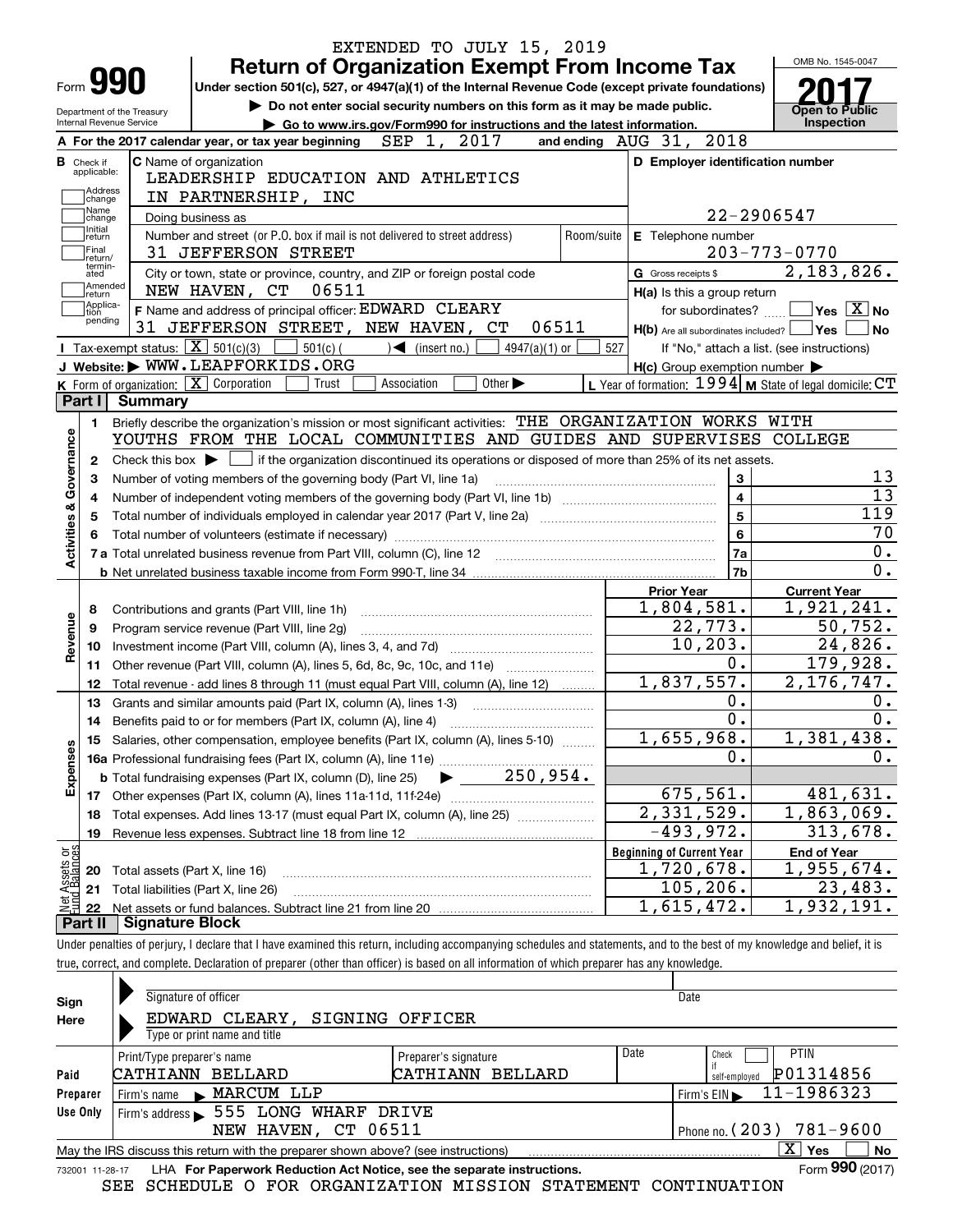|    | IN PARTNERSHIP, INC<br>Page <sub>2</sub><br>Form 990 (2017)<br><b>Statement of Program Service Accomplishments</b><br>Part III                                |
|----|---------------------------------------------------------------------------------------------------------------------------------------------------------------|
|    | $\overline{\mathbf{x}}$                                                                                                                                       |
| 1  | Briefly describe the organization's mission:                                                                                                                  |
|    | LEAP EMPOWERS YOUNG PEOPLE TO BE LEADERS WHO CREATE A NURTURING                                                                                               |
|    | WE BELIEVE THAT FAMILIES<br>COMMUNITY FOR CHILDREN IN NEED.<br>IN ALL                                                                                         |
|    | NEIGHBORHOODS DESERVE ACCESS TO LEARNING OPPORTUNITIES THAT INSPIRE A                                                                                         |
|    | BROAD WORLD VIEW AND ENCOURAGE YOUNG PEOPLE TO EMBRACE THEIR LIMITLESS                                                                                        |
| 2  | Did the organization undertake any significant program services during the year which were not listed on the                                                  |
|    | $\sqrt{}$ Yes $\sqrt{X}$ No<br>prior Form 990 or 990-EZ?                                                                                                      |
|    | If "Yes." describe these new services on Schedule O.                                                                                                          |
| 3  | $\sqrt{}$ Yes $\sqrt{}$ $\overline{\rm X}$ No<br>Did the organization cease conducting, or make significant changes in how it conducts, any program services? |
|    | If "Yes," describe these changes on Schedule O.                                                                                                               |
|    | Describe the organization's program service accomplishments for each of its three largest program services, as measured by expenses.                          |
| 4  |                                                                                                                                                               |
|    | Section 501(c)(3) and 501(c)(4) organizations are required to report the amount of grants and allocations to others, the total expenses, and                  |
|    | revenue, if any, for each program service reported.                                                                                                           |
| 4a | 50,752.<br>1,384,604. including grants of \$<br>) (Revenue \$<br>(Expenses \$<br>(Code:                                                                       |
|    | LEAP IS A FREE YEAR-ROUND AFTER-SCHOOL AND SUMMER CAMP MENTORING                                                                                              |
|    | PROGRAM THAT PROVIDES ACADEMIC, ATHLETIC, AND SOCIAL ENRICHMENTS FOR                                                                                          |
|    | LEAP IS STRUCTURED IN A<br>NEW HAVEN YOUTH, ALL FREE OF CHARGE.                                                                                               |
|    | MULTI-LEVEL MENTORING FASHION DIVIDED INTO THREE TIERS:<br>A CHILDREN'S                                                                                       |
|    | PROGRAM (AGES $7-12$ ),<br>A LEADERS IN TRAINING<br>(LIT)<br>$(AGES 13-15)$ ,<br>PROGRAM                                                                      |
|    | AND A YOUTH DEVELOPMENT PROGRAM (AGES 16-23).<br>LEAP IS NEW HAVEN'S                                                                                          |
|    | TEENAGERS WITH WELL OVER 200 YOUNG PEOPLE WORKING<br>LARGEST EMPLOYER OF                                                                                      |
|    | BY EMPLOYING YOUTH AND PROVIDING THEM WITH THE<br>FOR LEAP EACH YEAR.                                                                                         |
|    | RESOURCES THEY NEED<br>TO THRIVE, LEAP ACTIVELY SERVES NEW HAVEN'S AT-RISK                                                                                    |
|    | OVER 1000 CHILDREN AGES 7-12 ATTEND LEAP AFTER SCHOOL<br>YOUTH POPULATION.                                                                                    |
|    | (WITH SATURDAY PROGRAMMING AVAILABLE AS WELL)<br>MONDAY -THURSDAY<br>PER                                                                                      |
|    | TAUGHT AND MENTORED BY HIGH SCHOOL AND COLLEGE STUDENT<br>YEAR.                                                                                               |
| 4b | ) (Expenses \$<br>(Revenue \$<br>(Code:<br>including grants of \$                                                                                             |
|    | YOUTH AGES 13-15 ARE ENROLLED IN OUR LEADERS IN TRAINING<br>PROGRAM.<br>(LIT)                                                                                 |
|    | IN ADDITION TO PROVIDING TUTORING AND HOMEWORK HELP, THIS PROGRAM IS                                                                                          |
|    | GEARED TOWARD PROVIDING WORKSHOPS DESIGNED TO FOSTER SOCIAL,<br>EMOTIONAL,                                                                                    |
|    | AND PHYSICAL GROWTH.<br>LITS ALSO PARTICIPATE IN RESOURCES GEARED TOWARD                                                                                      |
|    | TEACHING LIFE SKILLS SUCH AS COOKING, SWIMMING,<br>THEATER AND DANCE.                                                                                         |
|    | LITS IMPLEMENT A COMMUNITY SERVICE PROJECT EACH SEMESTER IN ORDER TO                                                                                          |
|    | DEVELOP ORGANIZATIONAL SKILLS AND FOSTER A MINDSET OF COMMUNITY                                                                                               |
|    | LASTLY, IN LINE WITH LEAP'S MENTORING MODEL, LITS ARE<br>BETTERMENT.                                                                                          |
|    | TASKED WITH MENTORING AND TEACHING YOUNGER CHILDREN UNDER SUPERVISION                                                                                         |
|    | OF OLDER COUNSELORS.                                                                                                                                          |
|    |                                                                                                                                                               |
|    |                                                                                                                                                               |
| 4с | (Expenses \$<br>) (Revenue \$<br>(Code:<br>including grants of \$                                                                                             |
|    | OUR YOUTH DEVELOPMENT PROGRAM IS FOR HIGH SCHOOL AND COLLEGE STUDENTS                                                                                         |
|    | AGES 16-24 WHO SERVE AS OUR JUNIOR AND SENIOR COUNSELORS.<br>THESE                                                                                            |
|    | STUDENTS ARE EMPLOYED TO MENTOR AND TEACH YOUNGER CHILDREN. COUNSELORS                                                                                        |
|    | AT LEAP LEARN THE SKILLS THAT MAKE THEM CAREER-READY WHILE                                                                                                    |
|    | SIMULTANEOUSLY LEARNING HOW TO BE EFFECTIVE MENTORS AND EDUCATORS.                                                                                            |
|    | THESE STUDENTS PARTICIPATE IN A VARIETY OF PROFESSIONAL DEVELOPMENT                                                                                           |
|    |                                                                                                                                                               |
|    | WORKSHOPS INCLUDING RESUME WRITING, INTERVIEW SKILLS, FINANCIAL                                                                                               |
|    | MANAGEMENT, MENTAL HEALTH, SUBSTANCE ABUSE PREVENTION, PUBLIC SPEAKING                                                                                        |
|    | AND EFFECTIVE COMMUNICATION.                                                                                                                                  |
|    |                                                                                                                                                               |
|    |                                                                                                                                                               |
|    |                                                                                                                                                               |
| 4d | Other program services (Describe in Schedule O.)                                                                                                              |
|    | (Expenses \$<br>including grants of \$<br>(Revenue \$                                                                                                         |
|    | 1,384,604.<br>Total program service expenses                                                                                                                  |
|    | Form 990 (2017)                                                                                                                                               |
|    | SEE SCHEDULE O FOR CONTINUATION(S)                                                                                                                            |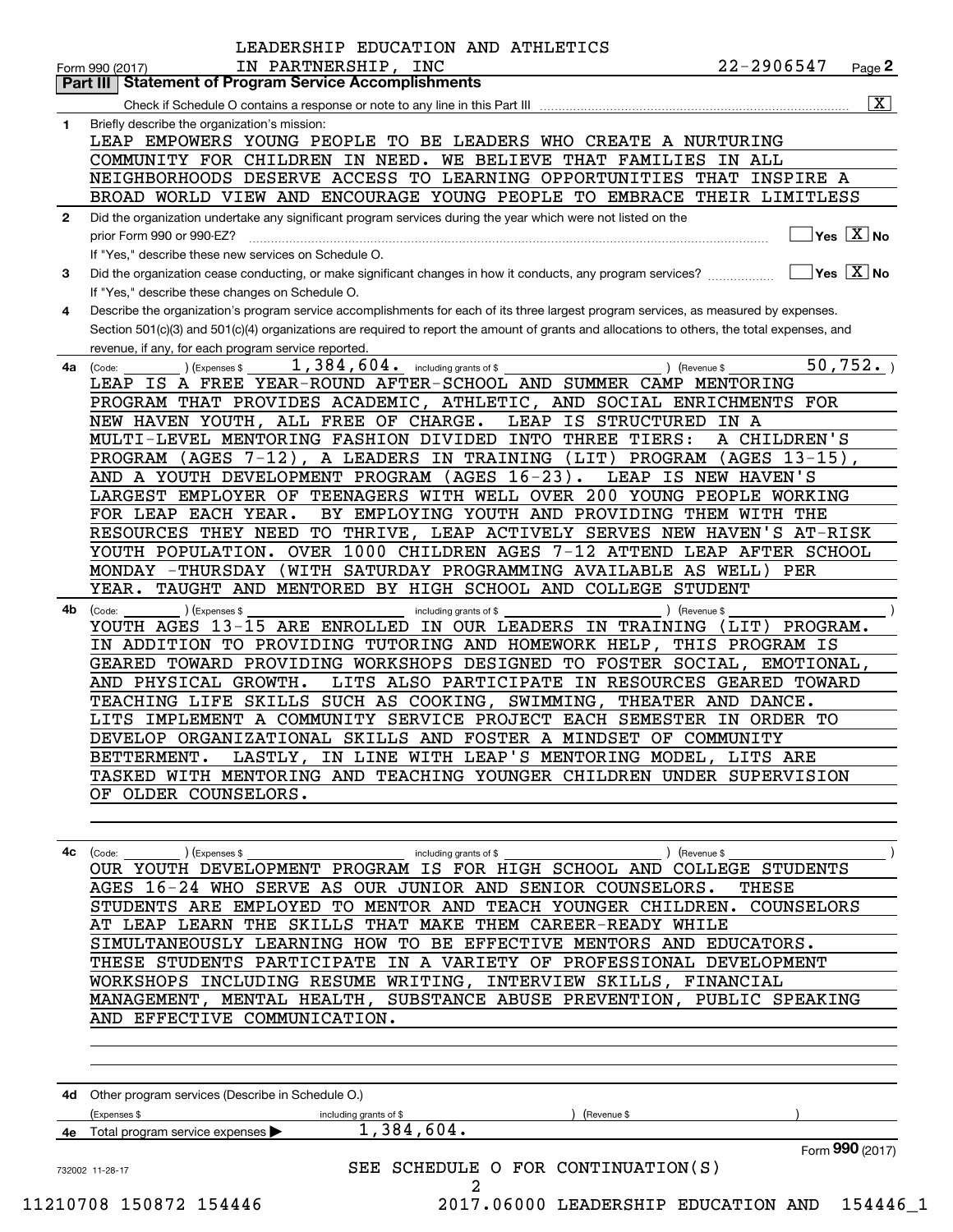| Form 990 (2017) |                                                  | PARTNERSHIP<br>IN | INC | 2906547<br>44 T | Page $3$ |
|-----------------|--------------------------------------------------|-------------------|-----|-----------------|----------|
|                 | <b>Part IV   Checklist of Required Schedules</b> |                   |     |                 |          |

| Is the organization described in section $501(c)(3)$ or $4947(a)(1)$ (other than a private foundation)?<br>1<br>X<br>1<br>X<br>$\mathbf{2}$<br>2<br>Did the organization engage in direct or indirect political campaign activities on behalf of or in opposition to candidates for<br>3<br>x<br>3<br>Section 501(c)(3) organizations. Did the organization engage in lobbying activities, or have a section 501(h) election in effect<br>4<br>x<br>4<br>Is the organization a section 501(c)(4), 501(c)(5), or 501(c)(6) organization that receives membership dues, assessments, or<br>5<br>x<br>5<br>Did the organization maintain any donor advised funds or any similar funds or accounts for which donors have the right to<br>6<br>x<br>provide advice on the distribution or investment of amounts in such funds or accounts? If "Yes," complete Schedule D, Part I<br>6<br>Did the organization receive or hold a conservation easement, including easements to preserve open space,<br>7<br>x<br>$\overline{7}$<br>Did the organization maintain collections of works of art, historical treasures, or other similar assets? If "Yes," complete<br>8<br>x<br>8<br>9<br>Did the organization report an amount in Part X, line 21, for escrow or custodial account liability, serve as a custodian for<br>amounts not listed in Part X; or provide credit counseling, debt management, credit repair, or debt negotiation services?<br>x<br>9<br>If "Yes," complete Schedule D, Part IV<br>Did the organization, directly or through a related organization, hold assets in temporarily restricted endowments, permanent<br>10<br>x<br>10<br>If the organization's answer to any of the following questions is "Yes," then complete Schedule D, Parts VI, VIII, VIII, IX, or X<br>11<br>as applicable.<br>Did the organization report an amount for land, buildings, and equipment in Part X, line 10? If "Yes," complete Schedule D,<br>a<br>X<br>11a<br><b>b</b> Did the organization report an amount for investments - other securities in Part X, line 12 that is 5% or more of its total<br>X<br>11 <sub>b</sub> |
|--------------------------------------------------------------------------------------------------------------------------------------------------------------------------------------------------------------------------------------------------------------------------------------------------------------------------------------------------------------------------------------------------------------------------------------------------------------------------------------------------------------------------------------------------------------------------------------------------------------------------------------------------------------------------------------------------------------------------------------------------------------------------------------------------------------------------------------------------------------------------------------------------------------------------------------------------------------------------------------------------------------------------------------------------------------------------------------------------------------------------------------------------------------------------------------------------------------------------------------------------------------------------------------------------------------------------------------------------------------------------------------------------------------------------------------------------------------------------------------------------------------------------------------------------------------------------------------------------------------------------------------------------------------------------------------------------------------------------------------------------------------------------------------------------------------------------------------------------------------------------------------------------------------------------------------------------------------------------------------------------------------------------------------------------------------------------------------------------------------------------------|
|                                                                                                                                                                                                                                                                                                                                                                                                                                                                                                                                                                                                                                                                                                                                                                                                                                                                                                                                                                                                                                                                                                                                                                                                                                                                                                                                                                                                                                                                                                                                                                                                                                                                                                                                                                                                                                                                                                                                                                                                                                                                                                                                |
|                                                                                                                                                                                                                                                                                                                                                                                                                                                                                                                                                                                                                                                                                                                                                                                                                                                                                                                                                                                                                                                                                                                                                                                                                                                                                                                                                                                                                                                                                                                                                                                                                                                                                                                                                                                                                                                                                                                                                                                                                                                                                                                                |
|                                                                                                                                                                                                                                                                                                                                                                                                                                                                                                                                                                                                                                                                                                                                                                                                                                                                                                                                                                                                                                                                                                                                                                                                                                                                                                                                                                                                                                                                                                                                                                                                                                                                                                                                                                                                                                                                                                                                                                                                                                                                                                                                |
|                                                                                                                                                                                                                                                                                                                                                                                                                                                                                                                                                                                                                                                                                                                                                                                                                                                                                                                                                                                                                                                                                                                                                                                                                                                                                                                                                                                                                                                                                                                                                                                                                                                                                                                                                                                                                                                                                                                                                                                                                                                                                                                                |
|                                                                                                                                                                                                                                                                                                                                                                                                                                                                                                                                                                                                                                                                                                                                                                                                                                                                                                                                                                                                                                                                                                                                                                                                                                                                                                                                                                                                                                                                                                                                                                                                                                                                                                                                                                                                                                                                                                                                                                                                                                                                                                                                |
|                                                                                                                                                                                                                                                                                                                                                                                                                                                                                                                                                                                                                                                                                                                                                                                                                                                                                                                                                                                                                                                                                                                                                                                                                                                                                                                                                                                                                                                                                                                                                                                                                                                                                                                                                                                                                                                                                                                                                                                                                                                                                                                                |
|                                                                                                                                                                                                                                                                                                                                                                                                                                                                                                                                                                                                                                                                                                                                                                                                                                                                                                                                                                                                                                                                                                                                                                                                                                                                                                                                                                                                                                                                                                                                                                                                                                                                                                                                                                                                                                                                                                                                                                                                                                                                                                                                |
|                                                                                                                                                                                                                                                                                                                                                                                                                                                                                                                                                                                                                                                                                                                                                                                                                                                                                                                                                                                                                                                                                                                                                                                                                                                                                                                                                                                                                                                                                                                                                                                                                                                                                                                                                                                                                                                                                                                                                                                                                                                                                                                                |
|                                                                                                                                                                                                                                                                                                                                                                                                                                                                                                                                                                                                                                                                                                                                                                                                                                                                                                                                                                                                                                                                                                                                                                                                                                                                                                                                                                                                                                                                                                                                                                                                                                                                                                                                                                                                                                                                                                                                                                                                                                                                                                                                |
|                                                                                                                                                                                                                                                                                                                                                                                                                                                                                                                                                                                                                                                                                                                                                                                                                                                                                                                                                                                                                                                                                                                                                                                                                                                                                                                                                                                                                                                                                                                                                                                                                                                                                                                                                                                                                                                                                                                                                                                                                                                                                                                                |
|                                                                                                                                                                                                                                                                                                                                                                                                                                                                                                                                                                                                                                                                                                                                                                                                                                                                                                                                                                                                                                                                                                                                                                                                                                                                                                                                                                                                                                                                                                                                                                                                                                                                                                                                                                                                                                                                                                                                                                                                                                                                                                                                |
|                                                                                                                                                                                                                                                                                                                                                                                                                                                                                                                                                                                                                                                                                                                                                                                                                                                                                                                                                                                                                                                                                                                                                                                                                                                                                                                                                                                                                                                                                                                                                                                                                                                                                                                                                                                                                                                                                                                                                                                                                                                                                                                                |
|                                                                                                                                                                                                                                                                                                                                                                                                                                                                                                                                                                                                                                                                                                                                                                                                                                                                                                                                                                                                                                                                                                                                                                                                                                                                                                                                                                                                                                                                                                                                                                                                                                                                                                                                                                                                                                                                                                                                                                                                                                                                                                                                |
|                                                                                                                                                                                                                                                                                                                                                                                                                                                                                                                                                                                                                                                                                                                                                                                                                                                                                                                                                                                                                                                                                                                                                                                                                                                                                                                                                                                                                                                                                                                                                                                                                                                                                                                                                                                                                                                                                                                                                                                                                                                                                                                                |
|                                                                                                                                                                                                                                                                                                                                                                                                                                                                                                                                                                                                                                                                                                                                                                                                                                                                                                                                                                                                                                                                                                                                                                                                                                                                                                                                                                                                                                                                                                                                                                                                                                                                                                                                                                                                                                                                                                                                                                                                                                                                                                                                |
|                                                                                                                                                                                                                                                                                                                                                                                                                                                                                                                                                                                                                                                                                                                                                                                                                                                                                                                                                                                                                                                                                                                                                                                                                                                                                                                                                                                                                                                                                                                                                                                                                                                                                                                                                                                                                                                                                                                                                                                                                                                                                                                                |
|                                                                                                                                                                                                                                                                                                                                                                                                                                                                                                                                                                                                                                                                                                                                                                                                                                                                                                                                                                                                                                                                                                                                                                                                                                                                                                                                                                                                                                                                                                                                                                                                                                                                                                                                                                                                                                                                                                                                                                                                                                                                                                                                |
|                                                                                                                                                                                                                                                                                                                                                                                                                                                                                                                                                                                                                                                                                                                                                                                                                                                                                                                                                                                                                                                                                                                                                                                                                                                                                                                                                                                                                                                                                                                                                                                                                                                                                                                                                                                                                                                                                                                                                                                                                                                                                                                                |
|                                                                                                                                                                                                                                                                                                                                                                                                                                                                                                                                                                                                                                                                                                                                                                                                                                                                                                                                                                                                                                                                                                                                                                                                                                                                                                                                                                                                                                                                                                                                                                                                                                                                                                                                                                                                                                                                                                                                                                                                                                                                                                                                |
|                                                                                                                                                                                                                                                                                                                                                                                                                                                                                                                                                                                                                                                                                                                                                                                                                                                                                                                                                                                                                                                                                                                                                                                                                                                                                                                                                                                                                                                                                                                                                                                                                                                                                                                                                                                                                                                                                                                                                                                                                                                                                                                                |
|                                                                                                                                                                                                                                                                                                                                                                                                                                                                                                                                                                                                                                                                                                                                                                                                                                                                                                                                                                                                                                                                                                                                                                                                                                                                                                                                                                                                                                                                                                                                                                                                                                                                                                                                                                                                                                                                                                                                                                                                                                                                                                                                |
|                                                                                                                                                                                                                                                                                                                                                                                                                                                                                                                                                                                                                                                                                                                                                                                                                                                                                                                                                                                                                                                                                                                                                                                                                                                                                                                                                                                                                                                                                                                                                                                                                                                                                                                                                                                                                                                                                                                                                                                                                                                                                                                                |
|                                                                                                                                                                                                                                                                                                                                                                                                                                                                                                                                                                                                                                                                                                                                                                                                                                                                                                                                                                                                                                                                                                                                                                                                                                                                                                                                                                                                                                                                                                                                                                                                                                                                                                                                                                                                                                                                                                                                                                                                                                                                                                                                |
|                                                                                                                                                                                                                                                                                                                                                                                                                                                                                                                                                                                                                                                                                                                                                                                                                                                                                                                                                                                                                                                                                                                                                                                                                                                                                                                                                                                                                                                                                                                                                                                                                                                                                                                                                                                                                                                                                                                                                                                                                                                                                                                                |
|                                                                                                                                                                                                                                                                                                                                                                                                                                                                                                                                                                                                                                                                                                                                                                                                                                                                                                                                                                                                                                                                                                                                                                                                                                                                                                                                                                                                                                                                                                                                                                                                                                                                                                                                                                                                                                                                                                                                                                                                                                                                                                                                |
|                                                                                                                                                                                                                                                                                                                                                                                                                                                                                                                                                                                                                                                                                                                                                                                                                                                                                                                                                                                                                                                                                                                                                                                                                                                                                                                                                                                                                                                                                                                                                                                                                                                                                                                                                                                                                                                                                                                                                                                                                                                                                                                                |
| c Did the organization report an amount for investments - program related in Part X, line 13 that is 5% or more of its total                                                                                                                                                                                                                                                                                                                                                                                                                                                                                                                                                                                                                                                                                                                                                                                                                                                                                                                                                                                                                                                                                                                                                                                                                                                                                                                                                                                                                                                                                                                                                                                                                                                                                                                                                                                                                                                                                                                                                                                                   |
| x<br>11c                                                                                                                                                                                                                                                                                                                                                                                                                                                                                                                                                                                                                                                                                                                                                                                                                                                                                                                                                                                                                                                                                                                                                                                                                                                                                                                                                                                                                                                                                                                                                                                                                                                                                                                                                                                                                                                                                                                                                                                                                                                                                                                       |
| d Did the organization report an amount for other assets in Part X, line 15 that is 5% or more of its total assets reported in                                                                                                                                                                                                                                                                                                                                                                                                                                                                                                                                                                                                                                                                                                                                                                                                                                                                                                                                                                                                                                                                                                                                                                                                                                                                                                                                                                                                                                                                                                                                                                                                                                                                                                                                                                                                                                                                                                                                                                                                 |
| x<br>11d                                                                                                                                                                                                                                                                                                                                                                                                                                                                                                                                                                                                                                                                                                                                                                                                                                                                                                                                                                                                                                                                                                                                                                                                                                                                                                                                                                                                                                                                                                                                                                                                                                                                                                                                                                                                                                                                                                                                                                                                                                                                                                                       |
| X<br>11e                                                                                                                                                                                                                                                                                                                                                                                                                                                                                                                                                                                                                                                                                                                                                                                                                                                                                                                                                                                                                                                                                                                                                                                                                                                                                                                                                                                                                                                                                                                                                                                                                                                                                                                                                                                                                                                                                                                                                                                                                                                                                                                       |
| Did the organization's separate or consolidated financial statements for the tax year include a footnote that addresses<br>f                                                                                                                                                                                                                                                                                                                                                                                                                                                                                                                                                                                                                                                                                                                                                                                                                                                                                                                                                                                                                                                                                                                                                                                                                                                                                                                                                                                                                                                                                                                                                                                                                                                                                                                                                                                                                                                                                                                                                                                                   |
| х<br>the organization's liability for uncertain tax positions under FIN 48 (ASC 740)? If "Yes," complete Schedule D, Part X<br>11f                                                                                                                                                                                                                                                                                                                                                                                                                                                                                                                                                                                                                                                                                                                                                                                                                                                                                                                                                                                                                                                                                                                                                                                                                                                                                                                                                                                                                                                                                                                                                                                                                                                                                                                                                                                                                                                                                                                                                                                             |
| 12a Did the organization obtain separate, independent audited financial statements for the tax year? If "Yes," complete                                                                                                                                                                                                                                                                                                                                                                                                                                                                                                                                                                                                                                                                                                                                                                                                                                                                                                                                                                                                                                                                                                                                                                                                                                                                                                                                                                                                                                                                                                                                                                                                                                                                                                                                                                                                                                                                                                                                                                                                        |
| X<br>12a<br>Schedule D. Parts XI and XII                                                                                                                                                                                                                                                                                                                                                                                                                                                                                                                                                                                                                                                                                                                                                                                                                                                                                                                                                                                                                                                                                                                                                                                                                                                                                                                                                                                                                                                                                                                                                                                                                                                                                                                                                                                                                                                                                                                                                                                                                                                                                       |
| <b>b</b> Was the organization included in consolidated, independent audited financial statements for the tax year?                                                                                                                                                                                                                                                                                                                                                                                                                                                                                                                                                                                                                                                                                                                                                                                                                                                                                                                                                                                                                                                                                                                                                                                                                                                                                                                                                                                                                                                                                                                                                                                                                                                                                                                                                                                                                                                                                                                                                                                                             |
| х<br>12b<br>If "Yes," and if the organization answered "No" to line 12a, then completing Schedule D, Parts XI and XII is optional manum                                                                                                                                                                                                                                                                                                                                                                                                                                                                                                                                                                                                                                                                                                                                                                                                                                                                                                                                                                                                                                                                                                                                                                                                                                                                                                                                                                                                                                                                                                                                                                                                                                                                                                                                                                                                                                                                                                                                                                                        |
| x<br>13<br>13                                                                                                                                                                                                                                                                                                                                                                                                                                                                                                                                                                                                                                                                                                                                                                                                                                                                                                                                                                                                                                                                                                                                                                                                                                                                                                                                                                                                                                                                                                                                                                                                                                                                                                                                                                                                                                                                                                                                                                                                                                                                                                                  |
| X<br>Did the organization maintain an office, employees, or agents outside of the United States?<br>14a<br>14a                                                                                                                                                                                                                                                                                                                                                                                                                                                                                                                                                                                                                                                                                                                                                                                                                                                                                                                                                                                                                                                                                                                                                                                                                                                                                                                                                                                                                                                                                                                                                                                                                                                                                                                                                                                                                                                                                                                                                                                                                 |
| Did the organization have aggregate revenues or expenses of more than \$10,000 from grantmaking, fundraising, business,<br>b                                                                                                                                                                                                                                                                                                                                                                                                                                                                                                                                                                                                                                                                                                                                                                                                                                                                                                                                                                                                                                                                                                                                                                                                                                                                                                                                                                                                                                                                                                                                                                                                                                                                                                                                                                                                                                                                                                                                                                                                   |
| investment, and program service activities outside the United States, or aggregate foreign investments valued at \$100,000                                                                                                                                                                                                                                                                                                                                                                                                                                                                                                                                                                                                                                                                                                                                                                                                                                                                                                                                                                                                                                                                                                                                                                                                                                                                                                                                                                                                                                                                                                                                                                                                                                                                                                                                                                                                                                                                                                                                                                                                     |
| X<br>14b                                                                                                                                                                                                                                                                                                                                                                                                                                                                                                                                                                                                                                                                                                                                                                                                                                                                                                                                                                                                                                                                                                                                                                                                                                                                                                                                                                                                                                                                                                                                                                                                                                                                                                                                                                                                                                                                                                                                                                                                                                                                                                                       |
| Did the organization report on Part IX, column (A), line 3, more than \$5,000 of grants or other assistance to or for any<br>15                                                                                                                                                                                                                                                                                                                                                                                                                                                                                                                                                                                                                                                                                                                                                                                                                                                                                                                                                                                                                                                                                                                                                                                                                                                                                                                                                                                                                                                                                                                                                                                                                                                                                                                                                                                                                                                                                                                                                                                                |
| x<br>15                                                                                                                                                                                                                                                                                                                                                                                                                                                                                                                                                                                                                                                                                                                                                                                                                                                                                                                                                                                                                                                                                                                                                                                                                                                                                                                                                                                                                                                                                                                                                                                                                                                                                                                                                                                                                                                                                                                                                                                                                                                                                                                        |
| Did the organization report on Part IX, column (A), line 3, more than \$5,000 of aggregate grants or other assistance to<br>16                                                                                                                                                                                                                                                                                                                                                                                                                                                                                                                                                                                                                                                                                                                                                                                                                                                                                                                                                                                                                                                                                                                                                                                                                                                                                                                                                                                                                                                                                                                                                                                                                                                                                                                                                                                                                                                                                                                                                                                                 |
| x<br>16                                                                                                                                                                                                                                                                                                                                                                                                                                                                                                                                                                                                                                                                                                                                                                                                                                                                                                                                                                                                                                                                                                                                                                                                                                                                                                                                                                                                                                                                                                                                                                                                                                                                                                                                                                                                                                                                                                                                                                                                                                                                                                                        |
| Did the organization report a total of more than \$15,000 of expenses for professional fundraising services on Part IX,<br>17                                                                                                                                                                                                                                                                                                                                                                                                                                                                                                                                                                                                                                                                                                                                                                                                                                                                                                                                                                                                                                                                                                                                                                                                                                                                                                                                                                                                                                                                                                                                                                                                                                                                                                                                                                                                                                                                                                                                                                                                  |
| x<br>17                                                                                                                                                                                                                                                                                                                                                                                                                                                                                                                                                                                                                                                                                                                                                                                                                                                                                                                                                                                                                                                                                                                                                                                                                                                                                                                                                                                                                                                                                                                                                                                                                                                                                                                                                                                                                                                                                                                                                                                                                                                                                                                        |
| Did the organization report more than \$15,000 total of fundraising event gross income and contributions on Part VIII, lines<br>18                                                                                                                                                                                                                                                                                                                                                                                                                                                                                                                                                                                                                                                                                                                                                                                                                                                                                                                                                                                                                                                                                                                                                                                                                                                                                                                                                                                                                                                                                                                                                                                                                                                                                                                                                                                                                                                                                                                                                                                             |
| х<br>18                                                                                                                                                                                                                                                                                                                                                                                                                                                                                                                                                                                                                                                                                                                                                                                                                                                                                                                                                                                                                                                                                                                                                                                                                                                                                                                                                                                                                                                                                                                                                                                                                                                                                                                                                                                                                                                                                                                                                                                                                                                                                                                        |
| Did the organization report more than \$15,000 of gross income from gaming activities on Part VIII, line 9a? If "Yes."<br>19                                                                                                                                                                                                                                                                                                                                                                                                                                                                                                                                                                                                                                                                                                                                                                                                                                                                                                                                                                                                                                                                                                                                                                                                                                                                                                                                                                                                                                                                                                                                                                                                                                                                                                                                                                                                                                                                                                                                                                                                   |
| x.<br>19<br>$000 \text{ days}$                                                                                                                                                                                                                                                                                                                                                                                                                                                                                                                                                                                                                                                                                                                                                                                                                                                                                                                                                                                                                                                                                                                                                                                                                                                                                                                                                                                                                                                                                                                                                                                                                                                                                                                                                                                                                                                                                                                                                                                                                                                                                                 |

Form **990** (2017) Form (2017) **990**

732003 11-28-17 732003 11-28-17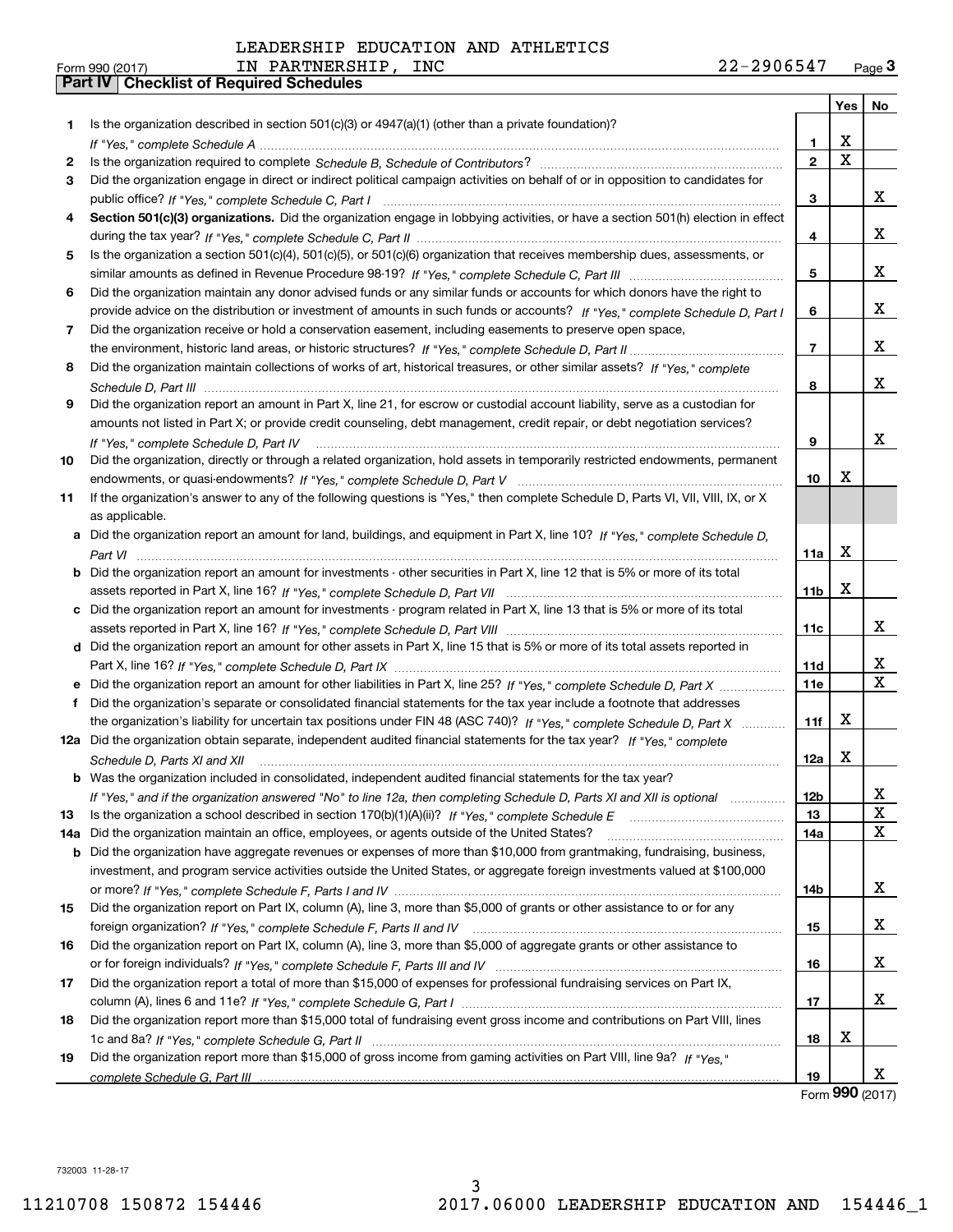| Form 990 (2017) | PARTNERSHIP,<br>ΓN                                           | INC | 22-2906547 | Page $4$ |
|-----------------|--------------------------------------------------------------|-----|------------|----------|
|                 | <b>Part IV   Checklist of Required Schedules</b> (continued) |     |            |          |

|    | rail IV<br>Crieckist of Required Scriedules (continued)                                                                           |     |            |                 |
|----|-----------------------------------------------------------------------------------------------------------------------------------|-----|------------|-----------------|
|    |                                                                                                                                   |     | <b>Yes</b> | No              |
|    | 20a Did the organization operate one or more hospital facilities? If "Yes," complete Schedule H                                   | 20a |            | X.              |
|    | <b>b</b> If "Yes" to line 20a, did the organization attach a copy of its audited financial statements to this return?             | 20b |            |                 |
| 21 | Did the organization report more than \$5,000 of grants or other assistance to any domestic organization or                       |     |            |                 |
|    |                                                                                                                                   | 21  |            | x               |
| 22 | Did the organization report more than \$5,000 of grants or other assistance to or for domestic individuals on                     |     |            |                 |
|    |                                                                                                                                   | 22  |            | x               |
| 23 | Did the organization answer "Yes" to Part VII, Section A, line 3, 4, or 5 about compensation of the organization's current        |     |            |                 |
|    | and former officers, directors, trustees, key employees, and highest compensated employees? If "Yes," complete                    |     |            |                 |
|    |                                                                                                                                   | 23  |            | x               |
|    | 24a Did the organization have a tax-exempt bond issue with an outstanding principal amount of more than \$100,000 as of the       |     |            |                 |
|    | last day of the year, that was issued after December 31, 2002? If "Yes," answer lines 24b through 24d and complete                |     |            |                 |
|    | Schedule K. If "No", go to line 25a                                                                                               | 24a |            | x               |
|    | <b>b</b> Did the organization invest any proceeds of tax-exempt bonds beyond a temporary period exception?                        | 24b |            |                 |
|    | c Did the organization maintain an escrow account other than a refunding escrow at any time during the year to defease            |     |            |                 |
|    |                                                                                                                                   | 24с |            |                 |
|    |                                                                                                                                   | 24d |            |                 |
|    | 25a Section 501(c)(3), 501(c)(4), and 501(c)(29) organizations. Did the organization engage in an excess benefit                  |     |            |                 |
|    |                                                                                                                                   | 25a |            | x               |
|    | b Is the organization aware that it engaged in an excess benefit transaction with a disqualified person in a prior year, and      |     |            |                 |
|    | that the transaction has not been reported on any of the organization's prior Forms 990 or 990-EZ? If "Yes," complete             |     |            |                 |
|    | Schedule L. Part I                                                                                                                | 25b |            | x               |
| 26 | Did the organization report any amount on Part X, line 5, 6, or 22 for receivables from or payables to any current or             |     |            |                 |
|    | former officers, directors, trustees, key employees, highest compensated employees, or disqualified persons? If "Yes "            |     |            |                 |
|    |                                                                                                                                   | 26  |            | x               |
| 27 | Did the organization provide a grant or other assistance to an officer, director, trustee, key employee, substantial              |     |            |                 |
|    | contributor or employee thereof, a grant selection committee member, or to a 35% controlled entity or family member               |     |            |                 |
|    |                                                                                                                                   | 27  |            | x               |
| 28 | Was the organization a party to a business transaction with one of the following parties (see Schedule L, Part IV                 |     |            |                 |
|    | instructions for applicable filing thresholds, conditions, and exceptions):                                                       |     |            |                 |
|    | a A current or former officer, director, trustee, or key employee? If "Yes," complete Schedule L, Part IV                         | 28a |            | х               |
|    | b A family member of a current or former officer, director, trustee, or key employee? If "Yes," complete Schedule L, Part IV      | 28b |            | X               |
|    | c An entity of which a current or former officer, director, trustee, or key employee (or a family member thereof) was an officer, |     |            |                 |
|    |                                                                                                                                   | 28c |            | x               |
| 29 |                                                                                                                                   | 29  | X          |                 |
| 30 | Did the organization receive contributions of art, historical treasures, or other similar assets, or qualified conservation       |     |            |                 |
|    |                                                                                                                                   | 30  |            | X               |
| 31 | Did the organization liquidate, terminate, or dissolve and cease operations?                                                      |     |            |                 |
|    |                                                                                                                                   | 31  |            | x               |
| 32 | Did the organization sell, exchange, dispose of, or transfer more than 25% of its net assets? If "Yes," complete                  |     |            |                 |
|    |                                                                                                                                   | 32  |            | x               |
| 33 | Did the organization own 100% of an entity disregarded as separate from the organization under Regulations                        |     |            |                 |
|    |                                                                                                                                   | 33  |            | x               |
| 34 | Was the organization related to any tax-exempt or taxable entity? If "Yes," complete Schedule R, Part II, III, or IV, and         |     |            |                 |
|    |                                                                                                                                   | 34  |            | x               |
|    | 35a Did the organization have a controlled entity within the meaning of section 512(b)(13)?                                       | 35a |            | X               |
|    | b If "Yes" to line 35a, did the organization receive any payment from or engage in any transaction with a controlled entity       |     |            |                 |
|    |                                                                                                                                   | 35b |            |                 |
| 36 | Section 501(c)(3) organizations. Did the organization make any transfers to an exempt non-charitable related organization?        |     |            |                 |
|    |                                                                                                                                   | 36  |            | x               |
| 37 | Did the organization conduct more than 5% of its activities through an entity that is not a related organization                  |     |            |                 |
|    |                                                                                                                                   | 37  |            | x               |
| 38 | Did the organization complete Schedule O and provide explanations in Schedule O for Part VI, lines 11b and 19?                    |     |            |                 |
|    |                                                                                                                                   | 38  | X          |                 |
|    |                                                                                                                                   |     |            | Form 990 (2017) |

732004 11-28-17 732004 11-28-17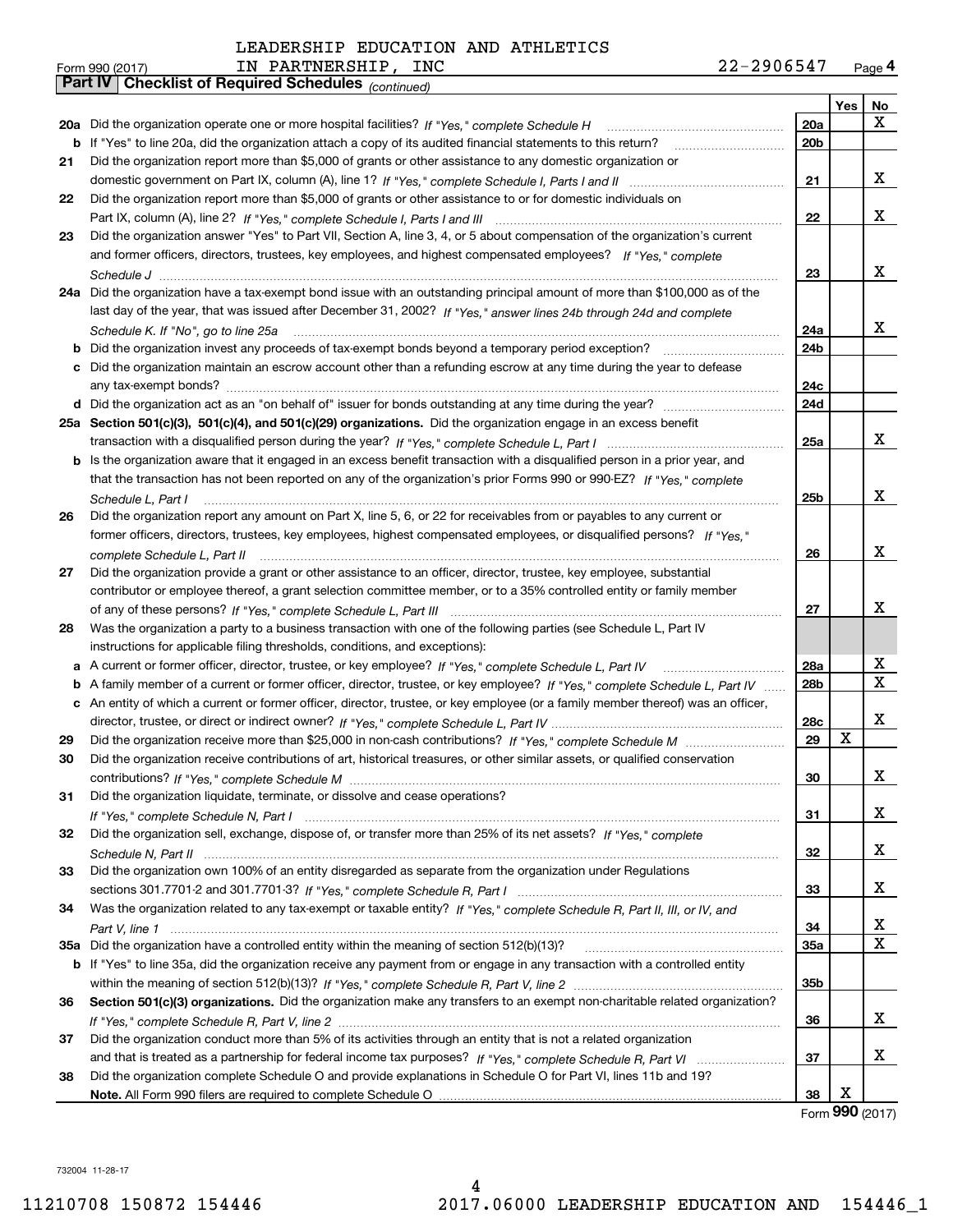| LEADERSHIP EDUCATION AND ATHLETICS |  |  |  |
|------------------------------------|--|--|--|
|------------------------------------|--|--|--|

|               | IN PARTNERSHIP, INC<br>Form 990 (2017)                                                                                                          |                 | 22-2906547 |                |            | $Page$ <sup>5</sup>     |
|---------------|-------------------------------------------------------------------------------------------------------------------------------------------------|-----------------|------------|----------------|------------|-------------------------|
| <b>Part V</b> | <b>Statements Regarding Other IRS Filings and Tax Compliance</b>                                                                                |                 |            |                |            |                         |
|               | Check if Schedule O contains a response or note to any line in this Part V                                                                      |                 |            |                |            |                         |
|               |                                                                                                                                                 |                 |            |                | <b>Yes</b> | No                      |
| 1a            | Enter the number reported in Box 3 of Form 1096. Enter -0- if not applicable                                                                    | 1a              | 0          |                |            |                         |
| b             | Enter the number of Forms W-2G included in line 1a. Enter -0- if not applicable                                                                 | 1 <sub>b</sub>  | $\Omega$   |                |            |                         |
| c             | Did the organization comply with backup withholding rules for reportable payments to vendors and reportable gaming                              |                 |            |                |            |                         |
|               |                                                                                                                                                 |                 |            | 1c             | X          |                         |
|               | 2a Enter the number of employees reported on Form W-3, Transmittal of Wage and Tax Statements,                                                  |                 |            |                |            |                         |
|               | filed for the calendar year ending with or within the year covered by this return                                                               | 2a              | 119        |                |            |                         |
| b             |                                                                                                                                                 |                 |            | 2 <sub>b</sub> | X          |                         |
|               |                                                                                                                                                 |                 |            |                |            |                         |
| За            | Did the organization have unrelated business gross income of \$1,000 or more during the year?                                                   |                 |            | За             |            | x                       |
| b             |                                                                                                                                                 |                 |            | 3 <sub>b</sub> |            |                         |
|               | 4a At any time during the calendar year, did the organization have an interest in, or a signature or other authority over, a                    |                 |            |                |            |                         |
|               | financial account in a foreign country (such as a bank account, securities account, or other financial account)?                                |                 |            | 4a             |            | x                       |
| b             | If "Yes," enter the name of the foreign country:                                                                                                |                 |            |                |            |                         |
|               | See instructions for filing requirements for FinCEN Form 114, Report of Foreign Bank and Financial Accounts (FBAR).                             |                 |            |                |            |                         |
| 5а            |                                                                                                                                                 |                 |            | 5a             |            | x                       |
| b             |                                                                                                                                                 |                 |            | 5 <sub>b</sub> |            | $\overline{\mathbf{x}}$ |
| с             | If "Yes," to line 5a or 5b, did the organization file Form 8886-T?                                                                              |                 |            | 5 <sub>c</sub> |            |                         |
| 6a            | Does the organization have annual gross receipts that are normally greater than \$100,000, and did the organization solicit                     |                 |            |                |            |                         |
|               | any contributions that were not tax deductible as charitable contributions?                                                                     |                 |            | 6a             |            | X                       |
| b             | If "Yes," did the organization include with every solicitation an express statement that such contributions or gifts                            |                 |            |                |            |                         |
|               | were not tax deductible?                                                                                                                        |                 |            | 6b             |            |                         |
| 7             | Organizations that may receive deductible contributions under section 170(c).                                                                   |                 |            |                |            |                         |
| a             | Did the organization receive a payment in excess of \$75 made partly as a contribution and partly for goods and services provided to the payor? |                 |            | 7a             |            | X                       |
| b             | If "Yes," did the organization notify the donor of the value of the goods or services provided?                                                 |                 |            | 7b             |            |                         |
| с             | Did the organization sell, exchange, or otherwise dispose of tangible personal property for which it was required                               |                 |            |                |            |                         |
|               |                                                                                                                                                 |                 |            | 7c             |            | x                       |
| d             |                                                                                                                                                 | 7d              |            |                |            |                         |
| е             | Did the organization receive any funds, directly or indirectly, to pay premiums on a personal benefit contract?                                 |                 |            | 7e             |            | х                       |
| f             | Did the organization, during the year, pay premiums, directly or indirectly, on a personal benefit contract?                                    |                 |            | 7f             |            | $\mathbf X$             |
| g             | If the organization received a contribution of qualified intellectual property, did the organization file Form 8899 as required?                |                 |            | 7g             |            | X                       |
| h             | If the organization received a contribution of cars, boats, airplanes, or other vehicles, did the organization file a Form 1098-C?              |                 |            | 7h             |            | $\mathbf X$             |
| 8             | Sponsoring organizations maintaining donor advised funds. Did a donor advised fund maintained by the                                            |                 |            |                |            |                         |
|               | sponsoring organization have excess business holdings at any time during the year?                                                              |                 |            | 8              |            |                         |
| y             | Sponsoring organizations maintaining donor advised funds.                                                                                       |                 |            |                |            |                         |
| а             | Did the sponsoring organization make any taxable distributions under section 4966?                                                              |                 |            | 9а             |            |                         |
| b             | Did the sponsoring organization make a distribution to a donor, donor advisor, or related person?                                               |                 |            | 9b             |            |                         |
| 10            | Section 501(c)(7) organizations. Enter:                                                                                                         |                 |            |                |            |                         |
| а             | Initiation fees and capital contributions included on Part VIII, line 12 [[[[[[[[[[[[[[[[[[[[[[[[[[[[[[[[[[]]]                                  | 10a             |            |                |            |                         |
| b             | Gross receipts, included on Form 990, Part VIII, line 12, for public use of club facilities                                                     | 10 <sub>b</sub> |            |                |            |                         |
| 11            | Section 501(c)(12) organizations. Enter:                                                                                                        |                 |            |                |            |                         |
| а             | Gross income from members or shareholders                                                                                                       | 11a             |            |                |            |                         |
| b             | Gross income from other sources (Do not net amounts due or paid to other sources against                                                        |                 |            |                |            |                         |
|               | amounts due or received from them.)                                                                                                             | 11b             |            |                |            |                         |
|               | 12a Section 4947(a)(1) non-exempt charitable trusts. Is the organization filing Form 990 in lieu of Form 1041?                                  |                 |            | 12a            |            |                         |
| b             | If "Yes," enter the amount of tax-exempt interest received or accrued during the year manu-                                                     | 12b             |            |                |            |                         |
| 13            | Section 501(c)(29) qualified nonprofit health insurance issuers.                                                                                |                 |            |                |            |                         |
| а             | Is the organization licensed to issue qualified health plans in more than one state?                                                            |                 |            | 13a            |            |                         |
|               | Note. See the instructions for additional information the organization must report on Schedule O.                                               |                 |            |                |            |                         |
| b             | Enter the amount of reserves the organization is required to maintain by the states in which the                                                |                 |            |                |            |                         |
|               |                                                                                                                                                 | 13 <sub>b</sub> |            |                |            |                         |
| с             |                                                                                                                                                 | 13c             |            |                |            |                         |
|               | 14a Did the organization receive any payments for indoor tanning services during the tax year?                                                  |                 |            | 14a            |            | х                       |
|               |                                                                                                                                                 |                 |            | 14b            |            |                         |

Form **990** (2017)

732005 11-28-17 732005 11-28-17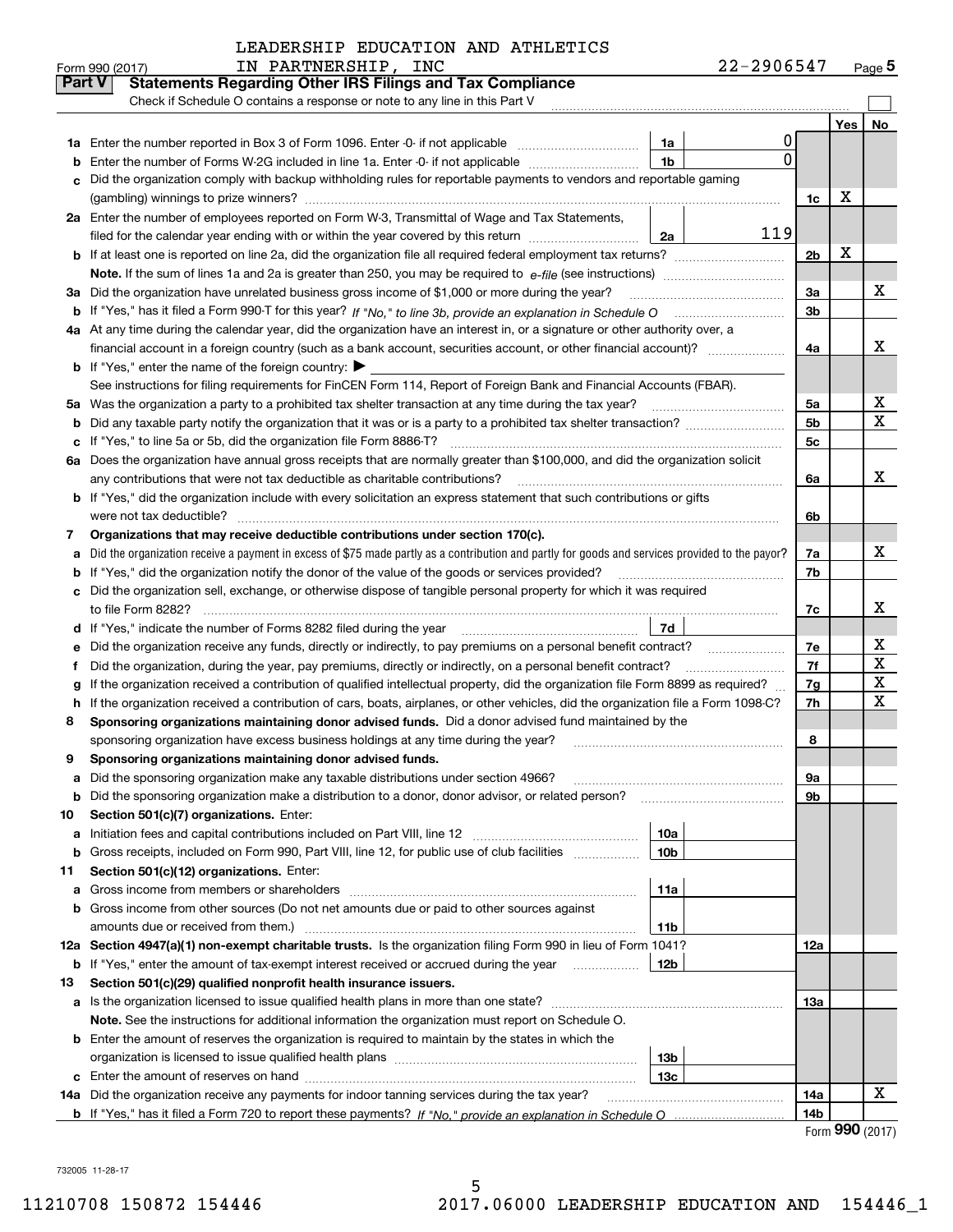Form990(2017) IN PARTNERSHIP, INC 22-2906547 Page **6** 

**Part VI Governance, Management, and Disclosure** For each "Yes" response to lines 2 through 7b below, and for a "No" response to line 8a, 8b, or 10b below, describe the circumstances, processes, or changes in Schedule O. See instructions. Form 990 (2017) **Form 1990 (2017)** IN PARTNERSHIP, INC 22-2906547 Page 6<br>**Part VI** | Governance, Management, and Disclosure *For each "Yes" response to lines 2 through 7b below, and for a "No" response* 

|    |                                                                                                                                                                                                                                           |                 |        | Yes   No                |
|----|-------------------------------------------------------------------------------------------------------------------------------------------------------------------------------------------------------------------------------------------|-----------------|--------|-------------------------|
|    | 13<br>1a<br>1a Enter the number of voting members of the governing body at the end of the tax year                                                                                                                                        |                 |        |                         |
|    | If there are material differences in voting rights among members of the governing body, or if the governing                                                                                                                               |                 |        |                         |
|    | body delegated broad authority to an executive committee or similar committee, explain in Schedule O.                                                                                                                                     |                 |        |                         |
|    | 13<br>Enter the number of voting members included in line 1a, above, who are independent<br>1b                                                                                                                                            |                 |        |                         |
| 2  | Did any officer, director, trustee, or key employee have a family relationship or a business relationship with any other                                                                                                                  |                 |        |                         |
|    | officer, director, trustee, or key employee?                                                                                                                                                                                              | $\mathbf{2}$    | X      |                         |
| 3  | Did the organization delegate control over management duties customarily performed by or under the direct supervision                                                                                                                     |                 |        |                         |
|    |                                                                                                                                                                                                                                           | 3               |        | X                       |
| 4  | Did the organization make any significant changes to its governing documents since the prior Form 990 was filed?                                                                                                                          | 4               |        | $\overline{\mathbf{x}}$ |
| 5  |                                                                                                                                                                                                                                           | 5               |        | $\overline{\mathbf{x}}$ |
| 6  |                                                                                                                                                                                                                                           | 6               |        | $\mathbf X$             |
| 7a | Did the organization have members, stockholders, or other persons who had the power to elect or appoint one or                                                                                                                            |                 |        |                         |
|    |                                                                                                                                                                                                                                           | 7a              |        | X                       |
|    | <b>b</b> Are any governance decisions of the organization reserved to (or subject to approval by) members, stockholders, or                                                                                                               |                 |        |                         |
|    | persons other than the governing body?                                                                                                                                                                                                    | 7b              |        | X                       |
| 8  | Did the organization contemporaneously document the meetings held or written actions undertaken during the year by the following:                                                                                                         |                 |        |                         |
|    |                                                                                                                                                                                                                                           | 8а              | х      |                         |
|    |                                                                                                                                                                                                                                           | 8b              | X      |                         |
| 9  | Is there any officer, director, trustee, or key employee listed in Part VII, Section A, who cannot be reached at the                                                                                                                      |                 |        |                         |
|    |                                                                                                                                                                                                                                           | 9               |        | x                       |
|    | Section B. Policies (This Section B requests information about policies not required by the Internal Revenue Code.)                                                                                                                       |                 |        |                         |
|    |                                                                                                                                                                                                                                           |                 | Yes    | No                      |
|    |                                                                                                                                                                                                                                           | <b>10a</b>      |        | X                       |
|    | b If "Yes," did the organization have written policies and procedures governing the activities of such chapters, affiliates,                                                                                                              |                 |        |                         |
|    |                                                                                                                                                                                                                                           |                 |        |                         |
|    |                                                                                                                                                                                                                                           | 10 <sub>b</sub> | X      |                         |
|    | 11a Has the organization provided a complete copy of this Form 990 to all members of its governing body before filing the form?                                                                                                           | 11a             |        |                         |
|    | <b>b</b> Describe in Schedule O the process, if any, used by the organization to review this Form 990.                                                                                                                                    |                 | X      |                         |
|    | 12a Did the organization have a written conflict of interest policy? If "No," go to line 13                                                                                                                                               | 12a             | X      |                         |
| b  |                                                                                                                                                                                                                                           | 12 <sub>b</sub> |        |                         |
|    | c Did the organization regularly and consistently monitor and enforce compliance with the policy? If "Yes," describe                                                                                                                      |                 |        |                         |
|    | in Schedule O how this was done <i>manually contained as a contained a serient</i> and the state of the state of the s                                                                                                                    | 12c             | X<br>X |                         |
| 13 |                                                                                                                                                                                                                                           | 13              |        |                         |
| 14 |                                                                                                                                                                                                                                           | 14              | X      |                         |
| 15 | Did the process for determining compensation of the following persons include a review and approval by independent                                                                                                                        |                 |        |                         |
|    | persons, comparability data, and contemporaneous substantiation of the deliberation and decision?                                                                                                                                         |                 |        |                         |
|    | a The organization's CEO, Executive Director, or top management official manufactured content of the organization's CEO, Executive Director, or top management official                                                                   | 15a             | х      |                         |
|    | <b>b</b> Other officers or key employees of the organization <i>manufacture content of the content of the content of the content of the content of the content of the content of the content of the content of the content of the con</i> | <b>15b</b>      |        | X                       |
|    | If "Yes" to line 15a or 15b, describe the process in Schedule O (see instructions).                                                                                                                                                       |                 |        |                         |
|    | 16a Did the organization invest in, contribute assets to, or participate in a joint venture or similar arrangement with a                                                                                                                 |                 |        |                         |
|    | taxable entity during the year?                                                                                                                                                                                                           | 16a             |        | X                       |
|    | b If "Yes," did the organization follow a written policy or procedure requiring the organization to evaluate its participation                                                                                                            |                 |        |                         |
|    | in joint venture arrangements under applicable federal tax law, and take steps to safeguard the organization's                                                                                                                            |                 |        |                         |
|    |                                                                                                                                                                                                                                           | 16 <sub>b</sub> |        |                         |
|    | <b>Section C. Disclosure</b>                                                                                                                                                                                                              |                 |        |                         |
| 17 | List the states with which a copy of this Form 990 is required to be filed $\blacktriangleright$ CT                                                                                                                                       |                 |        |                         |
| 18 | Section 6104 requires an organization to make its Forms 1023 (or 1024 if applicable), 990, and 990-T (Section 501(c)(3)s only) available                                                                                                  |                 |        |                         |
|    | for public inspection. Indicate how you made these available. Check all that apply.                                                                                                                                                       |                 |        |                         |
|    | $X$ Upon request<br>$ X $ Own website<br>Another's website<br>Other (explain in Schedule O)                                                                                                                                               |                 |        |                         |
| 19 | Describe in Schedule O whether (and if so, how) the organization made its governing documents, conflict of interest policy, and financial                                                                                                 |                 |        |                         |
|    | statements available to the public during the tax year.                                                                                                                                                                                   |                 |        |                         |
| 20 | State the name, address, and telephone number of the person who possesses the organization's books and records:                                                                                                                           |                 |        |                         |
|    | HENRY FERNANDEZ $ (203)773-0770$                                                                                                                                                                                                          |                 |        |                         |
|    | 06511<br>31 JEFFERSON STREET, NEW HAVEN, CT                                                                                                                                                                                               |                 |        |                         |
|    |                                                                                                                                                                                                                                           |                 |        |                         |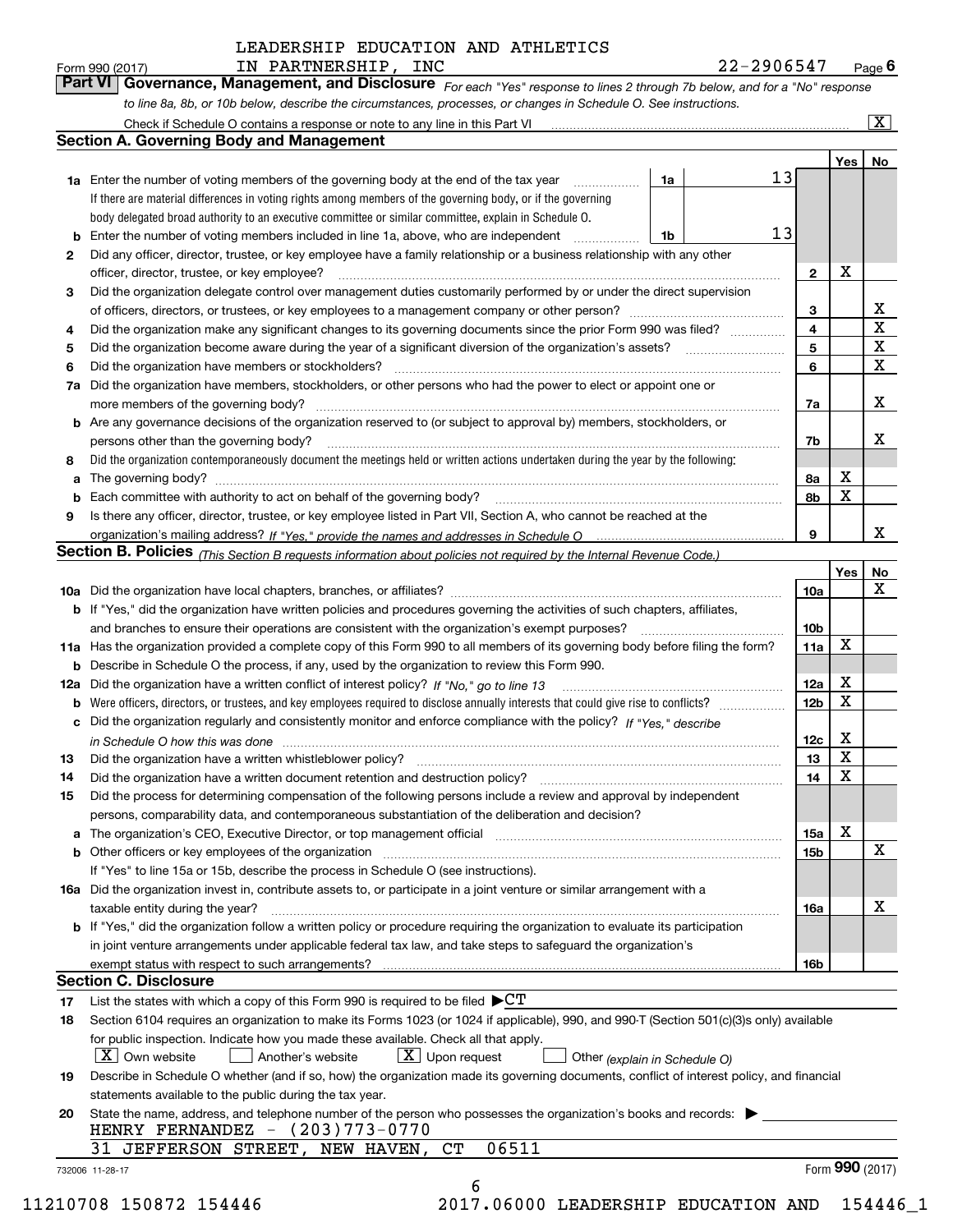$\mathcal{L}^{\text{max}}$ 

#### Form990(2017) IN PARTNERSHIP, INC 22-2906547 Page **7**  Form 990 (2017) Page IN PARTNERSHIP, INC 22-2906547 **Part VII Compensation of Officers, Directors, Trustees, Key Employees, Highest Compensated 7Part VII Compensation of Officers, Directors, Trustees, Key Employees, Highest Compensated Employees, and Independent Contractors Employees, and Independent Contractors**

**(A)**

Check if Schedule O contains a response or note to any line in this Part VII <u>mand all communication communication</u> **Section A. Officers, Directors, Trustees, Key Employees, and Highest Compensated Employees Section A. Officers, Directors, Trustees, Key Employees, and Highest Compensated Employees**

1a Complete this table for all persons required to be listed. Report compensation for the calendar year ending with or within the organization's tax year.

List all of the organization's current officers, directors, trustees (whether individuals or organizations), regardless of amount of compensation.

Enter -0- in columns (D), (E), and (F) if no compensation was paid. ● List all of the organization's current key employees, if any. See instructions for definition of "key employee."

• List the organization's five current highest compensated employees (other than an officer, director, trustee, or key employee) who received report-

able compensation (Box 5 of Form W-2 and/or Box 7 of Form 1099-MISC) of more than \$100,000 from the organization and any related organizations. List all of the organization's former officers, key employees, and highest compensated employees who received more than \$100,000 of

reportable compensation from the organization and any related organizations. reportable compensation from the organization and any related organizations. List all of the organization's former directors or trustees that received, in the capacity as a former director or trustee of the organization, more than \$10 , <sup>000</sup>of reportable compensation from the organization and any related organizations. more than \$10,000 of reportable compensation from the organization and any related organizations.

List persons in the following order: individual trustees or directors; institutional trustees; officers; key employees; highest compensated employees; and former such persons. and former such persons.

Check this box if neither the organization nor any related organization compensated any current officer, director, or trustee.  $\mathcal{L}^{\text{max}}$ 

| (A)                            | (B)               |                                |                                                                  | (C)         |              |                                  |        | (D)             | (E)                           | (F)                   |
|--------------------------------|-------------------|--------------------------------|------------------------------------------------------------------|-------------|--------------|----------------------------------|--------|-----------------|-------------------------------|-----------------------|
| Name and Title                 | Average           |                                | (do not check more than one                                      |             | Position     |                                  |        | Reportable      | Reportable                    | Estimated             |
|                                | hours per         |                                | box, unless person is both an<br>officer and a director/trustee) |             |              |                                  |        | compensation    | compensation                  | amount of             |
|                                | week<br>(list any |                                |                                                                  |             |              |                                  |        | from<br>the     | from related<br>organizations | other<br>compensation |
|                                | hours for         |                                |                                                                  |             |              |                                  |        | organization    | (W-2/1099-MISC)               | from the              |
|                                | related           |                                |                                                                  |             |              |                                  |        | (W-2/1099-MISC) |                               | organization          |
|                                | organizations     |                                |                                                                  |             |              |                                  |        |                 |                               | and related           |
|                                | below             | Individual trustee or director | In stitutional trustee                                           |             | Key employee | Highest compensated<br> employee |        |                 |                               | organizations         |
|                                | line)             |                                |                                                                  | Officer     |              |                                  | Former |                 |                               |                       |
| SHARON BROOKS<br>(1)           | 1.00              |                                |                                                                  |             |              |                                  |        |                 |                               |                       |
| <b>DIRECTOR</b>                |                   | $\overline{\textbf{X}}$        |                                                                  |             |              |                                  |        | 0.              | 0.                            | 0.                    |
| (2)<br>CYNTHIA MANN            | 1.00              |                                |                                                                  |             |              |                                  |        |                 |                               |                       |
| <b>DIRECTOR</b>                |                   | X                              |                                                                  |             |              |                                  |        | $\mathbf 0$ .   | 0.                            | $0$ .                 |
| (3)<br>MARCUS MCFERREN         | 1.00              |                                |                                                                  |             |              |                                  |        |                 |                               |                       |
| <b>DIRECTOR</b>                |                   | X                              |                                                                  |             |              |                                  |        | 0.              | 0.                            | $0$ .                 |
| TAI RICHARDSON<br>(4)          | 1.00              |                                |                                                                  |             |              |                                  |        |                 |                               |                       |
| <b>DIRECTOR</b>                |                   | $\overline{\textbf{X}}$        |                                                                  |             |              |                                  |        | 0.              | $\mathbf{0}$ .                | 0.                    |
| KENNETH RUSSELL<br>(5)         | 1.00              |                                |                                                                  |             |              |                                  |        |                 |                               |                       |
| <b>DIRECTOR</b>                |                   | X                              |                                                                  |             |              |                                  |        | $\mathbf 0$ .   | $\mathbf 0$ .                 | 0.                    |
| (6)<br>DELORIS VAUGHN          | 1.00              |                                |                                                                  |             |              |                                  |        |                 |                               |                       |
| <b>DIRECTOR</b>                |                   | X                              |                                                                  |             |              |                                  |        | $\mathbf 0$ .   | $\mathbf 0$ .                 | 0.                    |
| (7)<br>HONORABLE WILLIAM DYSON | 1.00              |                                |                                                                  |             |              |                                  |        |                 |                               |                       |
| <b>EMERITUS</b>                |                   | X                              |                                                                  |             |              |                                  |        | $\mathbf 0$ .   | 0.                            | 0.                    |
| JEROME HARRIS MEYER<br>(8)     | 1.00              |                                |                                                                  |             |              |                                  |        |                 |                               |                       |
| <b>EMERITUS</b>                |                   | $\mathbf X$                    |                                                                  |             |              |                                  |        | $\mathbf 0$ .   | $\mathbf 0$ .                 | 0.                    |
| ALEXIS SMITH<br>(9)            | 1.00              |                                |                                                                  |             |              |                                  |        |                 |                               |                       |
| <b>DIRECTOR</b>                |                   | $\mathbf X$                    |                                                                  |             |              |                                  |        | 0.              | $\mathbf 0$ .                 | 0.                    |
| (10) HENRY FERNANDEZ           | 40.00             |                                |                                                                  |             |              |                                  |        |                 |                               |                       |
| EXECUTIVE DIRECTOR             |                   |                                |                                                                  | $\mathbf X$ |              |                                  |        | 60,000.         | $\mathbf{0}$ .                | 0.                    |
| (11) JANE PALMIERI             | 40.00             |                                |                                                                  |             |              |                                  |        |                 |                               |                       |
| CHIEF FINANCIAL OFFICER        |                   |                                |                                                                  | $\mathbf X$ |              |                                  |        | 57,328.         | 0.                            | 0.                    |
| (12) ANN BAKER PEPE            | 1.00              |                                |                                                                  |             |              |                                  |        |                 |                               |                       |
| <b>BOARD CHAIR</b>             |                   |                                |                                                                  | $\mathbf X$ |              |                                  |        | $\mathbf 0$ .   | $0$ .                         | 0.                    |
| (13) STEPHEN WIZNER            | 1.00              |                                |                                                                  |             |              |                                  |        |                 |                               |                       |
| VICE CHAIR                     |                   |                                |                                                                  | $\rm X$     |              |                                  |        | $\mathbf{0}$ .  | 0.                            | 0.                    |
| (14) ED CLEARY                 | 1.00              |                                |                                                                  |             |              |                                  |        |                 |                               |                       |
| <b>TREASURER</b>               |                   |                                |                                                                  | X           |              |                                  |        | 0.              | 0.                            | $0$ .                 |
| (15) SUSAN KERLEY              | 1.00              |                                |                                                                  |             |              |                                  |        |                 |                               |                       |
| <b>SECRETARY</b>               |                   |                                |                                                                  | $\rm X$     |              |                                  |        | $\mathbf 0$ .   | 0.                            | 0.                    |
| (16) ANNE CALABRESI            | 1.00              |                                |                                                                  |             |              |                                  |        |                 |                               |                       |
| CO-FOUNDER & PAST CHAIR        |                   |                                |                                                                  | $\rm X$     |              |                                  |        | 0.              | $0$ .                         | $0$ .                 |
| (17) ROSLYN MILSTEIN MEYER     | 1.00              |                                |                                                                  |             |              |                                  |        |                 |                               |                       |
| CO-FOUNDER & PAST CHAIR        |                   |                                |                                                                  | $\rm X$     |              |                                  |        | 0.              | 0.                            | 0.                    |
|                                |                   |                                |                                                                  |             |              |                                  |        |                 |                               | nnn                   |

732007 11-28-17 732007 11-28-17

Form **990** (2017)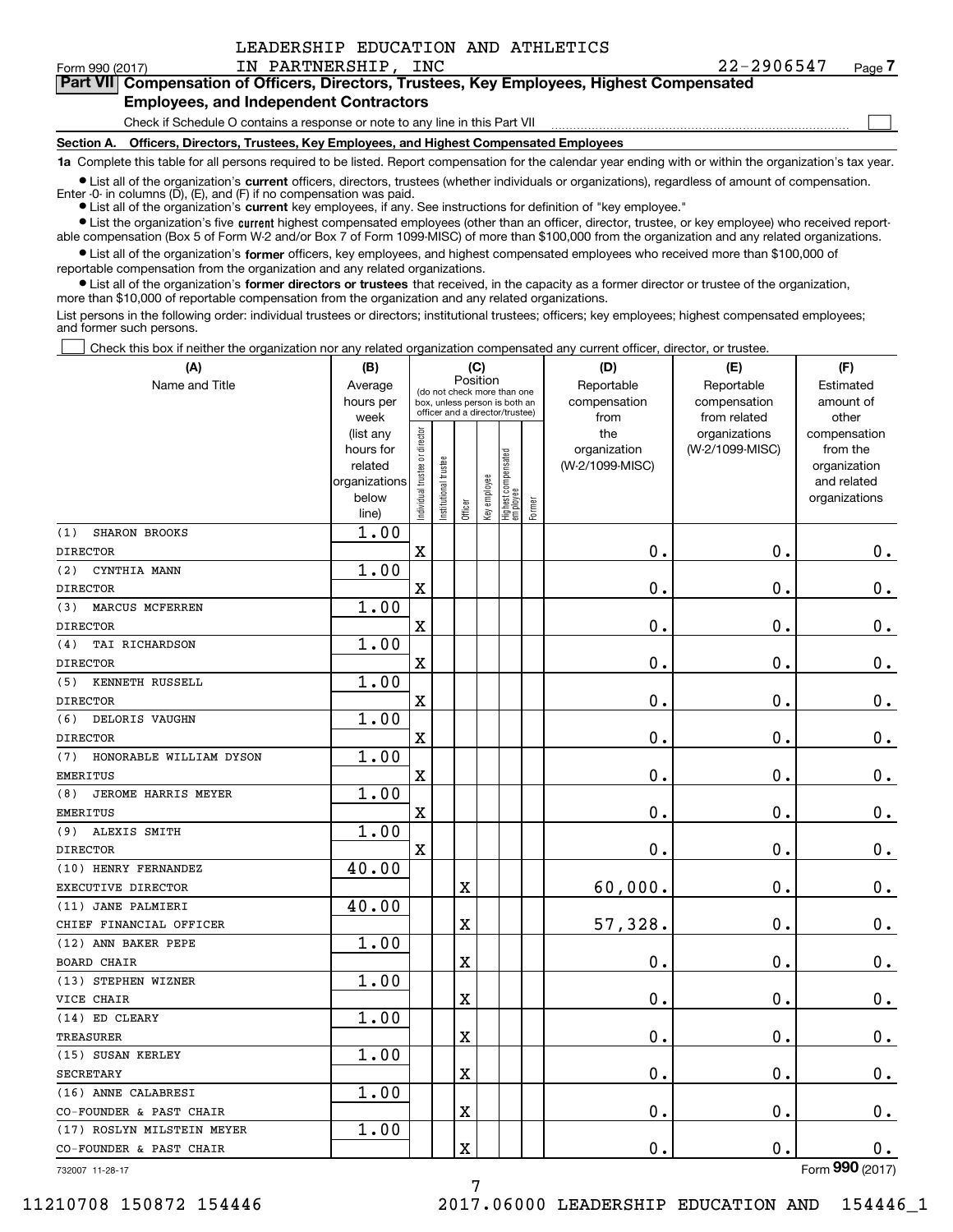| (A)<br>Name and title                                                                                                                                                                                                                                                                                    | (B)<br>Average<br>hours per<br>week                                  | (C)<br>Position<br>(do not check more than one<br>box, unless person is both an<br>officer and a director/trustee) |                       |         |              |                                  |        | Section A. Officers, Directors, Trustees, Key Employees, and Highest Compensated Employees (continued)<br>(D)<br>Reportable<br>compensation<br>from | (E)<br>Reportable<br>compensation<br>from related | (F)<br>Estimated<br>amount of<br>other |                                                                          |                        |
|----------------------------------------------------------------------------------------------------------------------------------------------------------------------------------------------------------------------------------------------------------------------------------------------------------|----------------------------------------------------------------------|--------------------------------------------------------------------------------------------------------------------|-----------------------|---------|--------------|----------------------------------|--------|-----------------------------------------------------------------------------------------------------------------------------------------------------|---------------------------------------------------|----------------------------------------|--------------------------------------------------------------------------|------------------------|
|                                                                                                                                                                                                                                                                                                          | (list any<br>hours for<br>related<br>organizations<br>below<br>line) | Individual trustee or director                                                                                     | Institutional trustee | Officer | Key employee | Highest compensated<br> employee | Former | the<br>organization<br>(W-2/1099-MISC)                                                                                                              | organizations<br>(W-2/1099-MISC)                  |                                        | compensation<br>from the<br>organization<br>and related<br>organizations |                        |
|                                                                                                                                                                                                                                                                                                          |                                                                      |                                                                                                                    |                       |         |              |                                  |        |                                                                                                                                                     |                                                   |                                        |                                                                          |                        |
|                                                                                                                                                                                                                                                                                                          |                                                                      |                                                                                                                    |                       |         |              |                                  |        |                                                                                                                                                     |                                                   |                                        |                                                                          |                        |
|                                                                                                                                                                                                                                                                                                          |                                                                      |                                                                                                                    |                       |         |              |                                  |        |                                                                                                                                                     |                                                   |                                        |                                                                          |                        |
|                                                                                                                                                                                                                                                                                                          |                                                                      |                                                                                                                    |                       |         |              |                                  |        |                                                                                                                                                     |                                                   |                                        |                                                                          |                        |
|                                                                                                                                                                                                                                                                                                          |                                                                      |                                                                                                                    |                       |         |              |                                  |        |                                                                                                                                                     |                                                   |                                        |                                                                          |                        |
|                                                                                                                                                                                                                                                                                                          |                                                                      |                                                                                                                    |                       |         |              |                                  |        |                                                                                                                                                     |                                                   |                                        |                                                                          |                        |
|                                                                                                                                                                                                                                                                                                          |                                                                      |                                                                                                                    |                       |         |              |                                  |        | 117,328.                                                                                                                                            | 0.                                                |                                        |                                                                          | 0.                     |
| Total number of individuals (including but not limited to those listed above) who received more than \$100,000 of reportable<br>2                                                                                                                                                                        |                                                                      |                                                                                                                    |                       |         |              |                                  |        | 0.<br>117,328.                                                                                                                                      | 0.<br>$\overline{0}$ .                            |                                        |                                                                          | $\overline{0}$ .<br>0. |
| compensation from the organization $\blacktriangleright$<br>Did the organization list any former officer, director, or trustee, key employee, or highest compensated employee on<br>З                                                                                                                    |                                                                      |                                                                                                                    |                       |         |              |                                  |        |                                                                                                                                                     |                                                   |                                        | Yes                                                                      | 0<br>No                |
| line 1a? If "Yes," complete Schedule J for such individual manufactured contained and the Ves," complete Schedule J for such individual<br>For any individual listed on line 1a, is the sum of reportable compensation and other compensation from the organization<br>4                                 |                                                                      |                                                                                                                    |                       |         |              |                                  |        |                                                                                                                                                     |                                                   | 3<br>4                                 |                                                                          | X<br>х                 |
| Did any person listed on line 1a receive or accrue compensation from any unrelated organization or individual for services<br>5                                                                                                                                                                          |                                                                      |                                                                                                                    |                       |         |              |                                  |        |                                                                                                                                                     |                                                   | 5                                      |                                                                          | х                      |
| <b>Section B. Independent Contractors</b><br>Complete this table for your five highest compensated independent contractors that received more than \$100,000 of compensation from<br>1<br>the organization. Report compensation for the calendar year ending with or within the organization's tax year. |                                                                      |                                                                                                                    |                       |         |              |                                  |        |                                                                                                                                                     |                                                   |                                        |                                                                          |                        |
| (A)<br>Name and business address                                                                                                                                                                                                                                                                         |                                                                      |                                                                                                                    | <b>NONE</b>           |         |              |                                  |        | (B)<br>Description of services                                                                                                                      |                                                   | (C)<br>Compensation                    |                                                                          |                        |
|                                                                                                                                                                                                                                                                                                          |                                                                      |                                                                                                                    |                       |         |              |                                  |        |                                                                                                                                                     |                                                   |                                        |                                                                          |                        |
|                                                                                                                                                                                                                                                                                                          |                                                                      |                                                                                                                    |                       |         |              |                                  |        |                                                                                                                                                     |                                                   |                                        |                                                                          |                        |
|                                                                                                                                                                                                                                                                                                          |                                                                      |                                                                                                                    |                       |         |              |                                  |        |                                                                                                                                                     |                                                   |                                        |                                                                          |                        |
| Total number of independent contractors (including but not limited to those listed above) who received more than<br>2<br>\$100,000 of compensation from the organization                                                                                                                                 |                                                                      |                                                                                                                    |                       |         | 0            |                                  |        |                                                                                                                                                     |                                                   |                                        |                                                                          |                        |
|                                                                                                                                                                                                                                                                                                          |                                                                      |                                                                                                                    |                       |         |              |                                  |        |                                                                                                                                                     |                                                   |                                        | Form 990 (2017)                                                          |                        |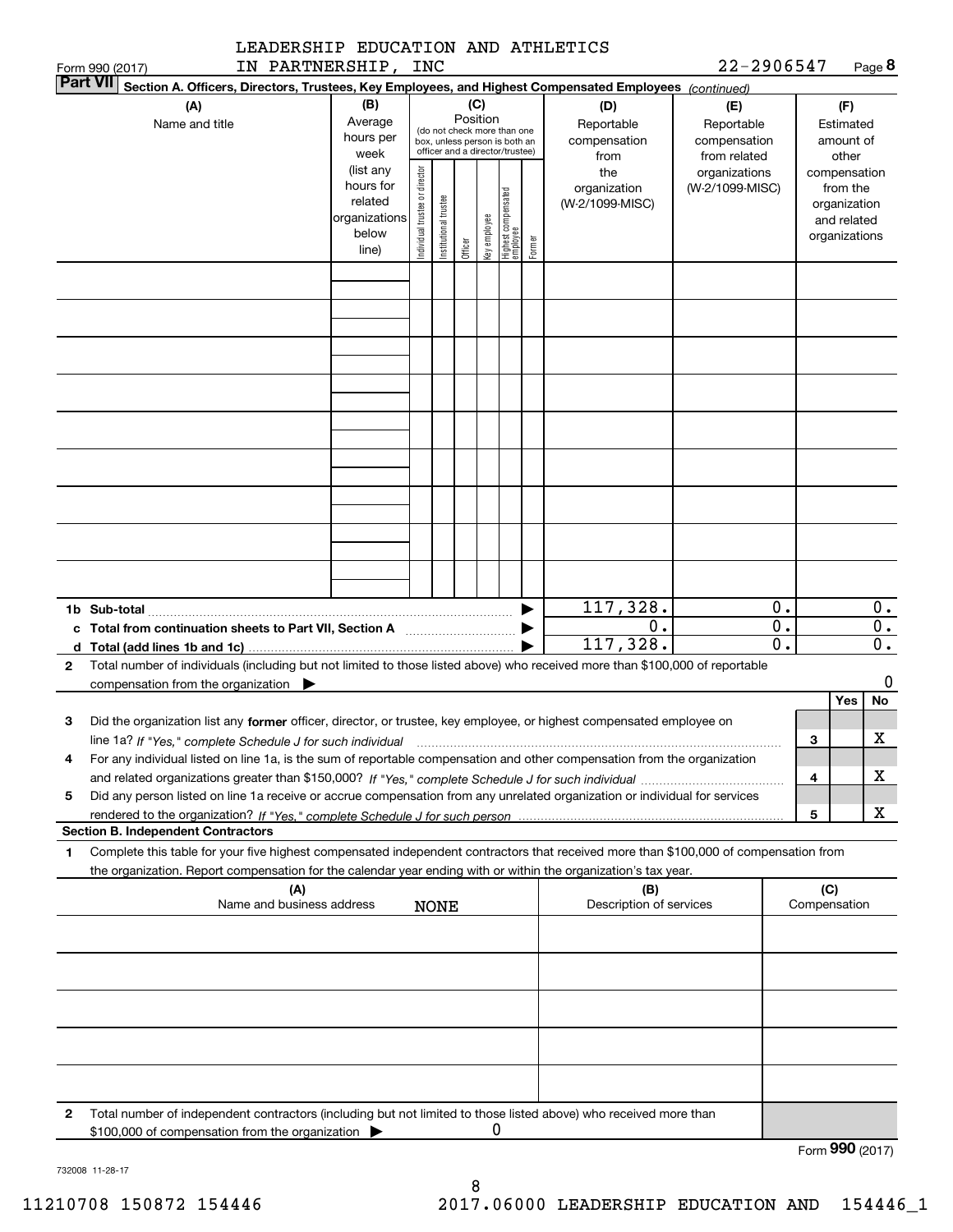| LEADERSHIP EDUCATION AND ATHLETICS |  |  |
|------------------------------------|--|--|
|                                    |  |  |

|                                                           | <b>Part VIII</b> | <b>Statement of Revenue</b>                                                                                           |                |                                  |                                  |                                      |                                         |                                                                    |
|-----------------------------------------------------------|------------------|-----------------------------------------------------------------------------------------------------------------------|----------------|----------------------------------|----------------------------------|--------------------------------------|-----------------------------------------|--------------------------------------------------------------------|
|                                                           |                  | Check if Schedule O contains a response or note to any line in this Part VIII                                         |                |                                  |                                  |                                      |                                         |                                                                    |
|                                                           |                  |                                                                                                                       |                |                                  | (A)<br>Total revenue             | (B)<br>Related or<br>exempt function | $\overline{C}$<br>Unrelated<br>business | (D)<br>Revenuè excluded<br>from tax under<br>sections<br>512 - 514 |
|                                                           |                  |                                                                                                                       |                |                                  |                                  | revenue                              | revenue                                 |                                                                    |
|                                                           |                  | 1 a Federated campaigns                                                                                               | 1a             |                                  |                                  |                                      |                                         |                                                                    |
|                                                           |                  | <b>b</b> Membership dues                                                                                              | 1 <sub>b</sub> |                                  |                                  |                                      |                                         |                                                                    |
|                                                           |                  | c Fundraising events                                                                                                  | 1c             | $\overline{5,555}$ .             |                                  |                                      |                                         |                                                                    |
|                                                           |                  | d Related organizations                                                                                               | 1 <sub>d</sub> |                                  |                                  |                                      |                                         |                                                                    |
|                                                           |                  | e Government grants (contributions)                                                                                   | 1e             | 320,918.                         |                                  |                                      |                                         |                                                                    |
|                                                           |                  | f All other contributions, gifts, grants, and                                                                         |                |                                  |                                  |                                      |                                         |                                                                    |
|                                                           |                  | similar amounts not included above                                                                                    |                | $\vert$ 1f $\vert$ , 594 , 768 . |                                  |                                      |                                         |                                                                    |
| Contributions, Gifts, Grants<br>and Other Similar Amounts |                  | <b>g</b> Noncash contributions included in lines 1a-1f: \$                                                            |                | 71, 575.                         |                                  |                                      |                                         |                                                                    |
|                                                           |                  |                                                                                                                       |                | $\blacktriangleright$            | 1,921,241.                       |                                      |                                         |                                                                    |
|                                                           |                  |                                                                                                                       |                | <b>Business Code</b>             |                                  |                                      |                                         |                                                                    |
|                                                           |                  | 2 a PROGRAM FEES                                                                                                      |                | 900099                           | 50,752.                          | 50, 752.                             |                                         |                                                                    |
|                                                           | b                | the contract of the contract of the contract of the contract of the                                                   |                |                                  |                                  |                                      |                                         |                                                                    |
|                                                           | c                | <u> 1980 - Johann John Stein, markin fan it ferstjer fan de ferstjer fan it ferstjer fan it ferstjer fan it ferst</u> |                |                                  |                                  |                                      |                                         |                                                                    |
|                                                           | d                | <u> 1989 - Johann Barbara, martin amerikan basar dan berasal dalam basar dalam basar dalam basar dalam basar dala</u> |                |                                  |                                  |                                      |                                         |                                                                    |
| Program Service<br>Revenue                                |                  |                                                                                                                       |                |                                  |                                  |                                      |                                         |                                                                    |
|                                                           |                  | f All other program service revenue                                                                                   |                |                                  |                                  |                                      |                                         |                                                                    |
|                                                           |                  |                                                                                                                       |                | ►                                | 50, 752.                         |                                      |                                         |                                                                    |
|                                                           | 3                | Investment income (including dividends, interest, and                                                                 |                |                                  |                                  |                                      |                                         |                                                                    |
|                                                           |                  |                                                                                                                       |                |                                  | 24,826.                          |                                      |                                         | 24,826.                                                            |
|                                                           | 4                | Income from investment of tax-exempt bond proceeds                                                                    |                |                                  |                                  |                                      |                                         |                                                                    |
|                                                           | 5                |                                                                                                                       |                |                                  |                                  |                                      |                                         |                                                                    |
|                                                           |                  |                                                                                                                       | (i) Real       | (ii) Personal                    |                                  |                                      |                                         |                                                                    |
|                                                           |                  | 6 a Gross rents                                                                                                       |                |                                  |                                  |                                      |                                         |                                                                    |
|                                                           |                  | <b>b</b> Less: rental expenses                                                                                        |                |                                  |                                  |                                      |                                         |                                                                    |
|                                                           |                  | Rental income or (loss)                                                                                               |                |                                  |                                  |                                      |                                         |                                                                    |
|                                                           |                  |                                                                                                                       |                |                                  |                                  |                                      |                                         |                                                                    |
|                                                           |                  | 7 a Gross amount from sales of                                                                                        | (i) Securities | (ii) Other                       |                                  |                                      |                                         |                                                                    |
|                                                           |                  | assets other than inventory                                                                                           |                |                                  |                                  |                                      |                                         |                                                                    |
|                                                           |                  | <b>b</b> Less: cost or other basis                                                                                    |                |                                  |                                  |                                      |                                         |                                                                    |
|                                                           |                  | and sales expenses                                                                                                    |                |                                  |                                  |                                      |                                         |                                                                    |
|                                                           |                  |                                                                                                                       |                |                                  |                                  |                                      |                                         |                                                                    |
|                                                           |                  |                                                                                                                       |                |                                  |                                  |                                      |                                         |                                                                    |
|                                                           |                  | 8 a Gross income from fundraising events (not                                                                         |                |                                  |                                  |                                      |                                         |                                                                    |
| <b>Other Revenue</b>                                      |                  | including $$$<br>$\mathbb{R}^n \times \mathbb{R}^n$                                                                   | $5, 555.$ of   |                                  |                                  |                                      |                                         |                                                                    |
|                                                           |                  | contributions reported on line 1c). See                                                                               |                |                                  |                                  |                                      |                                         |                                                                    |
|                                                           |                  |                                                                                                                       |                | $a$ 187,007.                     |                                  |                                      |                                         |                                                                    |
|                                                           |                  |                                                                                                                       |                | $b \ 7,079.$                     |                                  |                                      |                                         |                                                                    |
|                                                           |                  | c Net income or (loss) from fundraising events                                                                        |                |                                  | 179,928.                         |                                      |                                         | 179,928.                                                           |
|                                                           |                  | 9 a Gross income from gaming activities. See                                                                          |                |                                  |                                  |                                      |                                         |                                                                    |
|                                                           |                  |                                                                                                                       |                |                                  |                                  |                                      |                                         |                                                                    |
|                                                           |                  |                                                                                                                       | b              |                                  |                                  |                                      |                                         |                                                                    |
|                                                           |                  | c Net income or (loss) from gaming activities                                                                         |                | ………………… ▶                        |                                  |                                      |                                         |                                                                    |
|                                                           |                  | 10 a Gross sales of inventory, less returns                                                                           |                |                                  |                                  |                                      |                                         |                                                                    |
|                                                           |                  |                                                                                                                       |                |                                  |                                  |                                      |                                         |                                                                    |
|                                                           |                  |                                                                                                                       | $\mathbf b$    |                                  |                                  |                                      |                                         |                                                                    |
|                                                           |                  | c Net income or (loss) from sales of inventory                                                                        |                |                                  |                                  |                                      |                                         |                                                                    |
|                                                           |                  | Miscellaneous Revenue                                                                                                 |                | <b>Business Code</b>             |                                  |                                      |                                         |                                                                    |
|                                                           | 11a              | <u> 1989 - Johann Stoff, Amerikaansk politiker († 1908)</u>                                                           |                |                                  |                                  |                                      |                                         |                                                                    |
|                                                           | b                | <u> 1989 - John Stone, Amerikaansk politiker (</u>                                                                    |                |                                  |                                  |                                      |                                         |                                                                    |
|                                                           | c                | <u> 1989 - Johann Barn, amerikansk politiker (</u>                                                                    |                |                                  |                                  |                                      |                                         |                                                                    |
|                                                           |                  |                                                                                                                       |                |                                  |                                  |                                      |                                         |                                                                    |
|                                                           |                  |                                                                                                                       |                |                                  |                                  |                                      |                                         |                                                                    |
|                                                           | 12               |                                                                                                                       |                |                                  | $\blacktriangleright$ 2,176,747. | 50, 752.                             | $0$ .                                   | 204,754.                                                           |
|                                                           | 732009 11-28-17  |                                                                                                                       |                |                                  |                                  |                                      |                                         | Form 990 (2017)                                                    |

9 9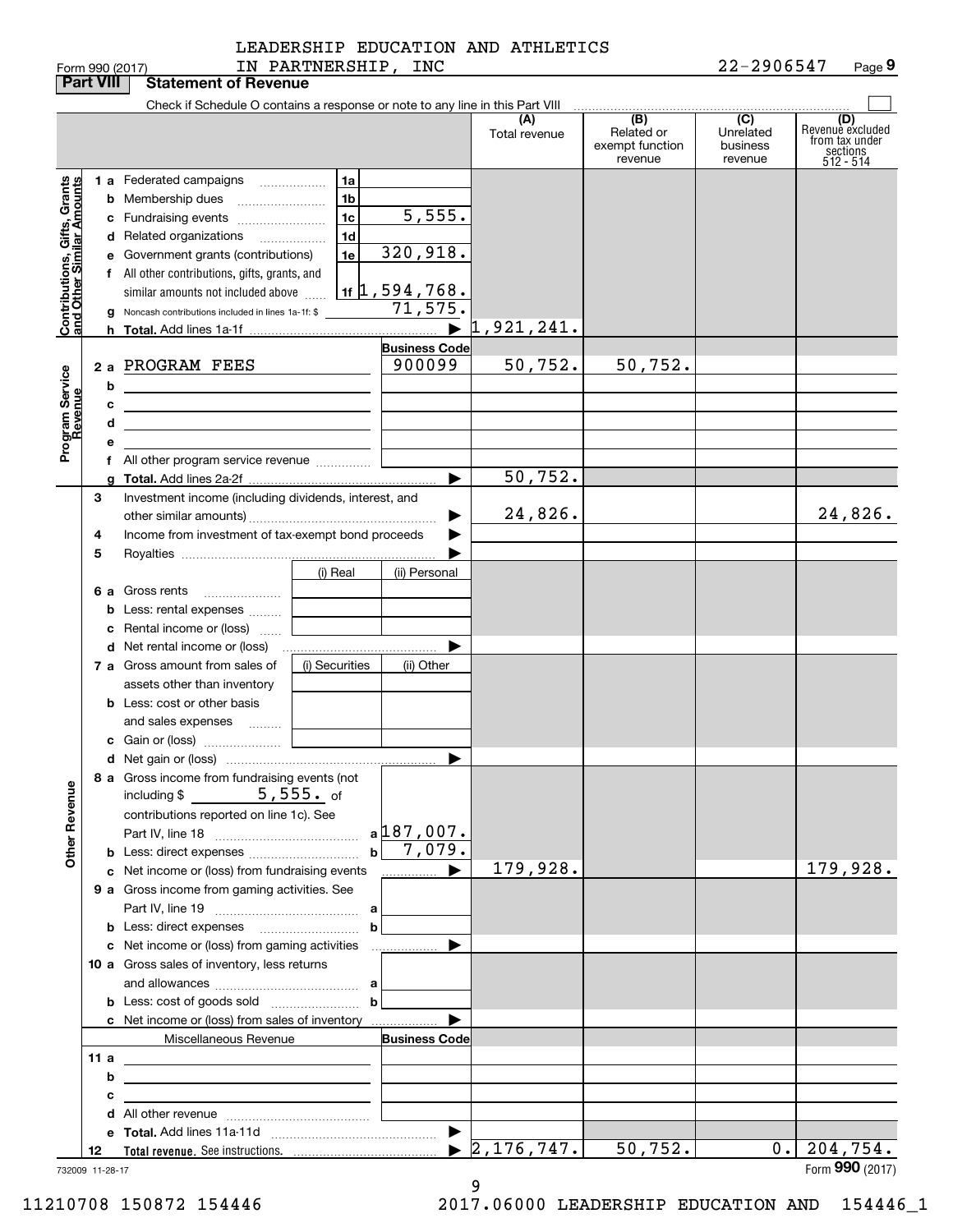#### LEADERSHIP EDUCATION AND ATHLETICS LEADERSHIP EDUCATION AND ATHLETICS Form990(2017) IN PARTNERSHIP, INC 22-2906547 Page **10**  Form 990 (2017) LN PAR'I'NERSHIP, INC 2 Z-Z9 U6 5 4 7 Page IN PARTNERSHIP, INC 22-2906547

**10**

|              | Part IX   Statement of Functional Expenses                                                                                                                |                       |                                    |                                           |                                |
|--------------|-----------------------------------------------------------------------------------------------------------------------------------------------------------|-----------------------|------------------------------------|-------------------------------------------|--------------------------------|
|              | Section 501(c)(3) and 501(c)(4) organizations must complete all columns. All other organizations must complete column (A).                                |                       |                                    |                                           |                                |
|              |                                                                                                                                                           |                       |                                    |                                           |                                |
|              | Do not include amounts reported on lines 6b,<br>7b, 8b, 9b, and 10b of Part VIII.                                                                         | (A)<br>Total expenses | (B)<br>Program service<br>expenses | (C)<br>Management and<br>general expenses | (D)<br>Fundraising<br>expenses |
| 1            | Grants and other assistance to domestic organizations                                                                                                     |                       |                                    |                                           |                                |
|              | and domestic governments. See Part IV, line 21                                                                                                            |                       |                                    |                                           |                                |
| $\mathbf{2}$ | Grants and other assistance to domestic                                                                                                                   |                       |                                    |                                           |                                |
|              | individuals. See Part IV, line 22                                                                                                                         |                       |                                    |                                           |                                |
| 3            | Grants and other assistance to foreign                                                                                                                    |                       |                                    |                                           |                                |
|              | organizations, foreign governments, and foreign                                                                                                           |                       |                                    |                                           |                                |
|              | individuals. See Part IV, lines 15 and 16                                                                                                                 |                       |                                    |                                           |                                |
| 4            | Benefits paid to or for members                                                                                                                           |                       |                                    |                                           |                                |
| 5            | Compensation of current officers, directors,                                                                                                              |                       |                                    |                                           |                                |
|              | trustees, and key employees                                                                                                                               | 117,328.              |                                    | 117, 328.                                 |                                |
| 6            | Compensation not included above, to disqualified                                                                                                          |                       |                                    |                                           |                                |
|              | persons (as defined under section 4958(f)(1)) and                                                                                                         |                       |                                    |                                           |                                |
|              | persons described in section 4958(c)(3)(B)                                                                                                                | 1,102,605.            | 922, 223.                          | 4,991.                                    | 175,391.                       |
| 7            |                                                                                                                                                           |                       |                                    |                                           |                                |
| 8            | Pension plan accruals and contributions (include                                                                                                          |                       |                                    |                                           |                                |
|              | section 401(k) and 403(b) employer contributions)                                                                                                         | 52,164.               | 28,249.                            | 3,003.                                    |                                |
| 9<br>10      |                                                                                                                                                           | 109,341.              | 91,932.                            | $\overline{2,041}$ .                      | $\frac{20,912.}{15,368.}$      |
| 11           | Fees for services (non-employees):                                                                                                                        |                       |                                    |                                           |                                |
| а            |                                                                                                                                                           |                       |                                    |                                           |                                |
| b            |                                                                                                                                                           |                       |                                    |                                           |                                |
| c            |                                                                                                                                                           |                       |                                    |                                           |                                |
| d            |                                                                                                                                                           |                       |                                    |                                           |                                |
| е            | Professional fundraising services. See Part IV, line 17                                                                                                   |                       |                                    |                                           |                                |
| f            | Investment management fees                                                                                                                                | 1,781.                |                                    | 1,781.                                    |                                |
| $\mathbf{q}$ | Other. (If line 11g amount exceeds 10% of line 25,                                                                                                        |                       |                                    |                                           |                                |
|              | column (A) amount, list line 11g expenses on Sch O.)                                                                                                      | 64,339.               | 54,925.                            | 2,549.                                    | 6,865.                         |
| 12           |                                                                                                                                                           |                       |                                    |                                           |                                |
| 13           |                                                                                                                                                           |                       |                                    |                                           |                                |
| 14           |                                                                                                                                                           |                       |                                    |                                           |                                |
| 15           |                                                                                                                                                           |                       |                                    |                                           |                                |
| 16           |                                                                                                                                                           | 101,822.              | 95,548.                            | 4,184.                                    | 2,090.                         |
| 17           | Travel                                                                                                                                                    | 50,467.               | $\overline{50, 419.}$              |                                           | 48.                            |
| 18           | Payments of travel or entertainment expenses                                                                                                              |                       |                                    |                                           |                                |
|              | for any federal, state, or local public officials                                                                                                         |                       |                                    |                                           |                                |
| 19           | Conferences, conventions, and meetings                                                                                                                    |                       |                                    |                                           |                                |
| 20           | Interest                                                                                                                                                  |                       |                                    |                                           |                                |
| 21           |                                                                                                                                                           |                       |                                    |                                           |                                |
| 22           | Depreciation, depletion, and amortization                                                                                                                 | 42,010.               | 42,010.                            |                                           |                                |
| 23           | Insurance                                                                                                                                                 | 76, 268.              |                                    | 76, 268.                                  |                                |
| 24           | Other expenses. Itemize expenses not covered<br>above. (List miscellaneous expenses in line 24e. If line<br>24e amount exceeds 10% of line 25, column (A) |                       |                                    |                                           |                                |
| a            | amount, list line 24e expenses on Schedule O.)<br>SUPPLIES                                                                                                | 71,336.               | 30, 361.                           | 10,695.                                   | 30, 280.                       |
| b            | <b>EDUCATION</b>                                                                                                                                          | 68,937.               | 68,937.                            |                                           |                                |
| C.           | <b>BANK FEES</b>                                                                                                                                          | 4,671.                |                                    | 4,671.                                    |                                |
| d            |                                                                                                                                                           |                       |                                    |                                           |                                |
|              | e All other expenses                                                                                                                                      |                       |                                    |                                           |                                |
| 25           | Total functional expenses. Add lines 1 through 24e                                                                                                        | 1,863,069.            | 1,384,604.                         | 227,511.                                  | 250, 954.                      |
| 26           | Joint costs. Complete this line only if the organization                                                                                                  |                       |                                    |                                           |                                |
|              | reported in column (B) joint costs from a combined                                                                                                        |                       |                                    |                                           |                                |
|              | educational campaign and fundraising solicitation.                                                                                                        |                       |                                    |                                           |                                |
|              | Check here $\blacktriangleright$<br>if following SOP 98-2 (ASC 958-720)                                                                                   |                       |                                    |                                           |                                |
|              | 732010 11-28-17                                                                                                                                           |                       |                                    |                                           | Form 990 (2017)                |
|              |                                                                                                                                                           | 10                    |                                    |                                           |                                |

11210708 150872 154446

10 10 2017.06000 LEADERSHIP EDUCATION AND 154446\_1 11210708 150872 154446 2017.06000 LEADERSHIP EDUCATION AND 154446\_1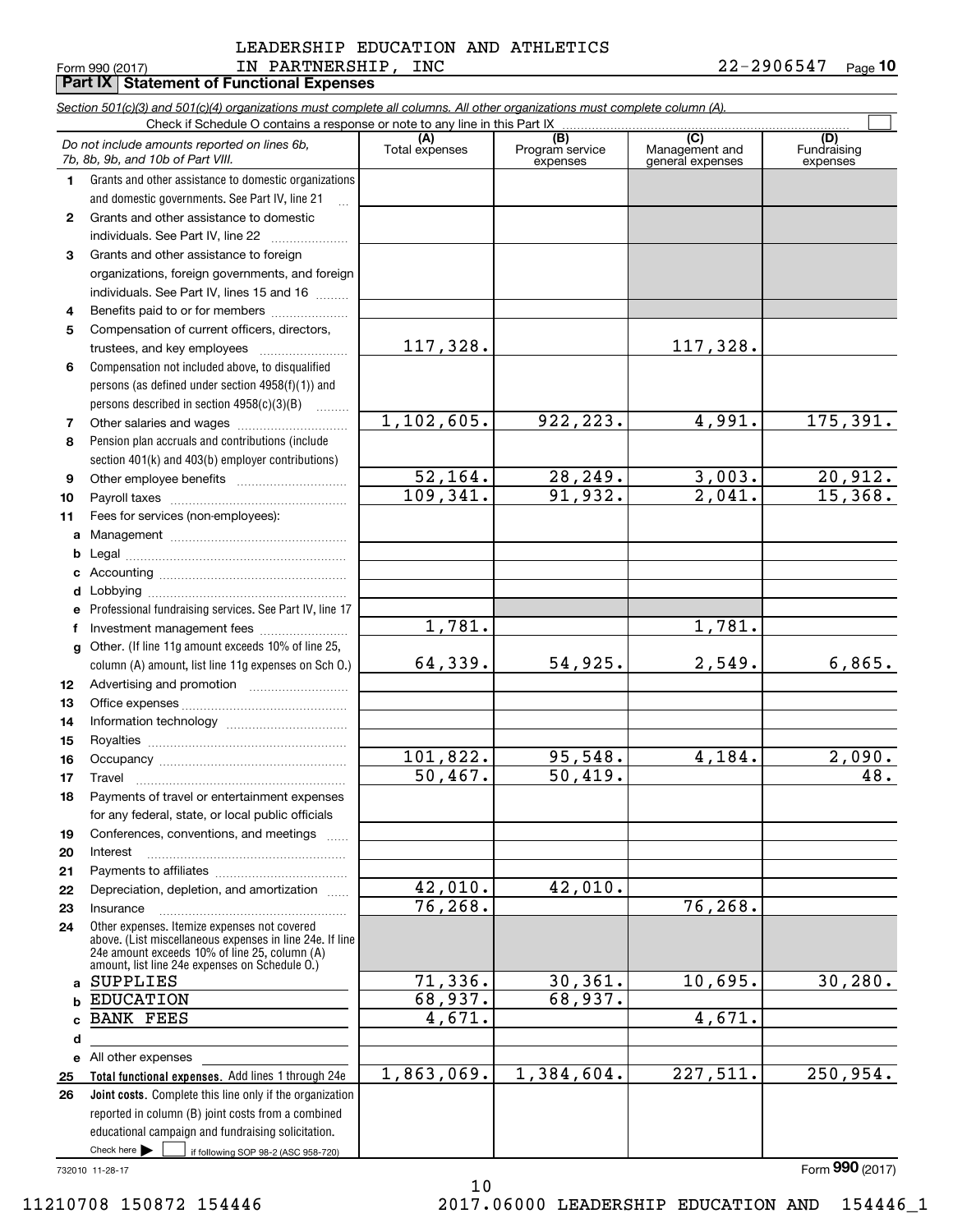#### 732011 11-28-17 732011 11-28-17

**Part X Balance Sheet**

### LEADERSHIP EDUCATION AND ATHLETICS LEADERSHIP EDUCATION AND ATHLETICS Form 990 (2017) **IN PARTNERSHIP, INC** 22-2906547 Page 11

**11**

| (A)<br>(B)<br>Beginning of year<br>End of year<br>336,964.<br>789,630.<br>$\mathbf{1}$<br>1<br>552,178.<br>566, 543.<br>$\overline{\mathbf{2}}$<br>2<br>298,222.<br>0.<br>3<br>з<br>4<br>4<br>Loans and other receivables from current and former officers, directors,<br>5<br>trustees, key employees, and highest compensated employees. Complete<br>Part II of Schedule L<br>5<br>Loans and other receivables from other disqualified persons (as defined under<br>6<br>section $4958(f)(1)$ , persons described in section $4958(c)(3)(B)$ , and contributing<br>employers and sponsoring organizations of section 501(c)(9) voluntary<br>employees' beneficiary organizations (see instr). Complete Part II of Sch L<br>6<br>$\overline{7}$<br>7<br>8<br>8<br>37,816.<br>36,919.<br>$\boldsymbol{9}$<br>9<br>Prepaid expenses and deferred charges<br><b>10a</b> Land, buildings, and equipment: cost or other<br>$\frac{962,818.}{562,341.}$<br>basis. Complete Part VI of Schedule D  10a<br>338,782.<br>400,477.<br> 10b <br>10 <sub>c</sub><br>Less: accumulated depreciation<br>b<br>$\ldots \ldots \ldots \ldots \ldots$<br>11<br>11<br>156, 716.<br>162, 105.<br>12<br>12<br>13<br>13<br>14<br>14<br>15<br>15<br>1,720,678.<br>1,955,674.<br>16<br>16<br>105, 206.<br>23,483.<br>17<br>17<br>18<br>18<br>19<br>19<br>Deferred revenue manual contracts and contracts are all the manual contracts and contracts are all the contracts of the contracts of the contracts of the contracts of the contracts of the contracts of the contracts of the<br>20<br>20<br>21<br>21<br>Escrow or custodial account liability. Complete Part IV of Schedule D<br>Loans and other payables to current and former officers, directors, trustees,<br>22<br>Liabilities<br>key employees, highest compensated employees, and disqualified persons.<br>22<br>23<br>Secured mortgages and notes payable to unrelated third parties<br>23<br>24<br>24<br>25<br>Other liabilities (including federal income tax, payables to related third<br>parties, and other liabilities not included on lines 17-24). Complete Part X of<br>25<br>Schedule D<br>105,206.<br>23,483.<br>Total liabilities. Add lines 17 through 25<br>26<br>26<br>Organizations that follow SFAS 117 (ASC 958), check here $\blacktriangleright \begin{array}{ c } \hline X & \text{and} \end{array}$<br>complete lines 27 through 29, and lines 33 and 34.<br>Net Assets or Fund Balances<br>1,139,546.<br>1,630,876.<br>27<br>27<br>395,700.<br>$\overline{221,089}$ .<br>28<br>Temporarily restricted net assets<br>28<br>80, 226.<br>80, 226.<br>29<br>29<br>Permanently restricted net assets<br>Organizations that do not follow SFAS 117 (ASC 958), check here ▶ │<br>and complete lines 30 through 34.<br>30<br>30<br>31<br>Paid-in or capital surplus, or land, building, or equipment fund<br>31<br>32<br>Retained earnings, endowment, accumulated income, or other funds<br>32<br>.<br>1,615,472.<br>1,932,191.<br>33<br>33<br>Total net assets or fund balances<br>1,955,674.<br>$\overline{1,720}$ , 678.<br>34<br>34<br>Total liabilities and net assets/fund balances |        |  |  |  |                 |
|-----------------------------------------------------------------------------------------------------------------------------------------------------------------------------------------------------------------------------------------------------------------------------------------------------------------------------------------------------------------------------------------------------------------------------------------------------------------------------------------------------------------------------------------------------------------------------------------------------------------------------------------------------------------------------------------------------------------------------------------------------------------------------------------------------------------------------------------------------------------------------------------------------------------------------------------------------------------------------------------------------------------------------------------------------------------------------------------------------------------------------------------------------------------------------------------------------------------------------------------------------------------------------------------------------------------------------------------------------------------------------------------------------------------------------------------------------------------------------------------------------------------------------------------------------------------------------------------------------------------------------------------------------------------------------------------------------------------------------------------------------------------------------------------------------------------------------------------------------------------------------------------------------------------------------------------------------------------------------------------------------------------------------------------------------------------------------------------------------------------------------------------------------------------------------------------------------------------------------------------------------------------------------------------------------------------------------------------------------------------------------------------------------------------------------------------------------------------------------------------------------------------------------------------------------------------------------------------------------------------------------------------------------------------------------------------------------------------------------------------------------------------------------------------------------------------------------------------------------------------------------------------------------------------------------------------------------------------------------------------------------------------------------------------------------------------------------------------------------------------------------------------------------|--------|--|--|--|-----------------|
|                                                                                                                                                                                                                                                                                                                                                                                                                                                                                                                                                                                                                                                                                                                                                                                                                                                                                                                                                                                                                                                                                                                                                                                                                                                                                                                                                                                                                                                                                                                                                                                                                                                                                                                                                                                                                                                                                                                                                                                                                                                                                                                                                                                                                                                                                                                                                                                                                                                                                                                                                                                                                                                                                                                                                                                                                                                                                                                                                                                                                                                                                                                                                     |        |  |  |  |                 |
|                                                                                                                                                                                                                                                                                                                                                                                                                                                                                                                                                                                                                                                                                                                                                                                                                                                                                                                                                                                                                                                                                                                                                                                                                                                                                                                                                                                                                                                                                                                                                                                                                                                                                                                                                                                                                                                                                                                                                                                                                                                                                                                                                                                                                                                                                                                                                                                                                                                                                                                                                                                                                                                                                                                                                                                                                                                                                                                                                                                                                                                                                                                                                     |        |  |  |  |                 |
|                                                                                                                                                                                                                                                                                                                                                                                                                                                                                                                                                                                                                                                                                                                                                                                                                                                                                                                                                                                                                                                                                                                                                                                                                                                                                                                                                                                                                                                                                                                                                                                                                                                                                                                                                                                                                                                                                                                                                                                                                                                                                                                                                                                                                                                                                                                                                                                                                                                                                                                                                                                                                                                                                                                                                                                                                                                                                                                                                                                                                                                                                                                                                     |        |  |  |  |                 |
|                                                                                                                                                                                                                                                                                                                                                                                                                                                                                                                                                                                                                                                                                                                                                                                                                                                                                                                                                                                                                                                                                                                                                                                                                                                                                                                                                                                                                                                                                                                                                                                                                                                                                                                                                                                                                                                                                                                                                                                                                                                                                                                                                                                                                                                                                                                                                                                                                                                                                                                                                                                                                                                                                                                                                                                                                                                                                                                                                                                                                                                                                                                                                     |        |  |  |  |                 |
|                                                                                                                                                                                                                                                                                                                                                                                                                                                                                                                                                                                                                                                                                                                                                                                                                                                                                                                                                                                                                                                                                                                                                                                                                                                                                                                                                                                                                                                                                                                                                                                                                                                                                                                                                                                                                                                                                                                                                                                                                                                                                                                                                                                                                                                                                                                                                                                                                                                                                                                                                                                                                                                                                                                                                                                                                                                                                                                                                                                                                                                                                                                                                     |        |  |  |  |                 |
|                                                                                                                                                                                                                                                                                                                                                                                                                                                                                                                                                                                                                                                                                                                                                                                                                                                                                                                                                                                                                                                                                                                                                                                                                                                                                                                                                                                                                                                                                                                                                                                                                                                                                                                                                                                                                                                                                                                                                                                                                                                                                                                                                                                                                                                                                                                                                                                                                                                                                                                                                                                                                                                                                                                                                                                                                                                                                                                                                                                                                                                                                                                                                     |        |  |  |  |                 |
|                                                                                                                                                                                                                                                                                                                                                                                                                                                                                                                                                                                                                                                                                                                                                                                                                                                                                                                                                                                                                                                                                                                                                                                                                                                                                                                                                                                                                                                                                                                                                                                                                                                                                                                                                                                                                                                                                                                                                                                                                                                                                                                                                                                                                                                                                                                                                                                                                                                                                                                                                                                                                                                                                                                                                                                                                                                                                                                                                                                                                                                                                                                                                     |        |  |  |  |                 |
|                                                                                                                                                                                                                                                                                                                                                                                                                                                                                                                                                                                                                                                                                                                                                                                                                                                                                                                                                                                                                                                                                                                                                                                                                                                                                                                                                                                                                                                                                                                                                                                                                                                                                                                                                                                                                                                                                                                                                                                                                                                                                                                                                                                                                                                                                                                                                                                                                                                                                                                                                                                                                                                                                                                                                                                                                                                                                                                                                                                                                                                                                                                                                     |        |  |  |  |                 |
|                                                                                                                                                                                                                                                                                                                                                                                                                                                                                                                                                                                                                                                                                                                                                                                                                                                                                                                                                                                                                                                                                                                                                                                                                                                                                                                                                                                                                                                                                                                                                                                                                                                                                                                                                                                                                                                                                                                                                                                                                                                                                                                                                                                                                                                                                                                                                                                                                                                                                                                                                                                                                                                                                                                                                                                                                                                                                                                                                                                                                                                                                                                                                     |        |  |  |  |                 |
|                                                                                                                                                                                                                                                                                                                                                                                                                                                                                                                                                                                                                                                                                                                                                                                                                                                                                                                                                                                                                                                                                                                                                                                                                                                                                                                                                                                                                                                                                                                                                                                                                                                                                                                                                                                                                                                                                                                                                                                                                                                                                                                                                                                                                                                                                                                                                                                                                                                                                                                                                                                                                                                                                                                                                                                                                                                                                                                                                                                                                                                                                                                                                     |        |  |  |  |                 |
|                                                                                                                                                                                                                                                                                                                                                                                                                                                                                                                                                                                                                                                                                                                                                                                                                                                                                                                                                                                                                                                                                                                                                                                                                                                                                                                                                                                                                                                                                                                                                                                                                                                                                                                                                                                                                                                                                                                                                                                                                                                                                                                                                                                                                                                                                                                                                                                                                                                                                                                                                                                                                                                                                                                                                                                                                                                                                                                                                                                                                                                                                                                                                     | Assets |  |  |  |                 |
|                                                                                                                                                                                                                                                                                                                                                                                                                                                                                                                                                                                                                                                                                                                                                                                                                                                                                                                                                                                                                                                                                                                                                                                                                                                                                                                                                                                                                                                                                                                                                                                                                                                                                                                                                                                                                                                                                                                                                                                                                                                                                                                                                                                                                                                                                                                                                                                                                                                                                                                                                                                                                                                                                                                                                                                                                                                                                                                                                                                                                                                                                                                                                     |        |  |  |  |                 |
|                                                                                                                                                                                                                                                                                                                                                                                                                                                                                                                                                                                                                                                                                                                                                                                                                                                                                                                                                                                                                                                                                                                                                                                                                                                                                                                                                                                                                                                                                                                                                                                                                                                                                                                                                                                                                                                                                                                                                                                                                                                                                                                                                                                                                                                                                                                                                                                                                                                                                                                                                                                                                                                                                                                                                                                                                                                                                                                                                                                                                                                                                                                                                     |        |  |  |  |                 |
|                                                                                                                                                                                                                                                                                                                                                                                                                                                                                                                                                                                                                                                                                                                                                                                                                                                                                                                                                                                                                                                                                                                                                                                                                                                                                                                                                                                                                                                                                                                                                                                                                                                                                                                                                                                                                                                                                                                                                                                                                                                                                                                                                                                                                                                                                                                                                                                                                                                                                                                                                                                                                                                                                                                                                                                                                                                                                                                                                                                                                                                                                                                                                     |        |  |  |  |                 |
|                                                                                                                                                                                                                                                                                                                                                                                                                                                                                                                                                                                                                                                                                                                                                                                                                                                                                                                                                                                                                                                                                                                                                                                                                                                                                                                                                                                                                                                                                                                                                                                                                                                                                                                                                                                                                                                                                                                                                                                                                                                                                                                                                                                                                                                                                                                                                                                                                                                                                                                                                                                                                                                                                                                                                                                                                                                                                                                                                                                                                                                                                                                                                     |        |  |  |  |                 |
|                                                                                                                                                                                                                                                                                                                                                                                                                                                                                                                                                                                                                                                                                                                                                                                                                                                                                                                                                                                                                                                                                                                                                                                                                                                                                                                                                                                                                                                                                                                                                                                                                                                                                                                                                                                                                                                                                                                                                                                                                                                                                                                                                                                                                                                                                                                                                                                                                                                                                                                                                                                                                                                                                                                                                                                                                                                                                                                                                                                                                                                                                                                                                     |        |  |  |  |                 |
|                                                                                                                                                                                                                                                                                                                                                                                                                                                                                                                                                                                                                                                                                                                                                                                                                                                                                                                                                                                                                                                                                                                                                                                                                                                                                                                                                                                                                                                                                                                                                                                                                                                                                                                                                                                                                                                                                                                                                                                                                                                                                                                                                                                                                                                                                                                                                                                                                                                                                                                                                                                                                                                                                                                                                                                                                                                                                                                                                                                                                                                                                                                                                     |        |  |  |  |                 |
|                                                                                                                                                                                                                                                                                                                                                                                                                                                                                                                                                                                                                                                                                                                                                                                                                                                                                                                                                                                                                                                                                                                                                                                                                                                                                                                                                                                                                                                                                                                                                                                                                                                                                                                                                                                                                                                                                                                                                                                                                                                                                                                                                                                                                                                                                                                                                                                                                                                                                                                                                                                                                                                                                                                                                                                                                                                                                                                                                                                                                                                                                                                                                     |        |  |  |  |                 |
|                                                                                                                                                                                                                                                                                                                                                                                                                                                                                                                                                                                                                                                                                                                                                                                                                                                                                                                                                                                                                                                                                                                                                                                                                                                                                                                                                                                                                                                                                                                                                                                                                                                                                                                                                                                                                                                                                                                                                                                                                                                                                                                                                                                                                                                                                                                                                                                                                                                                                                                                                                                                                                                                                                                                                                                                                                                                                                                                                                                                                                                                                                                                                     |        |  |  |  |                 |
|                                                                                                                                                                                                                                                                                                                                                                                                                                                                                                                                                                                                                                                                                                                                                                                                                                                                                                                                                                                                                                                                                                                                                                                                                                                                                                                                                                                                                                                                                                                                                                                                                                                                                                                                                                                                                                                                                                                                                                                                                                                                                                                                                                                                                                                                                                                                                                                                                                                                                                                                                                                                                                                                                                                                                                                                                                                                                                                                                                                                                                                                                                                                                     |        |  |  |  |                 |
|                                                                                                                                                                                                                                                                                                                                                                                                                                                                                                                                                                                                                                                                                                                                                                                                                                                                                                                                                                                                                                                                                                                                                                                                                                                                                                                                                                                                                                                                                                                                                                                                                                                                                                                                                                                                                                                                                                                                                                                                                                                                                                                                                                                                                                                                                                                                                                                                                                                                                                                                                                                                                                                                                                                                                                                                                                                                                                                                                                                                                                                                                                                                                     |        |  |  |  |                 |
|                                                                                                                                                                                                                                                                                                                                                                                                                                                                                                                                                                                                                                                                                                                                                                                                                                                                                                                                                                                                                                                                                                                                                                                                                                                                                                                                                                                                                                                                                                                                                                                                                                                                                                                                                                                                                                                                                                                                                                                                                                                                                                                                                                                                                                                                                                                                                                                                                                                                                                                                                                                                                                                                                                                                                                                                                                                                                                                                                                                                                                                                                                                                                     |        |  |  |  |                 |
|                                                                                                                                                                                                                                                                                                                                                                                                                                                                                                                                                                                                                                                                                                                                                                                                                                                                                                                                                                                                                                                                                                                                                                                                                                                                                                                                                                                                                                                                                                                                                                                                                                                                                                                                                                                                                                                                                                                                                                                                                                                                                                                                                                                                                                                                                                                                                                                                                                                                                                                                                                                                                                                                                                                                                                                                                                                                                                                                                                                                                                                                                                                                                     |        |  |  |  |                 |
|                                                                                                                                                                                                                                                                                                                                                                                                                                                                                                                                                                                                                                                                                                                                                                                                                                                                                                                                                                                                                                                                                                                                                                                                                                                                                                                                                                                                                                                                                                                                                                                                                                                                                                                                                                                                                                                                                                                                                                                                                                                                                                                                                                                                                                                                                                                                                                                                                                                                                                                                                                                                                                                                                                                                                                                                                                                                                                                                                                                                                                                                                                                                                     |        |  |  |  |                 |
|                                                                                                                                                                                                                                                                                                                                                                                                                                                                                                                                                                                                                                                                                                                                                                                                                                                                                                                                                                                                                                                                                                                                                                                                                                                                                                                                                                                                                                                                                                                                                                                                                                                                                                                                                                                                                                                                                                                                                                                                                                                                                                                                                                                                                                                                                                                                                                                                                                                                                                                                                                                                                                                                                                                                                                                                                                                                                                                                                                                                                                                                                                                                                     |        |  |  |  |                 |
|                                                                                                                                                                                                                                                                                                                                                                                                                                                                                                                                                                                                                                                                                                                                                                                                                                                                                                                                                                                                                                                                                                                                                                                                                                                                                                                                                                                                                                                                                                                                                                                                                                                                                                                                                                                                                                                                                                                                                                                                                                                                                                                                                                                                                                                                                                                                                                                                                                                                                                                                                                                                                                                                                                                                                                                                                                                                                                                                                                                                                                                                                                                                                     |        |  |  |  |                 |
|                                                                                                                                                                                                                                                                                                                                                                                                                                                                                                                                                                                                                                                                                                                                                                                                                                                                                                                                                                                                                                                                                                                                                                                                                                                                                                                                                                                                                                                                                                                                                                                                                                                                                                                                                                                                                                                                                                                                                                                                                                                                                                                                                                                                                                                                                                                                                                                                                                                                                                                                                                                                                                                                                                                                                                                                                                                                                                                                                                                                                                                                                                                                                     |        |  |  |  |                 |
|                                                                                                                                                                                                                                                                                                                                                                                                                                                                                                                                                                                                                                                                                                                                                                                                                                                                                                                                                                                                                                                                                                                                                                                                                                                                                                                                                                                                                                                                                                                                                                                                                                                                                                                                                                                                                                                                                                                                                                                                                                                                                                                                                                                                                                                                                                                                                                                                                                                                                                                                                                                                                                                                                                                                                                                                                                                                                                                                                                                                                                                                                                                                                     |        |  |  |  |                 |
|                                                                                                                                                                                                                                                                                                                                                                                                                                                                                                                                                                                                                                                                                                                                                                                                                                                                                                                                                                                                                                                                                                                                                                                                                                                                                                                                                                                                                                                                                                                                                                                                                                                                                                                                                                                                                                                                                                                                                                                                                                                                                                                                                                                                                                                                                                                                                                                                                                                                                                                                                                                                                                                                                                                                                                                                                                                                                                                                                                                                                                                                                                                                                     |        |  |  |  |                 |
|                                                                                                                                                                                                                                                                                                                                                                                                                                                                                                                                                                                                                                                                                                                                                                                                                                                                                                                                                                                                                                                                                                                                                                                                                                                                                                                                                                                                                                                                                                                                                                                                                                                                                                                                                                                                                                                                                                                                                                                                                                                                                                                                                                                                                                                                                                                                                                                                                                                                                                                                                                                                                                                                                                                                                                                                                                                                                                                                                                                                                                                                                                                                                     |        |  |  |  |                 |
|                                                                                                                                                                                                                                                                                                                                                                                                                                                                                                                                                                                                                                                                                                                                                                                                                                                                                                                                                                                                                                                                                                                                                                                                                                                                                                                                                                                                                                                                                                                                                                                                                                                                                                                                                                                                                                                                                                                                                                                                                                                                                                                                                                                                                                                                                                                                                                                                                                                                                                                                                                                                                                                                                                                                                                                                                                                                                                                                                                                                                                                                                                                                                     |        |  |  |  |                 |
|                                                                                                                                                                                                                                                                                                                                                                                                                                                                                                                                                                                                                                                                                                                                                                                                                                                                                                                                                                                                                                                                                                                                                                                                                                                                                                                                                                                                                                                                                                                                                                                                                                                                                                                                                                                                                                                                                                                                                                                                                                                                                                                                                                                                                                                                                                                                                                                                                                                                                                                                                                                                                                                                                                                                                                                                                                                                                                                                                                                                                                                                                                                                                     |        |  |  |  |                 |
|                                                                                                                                                                                                                                                                                                                                                                                                                                                                                                                                                                                                                                                                                                                                                                                                                                                                                                                                                                                                                                                                                                                                                                                                                                                                                                                                                                                                                                                                                                                                                                                                                                                                                                                                                                                                                                                                                                                                                                                                                                                                                                                                                                                                                                                                                                                                                                                                                                                                                                                                                                                                                                                                                                                                                                                                                                                                                                                                                                                                                                                                                                                                                     |        |  |  |  |                 |
|                                                                                                                                                                                                                                                                                                                                                                                                                                                                                                                                                                                                                                                                                                                                                                                                                                                                                                                                                                                                                                                                                                                                                                                                                                                                                                                                                                                                                                                                                                                                                                                                                                                                                                                                                                                                                                                                                                                                                                                                                                                                                                                                                                                                                                                                                                                                                                                                                                                                                                                                                                                                                                                                                                                                                                                                                                                                                                                                                                                                                                                                                                                                                     |        |  |  |  |                 |
|                                                                                                                                                                                                                                                                                                                                                                                                                                                                                                                                                                                                                                                                                                                                                                                                                                                                                                                                                                                                                                                                                                                                                                                                                                                                                                                                                                                                                                                                                                                                                                                                                                                                                                                                                                                                                                                                                                                                                                                                                                                                                                                                                                                                                                                                                                                                                                                                                                                                                                                                                                                                                                                                                                                                                                                                                                                                                                                                                                                                                                                                                                                                                     |        |  |  |  |                 |
|                                                                                                                                                                                                                                                                                                                                                                                                                                                                                                                                                                                                                                                                                                                                                                                                                                                                                                                                                                                                                                                                                                                                                                                                                                                                                                                                                                                                                                                                                                                                                                                                                                                                                                                                                                                                                                                                                                                                                                                                                                                                                                                                                                                                                                                                                                                                                                                                                                                                                                                                                                                                                                                                                                                                                                                                                                                                                                                                                                                                                                                                                                                                                     |        |  |  |  |                 |
|                                                                                                                                                                                                                                                                                                                                                                                                                                                                                                                                                                                                                                                                                                                                                                                                                                                                                                                                                                                                                                                                                                                                                                                                                                                                                                                                                                                                                                                                                                                                                                                                                                                                                                                                                                                                                                                                                                                                                                                                                                                                                                                                                                                                                                                                                                                                                                                                                                                                                                                                                                                                                                                                                                                                                                                                                                                                                                                                                                                                                                                                                                                                                     |        |  |  |  |                 |
|                                                                                                                                                                                                                                                                                                                                                                                                                                                                                                                                                                                                                                                                                                                                                                                                                                                                                                                                                                                                                                                                                                                                                                                                                                                                                                                                                                                                                                                                                                                                                                                                                                                                                                                                                                                                                                                                                                                                                                                                                                                                                                                                                                                                                                                                                                                                                                                                                                                                                                                                                                                                                                                                                                                                                                                                                                                                                                                                                                                                                                                                                                                                                     |        |  |  |  |                 |
|                                                                                                                                                                                                                                                                                                                                                                                                                                                                                                                                                                                                                                                                                                                                                                                                                                                                                                                                                                                                                                                                                                                                                                                                                                                                                                                                                                                                                                                                                                                                                                                                                                                                                                                                                                                                                                                                                                                                                                                                                                                                                                                                                                                                                                                                                                                                                                                                                                                                                                                                                                                                                                                                                                                                                                                                                                                                                                                                                                                                                                                                                                                                                     |        |  |  |  |                 |
|                                                                                                                                                                                                                                                                                                                                                                                                                                                                                                                                                                                                                                                                                                                                                                                                                                                                                                                                                                                                                                                                                                                                                                                                                                                                                                                                                                                                                                                                                                                                                                                                                                                                                                                                                                                                                                                                                                                                                                                                                                                                                                                                                                                                                                                                                                                                                                                                                                                                                                                                                                                                                                                                                                                                                                                                                                                                                                                                                                                                                                                                                                                                                     |        |  |  |  |                 |
|                                                                                                                                                                                                                                                                                                                                                                                                                                                                                                                                                                                                                                                                                                                                                                                                                                                                                                                                                                                                                                                                                                                                                                                                                                                                                                                                                                                                                                                                                                                                                                                                                                                                                                                                                                                                                                                                                                                                                                                                                                                                                                                                                                                                                                                                                                                                                                                                                                                                                                                                                                                                                                                                                                                                                                                                                                                                                                                                                                                                                                                                                                                                                     |        |  |  |  |                 |
|                                                                                                                                                                                                                                                                                                                                                                                                                                                                                                                                                                                                                                                                                                                                                                                                                                                                                                                                                                                                                                                                                                                                                                                                                                                                                                                                                                                                                                                                                                                                                                                                                                                                                                                                                                                                                                                                                                                                                                                                                                                                                                                                                                                                                                                                                                                                                                                                                                                                                                                                                                                                                                                                                                                                                                                                                                                                                                                                                                                                                                                                                                                                                     |        |  |  |  |                 |
|                                                                                                                                                                                                                                                                                                                                                                                                                                                                                                                                                                                                                                                                                                                                                                                                                                                                                                                                                                                                                                                                                                                                                                                                                                                                                                                                                                                                                                                                                                                                                                                                                                                                                                                                                                                                                                                                                                                                                                                                                                                                                                                                                                                                                                                                                                                                                                                                                                                                                                                                                                                                                                                                                                                                                                                                                                                                                                                                                                                                                                                                                                                                                     |        |  |  |  |                 |
|                                                                                                                                                                                                                                                                                                                                                                                                                                                                                                                                                                                                                                                                                                                                                                                                                                                                                                                                                                                                                                                                                                                                                                                                                                                                                                                                                                                                                                                                                                                                                                                                                                                                                                                                                                                                                                                                                                                                                                                                                                                                                                                                                                                                                                                                                                                                                                                                                                                                                                                                                                                                                                                                                                                                                                                                                                                                                                                                                                                                                                                                                                                                                     |        |  |  |  |                 |
|                                                                                                                                                                                                                                                                                                                                                                                                                                                                                                                                                                                                                                                                                                                                                                                                                                                                                                                                                                                                                                                                                                                                                                                                                                                                                                                                                                                                                                                                                                                                                                                                                                                                                                                                                                                                                                                                                                                                                                                                                                                                                                                                                                                                                                                                                                                                                                                                                                                                                                                                                                                                                                                                                                                                                                                                                                                                                                                                                                                                                                                                                                                                                     |        |  |  |  |                 |
|                                                                                                                                                                                                                                                                                                                                                                                                                                                                                                                                                                                                                                                                                                                                                                                                                                                                                                                                                                                                                                                                                                                                                                                                                                                                                                                                                                                                                                                                                                                                                                                                                                                                                                                                                                                                                                                                                                                                                                                                                                                                                                                                                                                                                                                                                                                                                                                                                                                                                                                                                                                                                                                                                                                                                                                                                                                                                                                                                                                                                                                                                                                                                     |        |  |  |  |                 |
|                                                                                                                                                                                                                                                                                                                                                                                                                                                                                                                                                                                                                                                                                                                                                                                                                                                                                                                                                                                                                                                                                                                                                                                                                                                                                                                                                                                                                                                                                                                                                                                                                                                                                                                                                                                                                                                                                                                                                                                                                                                                                                                                                                                                                                                                                                                                                                                                                                                                                                                                                                                                                                                                                                                                                                                                                                                                                                                                                                                                                                                                                                                                                     |        |  |  |  |                 |
|                                                                                                                                                                                                                                                                                                                                                                                                                                                                                                                                                                                                                                                                                                                                                                                                                                                                                                                                                                                                                                                                                                                                                                                                                                                                                                                                                                                                                                                                                                                                                                                                                                                                                                                                                                                                                                                                                                                                                                                                                                                                                                                                                                                                                                                                                                                                                                                                                                                                                                                                                                                                                                                                                                                                                                                                                                                                                                                                                                                                                                                                                                                                                     |        |  |  |  |                 |
|                                                                                                                                                                                                                                                                                                                                                                                                                                                                                                                                                                                                                                                                                                                                                                                                                                                                                                                                                                                                                                                                                                                                                                                                                                                                                                                                                                                                                                                                                                                                                                                                                                                                                                                                                                                                                                                                                                                                                                                                                                                                                                                                                                                                                                                                                                                                                                                                                                                                                                                                                                                                                                                                                                                                                                                                                                                                                                                                                                                                                                                                                                                                                     |        |  |  |  |                 |
|                                                                                                                                                                                                                                                                                                                                                                                                                                                                                                                                                                                                                                                                                                                                                                                                                                                                                                                                                                                                                                                                                                                                                                                                                                                                                                                                                                                                                                                                                                                                                                                                                                                                                                                                                                                                                                                                                                                                                                                                                                                                                                                                                                                                                                                                                                                                                                                                                                                                                                                                                                                                                                                                                                                                                                                                                                                                                                                                                                                                                                                                                                                                                     |        |  |  |  | Form 990 (2017) |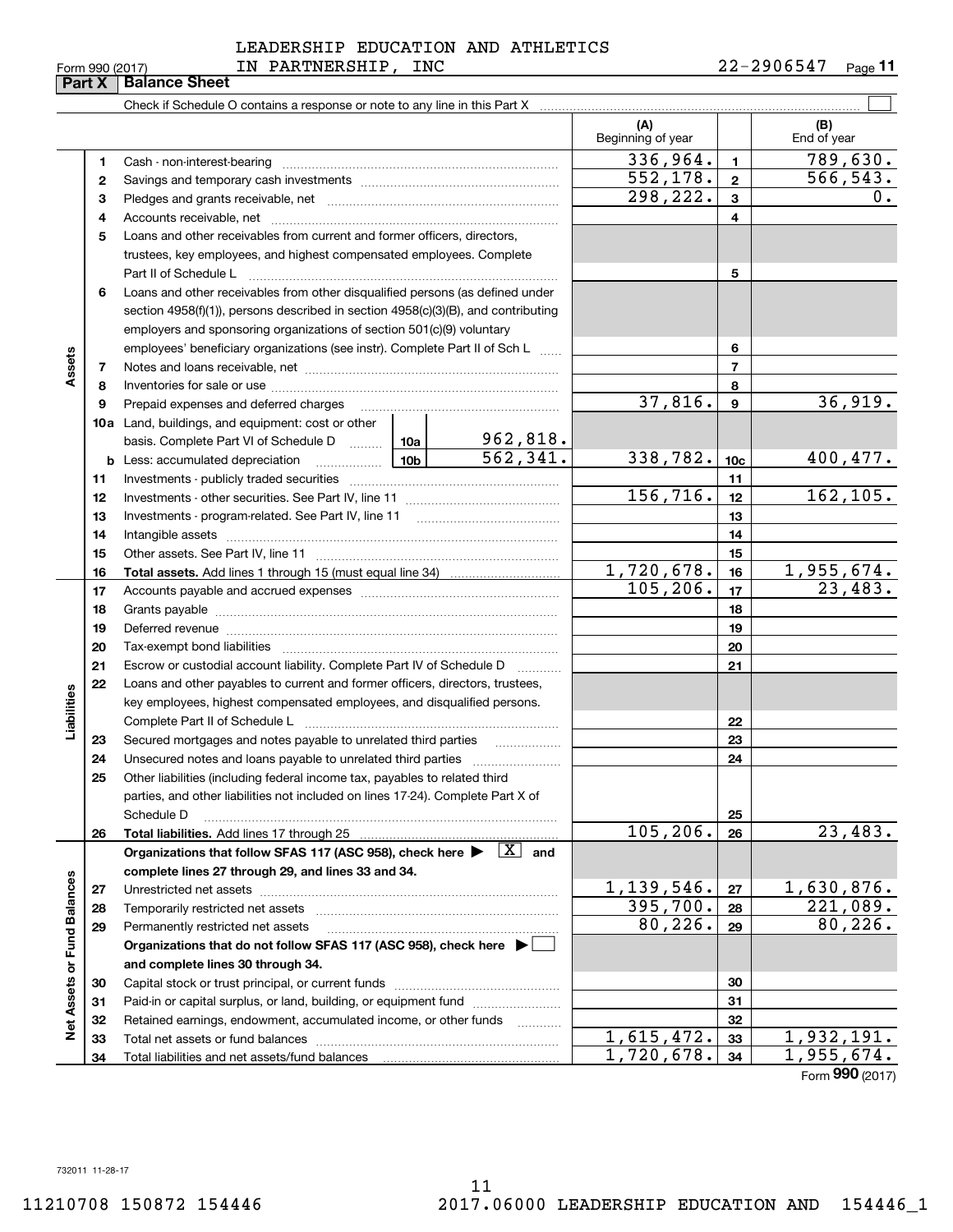|    | LEADERSHIP EDUCATION AND ATHLETICS                                                                                              |                |                |                   |                  |
|----|---------------------------------------------------------------------------------------------------------------------------------|----------------|----------------|-------------------|------------------|
|    | IN PARTNERSHIP, INC<br>Form 990 (2017)                                                                                          |                | 22-2906547     |                   | Page $12$        |
|    | Part XI<br><b>Reconciliation of Net Assets</b>                                                                                  |                |                |                   |                  |
|    | Check if Schedule O contains a response or note to any line in this Part XI                                                     |                |                |                   |                  |
|    |                                                                                                                                 |                |                |                   |                  |
| 1  | Total revenue (must equal Part VIII, column (A), line 12)                                                                       | 1.             | 2,176,747.     |                   |                  |
| 2  | Total expenses (must equal Part IX, column (A), line 25)                                                                        | $\mathbf{2}$   | 1,863,069.     |                   |                  |
| з  | Revenue less expenses. Subtract line 2 from line 1                                                                              | 3              |                | 313,678.          |                  |
| 4  |                                                                                                                                 | 4              | 1,615,472.     |                   |                  |
| 5  | Net unrealized gains (losses) on investments                                                                                    | 5              |                | 3,041.            |                  |
| 6  | Donated services and use of facilities                                                                                          | 6              |                |                   |                  |
| 7  | Investment expenses                                                                                                             | $\overline{7}$ |                |                   |                  |
| 8  | Prior period adjustments                                                                                                        | 8              |                |                   |                  |
| 9  | Other changes in net assets or fund balances (explain in Schedule O)                                                            | 9              |                |                   | $\overline{0}$ . |
| 10 | Net assets or fund balances at end of year. Combine lines 3 through 9 (must equal Part X, line 33,                              |                |                |                   |                  |
|    | column (B))                                                                                                                     | 10             | 1,932,191.     |                   |                  |
|    | Part XII Financial Statements and Reporting                                                                                     |                |                |                   |                  |
|    | Check if Schedule O contains a response or note to any line in this Part XII                                                    |                |                |                   |                  |
|    |                                                                                                                                 |                |                | Yes               | No               |
| 1  | $\boxed{\mathbf{X}}$ Accrual<br>Accounting method used to prepare the Form 990: <u>I</u> Cash<br>Other                          |                |                |                   |                  |
|    | If the organization changed its method of accounting from a prior year or checked "Other," explain in Schedule O.               |                |                |                   |                  |
|    | 2a Were the organization's financial statements compiled or reviewed by an independent accountant?                              |                | 2a             |                   | х                |
|    | If "Yes," check a box below to indicate whether the financial statements for the year were compiled or reviewed on a            |                |                |                   |                  |
|    | separate basis, consolidated basis, or both:                                                                                    |                |                |                   |                  |
|    | Separate basis<br>Consolidated basis<br>Both consolidated and separate basis                                                    |                |                |                   |                  |
|    | b Were the organization's financial statements audited by an independent accountant?                                            |                | 2 <sub>b</sub> | X                 |                  |
|    | If "Yes," check a box below to indicate whether the financial statements for the year were audited on a separate basis,         |                |                |                   |                  |
|    | consolidated basis, or both:                                                                                                    |                |                |                   |                  |
|    | $X$ Separate basis<br><b>Consolidated basis</b><br>Both consolidated and separate basis                                         |                |                |                   |                  |
|    | c If "Yes" to line 2a or 2b, does the organization have a committee that assumes responsibility for oversight of the audit,     |                |                |                   |                  |
|    |                                                                                                                                 |                | 2c             | X                 |                  |
|    | If the organization changed either its oversight process or selection process during the tax year, explain in Schedule O.       |                |                |                   |                  |
|    | 3a As a result of a federal award, was the organization required to undergo an audit or audits as set forth in the Single Audit |                |                |                   |                  |
|    |                                                                                                                                 |                | За             |                   | х                |
|    | b If "Yes," did the organization undergo the required audit or audits? If the organization did not undergo the required audit   |                |                |                   |                  |
|    |                                                                                                                                 |                | 3b             | $\Omega$ $\Omega$ |                  |

Form **990** (2017) Form (2017) **990**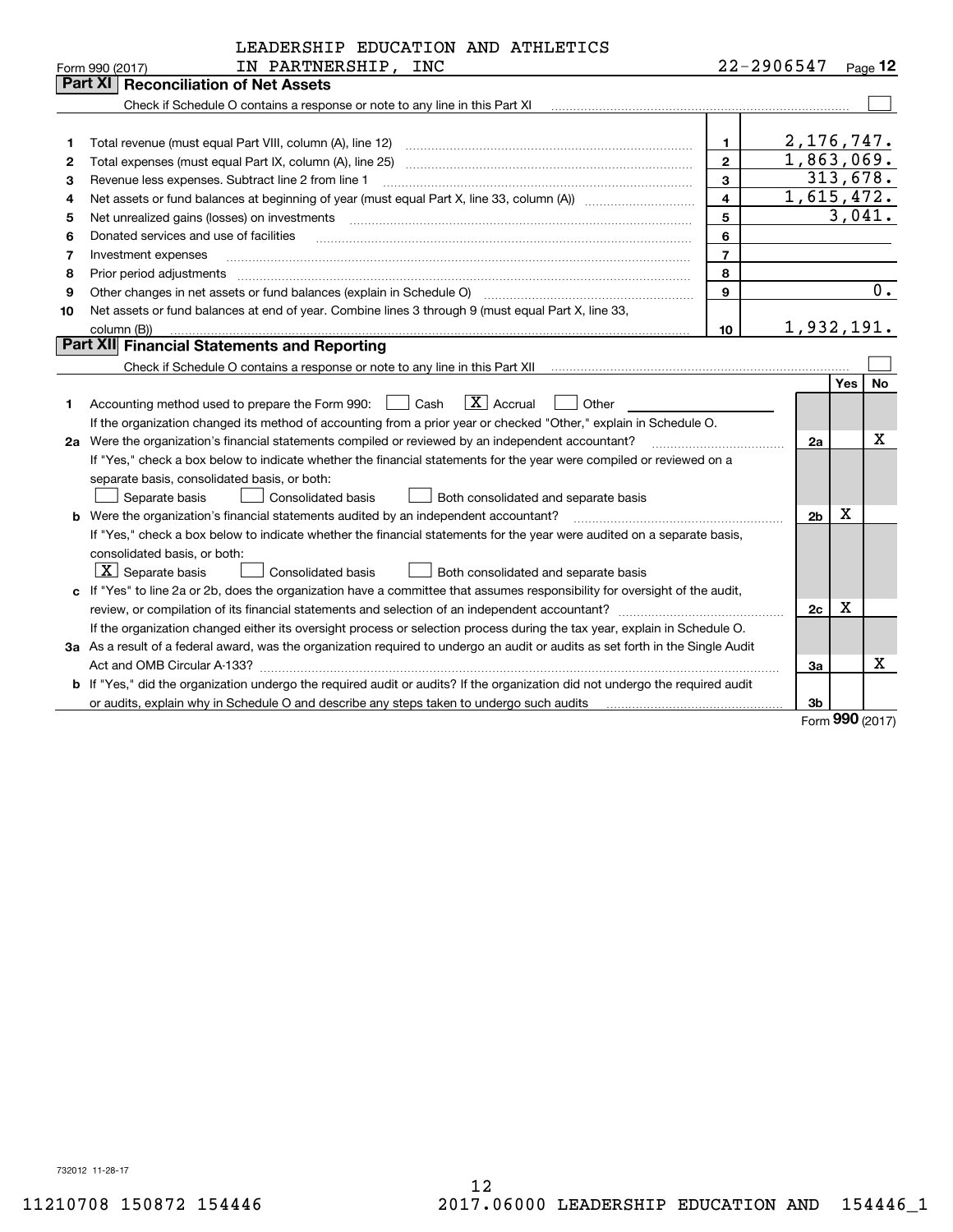|                |              | <b>SCHEDULE A</b>                           |                                                                        |                                                                                                                                                                                                                                                                 |     |                                                                |                            | OMB No. 1545-0047                     |
|----------------|--------------|---------------------------------------------|------------------------------------------------------------------------|-----------------------------------------------------------------------------------------------------------------------------------------------------------------------------------------------------------------------------------------------------------------|-----|----------------------------------------------------------------|----------------------------|---------------------------------------|
|                |              | (Form 990 or 990-EZ)                        |                                                                        | <b>Public Charity Status and Public Support</b>                                                                                                                                                                                                                 |     |                                                                |                            |                                       |
|                |              |                                             |                                                                        | Complete if the organization is a section 501(c)(3) organization or a section<br>4947(a)(1) nonexempt charitable trust.                                                                                                                                         |     |                                                                |                            |                                       |
|                |              | Department of the Treasury                  |                                                                        | Attach to Form 990 or Form 990-EZ.                                                                                                                                                                                                                              |     |                                                                |                            | <b>Open to Public</b>                 |
|                |              | Internal Revenue Service                    |                                                                        | Go to www.irs.gov/Form990 for instructions and the latest information.                                                                                                                                                                                          |     |                                                                |                            | Inspection                            |
|                |              | Name of the organization                    |                                                                        | LEADERSHIP EDUCATION AND ATHLETICS                                                                                                                                                                                                                              |     |                                                                |                            | <b>Employer identification number</b> |
|                | Part I       |                                             | IN PARTNERSHIP, INC                                                    | Reason for Public Charity Status (All organizations must complete this part.) See instructions.                                                                                                                                                                 |     |                                                                |                            | 22-2906547                            |
|                |              |                                             |                                                                        |                                                                                                                                                                                                                                                                 |     |                                                                |                            |                                       |
| 1.             |              |                                             |                                                                        | The organization is not a private foundation because it is: (For lines 1 through 12, check only one box.)<br>A church, convention of churches, or association of churches described in section 170(b)(1)(A)(i).                                                 |     |                                                                |                            |                                       |
| 2              |              |                                             |                                                                        | A school described in section 170(b)(1)(A)(ii). (Attach Schedule E (Form 990 or 990-EZ).)                                                                                                                                                                       |     |                                                                |                            |                                       |
| 3              |              |                                             |                                                                        | A hospital or a cooperative hospital service organization described in section 170(b)(1)(A)(iii).                                                                                                                                                               |     |                                                                |                            |                                       |
| 4              |              |                                             |                                                                        | A medical research organization operated in conjunction with a hospital described in section 170(b)(1)(A)(iii). Enter the hospital's name,                                                                                                                      |     |                                                                |                            |                                       |
|                |              | city, and state:                            |                                                                        |                                                                                                                                                                                                                                                                 |     |                                                                |                            |                                       |
| 5              |              |                                             |                                                                        | An organization operated for the benefit of a college or university owned or operated by a governmental unit described in                                                                                                                                       |     |                                                                |                            |                                       |
|                |              |                                             | section 170(b)(1)(A)(iv). (Complete Part II.)                          |                                                                                                                                                                                                                                                                 |     |                                                                |                            |                                       |
| 6              |              |                                             |                                                                        | A federal, state, or local government or governmental unit described in section 170(b)(1)(A)(v).                                                                                                                                                                |     |                                                                |                            |                                       |
| $\overline{7}$ | $\mathbf{X}$ |                                             |                                                                        | An organization that normally receives a substantial part of its support from a governmental unit or from the general public described in                                                                                                                       |     |                                                                |                            |                                       |
|                |              |                                             | section 170(b)(1)(A)(vi). (Complete Part II.)                          |                                                                                                                                                                                                                                                                 |     |                                                                |                            |                                       |
| 8<br>9         |              |                                             |                                                                        | A community trust described in section 170(b)(1)(A)(vi). (Complete Part II.)                                                                                                                                                                                    |     |                                                                |                            |                                       |
|                |              |                                             |                                                                        | An agricultural research organization described in section 170(b)(1)(A)(ix) operated in conjunction with a land-grant college<br>or university or a non-land-grant college of agriculture (see instructions). Enter the name, city, and state of the college or |     |                                                                |                            |                                       |
|                |              | university:                                 |                                                                        |                                                                                                                                                                                                                                                                 |     |                                                                |                            |                                       |
| 10             |              |                                             |                                                                        | An organization that normally receives: (1) more than 33 1/3% of its support from contributions, membership fees, and gross receipts from                                                                                                                       |     |                                                                |                            |                                       |
|                |              |                                             |                                                                        | activities related to its exempt functions - subject to certain exceptions, and (2) no more than 33 1/3% of its support from gross investment                                                                                                                   |     |                                                                |                            |                                       |
|                |              |                                             |                                                                        | income and unrelated business taxable income (less section 511 tax) from businesses acquired by the organization after June 30, 1975.                                                                                                                           |     |                                                                |                            |                                       |
|                |              |                                             | See section 509(a)(2). (Complete Part III.)                            |                                                                                                                                                                                                                                                                 |     |                                                                |                            |                                       |
| 11             |              |                                             |                                                                        | An organization organized and operated exclusively to test for public safety. See section 509(a)(4).                                                                                                                                                            |     |                                                                |                            |                                       |
| 12             |              |                                             |                                                                        | An organization organized and operated exclusively for the benefit of, to perform the functions of, or to carry out the purposes of one or                                                                                                                      |     |                                                                |                            |                                       |
|                |              |                                             |                                                                        | more publicly supported organizations described in section 509(a)(1) or section 509(a)(2). See section 509(a)(3). Check the box in                                                                                                                              |     |                                                                |                            |                                       |
|                |              |                                             |                                                                        | lines 12a through 12d that describes the type of supporting organization and complete lines 12e, 12f, and 12g.                                                                                                                                                  |     |                                                                |                            |                                       |
|                | a            |                                             |                                                                        | Type I. A supporting organization operated, supervised, or controlled by its supported organization(s), typically by giving<br>the supported organization(s) the power to regularly appoint or elect a majority of the directors or trustees of the supporting  |     |                                                                |                            |                                       |
|                |              |                                             | organization. You must complete Part IV, Sections A and B.             |                                                                                                                                                                                                                                                                 |     |                                                                |                            |                                       |
|                | b            |                                             |                                                                        | Type II. A supporting organization supervised or controlled in connection with its supported organization(s), by having                                                                                                                                         |     |                                                                |                            |                                       |
|                |              |                                             |                                                                        | control or management of the supporting organization vested in the same persons that control or manage the supported                                                                                                                                            |     |                                                                |                            |                                       |
|                |              |                                             | organization(s). You must complete Part IV, Sections A and C.          |                                                                                                                                                                                                                                                                 |     |                                                                |                            |                                       |
|                | с            |                                             |                                                                        | Type III functionally integrated. A supporting organization operated in connection with, and functionally integrated with,                                                                                                                                      |     |                                                                |                            |                                       |
|                |              |                                             |                                                                        | its supported organization(s) (see instructions). You must complete Part IV, Sections A, D, and E.                                                                                                                                                              |     |                                                                |                            |                                       |
|                | d            |                                             |                                                                        | Type III non-functionally integrated. A supporting organization operated in connection with its supported organization(s)                                                                                                                                       |     |                                                                |                            |                                       |
|                |              |                                             |                                                                        | that is not functionally integrated. The organization generally must satisfy a distribution requirement and an attentiveness                                                                                                                                    |     |                                                                |                            |                                       |
|                |              |                                             |                                                                        | requirement (see instructions). You must complete Part IV, Sections A and D, and Part V.                                                                                                                                                                        |     |                                                                |                            |                                       |
|                | е            |                                             |                                                                        | Check this box if the organization received a written determination from the IRS that it is a Type I, Type II, Type III<br>functionally integrated, or Type III non-functionally integrated supporting organization.                                            |     |                                                                |                            |                                       |
|                | f            | Enter the number of supported organizations |                                                                        |                                                                                                                                                                                                                                                                 |     |                                                                |                            |                                       |
|                |              |                                             | Provide the following information about the supported organization(s). |                                                                                                                                                                                                                                                                 |     |                                                                |                            |                                       |
|                |              | (i) Name of supported                       | (ii) EIN                                                               | (iii) Type of organization<br>(described on lines 1-10                                                                                                                                                                                                          |     | (iv) Is the organization listed<br>in your governing document? | (v) Amount of monetary     | (vi) Amount of other                  |
|                |              | organization                                |                                                                        | above (see instructions))                                                                                                                                                                                                                                       | Yes | No                                                             | support (see instructions) | support (see instructions)            |
|                |              |                                             |                                                                        |                                                                                                                                                                                                                                                                 |     |                                                                |                            |                                       |
|                |              |                                             |                                                                        |                                                                                                                                                                                                                                                                 |     |                                                                |                            |                                       |
|                |              |                                             |                                                                        |                                                                                                                                                                                                                                                                 |     |                                                                |                            |                                       |
|                |              |                                             |                                                                        |                                                                                                                                                                                                                                                                 |     |                                                                |                            |                                       |
|                |              |                                             |                                                                        |                                                                                                                                                                                                                                                                 |     |                                                                |                            |                                       |
|                |              |                                             |                                                                        |                                                                                                                                                                                                                                                                 |     |                                                                |                            |                                       |
|                |              |                                             |                                                                        |                                                                                                                                                                                                                                                                 |     |                                                                |                            |                                       |
|                |              |                                             |                                                                        |                                                                                                                                                                                                                                                                 |     |                                                                |                            |                                       |
|                |              |                                             |                                                                        |                                                                                                                                                                                                                                                                 |     |                                                                |                            |                                       |
| Total          |              |                                             |                                                                        |                                                                                                                                                                                                                                                                 |     |                                                                |                            |                                       |
|                |              |                                             |                                                                        | Reparation Latitudian Act Notice and the Instructions for Ferm 000 or 000 F7 300004 10.00.47                                                                                                                                                                    |     |                                                                |                            | Schodule A (Form 000 or 000 EZ) 2017  |

LHA **For Paperwork Reduction Act Notice, see the Instructions for Form 990 or 990-EZ.** 732021 10-06-17 **Schedule A (Form 990 or 990-EZ) <sup>2017</sup>** 13 732021 10-06-17 **For Paperwork Reduction Act Notice, see the Instructions for Form 990 or 990-EZ. Schedule A (Form 990 or 990-EZ) 2017** LHA 13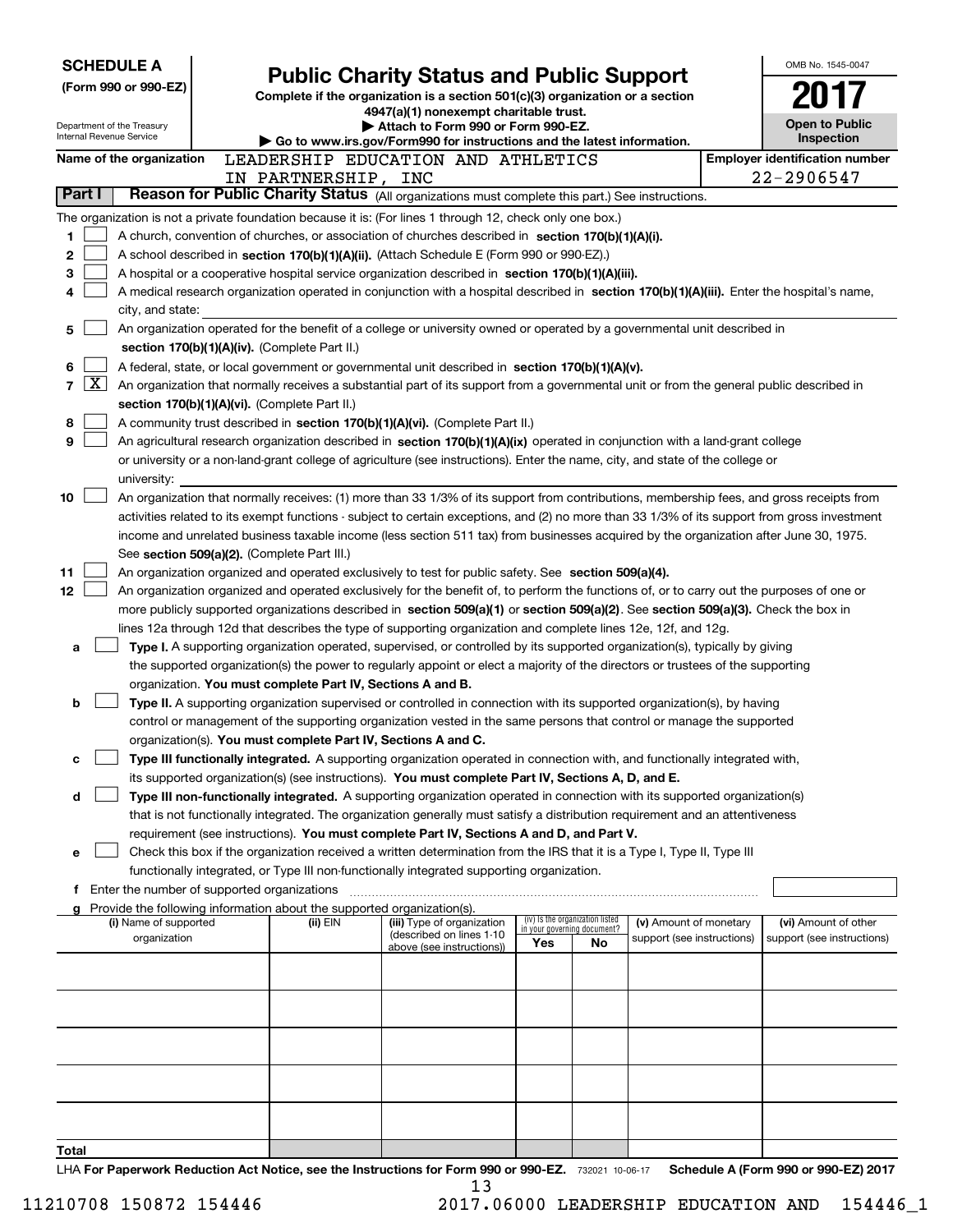### LEADERSHIP EDUCATION AND ATHLETICS LEADERSHIP EDUCATION AND ATHLETICS Schedule A(Form 990 or 990-EZ) 2017 IN PARTNERSHIP, INC 22-2906547 Page **<sup>2</sup>** Schedule A (Form 990 or 990-EZ) 2017 Page IN PARTNERSHIP, INC 22-2906547

| LEADERSHIP EDUCATION AND ATHLETICS<br>Schedule A (Form 990 or 990-EZ) 2017 IN PARTNERSHIP, INC<br>$22 - 2906547$ Page 2<br>Support Schedule for Organizations Described in Sections 170(b)(1)(A)(iv) and 170(b)(1)(A)(vi)<br>Part II<br>(Complete only if you checked the box on line 5, 7, or 8 of Part I or if the organization failed to qualify under Part III. If the organization<br>fails to qualify under the tests listed below, please complete Part III.)<br><b>Section A. Public Support</b><br>Calendar year (or fiscal year beginning in) $\blacktriangleright$<br>(a) 2013<br>(b) 2014<br>$(c)$ 2015<br>$(d)$ 2016<br>(e) 2017<br>(f) Total<br>1 Gifts, grants, contributions, and<br>membership fees received. (Do not<br>2101169.10105620.<br>1938387.<br>2601828.<br>1804581.<br>1659655.<br>include any "unusual grants.")<br>2 Tax revenues levied for the organ-<br>ization's benefit and either paid to<br>or expended on its behalf<br>3 The value of services or facilities<br>furnished by a governmental unit to<br>the organization without charge<br>1659655.<br>1938387.<br>2601828.<br>1804581.<br>2101169.10105620.<br>4 Total. Add lines 1 through 3<br>5 The portion of total contributions<br>by each person (other than a<br>governmental unit or publicly<br>supported organization) included<br>on line 1 that exceeds 2% of the<br>amount shown on line 11,<br>column (f)<br>10105620.<br>6 Public support. Subtract line 5 from line 4.<br><b>Section B. Total Support</b><br>Calendar year (or fiscal year beginning in)<br>(a) 2013<br>(b) 2014<br>$(c)$ 2015<br>$(d)$ 2016<br>(e) 2017<br>(f) Total |
|-----------------------------------------------------------------------------------------------------------------------------------------------------------------------------------------------------------------------------------------------------------------------------------------------------------------------------------------------------------------------------------------------------------------------------------------------------------------------------------------------------------------------------------------------------------------------------------------------------------------------------------------------------------------------------------------------------------------------------------------------------------------------------------------------------------------------------------------------------------------------------------------------------------------------------------------------------------------------------------------------------------------------------------------------------------------------------------------------------------------------------------------------------------------------------------------------------------------------------------------------------------------------------------------------------------------------------------------------------------------------------------------------------------------------------------------------------------------------------------------------------------------------------------------------------------------------------------------------------------------------------------------------|
|                                                                                                                                                                                                                                                                                                                                                                                                                                                                                                                                                                                                                                                                                                                                                                                                                                                                                                                                                                                                                                                                                                                                                                                                                                                                                                                                                                                                                                                                                                                                                                                                                                               |
|                                                                                                                                                                                                                                                                                                                                                                                                                                                                                                                                                                                                                                                                                                                                                                                                                                                                                                                                                                                                                                                                                                                                                                                                                                                                                                                                                                                                                                                                                                                                                                                                                                               |
|                                                                                                                                                                                                                                                                                                                                                                                                                                                                                                                                                                                                                                                                                                                                                                                                                                                                                                                                                                                                                                                                                                                                                                                                                                                                                                                                                                                                                                                                                                                                                                                                                                               |
|                                                                                                                                                                                                                                                                                                                                                                                                                                                                                                                                                                                                                                                                                                                                                                                                                                                                                                                                                                                                                                                                                                                                                                                                                                                                                                                                                                                                                                                                                                                                                                                                                                               |
|                                                                                                                                                                                                                                                                                                                                                                                                                                                                                                                                                                                                                                                                                                                                                                                                                                                                                                                                                                                                                                                                                                                                                                                                                                                                                                                                                                                                                                                                                                                                                                                                                                               |
|                                                                                                                                                                                                                                                                                                                                                                                                                                                                                                                                                                                                                                                                                                                                                                                                                                                                                                                                                                                                                                                                                                                                                                                                                                                                                                                                                                                                                                                                                                                                                                                                                                               |
|                                                                                                                                                                                                                                                                                                                                                                                                                                                                                                                                                                                                                                                                                                                                                                                                                                                                                                                                                                                                                                                                                                                                                                                                                                                                                                                                                                                                                                                                                                                                                                                                                                               |
|                                                                                                                                                                                                                                                                                                                                                                                                                                                                                                                                                                                                                                                                                                                                                                                                                                                                                                                                                                                                                                                                                                                                                                                                                                                                                                                                                                                                                                                                                                                                                                                                                                               |
|                                                                                                                                                                                                                                                                                                                                                                                                                                                                                                                                                                                                                                                                                                                                                                                                                                                                                                                                                                                                                                                                                                                                                                                                                                                                                                                                                                                                                                                                                                                                                                                                                                               |
|                                                                                                                                                                                                                                                                                                                                                                                                                                                                                                                                                                                                                                                                                                                                                                                                                                                                                                                                                                                                                                                                                                                                                                                                                                                                                                                                                                                                                                                                                                                                                                                                                                               |
|                                                                                                                                                                                                                                                                                                                                                                                                                                                                                                                                                                                                                                                                                                                                                                                                                                                                                                                                                                                                                                                                                                                                                                                                                                                                                                                                                                                                                                                                                                                                                                                                                                               |
|                                                                                                                                                                                                                                                                                                                                                                                                                                                                                                                                                                                                                                                                                                                                                                                                                                                                                                                                                                                                                                                                                                                                                                                                                                                                                                                                                                                                                                                                                                                                                                                                                                               |
|                                                                                                                                                                                                                                                                                                                                                                                                                                                                                                                                                                                                                                                                                                                                                                                                                                                                                                                                                                                                                                                                                                                                                                                                                                                                                                                                                                                                                                                                                                                                                                                                                                               |
|                                                                                                                                                                                                                                                                                                                                                                                                                                                                                                                                                                                                                                                                                                                                                                                                                                                                                                                                                                                                                                                                                                                                                                                                                                                                                                                                                                                                                                                                                                                                                                                                                                               |
|                                                                                                                                                                                                                                                                                                                                                                                                                                                                                                                                                                                                                                                                                                                                                                                                                                                                                                                                                                                                                                                                                                                                                                                                                                                                                                                                                                                                                                                                                                                                                                                                                                               |
|                                                                                                                                                                                                                                                                                                                                                                                                                                                                                                                                                                                                                                                                                                                                                                                                                                                                                                                                                                                                                                                                                                                                                                                                                                                                                                                                                                                                                                                                                                                                                                                                                                               |
|                                                                                                                                                                                                                                                                                                                                                                                                                                                                                                                                                                                                                                                                                                                                                                                                                                                                                                                                                                                                                                                                                                                                                                                                                                                                                                                                                                                                                                                                                                                                                                                                                                               |
|                                                                                                                                                                                                                                                                                                                                                                                                                                                                                                                                                                                                                                                                                                                                                                                                                                                                                                                                                                                                                                                                                                                                                                                                                                                                                                                                                                                                                                                                                                                                                                                                                                               |
| 1659655.<br>2101169.10105620.<br>1938387.<br>2601828.<br>1804581.<br>7 Amounts from line 4                                                                                                                                                                                                                                                                                                                                                                                                                                                                                                                                                                                                                                                                                                                                                                                                                                                                                                                                                                                                                                                                                                                                                                                                                                                                                                                                                                                                                                                                                                                                                    |
| 8 Gross income from interest,                                                                                                                                                                                                                                                                                                                                                                                                                                                                                                                                                                                                                                                                                                                                                                                                                                                                                                                                                                                                                                                                                                                                                                                                                                                                                                                                                                                                                                                                                                                                                                                                                 |
| dividends, payments received on                                                                                                                                                                                                                                                                                                                                                                                                                                                                                                                                                                                                                                                                                                                                                                                                                                                                                                                                                                                                                                                                                                                                                                                                                                                                                                                                                                                                                                                                                                                                                                                                               |
| securities loans, rents, royalties,<br>12, 199.<br>5,055.<br>1,532.<br>13, 145.<br>24,826.<br>56,757.<br>and income from similar sources                                                                                                                                                                                                                                                                                                                                                                                                                                                                                                                                                                                                                                                                                                                                                                                                                                                                                                                                                                                                                                                                                                                                                                                                                                                                                                                                                                                                                                                                                                      |
| <b>9</b> Net income from unrelated business                                                                                                                                                                                                                                                                                                                                                                                                                                                                                                                                                                                                                                                                                                                                                                                                                                                                                                                                                                                                                                                                                                                                                                                                                                                                                                                                                                                                                                                                                                                                                                                                   |
| activities, whether or not the                                                                                                                                                                                                                                                                                                                                                                                                                                                                                                                                                                                                                                                                                                                                                                                                                                                                                                                                                                                                                                                                                                                                                                                                                                                                                                                                                                                                                                                                                                                                                                                                                |
| business is regularly carried on                                                                                                                                                                                                                                                                                                                                                                                                                                                                                                                                                                                                                                                                                                                                                                                                                                                                                                                                                                                                                                                                                                                                                                                                                                                                                                                                                                                                                                                                                                                                                                                                              |
| <b>10</b> Other income. Do not include gain                                                                                                                                                                                                                                                                                                                                                                                                                                                                                                                                                                                                                                                                                                                                                                                                                                                                                                                                                                                                                                                                                                                                                                                                                                                                                                                                                                                                                                                                                                                                                                                                   |
| or loss from the sale of capital                                                                                                                                                                                                                                                                                                                                                                                                                                                                                                                                                                                                                                                                                                                                                                                                                                                                                                                                                                                                                                                                                                                                                                                                                                                                                                                                                                                                                                                                                                                                                                                                              |
| assets (Explain in Part VI.)                                                                                                                                                                                                                                                                                                                                                                                                                                                                                                                                                                                                                                                                                                                                                                                                                                                                                                                                                                                                                                                                                                                                                                                                                                                                                                                                                                                                                                                                                                                                                                                                                  |
| 10162377.<br><b>11 Total support.</b> Add lines 7 through 10                                                                                                                                                                                                                                                                                                                                                                                                                                                                                                                                                                                                                                                                                                                                                                                                                                                                                                                                                                                                                                                                                                                                                                                                                                                                                                                                                                                                                                                                                                                                                                                  |
| 12<br><b>12</b> Gross receipts from related activities, etc. (see instructions)                                                                                                                                                                                                                                                                                                                                                                                                                                                                                                                                                                                                                                                                                                                                                                                                                                                                                                                                                                                                                                                                                                                                                                                                                                                                                                                                                                                                                                                                                                                                                               |
| 13 First five years. If the Form 990 is for the organization's first, second, third, fourth, or fifth tax year as a section 501(c)(3)                                                                                                                                                                                                                                                                                                                                                                                                                                                                                                                                                                                                                                                                                                                                                                                                                                                                                                                                                                                                                                                                                                                                                                                                                                                                                                                                                                                                                                                                                                         |
| organization, check this box and stop here manufactured and the content of the state of the content of the content of the content of the content of the content of the content of the content of the content of the content of                                                                                                                                                                                                                                                                                                                                                                                                                                                                                                                                                                                                                                                                                                                                                                                                                                                                                                                                                                                                                                                                                                                                                                                                                                                                                                                                                                                                                |
| <b>Section C. Computation of Public Support Percentage</b>                                                                                                                                                                                                                                                                                                                                                                                                                                                                                                                                                                                                                                                                                                                                                                                                                                                                                                                                                                                                                                                                                                                                                                                                                                                                                                                                                                                                                                                                                                                                                                                    |
| 99.44<br>14<br>%                                                                                                                                                                                                                                                                                                                                                                                                                                                                                                                                                                                                                                                                                                                                                                                                                                                                                                                                                                                                                                                                                                                                                                                                                                                                                                                                                                                                                                                                                                                                                                                                                              |
| 99.60<br>15<br>%                                                                                                                                                                                                                                                                                                                                                                                                                                                                                                                                                                                                                                                                                                                                                                                                                                                                                                                                                                                                                                                                                                                                                                                                                                                                                                                                                                                                                                                                                                                                                                                                                              |
| 16a 33 1/3% support test - 2017. If the organization did not check the box on line 13, and line 14 is 33 1/3% or more, check this box and                                                                                                                                                                                                                                                                                                                                                                                                                                                                                                                                                                                                                                                                                                                                                                                                                                                                                                                                                                                                                                                                                                                                                                                                                                                                                                                                                                                                                                                                                                     |
|                                                                                                                                                                                                                                                                                                                                                                                                                                                                                                                                                                                                                                                                                                                                                                                                                                                                                                                                                                                                                                                                                                                                                                                                                                                                                                                                                                                                                                                                                                                                                                                                                                               |
| $\blacktriangleright$ $\boxed{\text{X}}$<br>stop here. The organization qualifies as a publicly supported organization manufaction manufacture or the organization manufacture or the state of the state of the state of the state of the state of the state of the state<br><b>b 33 1/3% support test - 2016.</b> If the organization did not check a box on line 13 or 16a, and line 15 is 33 1/3% or more, check this box                                                                                                                                                                                                                                                                                                                                                                                                                                                                                                                                                                                                                                                                                                                                                                                                                                                                                                                                                                                                                                                                                                                                                                                                                  |
| and stop here. The organization qualifies as a publicly supported organization manufaction manufacture or manufacture or manufacture and stop here. The organization qualifies as a publicly supported organization manufactur                                                                                                                                                                                                                                                                                                                                                                                                                                                                                                                                                                                                                                                                                                                                                                                                                                                                                                                                                                                                                                                                                                                                                                                                                                                                                                                                                                                                                |
| 17a 10% -facts-and-circumstances test - 2017. If the organization did not check a box on line 13, 16a, or 16b, and line 14 is 10% or more,                                                                                                                                                                                                                                                                                                                                                                                                                                                                                                                                                                                                                                                                                                                                                                                                                                                                                                                                                                                                                                                                                                                                                                                                                                                                                                                                                                                                                                                                                                    |
| and if the organization meets the "facts-and-circumstances" test, check this box and stop here. Explain in Part VI how the organization                                                                                                                                                                                                                                                                                                                                                                                                                                                                                                                                                                                                                                                                                                                                                                                                                                                                                                                                                                                                                                                                                                                                                                                                                                                                                                                                                                                                                                                                                                       |
|                                                                                                                                                                                                                                                                                                                                                                                                                                                                                                                                                                                                                                                                                                                                                                                                                                                                                                                                                                                                                                                                                                                                                                                                                                                                                                                                                                                                                                                                                                                                                                                                                                               |
| <b>b 10% -facts-and-circumstances test - 2016.</b> If the organization did not check a box on line 13, 16a, 16b, or 17a, and line 15 is 10% or                                                                                                                                                                                                                                                                                                                                                                                                                                                                                                                                                                                                                                                                                                                                                                                                                                                                                                                                                                                                                                                                                                                                                                                                                                                                                                                                                                                                                                                                                                |
| more, and if the organization meets the "facts-and-circumstances" test, check this box and stop here. Explain in Part VI how the                                                                                                                                                                                                                                                                                                                                                                                                                                                                                                                                                                                                                                                                                                                                                                                                                                                                                                                                                                                                                                                                                                                                                                                                                                                                                                                                                                                                                                                                                                              |
| organization meets the "facts-and-circumstances" test. The organization qualifies as a publicly supported organization<br>18 Private foundation. If the organization did not check a box on line 13, 16a, 16b, 17a, or 17b, check this box and see instructions                                                                                                                                                                                                                                                                                                                                                                                                                                                                                                                                                                                                                                                                                                                                                                                                                                                                                                                                                                                                                                                                                                                                                                                                                                                                                                                                                                               |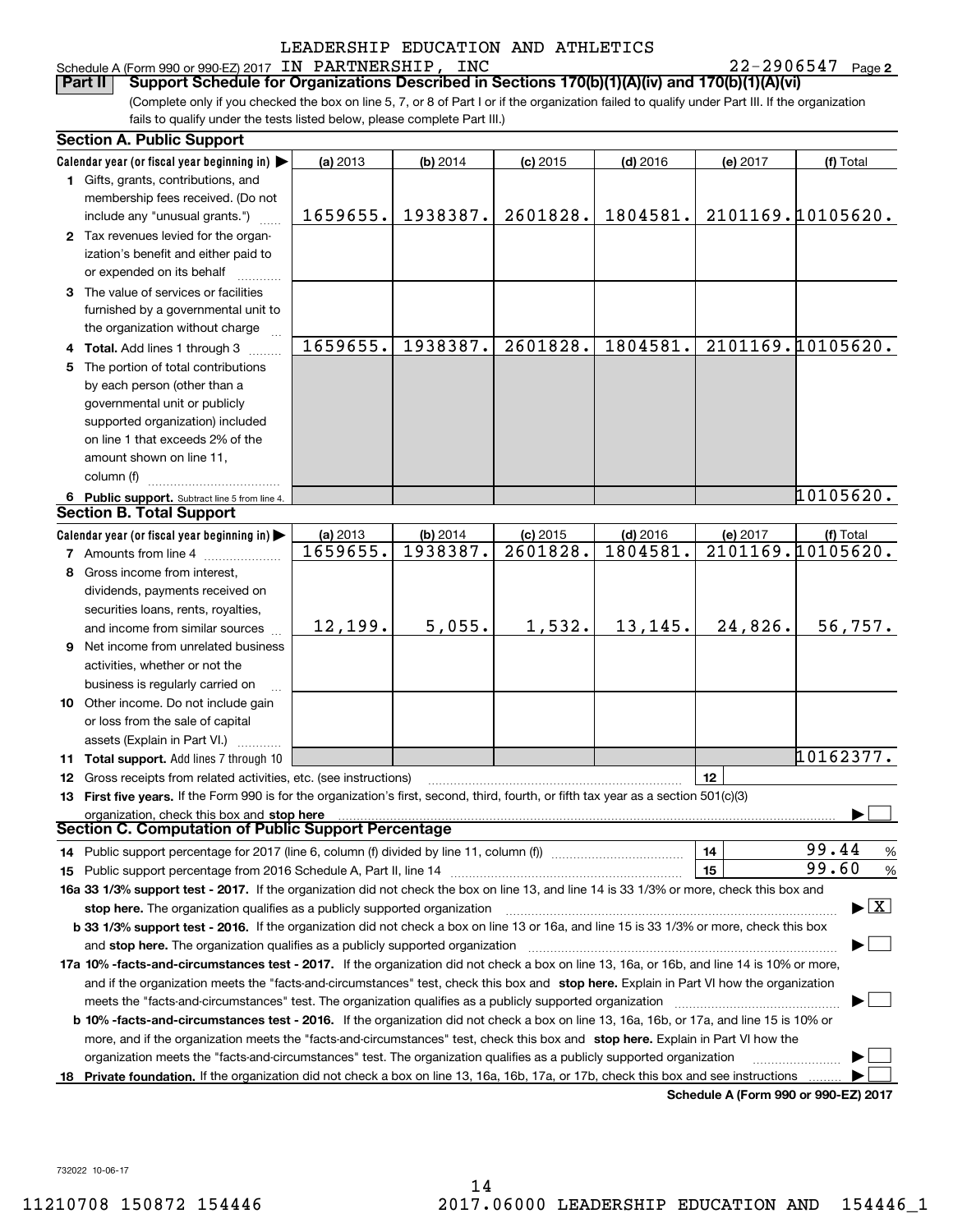Schedule A (Form 990 or 990-EZ) 2017 IN PARTNERSHIP, INC 22-2906547 Page 3

**Part III** Support Schedule for Organizations Described in Section 509(a)(2)

(Complete only if you checked the box on line 10 of Part I or if the organization failed to qualify under Part II. If the organization fails to qualify under the tests listed below, please complete Part II.) qualify under the tests listed below, please complete Part II.)

| <b>Section A. Public Support</b>                                                                                                                                                                                        |          |          |                 |            |                                      |           |
|-------------------------------------------------------------------------------------------------------------------------------------------------------------------------------------------------------------------------|----------|----------|-----------------|------------|--------------------------------------|-----------|
| Calendar year (or fiscal year beginning in) $\blacktriangleright$                                                                                                                                                       | (a) 2013 | (b) 2014 | <b>(c)</b> 2015 | $(d)$ 2016 | (e) 2017                             | (f) Total |
| 1 Gifts, grants, contributions, and                                                                                                                                                                                     |          |          |                 |            |                                      |           |
| membership fees received. (Do not                                                                                                                                                                                       |          |          |                 |            |                                      |           |
| include any "unusual grants.")                                                                                                                                                                                          |          |          |                 |            |                                      |           |
| <b>2</b> Gross receipts from admissions,<br>merchandise sold or services per-<br>formed, or facilities furnished in<br>any activity that is related to the<br>organization's tax-exempt purpose                         |          |          |                 |            |                                      |           |
| 3 Gross receipts from activities that<br>are not an unrelated trade or bus-                                                                                                                                             |          |          |                 |            |                                      |           |
| iness under section 513                                                                                                                                                                                                 |          |          |                 |            |                                      |           |
| 4 Tax revenues levied for the organ-                                                                                                                                                                                    |          |          |                 |            |                                      |           |
| ization's benefit and either paid to<br>or expended on its behalf                                                                                                                                                       |          |          |                 |            |                                      |           |
| 5 The value of services or facilities                                                                                                                                                                                   |          |          |                 |            |                                      |           |
| furnished by a governmental unit to                                                                                                                                                                                     |          |          |                 |            |                                      |           |
| the organization without charge                                                                                                                                                                                         |          |          |                 |            |                                      |           |
| <b>6 Total.</b> Add lines 1 through 5                                                                                                                                                                                   |          |          |                 |            |                                      |           |
| 7a Amounts included on lines 1, 2, and<br>3 received from disqualified persons                                                                                                                                          |          |          |                 |            |                                      |           |
| <b>b</b> Amounts included on lines 2 and 3 received<br>from other than disqualified persons that<br>exceed the greater of \$5,000 or 1% of the<br>amount on line 13 for the year                                        |          |          |                 |            |                                      |           |
| c Add lines 7a and 7b                                                                                                                                                                                                   |          |          |                 |            |                                      |           |
| 8 Public support. (Subtract line 7c from line 6.)<br><b>Section B. Total Support</b>                                                                                                                                    |          |          |                 |            |                                      |           |
| Calendar year (or fiscal year beginning in)                                                                                                                                                                             | (a) 2013 | (b) 2014 | <b>(c)</b> 2015 | $(d)$ 2016 | (e) 2017                             | (f) Total |
| 9 Amounts from line 6                                                                                                                                                                                                   |          |          |                 |            |                                      |           |
| <b>10a</b> Gross income from interest,<br>dividends, payments received on<br>securities loans, rents, royalties,<br>and income from similar sources                                                                     |          |          |                 |            |                                      |           |
| <b>b</b> Unrelated business taxable income                                                                                                                                                                              |          |          |                 |            |                                      |           |
| (less section 511 taxes) from businesses                                                                                                                                                                                |          |          |                 |            |                                      |           |
| acquired after June 30, 1975<br>1.1.1.1.1.1.1.1.1.1                                                                                                                                                                     |          |          |                 |            |                                      |           |
| c Add lines 10a and 10b                                                                                                                                                                                                 |          |          |                 |            |                                      |           |
| <b>11</b> Net income from unrelated business<br>activities not included in line 10b,<br>whether or not the business is<br>regularly carried on                                                                          |          |          |                 |            |                                      |           |
| <b>12</b> Other income. Do not include gain<br>or loss from the sale of capital<br>assets (Explain in Part VI.)                                                                                                         |          |          |                 |            |                                      |           |
| 13 Total support. (Add lines 9, 10c, 11, and 12.)                                                                                                                                                                       |          |          |                 |            |                                      |           |
| 14 First five years. If the Form 990 is for the organization's first, second, third, fourth, or fifth tax year as a section 501(c)(3) organization,                                                                     |          |          |                 |            |                                      |           |
| check this box and stop here with an intermediate control to the control of the control of the control of the c<br><b>Section C. Computation of Public Support Percentage</b>                                           |          |          |                 |            |                                      |           |
| 15 Public support percentage for 2017 (line 8, column (f) divided by line 13, column (f))                                                                                                                               |          |          |                 |            | 15                                   | %         |
| 16 Public support percentage from 2016 Schedule A, Part III, line 15                                                                                                                                                    |          |          |                 |            | 16                                   | $\%$      |
| <b>Section D. Computation of Investment Income Percentage</b>                                                                                                                                                           |          |          |                 |            |                                      |           |
| 17 Investment income percentage for 2017 (line 10c, column (f) divided by line 13, column (f))                                                                                                                          |          |          |                 |            | 17<br>18                             | %<br>%    |
| 18 Investment income percentage from 2016 Schedule A, Part III, line 17<br>19a 33 1/3% support tests - 2017. If the organization did not check the box on line 14, and line 15 is more than 33 1/3%, and line 17 is not |          |          |                 |            |                                      |           |
| more than 33 1/3%, check this box and stop here. The organization qualifies as a publicly supported organization                                                                                                        |          |          |                 |            |                                      |           |
| b 33 1/3% support tests - 2016. If the organization did not check a box on line 14 or line 19a, and line 16 is more than 33 1/3%, and                                                                                   |          |          |                 |            |                                      |           |
| line 18 is not more than 33 1/3%, check this box and stop here. The organization qualifies as a publicly supported organization                                                                                         |          |          |                 |            |                                      |           |
|                                                                                                                                                                                                                         |          |          |                 |            |                                      |           |
|                                                                                                                                                                                                                         |          |          |                 |            |                                      |           |
| 732023 10-06-17                                                                                                                                                                                                         |          | 15       |                 |            | Schedule A (Form 990 or 990-EZ) 2017 |           |

11210708 150872 154446 2017.06000 LEADERSHIP EDUCATION AND 154446\_1 11210708 150872 154446 2017.06000 LEADERSHIP EDUCATION AND 154446\_1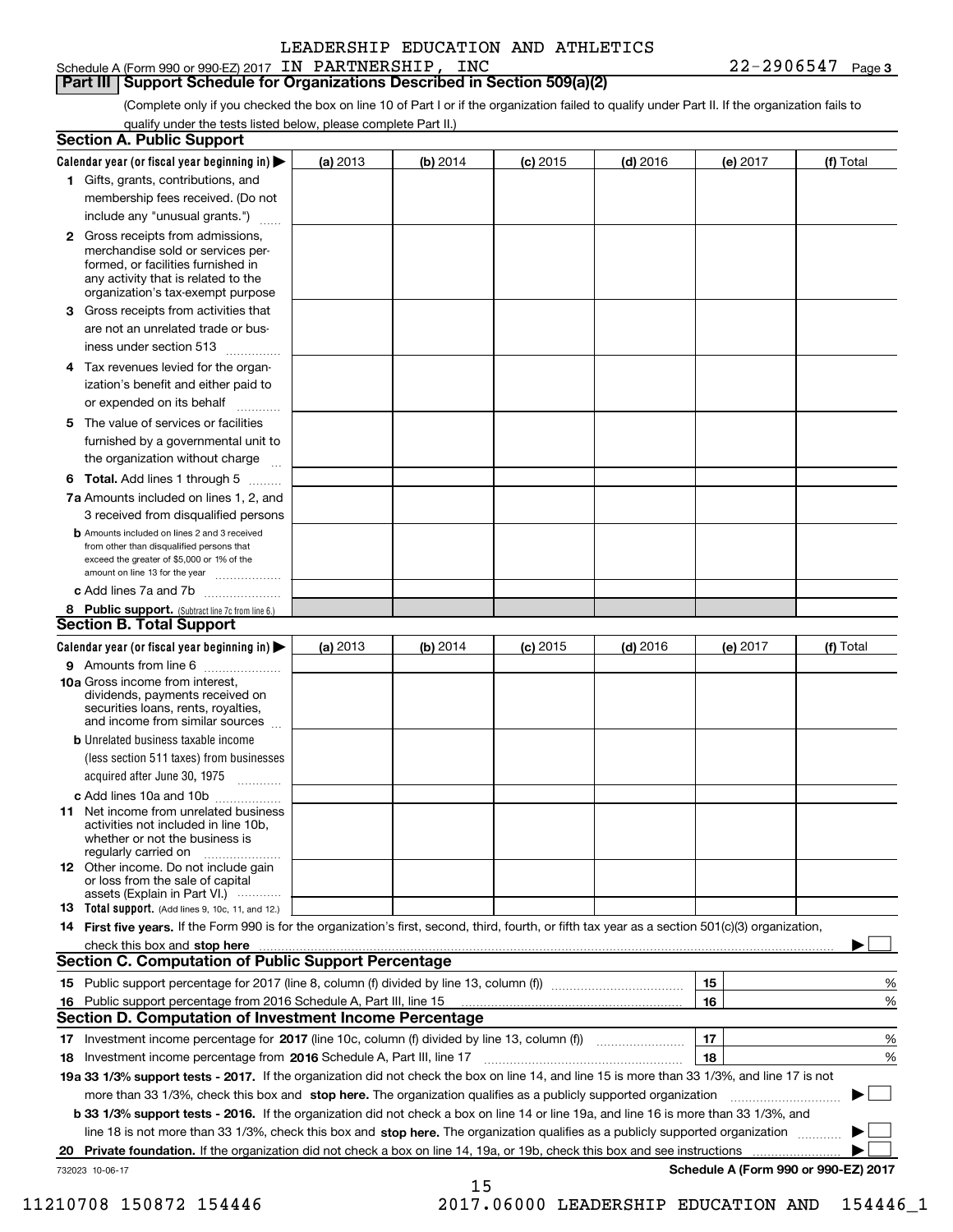## **Part IV I Supporting Organizations Part IV Supporting Organizations**

(Complete only if you checked a box in line 12 on Part I. If you checked 12a of Part I, complete Sections A and B. If you checked 12b of Part I, complete Sections A and C. If you checked 12c of Part I, complete and B. If you checked 12b of Part I, complete Sections A and C. If you checked 12c of Part I, complete Sections A, D, and E. If you checked 12d of Part I, complete Sections A and D, and complete Part V.)

#### **Section A. All Supporting Organizations Section A. All Supporting Organizations**

- **1** Are all of the organization's supported organizations listed by name in the organization's governing **1**Are all of the organization's supported organizations listed by name in the organization's governing documents? If "No," describe in Part VI how the supported organizations are designated. If designated by class or purpose, describe the designation. If historic and continuing relationship, explain. **1**  *class or purpose, describe the designation. If historic and continuing relationship, explain.*
- **2** Did the organization have any supported organization that does not have an IRS determination of status **2**Did the organization have any supported organization that does not have an IRS determination of status under section 509(a)(1) or (2)? If "Yes," explain in Part VI how the organization determined that the supported organization was described in section 509 (a) (1) or (2). **2**  *organization was described in section 509(a)(1) or (2).*
- 3a Did the organization have a supported organization described in section 501(c)(4), (5), or (6)? If "Yes, " answer (b) and (c) below. **3** *(b) and (c) below.*
- b Did the organization confirm that each supported organization qualified under section 501(c)(4), (5), or (6) and satisfied the public support tests under section 509(a)(2)? If "Yes," describe in Part VI when and how the organization made the determination. *organization made the determination.*
- c Did the organization ensure that all support to such organizations was used exclusively for section 170(c)(2)(B) purposes? If "Yes," explain in Part VI what controls the organization put in place to ensure such use.
- 4a Was any supported organization not organized in the United States ("foreign supported organization")? If Yes, and if you checked 12a or 12b in Part I, answer (b) and (c) below. **4** *"Yes," and if you checked 12a or 12b in Part I, answer (b) and (c) below.*
- **b** Did the organization have ultimate control and discretion in deciding whether to make grants to the foreign supported organization? If "Yes," describe in Part VI how the organization had such control and discretion despite being controlled or supervised by or in connection with its supported organizations. **4** *despite being controlled or supervised by or in connection with its supported organizations.*
- c Did the organization support any foreign supported organization that does not have an IRS determination under sections 501(c)(3) and 509(a)(1) or (2)? If "Yes, " explain in Part VI what controls the organization used to ensure that all support to the foreign supported organization was used exclusively for section 170(c)(2)(B) purposes.<br>**4** *purposes.*
- 5a Did the organization add, substitute, or remove any supported organizations during the tax year? If "Yes," answer (b) and (c) below (if applicable). Also, provide detail in Part VI, including (i) the names and EIN numbers of the supported organizations added, substituted, or removed; (ii) the reasons for each such action; (iii) the authority under the organization's organizing document authorizing such action; and (iv) how the action was accomplished (such as by amendment to the organizing document). **5** *was accomplished (such as by amendment to the organizing document).*
- **b Type I or Type II only.** Was any added or substituted supported organization part of a class already designated in the organization's organizing document? **5** designated in the organization's organizing document?
- c Substitutions only. Was the substitution the result of an event beyond the organization's control?
- 6 Did the organization provide support (whether in the form of grants or the provision of services or facilities) to anyone other than (i) its supported organizations, (ii) individuals that are part of the charitable class anyone other than (i) its supported organizations, (ii) individuals that are part of the charitable class benefited by one or more of its supported organizations, or (iii) other supporting organizations that also benefited by one or more of its supported organizations, or (iii) other supporting organizations that also support or benefit one or more of the filing organization's supported organizations? If "Yes," provide detail in **Part VI. 6 Part VI.**
- 7 Did the organization provide a grant, loan, compensation, or other similar payment to a substantial contributor (defined in section 4958(c)(3)(C)), a family member of a substantial contributor, or a 35% controlled entity with regard to a substantial contributor? If "Yes," complete Part I of Schedule L (Form 990 or 990-EZ).
- 8 Did the organization make a loan to a disqualified person (as defined in section 4958) not described in line 7? If "Yes," complete Part I of Schedule L (Form 990 or 990-EZ).
- 9a Was the organization controlled directly or indirectly at any time during the tax year by one or more disqualified persons as defined in section 4946 (other than foundation managers and organizations described disqualified persons as defined in section 4946 (other than foundation managers and organizations described in section 509(a)(1) or (2))? If "Yes," provide detail in **Part VI. Part VI. Part VI. Part VI. Part VI. Part VI. Part VI. Part VI. Part VI. Part VI. Part VI. Part VI. Part VI. Part VI. Part VI.**
- **b** Did one or more disqualified persons (as defined in line 9a) hold a controlling interest in any entity in which the supporting organization had an interest? If "Yes," provide detail in Part VI.
- c Did a disqualified person (as defined in line 9a) have an ownership interest in, or derive any personal benefit from, assets in which the supporting organization also had an interest? If "Yes," provide detail in Part VI.
- 10a Was the organization subject to the excess business holdings rules of section 4943 because of section 4943(f) (regarding certain Type II supporting organizations, and all Type III non-functionally integrated 4943(f) (regarding certain Type II supporting organizations, and all Type III non-functionally integrated supporting organizations)? If "Yes," answer 10b below. **10a**
- **b** Did the organization have any excess business holdings in the tax year? (Use Schedule C, Form 4720, to determine whether the organization had excess business holdings.) **10<sup>b</sup>** *determine whether the organization had excess business holdings.)*

732024 10-06-17

**a 9a b 9bc 9c7810a10b**

732024 10-06-17 **Schedule A (Form 990 or 990-EZ) <sup>2017</sup> Schedule A (Form 990 or 990-EZ) 2017**

**a 3a**

**3b**

**3c**

**2**

**1**

**a 4a**

**b 4b**

**c 4c**

**a 5a**

**b 5b**

**c 5c**

**6**

**Yes** I **No Yes**

**No**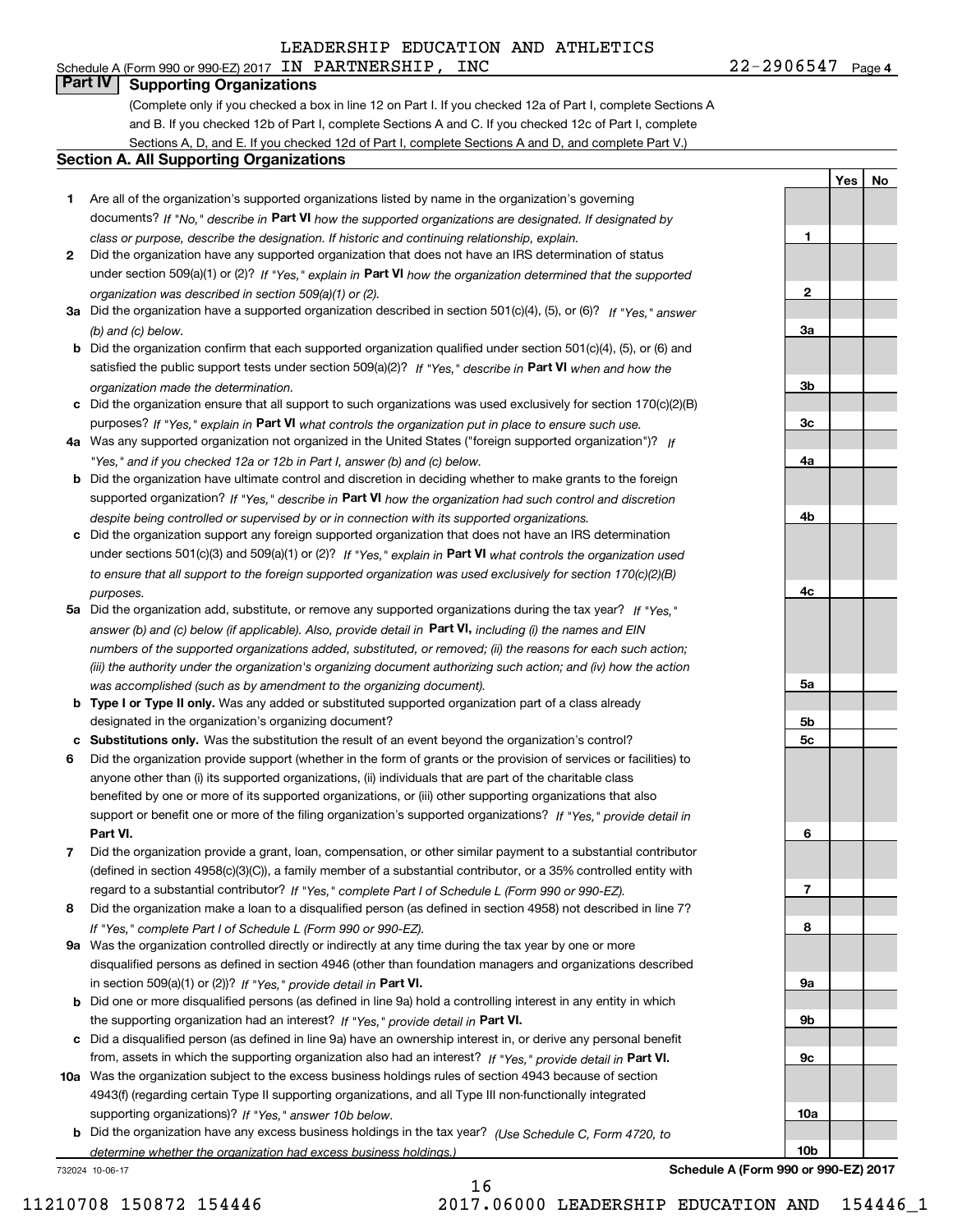Schedule A (Form 990 or 990-EZ) 2017 IN PARTNERSHIP, INC 22-29 06547 Page

**5**

|    | <b>Part IV</b><br><b>Supporting Organizations (continued)</b>                                                                                                                                                        |                 |     |    |
|----|----------------------------------------------------------------------------------------------------------------------------------------------------------------------------------------------------------------------|-----------------|-----|----|
|    |                                                                                                                                                                                                                      |                 | Yes | No |
| 11 | Has the organization accepted a gift or contribution from any of the following persons?                                                                                                                              |                 |     |    |
|    | a A person who directly or indirectly controls, either alone or together with persons described in (b) and (c)                                                                                                       |                 |     |    |
|    | below, the governing body of a supported organization?                                                                                                                                                               | 11a             |     |    |
|    | <b>b</b> A family member of a person described in (a) above?                                                                                                                                                         | 11 <sub>b</sub> |     |    |
|    | c A 35% controlled entity of a person described in (a) or (b) above? If "Yes" to a, b, or c, provide detail in Part VI.                                                                                              | 11c             |     |    |
|    | <b>Section B. Type I Supporting Organizations</b>                                                                                                                                                                    |                 |     |    |
|    |                                                                                                                                                                                                                      |                 | Yes | No |
| 1  | Did the directors, trustees, or membership of one or more supported organizations have the power to                                                                                                                  |                 |     |    |
|    | regularly appoint or elect at least a majority of the organization's directors or trustees at all times during the                                                                                                   |                 |     |    |
|    | tax year? If "No," describe in Part VI how the supported organization(s) effectively operated, supervised, or                                                                                                        |                 |     |    |
|    | controlled the organization's activities. If the organization had more than one supported organization,                                                                                                              |                 |     |    |
|    | describe how the powers to appoint and/or remove directors or trustees were allocated among the supported                                                                                                            |                 |     |    |
|    | organizations and what conditions or restrictions, if any, applied to such powers during the tax year.                                                                                                               | 1               |     |    |
| 2  | Did the organization operate for the benefit of any supported organization other than the supported                                                                                                                  |                 |     |    |
|    | organization(s) that operated, supervised, or controlled the supporting organization? If "Yes," explain in                                                                                                           |                 |     |    |
|    | <b>Part VI</b> how providing such benefit carried out the purposes of the supported organization(s) that operated,                                                                                                   |                 |     |    |
|    | supervised, or controlled the supporting organization.                                                                                                                                                               | $\overline{2}$  |     |    |
|    | <b>Section C. Type II Supporting Organizations</b>                                                                                                                                                                   |                 |     |    |
|    |                                                                                                                                                                                                                      |                 | Yes | No |
| 1  | Were a majority of the organization's directors or trustees during the tax year also a majority of the directors                                                                                                     |                 |     |    |
|    | or trustees of each of the organization's supported organization(s)? If "No." describe in Part VI how control                                                                                                        |                 |     |    |
|    | or management of the supporting organization was vested in the same persons that controlled or managed                                                                                                               |                 |     |    |
|    | the supported organization(s)                                                                                                                                                                                        | 1               |     |    |
|    | <b>Section D. All Type III Supporting Organizations</b>                                                                                                                                                              |                 |     |    |
|    |                                                                                                                                                                                                                      |                 | Yes | No |
| 1  | Did the organization provide to each of its supported organizations, by the last day of the fifth month of the                                                                                                       |                 |     |    |
|    | organization's tax year, (i) a written notice describing the type and amount of support provided during the prior tax                                                                                                |                 |     |    |
|    | year, (ii) a copy of the Form 990 that was most recently filed as of the date of notification, and (iii) copies of the                                                                                               |                 |     |    |
|    | organization's governing documents in effect on the date of notification, to the extent not previously provided?                                                                                                     | 1               |     |    |
| 2  | Were any of the organization's officers, directors, or trustees either (i) appointed or elected by the supported                                                                                                     |                 |     |    |
|    | organization(s) or (ii) serving on the governing body of a supported organization? If "No," explain in Part VI how                                                                                                   | 2               |     |    |
| 3  | the organization maintained a close and continuous working relationship with the supported organization(s).<br>By reason of the relationship described in (2), did the organization's supported organizations have a |                 |     |    |
|    | significant voice in the organization's investment policies and in directing the use of the organization's                                                                                                           |                 |     |    |
|    | income or assets at all times during the tax year? If "Yes," describe in Part VI the role the organization's                                                                                                         |                 |     |    |
|    | supported organizations played in this regard.                                                                                                                                                                       | 3               |     |    |
|    | Section E. Type III Functionally Integrated Supporting Organizations                                                                                                                                                 |                 |     |    |
| 1  | Check the box next to the method that the organization used to satisfy the Integral Part Test during the year (see instructions).                                                                                    |                 |     |    |
| a  | The organization satisfied the Activities Test. Complete line 2 below.                                                                                                                                               |                 |     |    |
| b  | The organization is the parent of each of its supported organizations. Complete line 3 below.                                                                                                                        |                 |     |    |
| с  | The organization supported a governmental entity. Describe in Part VI how you supported a government entity (see instructions)                                                                                       |                 |     |    |
| 2  | Activities Test. Answer (a) and (b) below.                                                                                                                                                                           |                 | Yes | No |
| a  | Did substantially all of the organization's activities during the tax year directly further the exempt purposes of                                                                                                   |                 |     |    |
|    | the supported organization(s) to which the organization was responsive? If "Yes," then in Part VI identify                                                                                                           |                 |     |    |
|    | those supported organizations and explain how these activities directly furthered their exempt purposes,                                                                                                             |                 |     |    |
|    | how the organization was responsive to those supported organizations, and how the organization determined                                                                                                            |                 |     |    |
|    | that these activities constituted substantially all of its activities.                                                                                                                                               | 2a              |     |    |
| b  | Did the activities described in (a) constitute activities that, but for the organization's involvement, one or more                                                                                                  |                 |     |    |
|    | of the organization's supported organization(s) would have been engaged in? If "Yes," explain in Part VI the                                                                                                         |                 |     |    |
|    | reasons for the organization's position that its supported organization(s) would have engaged in these                                                                                                               |                 |     |    |
|    | activities but for the organization's involvement.                                                                                                                                                                   | 2 <sub>b</sub>  |     |    |
| з  | Parent of Supported Organizations. Answer (a) and (b) below.                                                                                                                                                         |                 |     |    |
|    | a Did the organization have the power to regularly appoint or elect a majority of the officers, directors, or                                                                                                        |                 |     |    |
|    | trustees of each of the supported organizations? Provide details in Part VI.                                                                                                                                         | 3a              |     |    |
| b  | Did the organization exercise a substantial degree of direction over the policies, programs, and activities of each                                                                                                  |                 |     |    |
|    | of its supported organizations? If "Yes." describe in Part VI the role played by the organization in this regard.                                                                                                    | 3 <sub>b</sub>  |     |    |
|    | Schedule A (Form 990 or 990-EZ) 2017<br>732025 10-06-17                                                                                                                                                              |                 |     |    |

17 17 11210708 150872 154446 2017.06000 LEADERSHIP EDUCATION AND 154446\_1 11210708 150872 154446 2017.06000 LEADERSHIP EDUCATION AND 154446\_1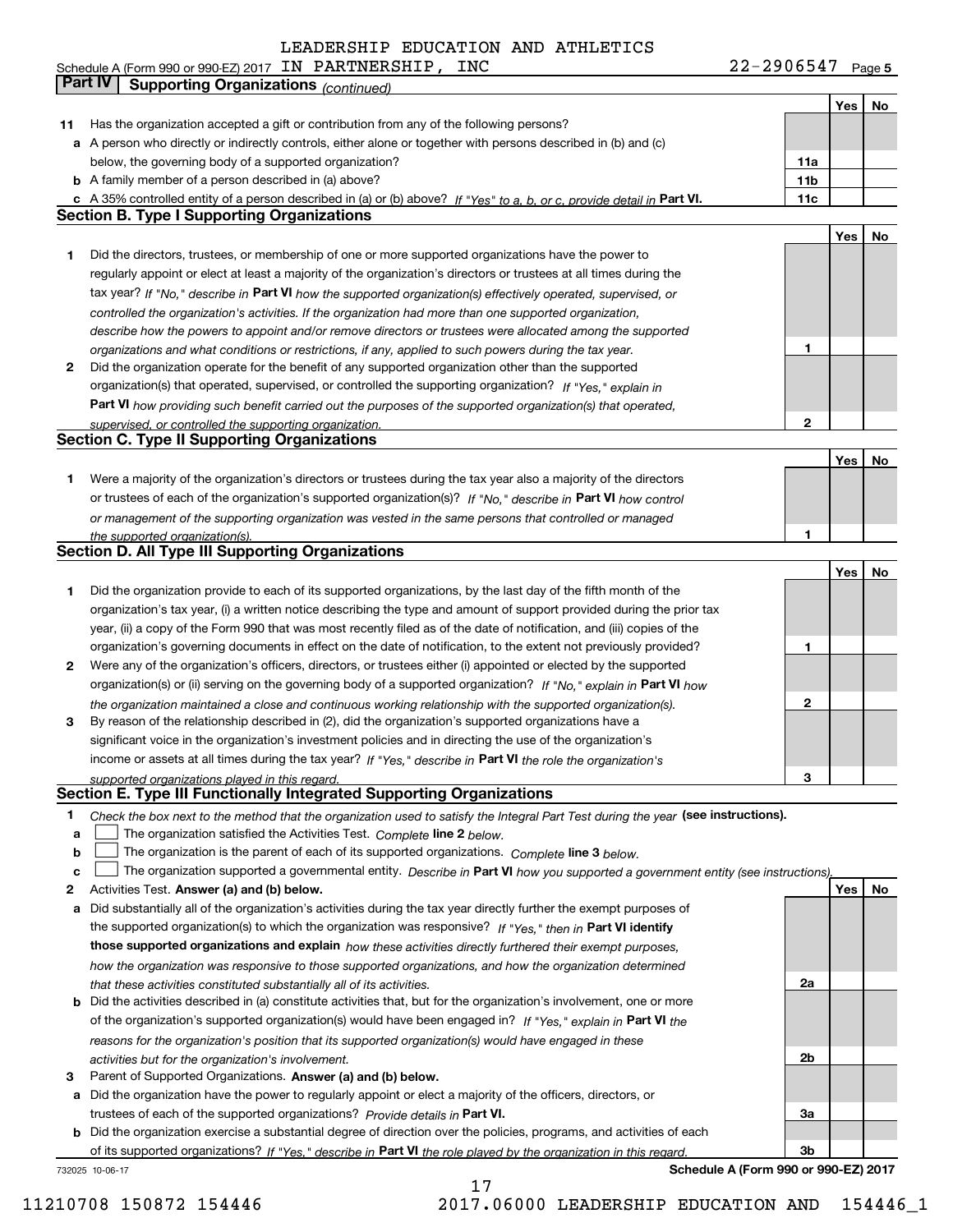#### Schedule A (Form 990 or 990-EZ) 2017 IN PARTNERSHIP, INC 22-2906547 Page 6 Part V | Type III Non-Functionally Integrated 509(a)(3) Supporting Organizations 1 Check here if the organization satisfied the Integral Part Test as a qualifying trust on Nov. 20, 1970 (explain in Part VI.) See instructions. All other Type III non-functionally integrated supporting organizations must complete Sections A through E. **Section A - Adjusted Net Income Section A - Adjusted Net Income 1** Net short-term capital gain Net short-term capital gain 2 Recoveries of prior-year distributions **3** Other gross income (see instructions) **4** Add lines 1 through 3 **5** Depreciation and depletion Depreciation and depletion **6** Portion of operating expenses paid or incurred for production or collection of gross income or for management, conservation, or collection of gross income or for management, conservation, or maintenance of property held for production of income (see instructions) **7** Other expenses (see instructions) **7** Other expenses (see instructions) **Section B - Minimum Asset Amount Section B - Minimum Asset Amount 1** Aggregate fair market value of all non-exempt-use assets (see **1**Aggregate fair market value of all non-exempt-use assets (see instructions for short tax year or assets held for part of year): instructions for short tax year or assets held for part of year): **a** Average monthly value of securities **b** Average monthly cash balances **c** Fair market value of other non-exempt-use assets **c**Fair market value of other non-exempt-use assets **d** Total (add lines 1a, 1b, and 1c) **e Discount** claimed for blockage or other **eDiscount** claimed for blockage or other factors (explain in detail in **Part VI**): **2** Acquisition indebtedness applicable to non-exempt-use assets **2**Acquisition indebtedness applicable to non-exempt-use assets **3** Subtract line 2 from line 1d **4** Cash deemed held for exempt use. Enter 1-1/ <sup>2</sup>% of line 3 (for greater amount, **4**Cash deemed held for exempt use. Enter 1-1/2% of line 3 (for greater amount, see instructions) see instructions) **5** Net value of non-exempt-use assets (subtract line 4 from line 3) **6** Multiply line 5 by.<sup>035</sup> Multiply line 5 by .035 **7** Recoveries of prior-year distributions Recoveries of prior-year distributions (B) Current Year (B) Current Year (A) Prior Year (optional) (optional)**1 12 23 34 45 56 67 78**  (A) Prior Year (A) Prior Year **1 a 1a1 b 1b1 c 1c1 d 1d2 23 34 45 56 67 7**(B) Current Year (B) Current Year (optional) (optional)**Section C - Distributable Amount Current Year <b>Current Year**  Current Year **Current Year Current Year** 1 Adjusted net income for prior year (from Section A, line 8, Column A) , Column A) **1** \_\_\_\_\_\_\_\_\_\_\_\_\_\_\_\_\_\_\_\_\_\_ \_\_\_\_\_\_\_\_\_\_\_\_\_\_\_\_\_\_\_\_\_\_ **<sup>2</sup>**Enter 85% of line 1 **2** \_\_\_\_\_\_\_\_\_\_\_\_\_\_\_\_\_\_\_\_\_ \_\_\_\_\_\_\_\_\_\_\_\_\_\_\_\_\_\_\_\_\_ **3** Minimum asset amount for prior year (from Section B, line 8 Minimum asset amount for prior year (from Section B, line 8, Column A) , Column A) **3** \_\_\_\_\_\_\_\_\_\_\_\_\_\_\_\_\_\_\_\_\_ \_\_\_\_\_\_\_\_\_\_\_\_\_\_\_\_\_\_\_\_\_ **4** Enter greater of line 2 or line 3 **4** \_\_\_\_\_\_\_\_\_\_\_\_\_\_\_\_\_\_\_\_\_\_ \_\_\_\_\_\_\_\_\_\_\_\_\_\_\_\_\_\_\_\_\_\_ Enter greater of line 2 or line 3 **5** Income tax imposed in prior year **5** \_\_\_\_\_\_\_\_\_\_\_\_\_\_\_\_\_\_\_\_\_ \_\_\_\_\_\_\_\_\_\_\_\_\_\_\_\_\_\_\_\_\_ Income tax imposed in prior year **6** Distributable Amount. Subtract line 5 from line 4, unless subject to emergency temporary reduction (see instructions) **6 a. A. E. A. E. A. E. A. E. A. E. A. E. A. E. A. E. A. E. A. E. A. E. A. E. A. E. A. E. A. E. A. E. A. E. A. E. A. E. A. E. A. E. A. E. A. E. A. E. A. E. A. E. A. E. A. E. 11258** Adjusted Net Income (subtract lines 5, 6, and 7 from line 4) **8 8 6788Minimum Asset Amount**  (add line 7 to line 6) **123456123456**(A) Prior Year Current Year Enter 85% of line 1  $\mathcal{L}^{\text{max}}$

 $7 \quad \Box$  Check here if the current year is the organization's first as a non-functionally integrated Type III supporting organization (see instructions). instructions).**7** $\mathcal{L}^{\text{max}}$ 

**Schedule A (Form 990 or 990-EZ) <sup>2017</sup> Schedule A (Form 990 or 990-EZ) 2017**

732026 10-06-17 732026 10-06-17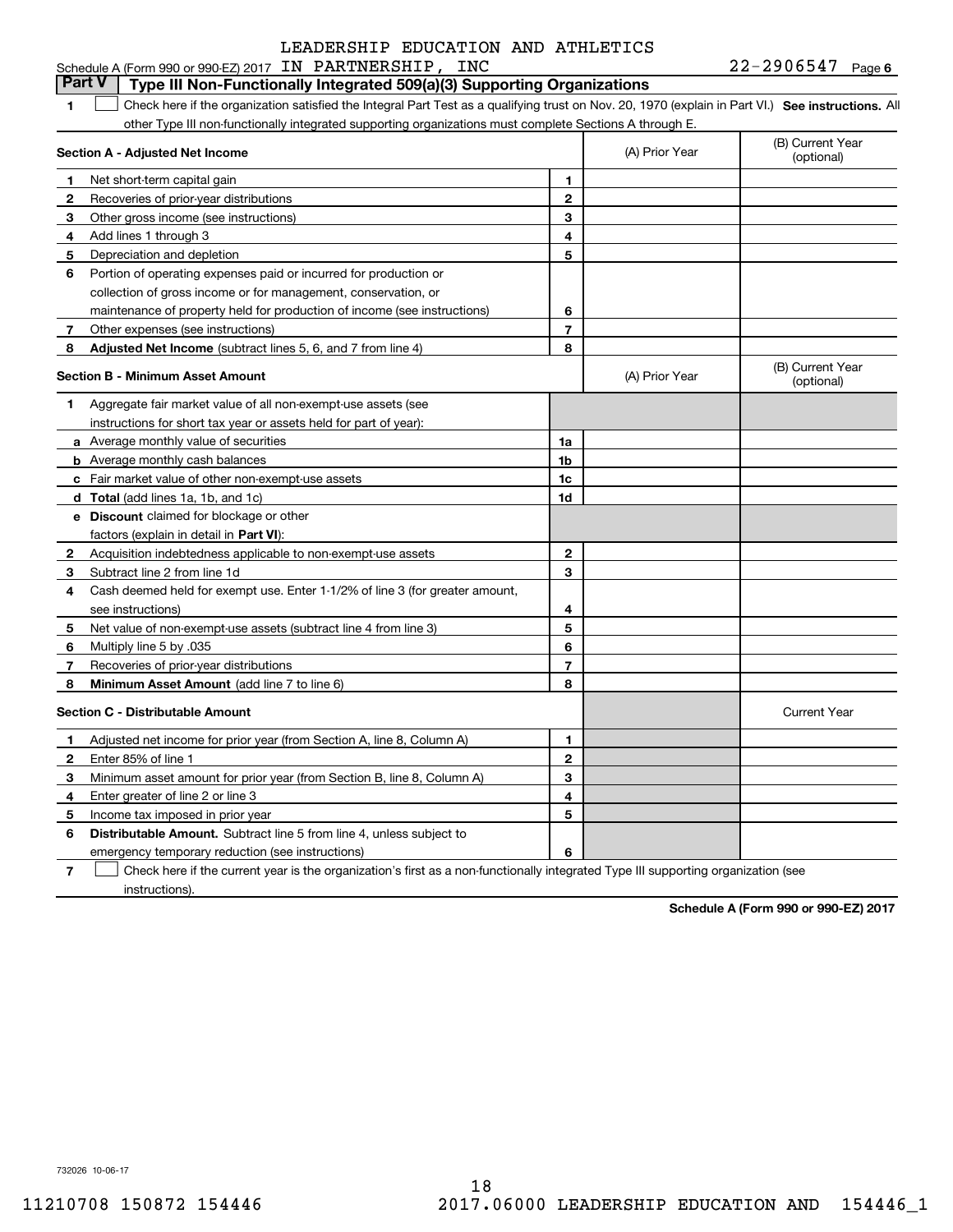|        | Schedule A (Form 990 or 990-EZ) 2017 IN PARTNERSHIP, INC                                   |                                    |                                               | $22 - 2906547$ Page 7                                   |
|--------|--------------------------------------------------------------------------------------------|------------------------------------|-----------------------------------------------|---------------------------------------------------------|
| Part V | Type III Non-Functionally Integrated 509(a)(3) Supporting Organizations                    |                                    | (continued)                                   |                                                         |
|        | <b>Section D - Distributions</b>                                                           |                                    |                                               | <b>Current Year</b>                                     |
| 1      | Amounts paid to supported organizations to accomplish exempt purposes                      |                                    |                                               |                                                         |
| 2      | Amounts paid to perform activity that directly furthers exempt purposes of supported       |                                    |                                               |                                                         |
|        | organizations, in excess of income from activity                                           |                                    |                                               |                                                         |
| з      | Administrative expenses paid to accomplish exempt purposes of supported organizations      |                                    |                                               |                                                         |
| 4      | Amounts paid to acquire exempt-use assets                                                  |                                    |                                               |                                                         |
| 5      | Qualified set-aside amounts (prior IRS approval required)                                  |                                    |                                               |                                                         |
| 6      | Other distributions (describe in Part VI). See instructions.                               |                                    |                                               |                                                         |
| 7      | Total annual distributions. Add lines 1 through 6.                                         |                                    |                                               |                                                         |
| 8      | Distributions to attentive supported organizations to which the organization is responsive |                                    |                                               |                                                         |
|        | (provide details in Part VI). See instructions.                                            |                                    |                                               |                                                         |
| 9      | Distributable amount for 2017 from Section C, line 6                                       |                                    |                                               |                                                         |
| 10     | Line 8 amount divided by line 9 amount                                                     |                                    |                                               |                                                         |
|        | Section E - Distribution Allocations (see instructions)                                    | (i)<br><b>Excess Distributions</b> | (ii)<br><b>Underdistributions</b><br>Pre-2017 | (iii)<br><b>Distributable</b><br><b>Amount for 2017</b> |
| 1.     | Distributable amount for 2017 from Section C, line 6                                       |                                    |                                               |                                                         |
| 2      | Underdistributions, if any, for years prior to 2017 (reason-                               |                                    |                                               |                                                         |
|        | able cause required explain in Part VI). See instructions.                                 |                                    |                                               |                                                         |
| 3      | Excess distributions carryover, if any, to 2017                                            |                                    |                                               |                                                         |
| а      |                                                                                            |                                    |                                               |                                                         |
|        | <b>b</b> From 2013                                                                         |                                    |                                               |                                                         |
|        | $c$ From 2014                                                                              |                                    |                                               |                                                         |
|        | d From 2015                                                                                |                                    |                                               |                                                         |
|        | e From 2016                                                                                |                                    |                                               |                                                         |
|        | <b>Total</b> of lines 3a through e                                                         |                                    |                                               |                                                         |
|        | <b>g</b> Applied to underdistributions of prior years                                      |                                    |                                               |                                                         |
|        | h Applied to 2017 distributable amount                                                     |                                    |                                               |                                                         |
|        | Carryover from 2012 not applied (see instructions)                                         |                                    |                                               |                                                         |
|        | Remainder. Subtract lines 3g, 3h, and 3i from 3f.                                          |                                    |                                               |                                                         |
| 4      | Distributions for 2017 from Section D,                                                     |                                    |                                               |                                                         |
|        | line $7:$                                                                                  |                                    |                                               |                                                         |
|        | a Applied to underdistributions of prior years                                             |                                    |                                               |                                                         |
|        | <b>b</b> Applied to 2017 distributable amount                                              |                                    |                                               |                                                         |
|        | c Remainder. Subtract lines 4a and 4b from 4.                                              |                                    |                                               |                                                         |
|        | Remaining underdistributions for years prior to 2017, if                                   |                                    |                                               |                                                         |
|        | any. Subtract lines 3g and 4a from line 2. For result greater                              |                                    |                                               |                                                         |
|        | than zero, explain in Part VI. See instructions.                                           |                                    |                                               |                                                         |
| 6      | Remaining underdistributions for 2017. Subtract lines 3h                                   |                                    |                                               |                                                         |
|        | and 4b from line 1. For result greater than zero, explain in                               |                                    |                                               |                                                         |
|        | Part VI. See instructions.                                                                 |                                    |                                               |                                                         |
| 7      | Excess distributions carryover to 2018. Add lines 3j                                       |                                    |                                               |                                                         |
|        | and 4c.                                                                                    |                                    |                                               |                                                         |
| 8      | Breakdown of line 7:                                                                       |                                    |                                               |                                                         |
|        | a Excess from 2013                                                                         |                                    |                                               |                                                         |
|        | <b>b</b> Excess from 2014                                                                  |                                    |                                               |                                                         |
|        | c Excess from 2015                                                                         |                                    |                                               |                                                         |
|        | d Excess from 2016                                                                         |                                    |                                               |                                                         |
|        | e Excess from 2017                                                                         |                                    |                                               |                                                         |
|        |                                                                                            |                                    |                                               |                                                         |

**Schedule A (Form 990 or 990-EZ) <sup>2017</sup> Schedule A (Form 990 or 990-EZ) 2017**

732027 10-06-17 732027 10-06-17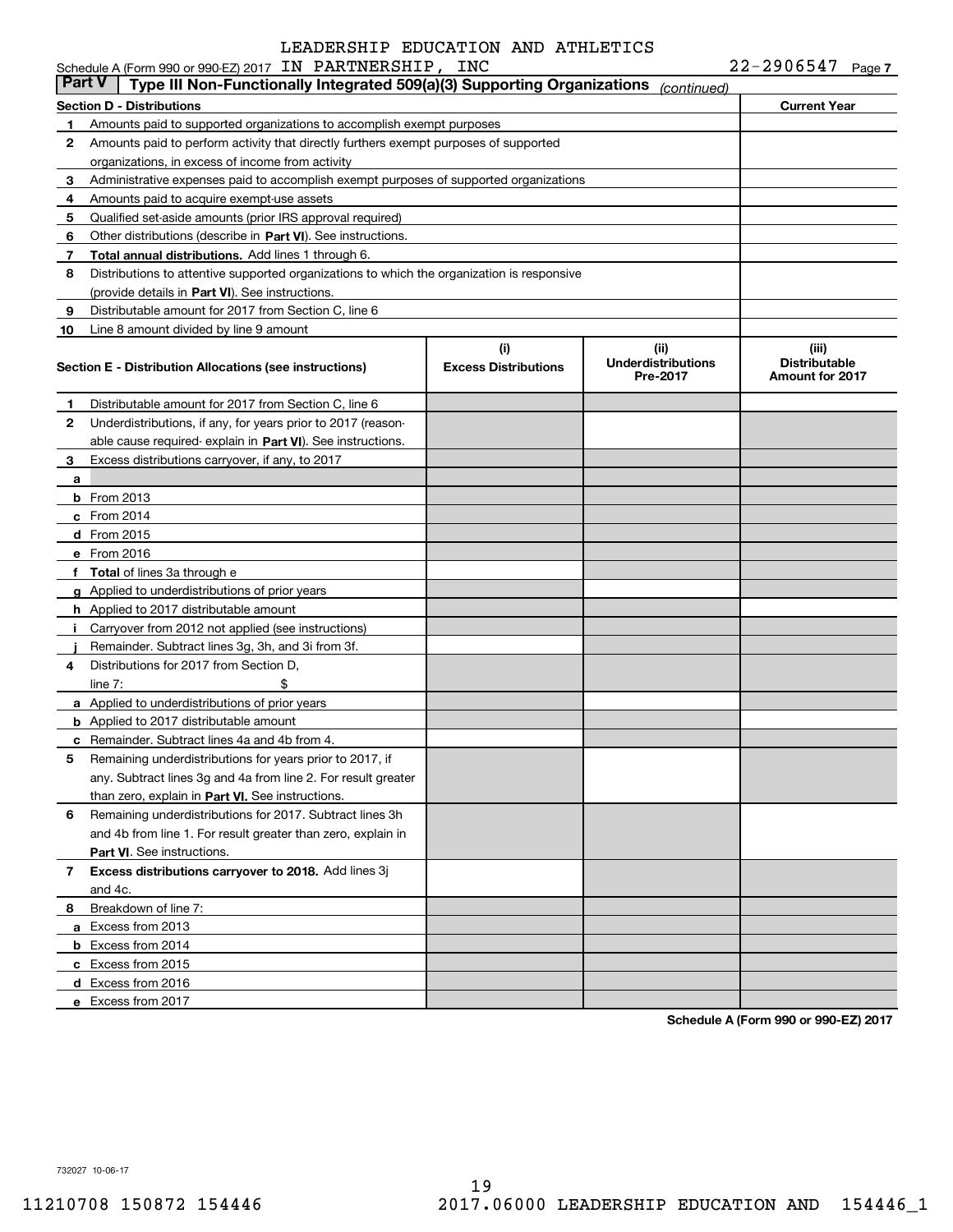|                 |                                                                                                                                                                                                                                                                                                                                                                                                                                                                                                                                                                                             | LEADERSHIP EDUCATION AND ATHLETICS |    |  |                                      |  |
|-----------------|---------------------------------------------------------------------------------------------------------------------------------------------------------------------------------------------------------------------------------------------------------------------------------------------------------------------------------------------------------------------------------------------------------------------------------------------------------------------------------------------------------------------------------------------------------------------------------------------|------------------------------------|----|--|--------------------------------------|--|
|                 | Schedule A (Form 990 or 990-EZ) 2017 IN PARTNERSHIP, INC                                                                                                                                                                                                                                                                                                                                                                                                                                                                                                                                    |                                    |    |  | $22 - 2906547$ Page 8                |  |
| <b>Part VI</b>  | Supplemental Information. Provide the explanations required by Part II, line 10; Part II, line 17a or 17b; Part III, line 12;<br>Part IV, Section A, lines 1, 2, 3b, 3c, 4b, 4c, 5a, 6, 9a, 9b, 9c, 11a, 11b, and 11c; Part IV, Section B, lines 1 and 2; Part IV, Section C,<br>line 1; Part IV, Section D, lines 2 and 3; Part IV, Section E, lines 1c, 2a, 2b, 3a, and 3b; Part V, line 1; Part V, Section B, line 1e; Part V,<br>Section D, lines 5, 6, and 8; and Part V, Section E, lines 2, 5, and 6. Also complete this part for any additional information.<br>(See instructions.) |                                    |    |  |                                      |  |
|                 |                                                                                                                                                                                                                                                                                                                                                                                                                                                                                                                                                                                             |                                    |    |  |                                      |  |
|                 |                                                                                                                                                                                                                                                                                                                                                                                                                                                                                                                                                                                             |                                    |    |  |                                      |  |
|                 |                                                                                                                                                                                                                                                                                                                                                                                                                                                                                                                                                                                             |                                    |    |  |                                      |  |
|                 |                                                                                                                                                                                                                                                                                                                                                                                                                                                                                                                                                                                             |                                    |    |  |                                      |  |
|                 |                                                                                                                                                                                                                                                                                                                                                                                                                                                                                                                                                                                             |                                    |    |  |                                      |  |
|                 |                                                                                                                                                                                                                                                                                                                                                                                                                                                                                                                                                                                             |                                    |    |  |                                      |  |
|                 |                                                                                                                                                                                                                                                                                                                                                                                                                                                                                                                                                                                             |                                    |    |  |                                      |  |
|                 |                                                                                                                                                                                                                                                                                                                                                                                                                                                                                                                                                                                             |                                    |    |  |                                      |  |
|                 |                                                                                                                                                                                                                                                                                                                                                                                                                                                                                                                                                                                             |                                    |    |  |                                      |  |
|                 |                                                                                                                                                                                                                                                                                                                                                                                                                                                                                                                                                                                             |                                    |    |  |                                      |  |
|                 |                                                                                                                                                                                                                                                                                                                                                                                                                                                                                                                                                                                             |                                    |    |  |                                      |  |
|                 |                                                                                                                                                                                                                                                                                                                                                                                                                                                                                                                                                                                             |                                    |    |  |                                      |  |
|                 |                                                                                                                                                                                                                                                                                                                                                                                                                                                                                                                                                                                             |                                    |    |  |                                      |  |
|                 |                                                                                                                                                                                                                                                                                                                                                                                                                                                                                                                                                                                             |                                    |    |  |                                      |  |
|                 |                                                                                                                                                                                                                                                                                                                                                                                                                                                                                                                                                                                             |                                    |    |  |                                      |  |
|                 |                                                                                                                                                                                                                                                                                                                                                                                                                                                                                                                                                                                             |                                    |    |  |                                      |  |
|                 |                                                                                                                                                                                                                                                                                                                                                                                                                                                                                                                                                                                             |                                    |    |  |                                      |  |
|                 |                                                                                                                                                                                                                                                                                                                                                                                                                                                                                                                                                                                             |                                    |    |  |                                      |  |
|                 |                                                                                                                                                                                                                                                                                                                                                                                                                                                                                                                                                                                             |                                    |    |  |                                      |  |
|                 |                                                                                                                                                                                                                                                                                                                                                                                                                                                                                                                                                                                             |                                    |    |  |                                      |  |
|                 |                                                                                                                                                                                                                                                                                                                                                                                                                                                                                                                                                                                             |                                    |    |  |                                      |  |
|                 |                                                                                                                                                                                                                                                                                                                                                                                                                                                                                                                                                                                             |                                    |    |  |                                      |  |
|                 |                                                                                                                                                                                                                                                                                                                                                                                                                                                                                                                                                                                             |                                    |    |  |                                      |  |
|                 |                                                                                                                                                                                                                                                                                                                                                                                                                                                                                                                                                                                             |                                    |    |  |                                      |  |
|                 |                                                                                                                                                                                                                                                                                                                                                                                                                                                                                                                                                                                             |                                    |    |  |                                      |  |
|                 |                                                                                                                                                                                                                                                                                                                                                                                                                                                                                                                                                                                             |                                    |    |  |                                      |  |
|                 |                                                                                                                                                                                                                                                                                                                                                                                                                                                                                                                                                                                             |                                    |    |  |                                      |  |
|                 |                                                                                                                                                                                                                                                                                                                                                                                                                                                                                                                                                                                             |                                    |    |  |                                      |  |
|                 |                                                                                                                                                                                                                                                                                                                                                                                                                                                                                                                                                                                             |                                    |    |  |                                      |  |
|                 |                                                                                                                                                                                                                                                                                                                                                                                                                                                                                                                                                                                             |                                    |    |  |                                      |  |
|                 |                                                                                                                                                                                                                                                                                                                                                                                                                                                                                                                                                                                             |                                    |    |  |                                      |  |
|                 |                                                                                                                                                                                                                                                                                                                                                                                                                                                                                                                                                                                             |                                    |    |  |                                      |  |
|                 |                                                                                                                                                                                                                                                                                                                                                                                                                                                                                                                                                                                             |                                    |    |  |                                      |  |
| 732028 10-06-17 |                                                                                                                                                                                                                                                                                                                                                                                                                                                                                                                                                                                             |                                    |    |  | Schedule A (Form 990 or 990-EZ) 2017 |  |
|                 |                                                                                                                                                                                                                                                                                                                                                                                                                                                                                                                                                                                             |                                    | 20 |  |                                      |  |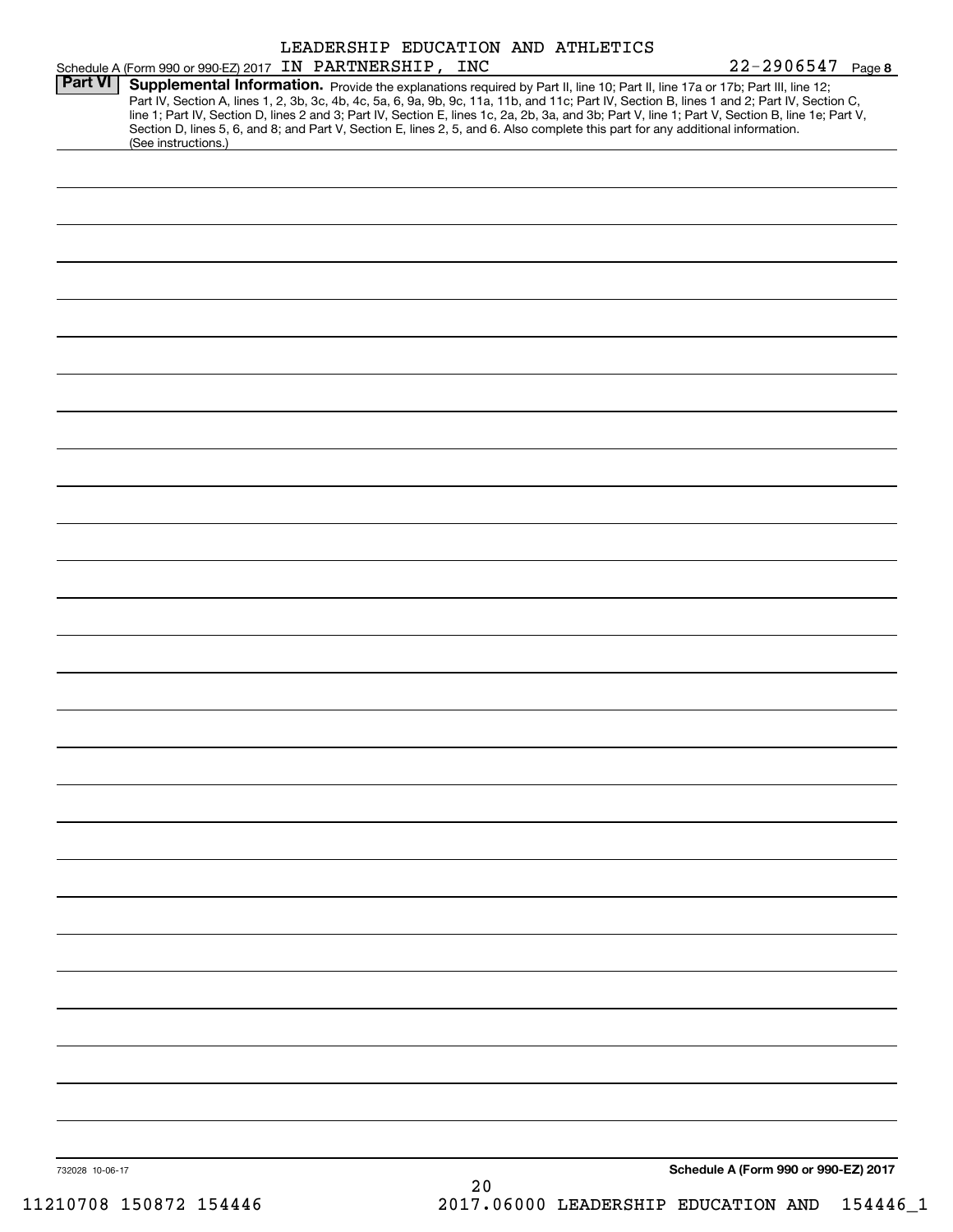| <b>Schedule B</b>  |  |
|--------------------|--|
| (Form 990, 990-EZ, |  |

**, or 990-PF) (Form 990, 990-EZ,** Department of the Treasury Department of the Treasury Internal Revenue Service Internal Revenue Service **or 990-PF)**

# **Schedule of Contributors Schedule B Schedule of Contributors**

**| Attach to Form 990, Form 990-EZ, or Form 990-PF. | Attach to Form 990, Form 990-EZ, or Form 990-PF. | Go to www.irs.gov/Form990 for the latest information. | Go to www.irs.gov/Form990 for the latest information.** OMB No. 1545-0047 OMB No. 1545-0047

**2017 2017**

**Employer identification number Name of the organization Employer identification number**

| Name of the organization |  |  |  |  |  |
|--------------------------|--|--|--|--|--|
|                          |  |  |  |  |  |

**Organization type** (check one): **Organization type** (check one):

| LEADERSHIP EDUCATION AND ATHLETICS |  |  |
|------------------------------------|--|--|
|                                    |  |  |

IN PARTNERSHIP, INC  $22-2906547$ 

22 -29 0654 7

| Filers of:         | Section:                                                                    |
|--------------------|-----------------------------------------------------------------------------|
| Form 990 or 990-EZ | $\lfloor \mathbf{X} \rfloor$ 501(c)( 3) (enter number) organization         |
|                    | $4947(a)(1)$ nonexempt charitable trust not treated as a private foundation |
|                    | 527 political organization                                                  |
| Form 990-PF        | 501(c)(3) exempt private foundation                                         |
|                    | 4947(a)(1) nonexempt charitable trust treated as a private foundation       |
|                    | 501(c)(3) taxable private foundation                                        |

Check if your organization is covered by the General Rule or a Special Rule. Note: Only a section 501(c)(7), (8), or (10) organization can check boxes for both the General Rule and a Special Rule. See instructions.

#### **General Rule General Rule**

 $\mathcal{L}^{\text{max}}$ 

For an organization filing Form 990, 990-EZ, or 990-PF that received, during the year, contributions totaling \$5,000 or more (in money or property) from any one contributor. Complete Parts I and II. See instructions for determining a contributor's total contributions.

#### **Special Rules Special Rules**

 $\mathcal{L}^{\text{max}}$ 

 $\boxed{\textbf{X}}$  For an organization described in section 501(c)(3) filing Form 990 or 990-EZ that met the 33 1/3% support test of the regulations under sections 509(a)(1) and 170(b)(1)(A)(vi), that checked Schedule A (Form 990 or 990-EZ), Part II, line 13, 16a, or 16b, and that received from any one contributor, during the year, total contributions of the greater of (1) \$5,000; or (2) 2% of the amount on (i) Form 990, Part VIII, line 1h; or (ii) Form 990-EZ, line 1 . Complete Parts I and II. or (ii) Form 990-EZ, line 1. Complete Parts I and II.

For an organization described in section 501(c)(7), (8), or (10) filing Form 990 or 990-EZ that received from any one contributor, during the year, total contributions of more than \$1,000 *exclusively* for religious, charitable, scientific, literary, or educational purposes, or for the prevention of cruelty to children or animals. Complete Parts I, II, and III. the prevention of cruelty to children or animals. Complete Parts I, II, and III.  $\mathcal{L}^{\text{max}}$ 

For an organization described in section 501(c)(7), (8), or (10) filing Form 990 or 990-EZ that received from any one contributor, during the year, contributions <sub>exclusively</sub> for religious, charitable, etc., purposes, but no such contributions totaled more than \$1,000. If this box is checked, enter here the total contributions that were received during the year for an exclusively religious, charitable, etc., purpose. Don't complete any of the parts unless the General Rule applies to this organization because it received *nonexclusively* religious, charitable, etc., contributions totaling \$5 , <sup>000</sup>or more during the year ~ ~ ~ ~ ~ ~ ~ ~ ~ ~ ~ ~ ~ ~ ~ | \$ \_\_\_\_\_\_\_\_\_\_\_\_\_\_\_ religious, charitable, etc., contributions totaling \$5,000 or more during the year ~~~~~~~~~~~~~~~ | \$

Caution: An organization that isn't covered by the General Rule and/or the Special Rules doesn't file Schedule B (Form 990, 990-EZ, or 990-PF), but it <mark>must</mark> answer "No" on Part IV, line 2, of its Form 990; or check the box on line H of its Form 990-EZ or on its Form 990-PF, Part I, line 2, to certify that it doesn't meet the filing requirements of Schedule B (Form 990 , 990-EZ, or 990-PF). certify that it doesn't meet the filing requirements of Schedule B (Form 990, 990-EZ, or 990-PF).

LHA For Paperwork Reduction Act Notice, see the instructions for Form 990, 990-EZ, or 990-PF. Schedule B (Form 990 **, 990-EZ, or 990-PF) (2017) Schedule B (Form 990, 990-EZ, or 990-PF) (2017)**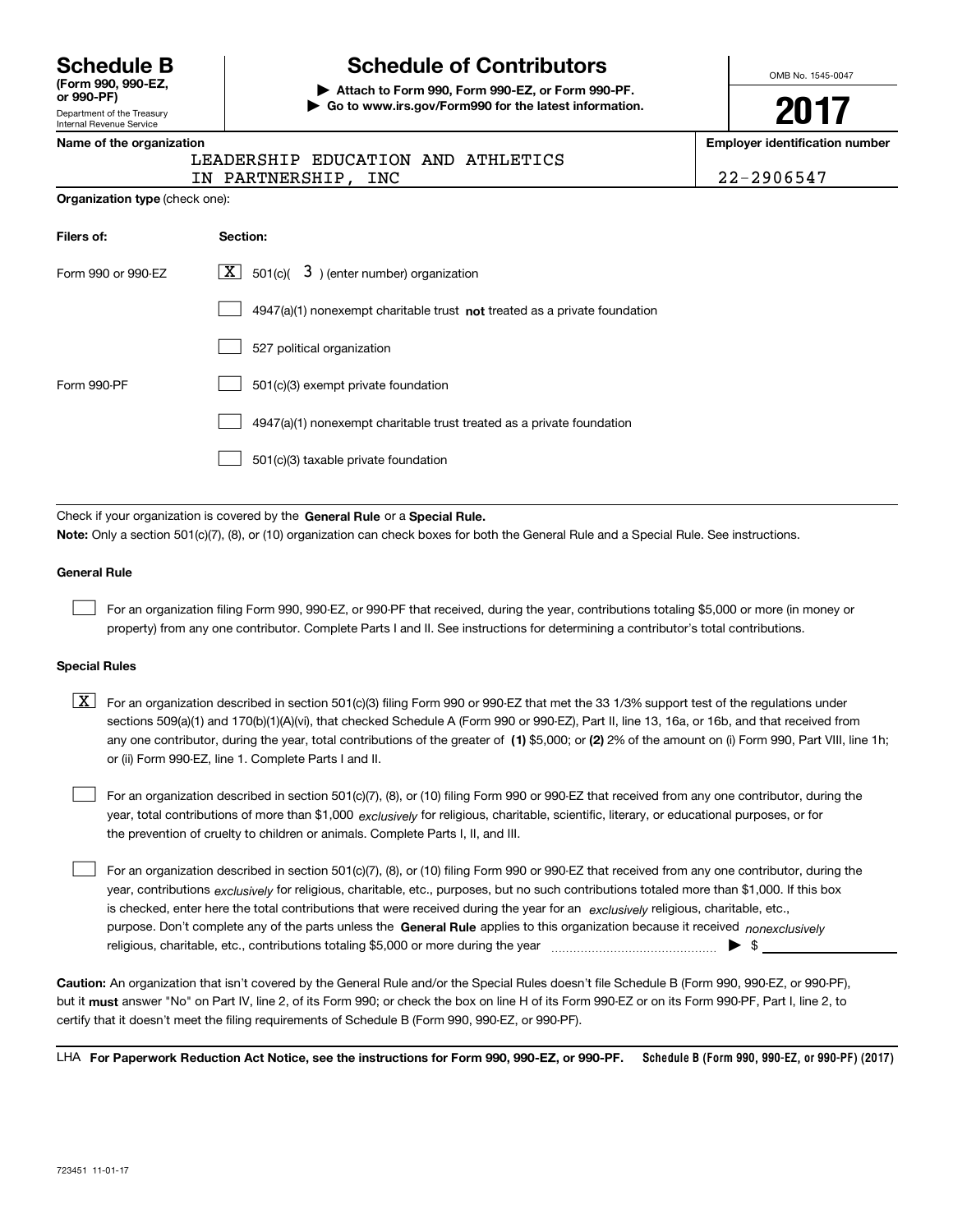## Schedule B (Form 990 , 990-EZ, or 990-PF) (2017) **2**  Schedule B (Form 990, 990-EZ, or 990-PF) (2017) Page

**Name of organization Employer identification number Name of organization Employer identification number** LEADERSHIP EDUCATION AND ATHLETICS LEADERSHIP EDUCATION AND ATHLETICS IN PARTNERSHIP, INC 22-29 0654 7 IN PARTNERSHIP, INC 22-2906547

**Part I Contributors** (see instructions). Use duplicate copies of Part I if additional space is needed. **(a) (b) (c) (d) No.** Name, address, and ZIP + 4 **1 <b>1 Total contributions p** ed contribution **p 1 h 1 h 1 h 1 h 1 h 1 h 1 h 1 h 1 h 1 h 1 h 1 h 1 h 1 h 1 h 1 h 1 h** THE WILLIAM RANDOLPH HEARST THE WILLIAM RANDOLPH HEARST 1 FOUNDATIONS **Person X Payroll Payroll300 WEST 57TH STREET** | \$ \_\_\_\_\_\_\_50,000. | Noncash (Complete Part II for (Complete Part II for NEW YORK, NY 10019 **noncash** contributions.) **(a) (b) (c) (d) No. Name, address, and ZIP + 4 Total contributions p e of contribution Name, address, and ZIP + 4** <u>2</u> ROSLYN M. MEYER 50 OLD QUARRY ROAD 50 OLD QUARRY ROAD GUILFORD, CT 06437 GUILFORD, CT 06437 **(a) (b) No. Name, address, and ZIP + 4**  $\begin{array}{|c|c|c|c|c|}\hline 3 & \text{FRIENDS OF KANG YUN FOUNDATION} \hline \end{array}$  | Person  $\begin{array}{|c|c|c|c|}\hline \text{X} & \text{Poisson} & \text{X} \hline \end{array}$ 192 ARMORY STREET 192 ARMORY STREET HAMDEN, CT 06517 HAMDEN, CT 06517 **(a) (b) No. Name, address, and ZIP + 4 Name, address, and ZIP + 4** <u>4</u> CAROLYN FOUNDATION **EXECUTE:**  $\frac{X}{X}$ 1917 LOGAN AVE. SOUTH 1917 LOGAN AVE. SOUTH MINNEAPOLIS, MN 55403 MINNEAPOLIS, MN 55403 **(a) (b) No. Name, address, and ZIP + 4 Name, address, and ZIP + 4** CONNECTICUT HEALTH AND EDUCATIONAL CONNECTICUT HEALTH AND EDUCATIONAL  $\begin{array}{|c|c|c|c|c|c|}\hline 5 & \text{FACILITIES AUTHORITY} \ \hline \end{array}$  Person  $\begin{array}{|c|c|c|c|c|}\hline \text{X} & \text{Person} & \text{X} \ \hline \end{array}$ 10 COLUMBUS BOULEVARD 10 COLUMBUS BOULEVARD HARTFORD, CT 06106-1978 HARTFORD, CT 06106-1978 **(a) (b) No. Name, address, and ZIP + 4 Name, address, and ZIP + 4 Person PersonPayroll Payroll** $\text{\$} \underline{\hspace{1.5cm}}$  50,662. Noncash  $\boxed{\text{X}}$ (Complete Part II for (Complete Part II for noncash contributions.) noncash contributions.) **(c) (d) Total contributions Type of contribution Type of contribution Person** X **PersonPayroll Payroll**\$ 55, 000. **Noncash**  55,000. (Complete Part II for (Complete Part II for noncash contributions.) noncash contributions.) **(c) (d) Total contributions Type of contribution Type of contribution Person** X **PersonPayroll Payroll**\$ 65, 000. **Noncash**  65,000. (Complete Part II for (Complete Part II for noncash contributions.) noncash contributions.) **(c) (d) Total contributions Type of contribution Type of contribution Person** X **PersonPayroll Payroll**\$ 75, 000. **Noncash**  75,000. (Complete Part II for (Complete Part II for noncash contributions.) noncash contributions.) **(c) (d) Total contributions Type of contribution Type of contribution** 6 ANONYMOUS DONOR 6 X ANONYMOUS DONOR LEAP, 31 JEFFERSON ST. LEAP, 31 JEFFERSON ST. NEW HAVEN, CT 06511 NEW HAVEN, CT 06511 723452 11-01-17 723452 11-01-17 **Person** X **PersonPayroll Payroll**\$ 150, 000. **Noncash**  150,000. (Complete Part II for (Complete Part II for noncash contributions.) noncash contributions.) **(a)No.(b)(c)Total contributions (d)Type of contribution PersonNoncash (a)No.(b)(c)Total contributions (d)Type of contribution Noncash (a)No.(b)(c)Total contributions (d)Noncash (a) No.(b)(c) Total contributions (d) Noncash(a) No.(b)(c)Total contributions (d)Noncash(a)No.(b)(c)Total contributions (d)Noncash** \$noncash contributions.) \$\$\$\$\$Chedule B (Form 990, 990-EZ, or 990-PF) (2017)<br> **2PADERSHIP EDUCATION AND ATHLETICS**<br> **PARTNERSHIP, INC**<br> **PARTNERSHIP, INC**<br> **PARTNERSHIP, INC**<br>
22-2906547  $\lceil \text{X} \rceil$  $\mathcal{L}^{\text{max}}$  $\mathcal{L}^{\text{max}}$  $\mathcal{L}^{\text{max}}$  $\mathcal{L}^{\text{max}}$  $\overline{\mathbf{X}}$  $|X|$  $\mathcal{L}^{\text{max}}$  $\mathcal{L}^{\text{max}}$  $|X|$  $\mathcal{L}^{\text{max}}$  $\mathcal{L}^{\text{max}}$  $|X|$  $\mathcal{L}^{\text{max}}$  $\mathcal{L}^{\text{max}}$  $\boxed{\text{X}}$  $\mathcal{L}^{\text{max}}$  $\mathcal{L}^{\text{max}}$ 50,000. 2

11210708 150872 154446 2017.06000 LEADERSHIP EDUCATION AND 154446\_1 11210708 150872 154446 2017.06000 LEADERSHIP EDUCATION AND 154446\_1

**Schedule B (Form 990 , 990-EZ, or 990-PF) (2017) Schedule B (Form 990, 990-EZ, or 990-PF) (2017)**

22 22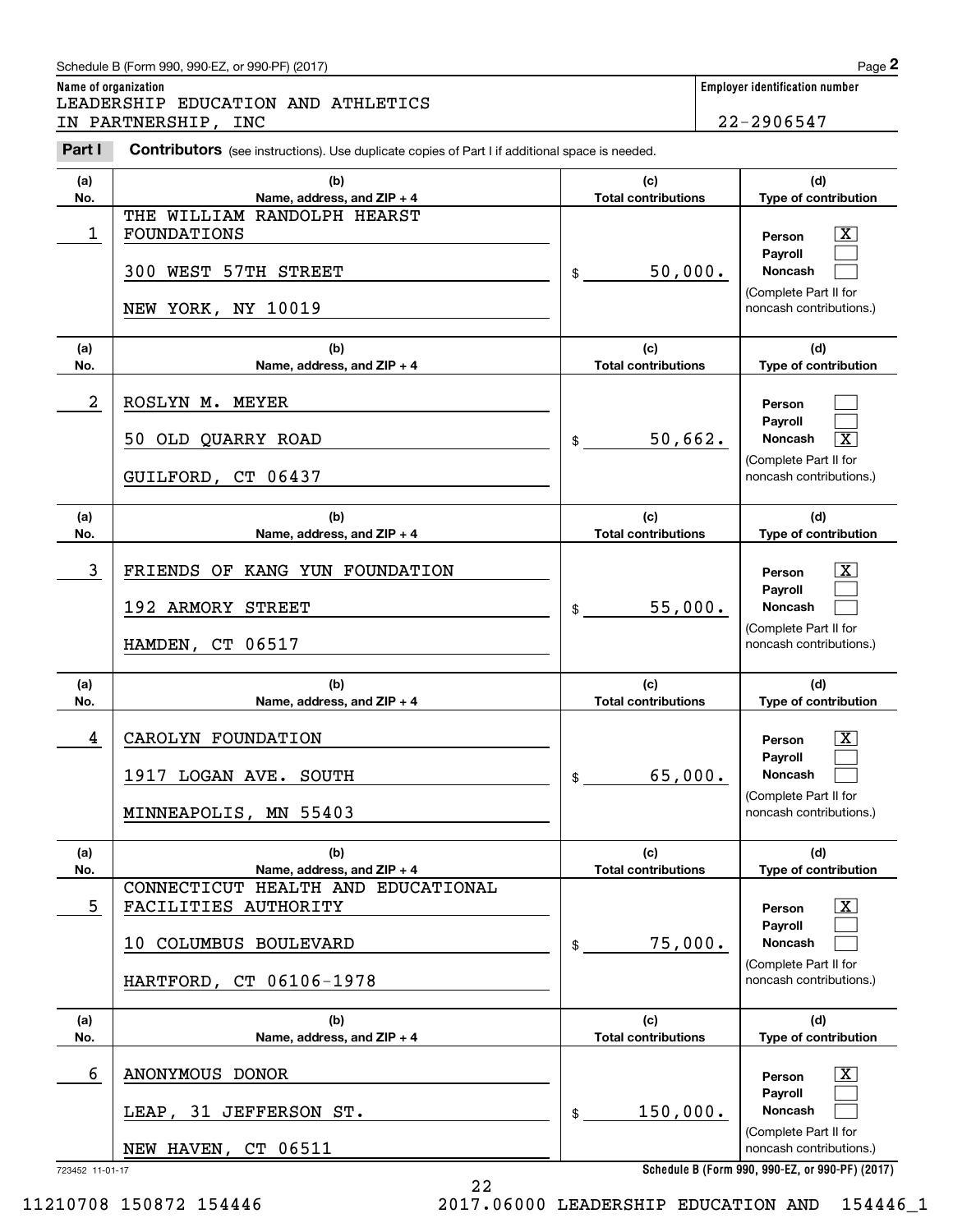## Schedule B (Form 990 , 990-EZ, or 990-PF) (2017) **2**  Schedule B (Form 990, 990-EZ, or 990-PF) (2017) Page

| Schedule B (Form 990, 990-EZ, or 990-PF) (2017)                                                                 | Page $2$                       |
|-----------------------------------------------------------------------------------------------------------------|--------------------------------|
| Name of organization                                                                                            | Employer identification number |
| LEADERSHIP EDUCATION AND ATHLETICS                                                                              |                                |
| IN PARTNERSHIP, INC                                                                                             | 22-2906547                     |
| Part I<br><b>Contributors</b> (see instructions). Use duplicate copies of Part I if additional space is needed. |                                |

| Part I     | <b>Contributors</b> (see instructions). Use duplicate copies of Part I if additional space is needed.                |                                                          |                                                                                                                                 |
|------------|----------------------------------------------------------------------------------------------------------------------|----------------------------------------------------------|---------------------------------------------------------------------------------------------------------------------------------|
| (a)<br>No. | (b)<br>Name, address, and ZIP + 4                                                                                    | (c)<br><b>Total contributions</b>                        | (d)<br>Type of contribution                                                                                                     |
| 7          | THE SASSAFRAS FOUNDATION<br>P.O. BOX 3004<br>BRANFORD, CT 06405                                                      | 150,000.<br>$\frac{1}{2}$                                | $\mathbf{X}$<br>Person<br>Payroll<br>Noncash<br>(Complete Part II for<br>noncash contributions.)                                |
| (a)<br>No. | (b)<br>Name, address, and ZIP + 4                                                                                    | (c)<br><b>Total contributions</b>                        | (d)<br>Type of contribution                                                                                                     |
| 8          | SEEDLINGS FOUNDATION<br>984 MAIN STREET<br>BRANFORD, CT 06405                                                        | 200,000.<br>$\frac{1}{2}$                                | $\lfloor x \rfloor$<br>Person<br>Payroll<br>Noncash<br>(Complete Part II for<br>noncash contributions.)                         |
| (a)<br>No. | (b)<br>Name, address, and ZIP + 4                                                                                    | (c)<br><b>Total contributions</b>                        | (d)<br>Type of contribution                                                                                                     |
| 9          | ROSLYN M. MEYER<br>50 OLD QUARRY ROAD<br>GUILFORD, CT 06437                                                          | 250,000.<br>$\frac{1}{2}$                                | $\mathbf{X}$<br>Person<br>Payroll<br><b>Noncash</b><br>(Complete Part II for<br>noncash contributions.)                         |
| (a)        | (b)                                                                                                                  | (c)                                                      | (d)                                                                                                                             |
| No.<br>10  | Name, address, and ZIP + 4<br>STATE OF CONNECTICUT DEPT. OF<br><b>EDUCATION</b><br>PO BOX 2219<br>HARTFORD, CT 06145 | <b>Total contributions</b><br>312, 211.<br>$\frac{1}{2}$ | Type of contribution<br>$\mathbf{X}$<br>Person<br>Payroll<br><b>Noncash</b><br>(Complete Part II for<br>noncash contributions.) |
| (a)<br>No. | (b)<br>Name, address, and ZIP + 4                                                                                    | (c)<br><b>Total contributions</b>                        | (d)<br>Type of contribution                                                                                                     |
|            |                                                                                                                      | \$                                                       | Person<br>Payroll<br>Noncash<br>(Complete Part II for<br>noncash contributions.)                                                |
| (a)<br>No. | (b)<br>Name, address, and ZIP + 4                                                                                    | (c)<br><b>Total contributions</b>                        | (d)<br>Type of contribution                                                                                                     |
|            |                                                                                                                      | \$                                                       | Person<br>Payroll<br>Noncash<br>(Complete Part II for<br>noncash contributions.)                                                |

23 23

11210708 150872 154446

723452 11-01-17 723452 11-01-17

**Schedule B (Form <sup>990</sup> , 990-EZ, or 990-PF) (2017) Schedule B (Form 990, 990-EZ, or 990-PF) (2017)**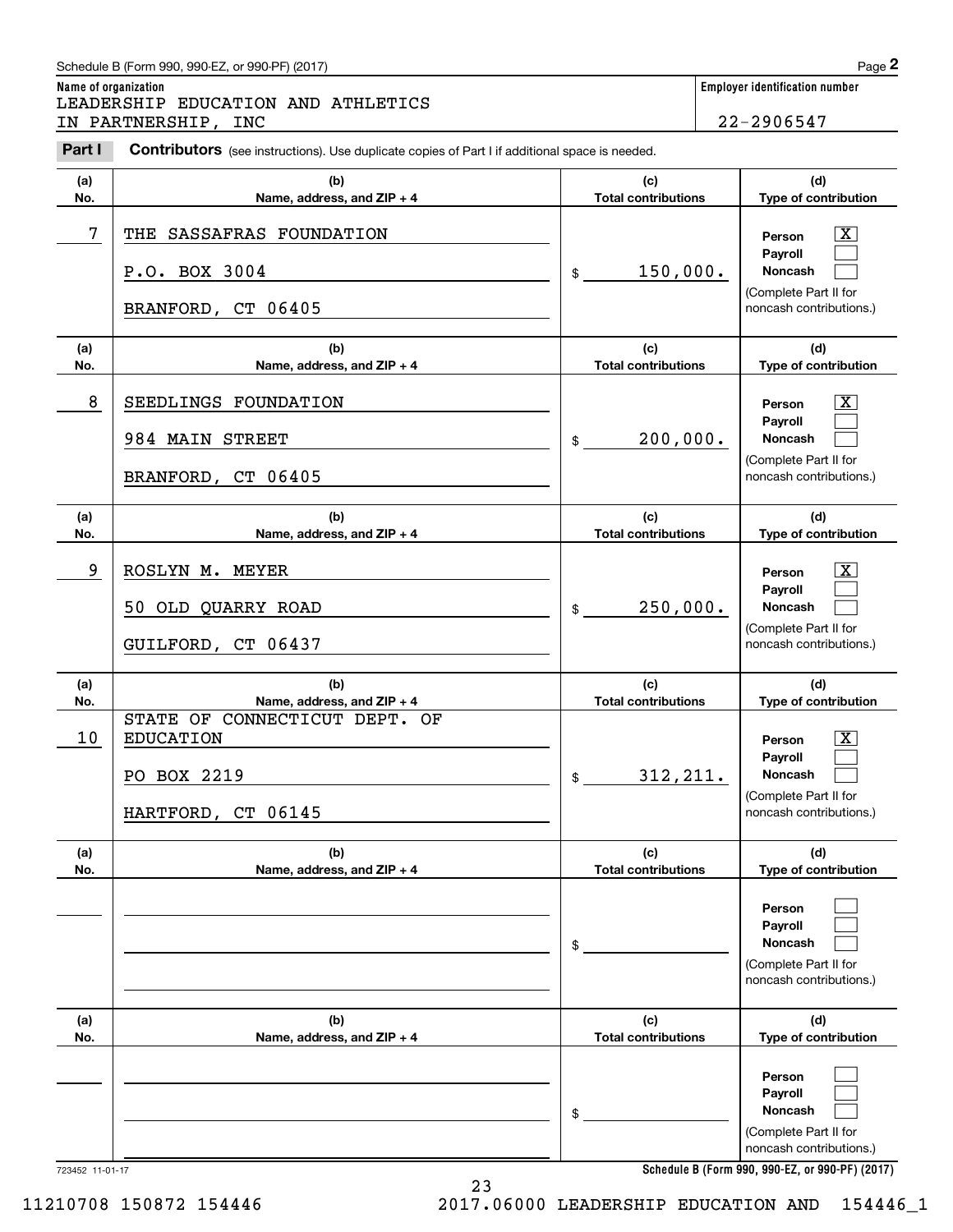| Name of organization         | Schedule B (Form 990, 990-EZ, or 990-PF) (2017)                                                     |                                                 |                                                           | Page 3<br>Employer identification number |
|------------------------------|-----------------------------------------------------------------------------------------------------|-------------------------------------------------|-----------------------------------------------------------|------------------------------------------|
|                              | LEADERSHIP EDUCATION AND ATHLETICS<br>IN PARTNERSHIP, INC                                           |                                                 |                                                           | 22-2906547                               |
| Part II                      | Noncash Property (see instructions). Use duplicate copies of Part II if additional space is needed. |                                                 |                                                           |                                          |
| (a)<br>No.<br>from<br>Part I | (b)<br>Description of noncash property given                                                        | (c)                                             | FMV (or estimate)<br>Date received<br>(See instructions.) |                                          |
| 2                            | 295 SHARES APPLE (AAPL)                                                                             |                                                 |                                                           |                                          |
|                              |                                                                                                     | 50,662.<br>\$                                   |                                                           | 12/15/17                                 |
| (a)<br>No.<br>from<br>Part I | (b)<br>Description of noncash property given                                                        | (c)<br>FMV (or estimate)<br>(See instructions.) |                                                           | (d)<br>Date received                     |
|                              |                                                                                                     | \$                                              |                                                           |                                          |
| (a)<br>No.<br>from<br>Part I | (b)<br>Description of noncash property given                                                        | (c)<br>FMV (or estimate)<br>(See instructions.) |                                                           | (d)<br>Date received                     |
|                              |                                                                                                     | \$                                              |                                                           |                                          |
| (a)<br>No.<br>from<br>Part I | (b)<br>Description of noncash property given                                                        | (c)<br>FMV (or estimate)<br>(See instructions.) |                                                           | (d)<br>Date received                     |
|                              |                                                                                                     | \$                                              |                                                           |                                          |
| (a)<br>No.<br>from<br>Part I | (b)<br>Description of noncash property given                                                        | (c)<br>FMV (or estimate)<br>(See instructions.) |                                                           | (d)<br>Date received                     |
|                              |                                                                                                     | \$                                              |                                                           |                                          |
| (a)<br>No.<br>from<br>Part I | (b)<br>Description of noncash property given                                                        | (c)<br>FMV (or estimate)<br>(See instructions.) |                                                           | (d)<br>Date received                     |
|                              |                                                                                                     |                                                 |                                                           |                                          |
|                              |                                                                                                     | \$                                              |                                                           |                                          |

24 24

723453 11-01-17 **Schedule B (Form <sup>990</sup> , 990-EZ, or 990-PF) (2017) Schedule B (Form 990, 990-EZ, or 990-PF) (2017)**

11210708 150872 154446 2017.06000 LEADERSHIP EDUCATION AND 154446\_1 11210708 150872 154446 2017.06000 LEADERSHIP EDUCATION AND 154446\_1

Schedule B (Form 990, 990-EZ, or 990-PF) (2017) **Page 3 Page 3**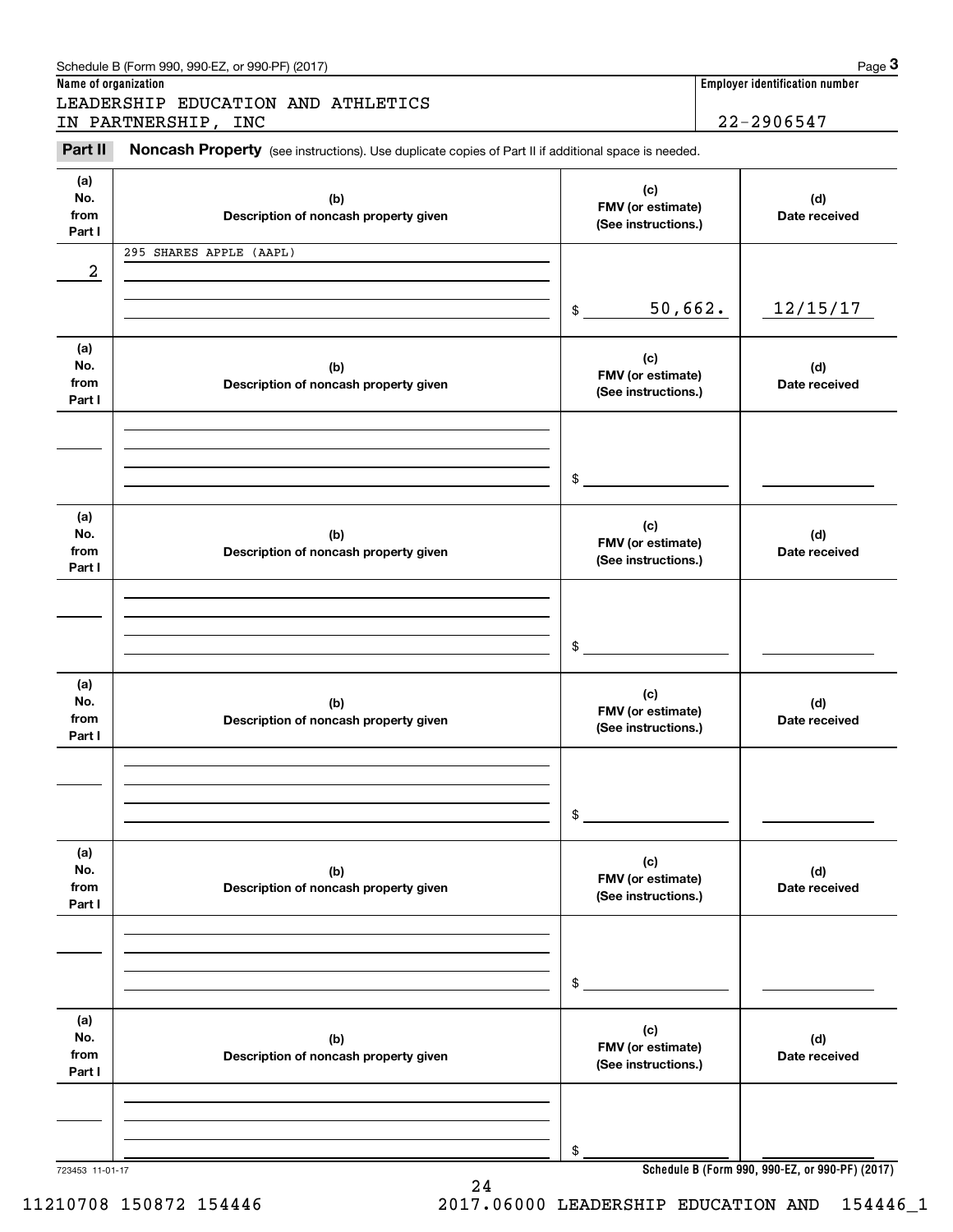|                           | Schedule B (Form 990, 990-EZ, or 990-PF) (2017)                                                                                                                                                                                                                                                                                                                                                                                                                                                               |                 |                      |  | Page 4                                          |  |
|---------------------------|---------------------------------------------------------------------------------------------------------------------------------------------------------------------------------------------------------------------------------------------------------------------------------------------------------------------------------------------------------------------------------------------------------------------------------------------------------------------------------------------------------------|-----------------|----------------------|--|-------------------------------------------------|--|
| Name of organization      | LEADERSHIP EDUCATION AND ATHLETICS                                                                                                                                                                                                                                                                                                                                                                                                                                                                            |                 |                      |  | <b>Employer identification number</b>           |  |
|                           | IN PARTNERSHIP, INC                                                                                                                                                                                                                                                                                                                                                                                                                                                                                           |                 |                      |  | 22-2906547                                      |  |
| <b>Part III</b>           | $Exclusively$ religious, charitable, etc., contributions to organizations described in section 501(c)(7), (8), or (10) that total more than \$1,000 for<br>the year from any one contributor. Complete columns (a) through (e) and the following line entry. For organizations<br>completing Part III, enter the total of exclusively religious, charitable, etc., contributions of \$1,000 or less for the year. (Enter this info. once.)<br>Use duplicate copies of Part III if additional space is needed. |                 |                      |  |                                                 |  |
| (a) No.<br>from           | (b) Purpose of gift                                                                                                                                                                                                                                                                                                                                                                                                                                                                                           | (c) Use of gift |                      |  | (d) Description of how gift is held             |  |
| Part I                    |                                                                                                                                                                                                                                                                                                                                                                                                                                                                                                               |                 |                      |  |                                                 |  |
|                           |                                                                                                                                                                                                                                                                                                                                                                                                                                                                                                               |                 | (e) Transfer of gift |  |                                                 |  |
|                           | Transferee's name, address, and $ZIP + 4$                                                                                                                                                                                                                                                                                                                                                                                                                                                                     |                 |                      |  | Relationship of transferor to transferee        |  |
| (a) No.<br>from<br>Part I | (b) Purpose of gift                                                                                                                                                                                                                                                                                                                                                                                                                                                                                           | (c) Use of gift |                      |  | (d) Description of how gift is held             |  |
|                           |                                                                                                                                                                                                                                                                                                                                                                                                                                                                                                               |                 |                      |  |                                                 |  |
|                           | (e) Transfer of gift                                                                                                                                                                                                                                                                                                                                                                                                                                                                                          |                 |                      |  |                                                 |  |
|                           | Transferee's name, address, and $ZIP + 4$                                                                                                                                                                                                                                                                                                                                                                                                                                                                     |                 |                      |  | Relationship of transferor to transferee        |  |
| (a) No.<br>from<br>Part I | (b) Purpose of gift                                                                                                                                                                                                                                                                                                                                                                                                                                                                                           | (c) Use of gift |                      |  | (d) Description of how gift is held             |  |
|                           |                                                                                                                                                                                                                                                                                                                                                                                                                                                                                                               |                 | (e) Transfer of gift |  |                                                 |  |
|                           | Transferee's name, address, and ZIP + 4                                                                                                                                                                                                                                                                                                                                                                                                                                                                       |                 |                      |  | Relationship of transferor to transferee        |  |
|                           |                                                                                                                                                                                                                                                                                                                                                                                                                                                                                                               |                 |                      |  |                                                 |  |
| (a) No.<br>from<br>Part I | (b) Purpose of gift                                                                                                                                                                                                                                                                                                                                                                                                                                                                                           | (c) Use of gift |                      |  | (d) Description of how gift is held             |  |
|                           |                                                                                                                                                                                                                                                                                                                                                                                                                                                                                                               |                 |                      |  |                                                 |  |
|                           | (e) Transfer of gift                                                                                                                                                                                                                                                                                                                                                                                                                                                                                          |                 |                      |  |                                                 |  |
|                           | Transferee's name, address, and ZIP + 4                                                                                                                                                                                                                                                                                                                                                                                                                                                                       |                 |                      |  | Relationship of transferor to transferee        |  |
|                           |                                                                                                                                                                                                                                                                                                                                                                                                                                                                                                               |                 |                      |  |                                                 |  |
| 723454 11-01-17           |                                                                                                                                                                                                                                                                                                                                                                                                                                                                                                               | 25              |                      |  | Schedule B (Form 990, 990-EZ, or 990-PF) (2017) |  |

11210708 150872 154446 2017.06000 LEADERSHIP EDUCATION AND 154446\_1 11210708 150872 154446 2017.06000 LEADERSHIP EDUCATION AND 154446\_1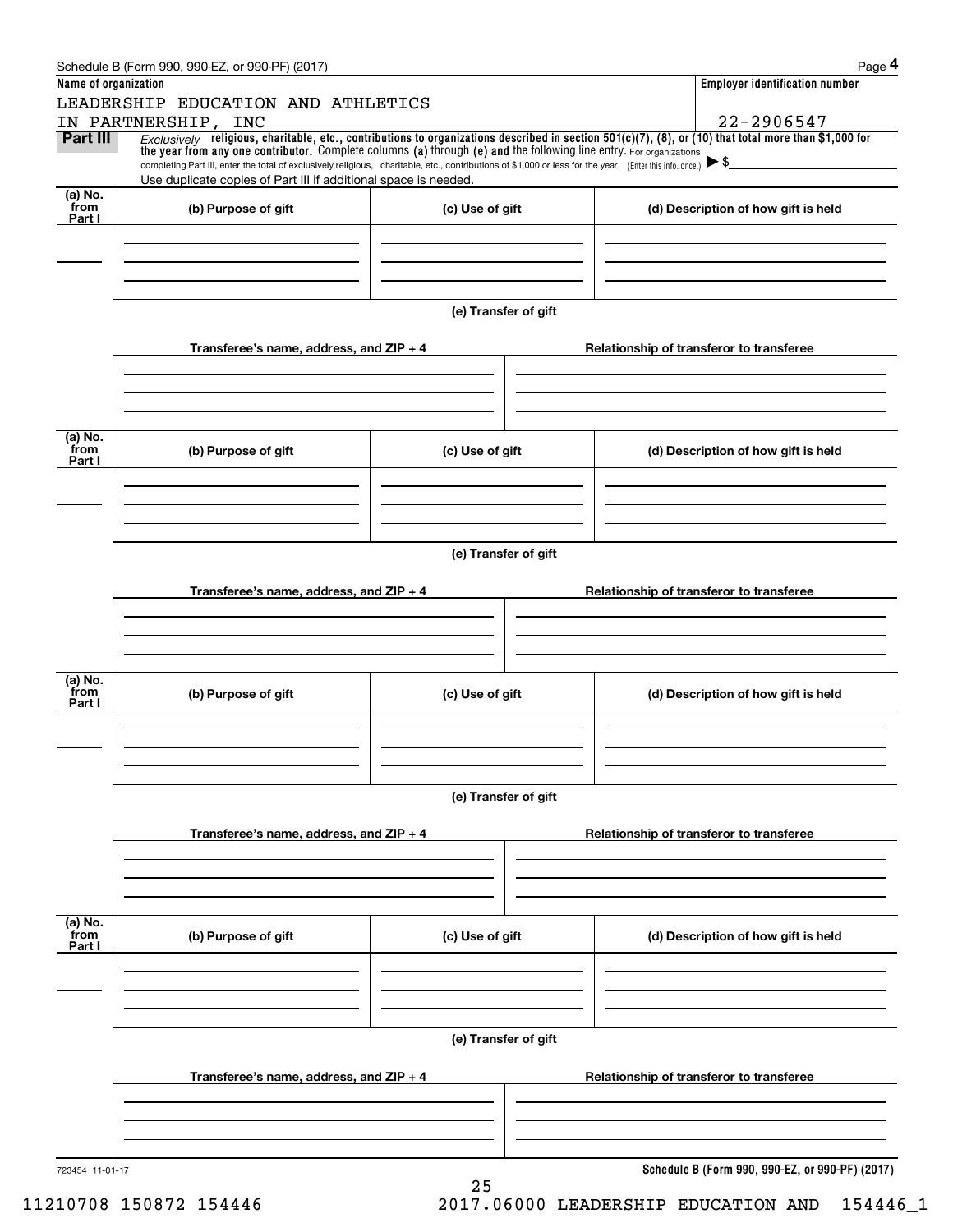|         | <b>SCHEDULE D</b>                                      |                                                                                                        | <b>Supplemental Financial Statements</b>                                                                                                                                                                                                |                          | OMB No. 1545-0047                     |
|---------|--------------------------------------------------------|--------------------------------------------------------------------------------------------------------|-----------------------------------------------------------------------------------------------------------------------------------------------------------------------------------------------------------------------------------------|--------------------------|---------------------------------------|
|         | (Form 990)                                             |                                                                                                        | Complete if the organization answered "Yes" on Form 990,<br>Part IV, line 6, 7, 8, 9, 10, 11a, 11b, 11c, 11d, 11e, 11f, 12a, or 12b.                                                                                                    |                          |                                       |
|         | Department of the Treasury<br>Internal Revenue Service |                                                                                                        | Attach to Form 990.<br>Go to www.irs.gov/Form990 for instructions and the latest information.                                                                                                                                           |                          | Open to Public<br><b>Inspection</b>   |
|         | Name of the organization                               | LEADERSHIP EDUCATION AND ATHLETICS                                                                     |                                                                                                                                                                                                                                         |                          | <b>Employer identification number</b> |
|         |                                                        | IN PARTNERSHIP, INC                                                                                    |                                                                                                                                                                                                                                         |                          | 22-2906547                            |
| Part I  |                                                        |                                                                                                        | Organizations Maintaining Donor Advised Funds or Other Similar Funds or Accounts. Complete if the                                                                                                                                       |                          |                                       |
|         |                                                        | organization answered "Yes" on Form 990, Part IV, line 6.                                              |                                                                                                                                                                                                                                         |                          |                                       |
|         |                                                        |                                                                                                        | (a) Donor advised funds                                                                                                                                                                                                                 |                          | (b) Funds and other accounts          |
| 1       |                                                        |                                                                                                        |                                                                                                                                                                                                                                         |                          |                                       |
| 2       |                                                        | Aggregate value of contributions to (during year)                                                      |                                                                                                                                                                                                                                         |                          |                                       |
| З       |                                                        | Aggregate value of grants from (during year) <i>mimimimimial</i>                                       |                                                                                                                                                                                                                                         |                          |                                       |
| 4       |                                                        |                                                                                                        |                                                                                                                                                                                                                                         |                          |                                       |
| 5       |                                                        |                                                                                                        | Did the organization inform all donors and donor advisors in writing that the assets held in donor advised funds                                                                                                                        |                          |                                       |
|         |                                                        |                                                                                                        |                                                                                                                                                                                                                                         |                          | Yes<br><b>No</b>                      |
| 6       |                                                        |                                                                                                        | Did the organization inform all grantees, donors, and donor advisors in writing that grant funds can be used only<br>for charitable purposes and not for the benefit of the donor or donor advisor, or for any other purpose conferring |                          |                                       |
|         |                                                        |                                                                                                        |                                                                                                                                                                                                                                         |                          | <b>Yes</b><br>No                      |
| Part II |                                                        |                                                                                                        | Conservation Easements. Complete if the organization answered "Yes" on Form 990, Part IV, line 7.                                                                                                                                       |                          |                                       |
| 1       |                                                        | Purpose(s) of conservation easements held by the organization (check all that apply).                  |                                                                                                                                                                                                                                         |                          |                                       |
|         |                                                        | Preservation of land for public use (e.g., recreation or education)                                    | Preservation of a historically important land area                                                                                                                                                                                      |                          |                                       |
|         |                                                        | Protection of natural habitat                                                                          | Preservation of a certified historic structure                                                                                                                                                                                          |                          |                                       |
|         |                                                        | Preservation of open space                                                                             |                                                                                                                                                                                                                                         |                          |                                       |
| 2       |                                                        |                                                                                                        | Complete lines 2a through 2d if the organization held a qualified conservation contribution in the form of a conservation easement on the last                                                                                          |                          |                                       |
|         | day of the tax year.                                   |                                                                                                        |                                                                                                                                                                                                                                         |                          | Held at the End of the Tax Year       |
| a       |                                                        |                                                                                                        |                                                                                                                                                                                                                                         | 2a                       |                                       |
| b       |                                                        | Total acreage restricted by conservation easements                                                     |                                                                                                                                                                                                                                         | 2 <sub>b</sub>           |                                       |
| c       |                                                        |                                                                                                        |                                                                                                                                                                                                                                         | 2c                       |                                       |
| d       |                                                        |                                                                                                        | Number of conservation easements included in (c) acquired after 7/25/06, and not on a historic structure                                                                                                                                |                          |                                       |
| З       |                                                        |                                                                                                        | Number of conservation easements modified, transferred, released, extinguished, or terminated by the organization during the tax                                                                                                        | 2d                       |                                       |
|         | year                                                   |                                                                                                        |                                                                                                                                                                                                                                         |                          |                                       |
| 4       |                                                        | Number of states where property subject to conservation easement is located $\blacktriangleright$      |                                                                                                                                                                                                                                         |                          |                                       |
| 5       |                                                        | Does the organization have a written policy regarding the periodic monitoring, inspection, handling of |                                                                                                                                                                                                                                         |                          |                                       |
|         |                                                        | violations, and enforcement of the conservation easements it holds?                                    |                                                                                                                                                                                                                                         |                          | Yes<br><b>No</b>                      |
| 6       |                                                        |                                                                                                        | Staff and volunteer hours devoted to monitoring, inspecting, handling of violations, and enforcing conservation easements during the year                                                                                               |                          |                                       |
|         |                                                        |                                                                                                        |                                                                                                                                                                                                                                         |                          |                                       |
| 7       |                                                        |                                                                                                        | Amount of expenses incurred in monitoring, inspecting, handling of violations, and enforcing conservation easements during the year                                                                                                     |                          |                                       |
|         | $\blacktriangleright$ \$                               |                                                                                                        |                                                                                                                                                                                                                                         |                          |                                       |
| 8       |                                                        |                                                                                                        | Does each conservation easement reported on line 2(d) above satisfy the requirements of section 170(h)(4)(B)(i)                                                                                                                         |                          |                                       |
|         | and section $170(h)(4)(B)(ii)?$                        |                                                                                                        |                                                                                                                                                                                                                                         |                          | Yes<br>No                             |
| 9       |                                                        |                                                                                                        | In Part XIII, describe how the organization reports conservation easements in its revenue and expense statement, and balance sheet, and                                                                                                 |                          |                                       |
|         | conservation easements.                                |                                                                                                        | include, if applicable, the text of the footnote to the organization's financial statements that describes the organization's accounting for                                                                                            |                          |                                       |
|         | Part III                                               |                                                                                                        | Organizations Maintaining Collections of Art, Historical Treasures, or Other Similar Assets.                                                                                                                                            |                          |                                       |
|         |                                                        | Complete if the organization answered "Yes" on Form 990, Part IV, line 8.                              |                                                                                                                                                                                                                                         |                          |                                       |
|         |                                                        |                                                                                                        | 1a If the organization elected, as permitted under SFAS 116 (ASC 958), not to report in its revenue statement and balance sheet works of art,                                                                                           |                          |                                       |
|         |                                                        |                                                                                                        | historical treasures, or other similar assets held for public exhibition, education, or research in furtherance of public service, provide, in Part XIII,                                                                               |                          |                                       |
|         |                                                        | the text of the footnote to its financial statements that describes these items.                       |                                                                                                                                                                                                                                         |                          |                                       |
|         |                                                        |                                                                                                        | <b>b</b> If the organization elected, as permitted under SFAS 116 (ASC 958), to report in its revenue statement and balance sheet works of art, historical                                                                              |                          |                                       |
|         |                                                        |                                                                                                        | treasures, or other similar assets held for public exhibition, education, or research in furtherance of public service, provide the following amounts                                                                                   |                          |                                       |
|         | relating to these items:                               |                                                                                                        |                                                                                                                                                                                                                                         |                          |                                       |
|         |                                                        |                                                                                                        |                                                                                                                                                                                                                                         |                          |                                       |
|         |                                                        | (ii) Assets included in Form 990, Part X                                                               |                                                                                                                                                                                                                                         | $\blacktriangleright$ \$ |                                       |
| 2       |                                                        |                                                                                                        | If the organization received or held works of art, historical treasures, or other similar assets for financial gain, provide                                                                                                            |                          |                                       |
|         |                                                        | the following amounts required to be reported under SFAS 116 (ASC 958) relating to these items:        |                                                                                                                                                                                                                                         |                          |                                       |
|         |                                                        |                                                                                                        |                                                                                                                                                                                                                                         | - \$                     |                                       |
|         |                                                        | LHA For Paperwork Reduction Act Notice, see the Instructions for Form 990.                             |                                                                                                                                                                                                                                         | $\blacktriangleright$ \$ | Schedule D (Form 990) 2017            |
|         | 732051 10-09-17                                        |                                                                                                        |                                                                                                                                                                                                                                         |                          |                                       |
|         |                                                        |                                                                                                        | $\sim$                                                                                                                                                                                                                                  |                          |                                       |

11210708 150872 154446 2017.06000 LEADERSHIP EDUCATION AND 154446\_1 11210708 150872 154446 2017.06000 LEADERSHIP EDUCATION AND 154446\_1

<sup>26</sup>  26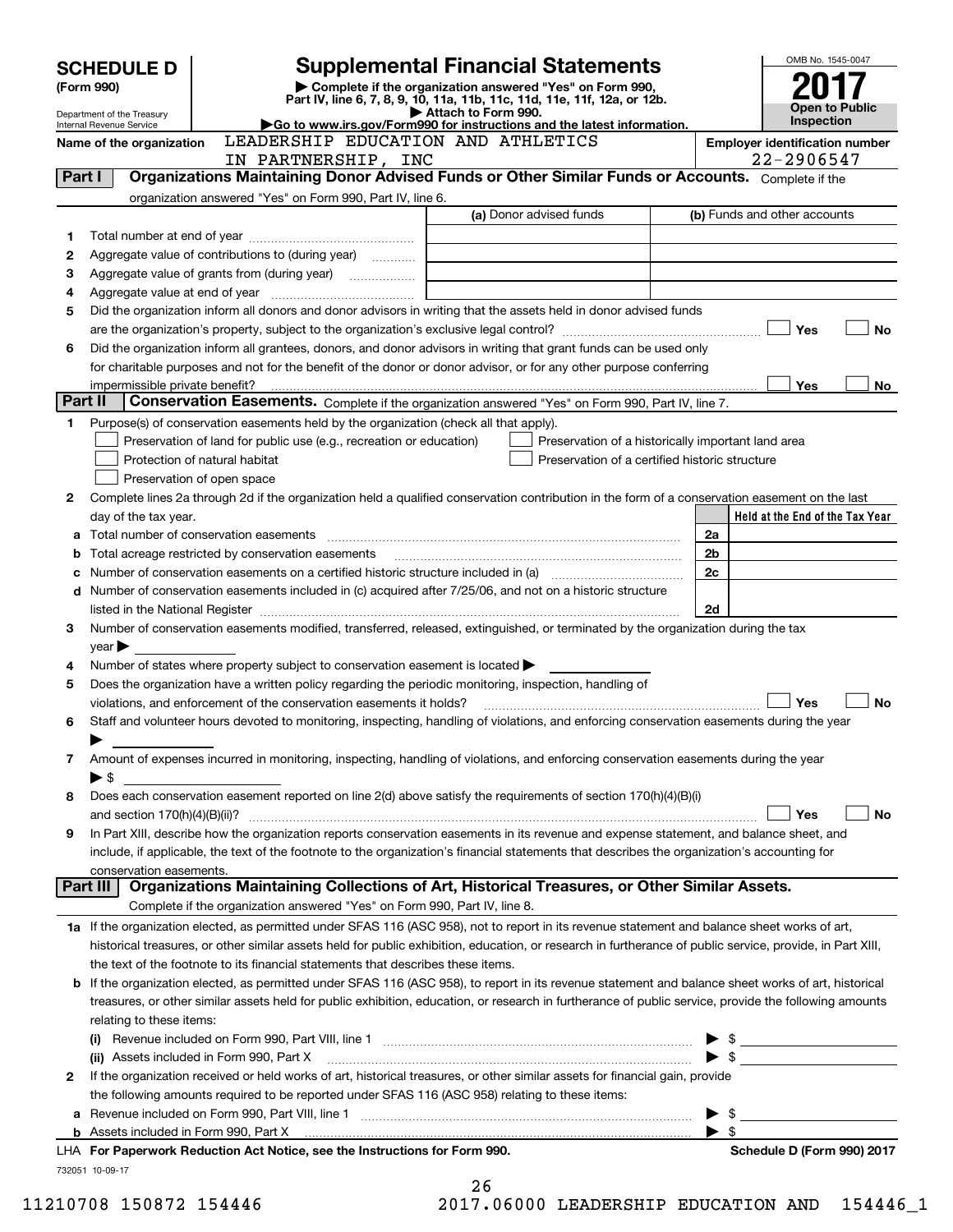|               |                                                                                                                                                                                                                                | LEADERSHIP EDUCATION AND ATHLETICS      |                                    |                                                                                                                                                                                                                               |                                 |                      |                            |                     |
|---------------|--------------------------------------------------------------------------------------------------------------------------------------------------------------------------------------------------------------------------------|-----------------------------------------|------------------------------------|-------------------------------------------------------------------------------------------------------------------------------------------------------------------------------------------------------------------------------|---------------------------------|----------------------|----------------------------|---------------------|
|               | Schedule D (Form 990) 2017                                                                                                                                                                                                     | IN PARTNERSHIP, INC                     |                                    |                                                                                                                                                                                                                               |                                 |                      | $22 - 2906547$ Page 2      |                     |
| Part III      | Organizations Maintaining Collections of Art, Historical Treasures, or Other Similar Assets (continued)                                                                                                                        |                                         |                                    |                                                                                                                                                                                                                               |                                 |                      |                            |                     |
| 3             | Using the organization's acquisition, accession, and other records, check any of the following that are a significant use of its collection items                                                                              |                                         |                                    |                                                                                                                                                                                                                               |                                 |                      |                            |                     |
|               | (check all that apply):                                                                                                                                                                                                        |                                         |                                    |                                                                                                                                                                                                                               |                                 |                      |                            |                     |
| a             | Public exhibition                                                                                                                                                                                                              | d                                       |                                    | Loan or exchange programs                                                                                                                                                                                                     |                                 |                      |                            |                     |
| b             | Scholarly research                                                                                                                                                                                                             | е                                       |                                    | Other and the contract of the contract of the contract of the contract of the contract of the contract of the contract of the contract of the contract of the contract of the contract of the contract of the contract of the |                                 |                      |                            |                     |
| c             | Preservation for future generations                                                                                                                                                                                            |                                         |                                    |                                                                                                                                                                                                                               |                                 |                      |                            |                     |
| 4             | Provide a description of the organization's collections and explain how they further the organization's exempt purpose in Part XIII.                                                                                           |                                         |                                    |                                                                                                                                                                                                                               |                                 |                      |                            |                     |
| 5             | During the year, did the organization solicit or receive donations of art, historical treasures, or other similar assets                                                                                                       |                                         |                                    |                                                                                                                                                                                                                               |                                 |                      |                            |                     |
|               |                                                                                                                                                                                                                                |                                         |                                    |                                                                                                                                                                                                                               |                                 |                      | Yes                        | No                  |
|               | Part IV<br>Escrow and Custodial Arrangements. Complete if the organization answered "Yes" on Form 990, Part IV, line 9, or                                                                                                     |                                         |                                    |                                                                                                                                                                                                                               |                                 |                      |                            |                     |
|               | reported an amount on Form 990, Part X, line 21.                                                                                                                                                                               |                                         |                                    |                                                                                                                                                                                                                               |                                 |                      |                            |                     |
|               | 1a Is the organization an agent, trustee, custodian or other intermediary for contributions or other assets not included                                                                                                       |                                         |                                    |                                                                                                                                                                                                                               |                                 |                      |                            |                     |
|               | on Form 990, Part X? [11] matter contracts and contracts and contracts are contracted as a function of the set of the set of the set of the set of the set of the set of the set of the set of the set of the set of the set o |                                         |                                    |                                                                                                                                                                                                                               |                                 |                      | Yes                        | <b>No</b>           |
|               | b If "Yes," explain the arrangement in Part XIII and complete the following table:                                                                                                                                             |                                         |                                    |                                                                                                                                                                                                                               |                                 |                      |                            |                     |
|               |                                                                                                                                                                                                                                |                                         |                                    |                                                                                                                                                                                                                               |                                 |                      | Amount                     |                     |
|               | c Beginning balance manufactured and the contract of Beginning balance manufactured and the contract of the contract of the contract of the contract of the contract of the contract of the contract of the contract of the co |                                         |                                    |                                                                                                                                                                                                                               | 1c                              |                      |                            |                     |
|               | Additions during the year manufactured and an according to your control of the year manufactured and according the year manufactured and according the year manufactured and according the year manufactured and according the |                                         |                                    |                                                                                                                                                                                                                               | 1 <sub>d</sub>                  |                      |                            |                     |
|               | Distributions during the year manufactured and continuum and contact the year manufactured and contact the year                                                                                                                |                                         |                                    |                                                                                                                                                                                                                               | 1e                              |                      |                            |                     |
|               | Ending balance manufactured and contract and contract of the contract of the contract of the contract of the contract of the contract of the contract of the contract of the contract of the contract of the contract of the c |                                         |                                    |                                                                                                                                                                                                                               | 1f                              |                      |                            |                     |
|               | 2a Did the organization include an amount on Form 990, Part X, line 21, for escrow or custodial account liability?                                                                                                             |                                         |                                    |                                                                                                                                                                                                                               |                                 |                      | Yes                        | No                  |
|               | <b>b</b> If "Yes," explain the arrangement in Part XIII. Check here if the explanation has been provided on Part XIII                                                                                                          |                                         |                                    |                                                                                                                                                                                                                               |                                 |                      |                            |                     |
| <b>Part V</b> | Endowment Funds. Complete if the organization answered "Yes" on Form 990, Part IV, line 10.                                                                                                                                    |                                         |                                    |                                                                                                                                                                                                                               |                                 |                      |                            |                     |
|               |                                                                                                                                                                                                                                | (a) Current year                        | (b) Prior year                     | (c) Two years back                                                                                                                                                                                                            |                                 | (d) Three years back |                            | (e) Four years back |
| 1a            | Beginning of year balance                                                                                                                                                                                                      | 121,286.                                | 112,568.                           | 114,459.                                                                                                                                                                                                                      |                                 | 114,880.             |                            | 100,111.            |
|               |                                                                                                                                                                                                                                |                                         |                                    |                                                                                                                                                                                                                               |                                 |                      |                            |                     |
|               | Net investment earnings, gains, and losses                                                                                                                                                                                     | 10,815.                                 | 15,184.                            | 4,359.                                                                                                                                                                                                                        |                                 | 4,357.               |                            | 19,661.             |
| d             |                                                                                                                                                                                                                                |                                         |                                    |                                                                                                                                                                                                                               |                                 |                      |                            |                     |
|               | e Other expenditures for facilities                                                                                                                                                                                            |                                         |                                    |                                                                                                                                                                                                                               |                                 |                      |                            |                     |
|               | and programs                                                                                                                                                                                                                   | 6,696.                                  | 6,466.                             | 6, 250.                                                                                                                                                                                                                       |                                 | 4,778.               |                            | 4,892.              |
| Ť.            |                                                                                                                                                                                                                                |                                         |                                    |                                                                                                                                                                                                                               |                                 |                      |                            |                     |
| g             | End of year balance                                                                                                                                                                                                            | 125,405.                                | 121,286.                           | 112,568.                                                                                                                                                                                                                      |                                 | 114,459.             |                            | 114,880.            |
| 2             | Provide the estimated percentage of the current year end balance (line 1g, column (a)) held as:                                                                                                                                |                                         |                                    |                                                                                                                                                                                                                               |                                 |                      |                            |                     |
|               | Board designated or quasi-endowment                                                                                                                                                                                            |                                         | ℅                                  |                                                                                                                                                                                                                               |                                 |                      |                            |                     |
|               | Permanent endowment > 64.00                                                                                                                                                                                                    | %                                       |                                    |                                                                                                                                                                                                                               |                                 |                      |                            |                     |
|               | <b>c</b> Temporarily restricted endowment $\triangleright$ 36.00                                                                                                                                                               | %                                       |                                    |                                                                                                                                                                                                                               |                                 |                      |                            |                     |
|               | The percentages on lines 2a, 2b, and 2c should equal 100%.                                                                                                                                                                     |                                         |                                    |                                                                                                                                                                                                                               |                                 |                      |                            |                     |
|               | 3a Are there endowment funds not in the possession of the organization that are held and administered for the organization                                                                                                     |                                         |                                    |                                                                                                                                                                                                                               |                                 |                      |                            |                     |
|               | by:                                                                                                                                                                                                                            |                                         |                                    |                                                                                                                                                                                                                               |                                 |                      |                            | Yes<br>No           |
|               | (i)                                                                                                                                                                                                                            |                                         |                                    |                                                                                                                                                                                                                               |                                 |                      | 3a(i)                      | X                   |
|               | (ii)                                                                                                                                                                                                                           |                                         |                                    |                                                                                                                                                                                                                               |                                 |                      | 3a(ii)                     | X                   |
|               |                                                                                                                                                                                                                                |                                         |                                    |                                                                                                                                                                                                                               |                                 |                      | 3b                         |                     |
|               |                                                                                                                                                                                                                                |                                         |                                    |                                                                                                                                                                                                                               |                                 |                      |                            |                     |
|               | Describe in Part XIII the intended uses of the organization's endowment funds.<br>Part VI<br>Land, Buildings, and Equipment.                                                                                                   |                                         |                                    |                                                                                                                                                                                                                               |                                 |                      |                            |                     |
|               | Complete if the organization answered "Yes" on Form 990, Part IV, line 11a. See Form 990, Part X, line 10.                                                                                                                     |                                         |                                    |                                                                                                                                                                                                                               |                                 |                      |                            |                     |
|               |                                                                                                                                                                                                                                |                                         |                                    |                                                                                                                                                                                                                               |                                 |                      |                            |                     |
|               | Description of property                                                                                                                                                                                                        | (a) Cost or other<br>basis (investment) | (b) Cost or other<br>basis (other) |                                                                                                                                                                                                                               | (c) Accumulated<br>depreciation |                      | (d) Book value             |                     |
|               |                                                                                                                                                                                                                                |                                         |                                    |                                                                                                                                                                                                                               |                                 |                      |                            |                     |
|               |                                                                                                                                                                                                                                |                                         |                                    |                                                                                                                                                                                                                               |                                 |                      |                            |                     |
|               |                                                                                                                                                                                                                                |                                         |                                    |                                                                                                                                                                                                                               |                                 |                      |                            |                     |
|               |                                                                                                                                                                                                                                |                                         |                                    | 814,156.                                                                                                                                                                                                                      | 426,568.                        |                      |                            | 387,588.            |
|               |                                                                                                                                                                                                                                |                                         |                                    | 112,968.                                                                                                                                                                                                                      | 109,866.                        |                      |                            | 3,102.              |
| е             |                                                                                                                                                                                                                                |                                         |                                    | 35,694.                                                                                                                                                                                                                       |                                 | 25,907.              |                            | 9,787.              |
|               |                                                                                                                                                                                                                                |                                         |                                    |                                                                                                                                                                                                                               |                                 |                      |                            | 400,477.            |
|               |                                                                                                                                                                                                                                |                                         |                                    |                                                                                                                                                                                                                               |                                 |                      | Schedule D (Form 990) 2017 |                     |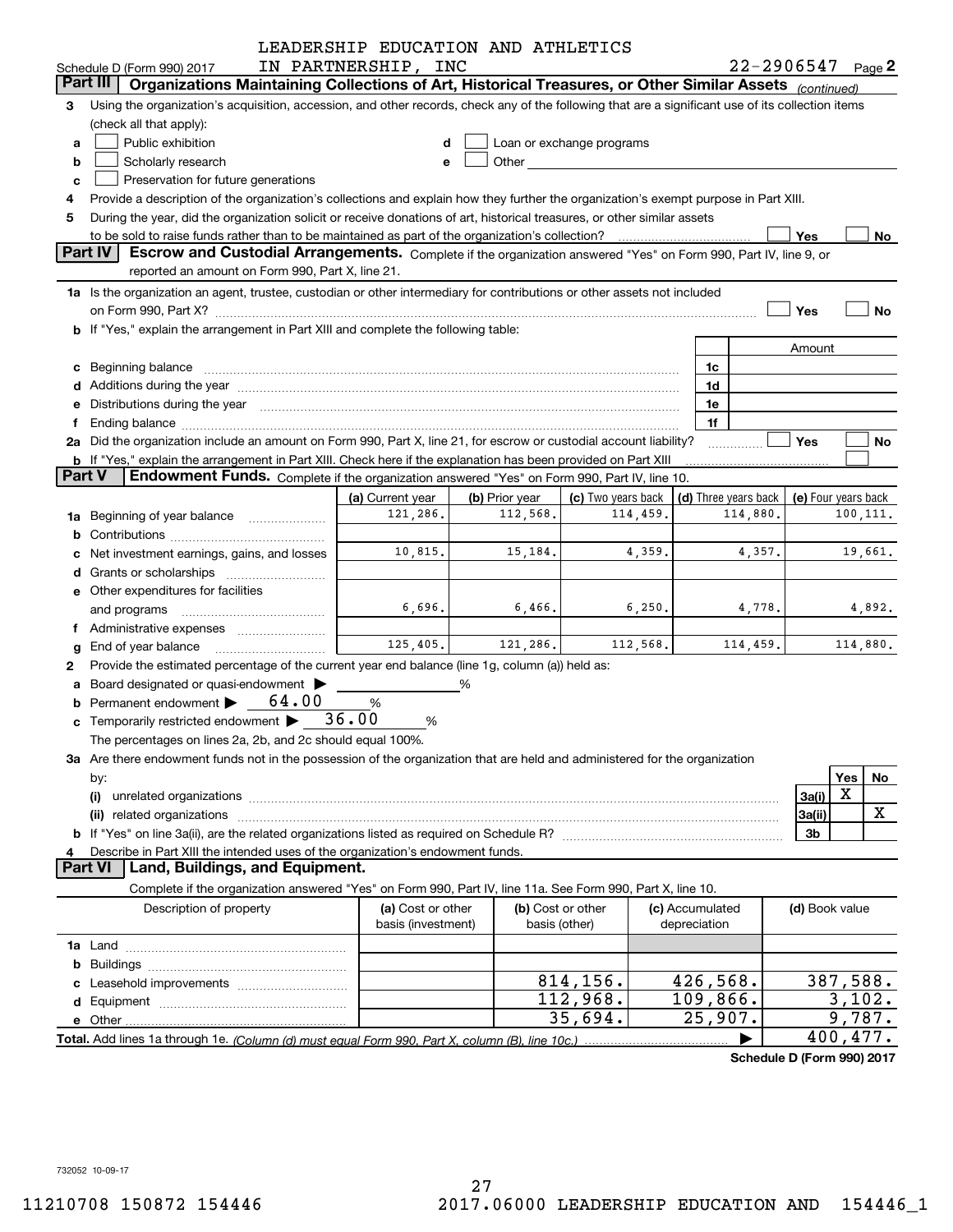#### LEADERSHIP EDUCATION AND ATHLETICS LEADERSHIP EDUCATION AND ATHLETICS Schedule D (Form 990) 2017 **IN PARTNERSHIP, INC** 22-2906547 Page **3** IN PARTNERSHIP, INC

| Schedule D (Form 990) 2017               | IN PARTNERSHIP | INC | 22-2906547 | Page J |
|------------------------------------------|----------------|-----|------------|--------|
| Part VII Investments - Other Securities. |                |     |            |        |

Complete if the organization answered "Yes" on Form 990, Part IV, line 11b. See Form 990, Part X, line 12.

| (a) Description of security or category (including name of security)                          | (b) Book value | (c) Method of valuation: Cost or end-of-year market value |
|-----------------------------------------------------------------------------------------------|----------------|-----------------------------------------------------------|
| (1) Financial derivatives                                                                     |                |                                                           |
| (2) Closely-held equity interests                                                             |                |                                                           |
| $(3)$ Other                                                                                   |                |                                                           |
| ENDOWMENT<br><b>CFGNH</b><br>$\overline{\phantom{m}}$<br>(A)                                  | 125, 404.      | <b>COST</b>                                               |
| BOVILSKY FUND<br>- CFGNH<br>(B)                                                               | 36,701.        | <b>COST</b>                                               |
| (C)                                                                                           |                |                                                           |
| (D)                                                                                           |                |                                                           |
| (E)                                                                                           |                |                                                           |
| (F)                                                                                           |                |                                                           |
| (G)                                                                                           |                |                                                           |
| (H)                                                                                           |                |                                                           |
| <b>Total.</b> (Col. (b) must equal Form 990, Part X, col. (B) line 12.) $\blacktriangleright$ | 162, 105.      |                                                           |

#### **Investments - Program Related. Part VIII Investments - Program Related.**

Complete if the organization answered "Yes" on Form 990, Part IV, line 11c. See Form 990, Part X, line 13.

| (a) Description of investment                                                          | (b) Book value | (c) Method of valuation: Cost or end-of-year market value |
|----------------------------------------------------------------------------------------|----------------|-----------------------------------------------------------|
| (1)                                                                                    |                |                                                           |
| (2)                                                                                    |                |                                                           |
| $\frac{1}{2}$                                                                          |                |                                                           |
| (4)                                                                                    |                |                                                           |
| $\frac{1}{2}$                                                                          |                |                                                           |
| (6)                                                                                    |                |                                                           |
| $\sqrt{(7)}$                                                                           |                |                                                           |
| (8)                                                                                    |                |                                                           |
| (9)                                                                                    |                |                                                           |
| Total. (Col. (b) must equal Form 990, Part X, col. (B) line 13.) $\blacktriangleright$ |                |                                                           |

#### **Part IX Other Assets.**

Complete if the organization answered "Yes" on Form 990, Part IV, line 11d. See Form 990, Part X, line 15.

| (a) Description | (b) Book value |
|-----------------|----------------|
| (1)             |                |
| (2)             |                |
| $\frac{1}{2}$   |                |
| (4)             |                |
| $\frac{1}{2}$   |                |
| (6)             |                |
| (7)             |                |
| (8)             |                |
| (9)             |                |
|                 |                |

#### **Part X Other Liabilities.**

Complete if the organization answered "Yes" on Form 990, Part IV, line 11e or 11f. See Form 990, Part X, line 25.

| -1. | (a) Description of liability                                       | (b) Book value |  |
|-----|--------------------------------------------------------------------|----------------|--|
| (1) | Federal income taxes                                               |                |  |
| (2) |                                                                    |                |  |
| (3) |                                                                    |                |  |
| (4) |                                                                    |                |  |
| (5) |                                                                    |                |  |
| (6) |                                                                    |                |  |
|     |                                                                    |                |  |
| (8) |                                                                    |                |  |
| (9) |                                                                    |                |  |
|     | Total. (Column (b) must equal Form 990, Part X, col. (B) line 25.) |                |  |

**2 2.**

. Liability for uncertain tax positions. In Part XIII, provide the text of the footnote to the organization's financial statements that reports the organization's liability for uncertain tax positions under FIN 48 (ASC 740). Check here if the text of the footnote has been provided in Part XIII  $~\fbox{X}$ 

**Schedule D (Form 990) 2017 Schedule D (Form 990) 2017**

732053 10-09-17 732053 10-09-17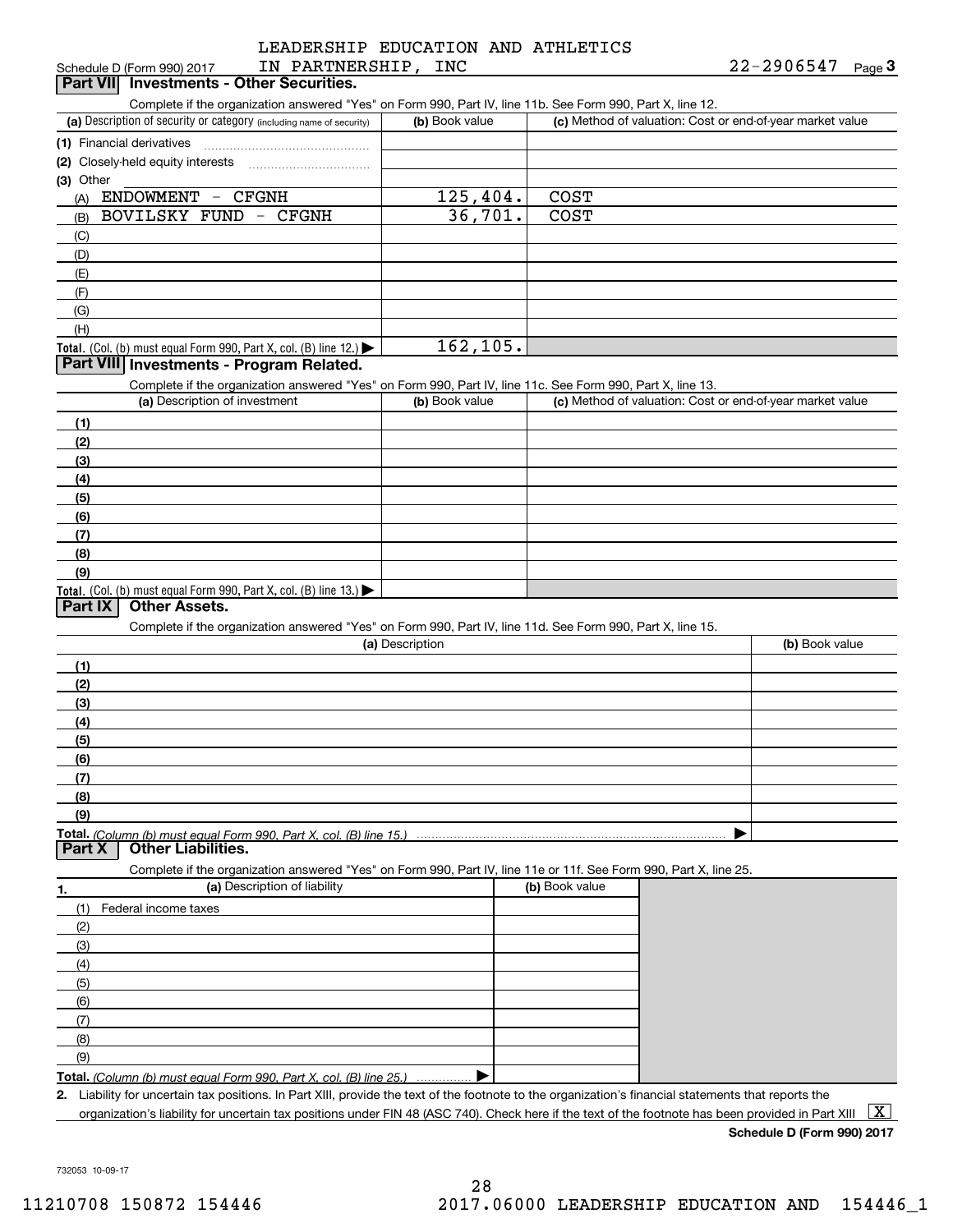|    | LEADERSHIP EDUCATION AND ATHLETICS                                                                                                                                                                                                  |                |        |                         |                       |
|----|-------------------------------------------------------------------------------------------------------------------------------------------------------------------------------------------------------------------------------------|----------------|--------|-------------------------|-----------------------|
|    | IN PARTNERSHIP, INC<br>Schedule D (Form 990) 2017                                                                                                                                                                                   |                |        |                         | $22 - 2906547$ Page 4 |
|    | Reconciliation of Revenue per Audited Financial Statements With Revenue per Return.<br><b>Part XI</b>                                                                                                                               |                |        |                         |                       |
|    | Complete if the organization answered "Yes" on Form 990, Part IV, line 12a.                                                                                                                                                         |                |        |                         |                       |
| 1. | Total revenue, gains, and other support per audited financial statements                                                                                                                                                            |                |        | $\blacksquare$          | 2,178,007.            |
| 2  | Amounts included on line 1 but not on Form 990, Part VIII, line 12:                                                                                                                                                                 |                |        |                         |                       |
| a  |                                                                                                                                                                                                                                     | 2a             | 3,041. |                         |                       |
| b  |                                                                                                                                                                                                                                     | 2 <sub>b</sub> |        |                         |                       |
| c  |                                                                                                                                                                                                                                     | 2c             |        |                         |                       |
|    |                                                                                                                                                                                                                                     | 2d             |        |                         |                       |
| e  | Add lines 2a through 2d                                                                                                                                                                                                             |                |        | 2e                      | 3,041.                |
| 3  |                                                                                                                                                                                                                                     |                |        | $\overline{\mathbf{3}}$ | 2,174,966.            |
| 4  | Amounts included on Form 990, Part VIII, line 12, but not on line 1:                                                                                                                                                                |                |        |                         |                       |
| a  |                                                                                                                                                                                                                                     | 4a             | 1,781. |                         |                       |
| b  | Other (Describe in Part XIII.) <b>Construction Contract Construction</b> Chemical Construction Chemical Chemical Chemical Chemical Chemical Chemical Chemical Chemical Chemical Chemical Chemical Chemical Chemical Chemical Chemic | 4b             |        |                         |                       |
|    | Add lines 4a and 4b                                                                                                                                                                                                                 |                |        | 4c                      | 1,781.                |
| 5  |                                                                                                                                                                                                                                     |                |        | 5                       | 2, 176, 747.          |
|    | Part XII   Reconciliation of Expenses per Audited Financial Statements With Expenses per Return.                                                                                                                                    |                |        |                         |                       |
|    | Complete if the organization answered "Yes" on Form 990, Part IV, line 12a.                                                                                                                                                         |                |        |                         |                       |
| 1  |                                                                                                                                                                                                                                     |                |        | $\mathbf 1$             | 1,861,288.            |
| 2  | Amounts included on line 1 but not on Form 990, Part IX, line 25:                                                                                                                                                                   |                |        |                         |                       |
| a  |                                                                                                                                                                                                                                     | 2a             |        |                         |                       |
| b  |                                                                                                                                                                                                                                     | 2 <sub>b</sub> |        |                         |                       |
|    |                                                                                                                                                                                                                                     | 2c             |        |                         |                       |
|    |                                                                                                                                                                                                                                     | 2d             |        |                         |                       |
| е  | Add lines 2a through 2d <b>contained a contained a contained a contained a</b> contained a contained a contained a contained a contained a contained a contained a contained a contained a contained a contained a contained a cont |                |        | <b>2e</b>               | υ.                    |
| 3  |                                                                                                                                                                                                                                     |                |        | $\overline{\mathbf{3}}$ | 1,861,288.            |
| 4  | Amounts included on Form 990, Part IX, line 25, but not on line 1:                                                                                                                                                                  |                |        |                         |                       |
| a  | Investment expenses not included on Form 990, Part VIII, line 7b                                                                                                                                                                    | 4a             | 1,781. |                         |                       |
|    | Other (Describe in Part XIII.) <b>Construction Contract Construction</b> Chemistry Chemistry Chemistry Chemistry Chemistry                                                                                                          | 4 <sub>b</sub> |        |                         |                       |
|    | Add lines 4a and 4b                                                                                                                                                                                                                 |                |        | 4c                      | 1,781.                |
|    |                                                                                                                                                                                                                                     |                |        | 5                       | 1,863,069.            |
|    | Part XIII Supplemental Information.                                                                                                                                                                                                 |                |        |                         |                       |

-<br>Provide the descriptions required for Part II, lines 3, 5, and 9; Part III, lines 1a and 4; Part IV, lines 1b and 2b; Part V, line 4; Part X, line 2; Part XI, lines 2d and 4b; and Part XII, lines 2d and 4b. Also complete this part to provide any additional information.

PART V, LINE 4:

|                 |  |  |  |  | THE INVESTMENT AND SPENDING POLICY GUIDELINES ARE DESIGNED TO OPERATE IN   |  |  |  |  |  |
|-----------------|--|--|--|--|----------------------------------------------------------------------------|--|--|--|--|--|
|                 |  |  |  |  | CONCERT IN ORDER TO PROVIDE A SIGNIFICANT AND STABLE FLOW OF FUNDS OVER    |  |  |  |  |  |
|                 |  |  |  |  | THE SHORT-TERM TO PROVIDE RESOURCES TO MEET CURRENT OPERATING NEEDS AND,   |  |  |  |  |  |
|                 |  |  |  |  | AT THE SAME TIME, MAINTAIN THE PURCHASING POWER OF THE FUNDS OVER THE LONG |  |  |  |  |  |
| TERM.           |  |  |  |  |                                                                            |  |  |  |  |  |
|                 |  |  |  |  |                                                                            |  |  |  |  |  |
| PART X, LINE 2: |  |  |  |  |                                                                            |  |  |  |  |  |
|                 |  |  |  |  | THE ORGANIZATION IS EXEMPT FROM FEDERAL INCOME TAXES UNDER THE PROVISIONS  |  |  |  |  |  |
|                 |  |  |  |  | OF INTERNAL REVENUE CODE SECTION 501 (C)(3). ACCOUNTING PRINCIPLES         |  |  |  |  |  |

GENERALLY ACCEPTED IN THE UNITED STATES OF AMERICA REQUIRE MANAGEMENT TO GENERALLY ACCEPTED IN THE UNITED STATES OF AMERICA REQUIRE MANAGEMENT TO

EVALUATE TAX POSITIONS TAKEN AND RECOGNIZE A TAX LIABILITY (OR ASSET) IF EVALUATE TAX POSITIONS TAKEN AND RECOGNIZE A TAX LIABILITY (OR ASSET) IF 732054 10-09-17 **Schedule D (Form 990) <sup>2017</sup> Schedule D (Form 990) 2017** 732054 10-09-17

29 29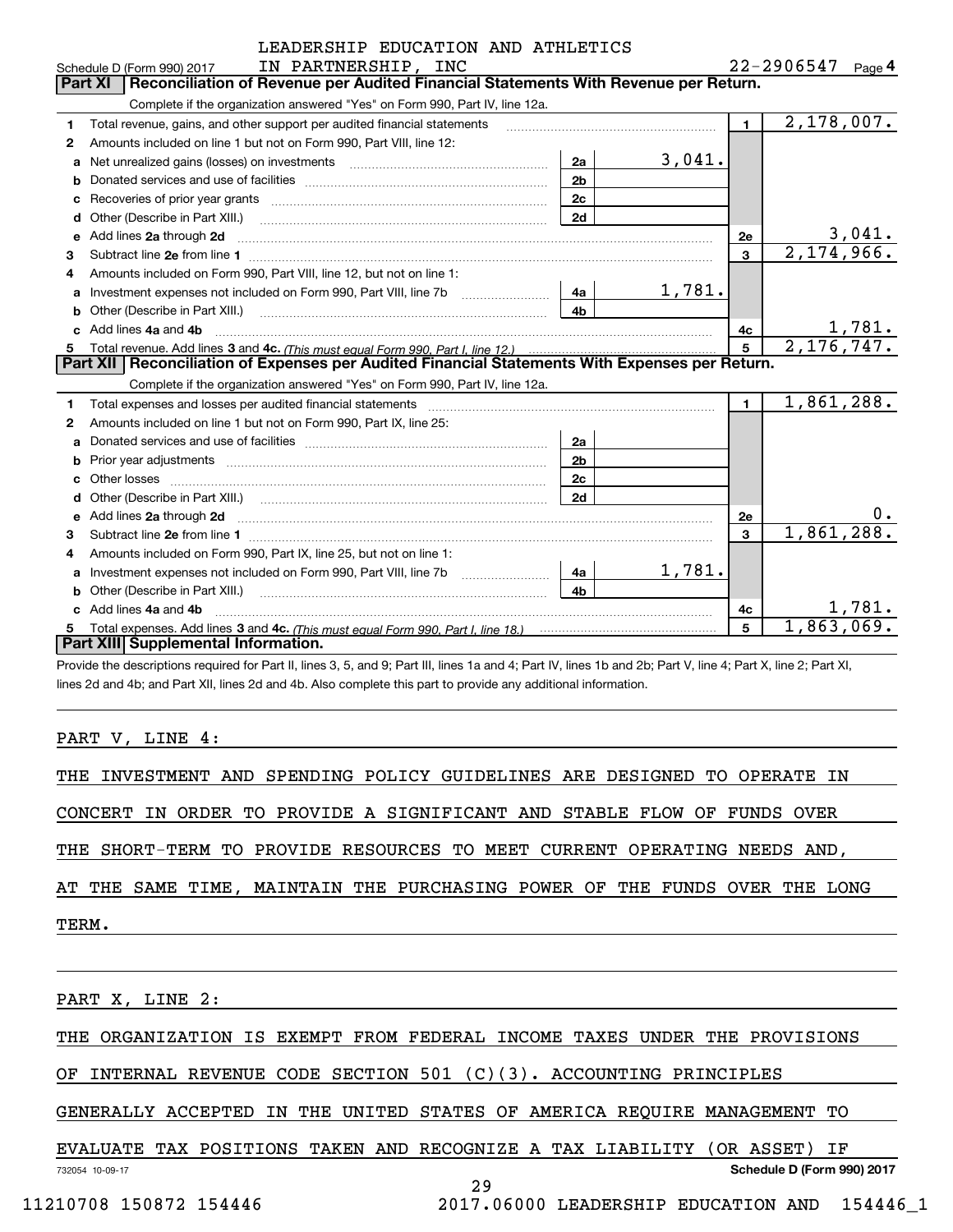| LEADERSHIP EDUCATION AND ATHLETICS                                                                                                  |
|-------------------------------------------------------------------------------------------------------------------------------------|
| IN PARTNERSHIP, INC<br>$22 - 2906547$ Page 5<br>Schedule D (Form 990) 2017<br><b>Part XIII Supplemental Information</b> (continued) |
| THE ORGANIZATION HAS TAKEN AN UNCERTAIN POSITION THAT MORE LIKELY THAN NOT                                                          |
| WOULD NOT BE SUSTAINED UPON EXAMINATION BY TAXING AUTHORITIES. MANAGEMENT                                                           |
| HAS ANALYZED THE TAX POSITIONS TAKEN AND HAS CONCLUDED THAT AS OF AUGUST                                                            |
| 31, 2018, THERE ARE NO UNCERTAIN POSITIONS TAKEN OR EXPECTED TO BE TAKEN                                                            |
| THAT WOULD REQUIRE RECOGNITION OF A LIABILITY (OR ASSET) OR DISCLOSURE IN                                                           |
| THE FINANCIAL STATEMENTS. LEAP IS SUBJECT TO ROUTINE AUDITS BY TAXING                                                               |
| JURISDICTIONS; HOWEVER, THERE ARE CURRENTLY NO AUDITS FOR ANY TAX PERIODS                                                           |
| PENDING OR IN PROGRESS.                                                                                                             |
|                                                                                                                                     |
|                                                                                                                                     |
|                                                                                                                                     |
|                                                                                                                                     |
|                                                                                                                                     |
|                                                                                                                                     |
|                                                                                                                                     |
|                                                                                                                                     |
|                                                                                                                                     |
|                                                                                                                                     |
|                                                                                                                                     |
|                                                                                                                                     |
|                                                                                                                                     |
|                                                                                                                                     |
|                                                                                                                                     |
|                                                                                                                                     |
|                                                                                                                                     |
|                                                                                                                                     |
|                                                                                                                                     |
|                                                                                                                                     |
| Schedule D (Form 990) 2017                                                                                                          |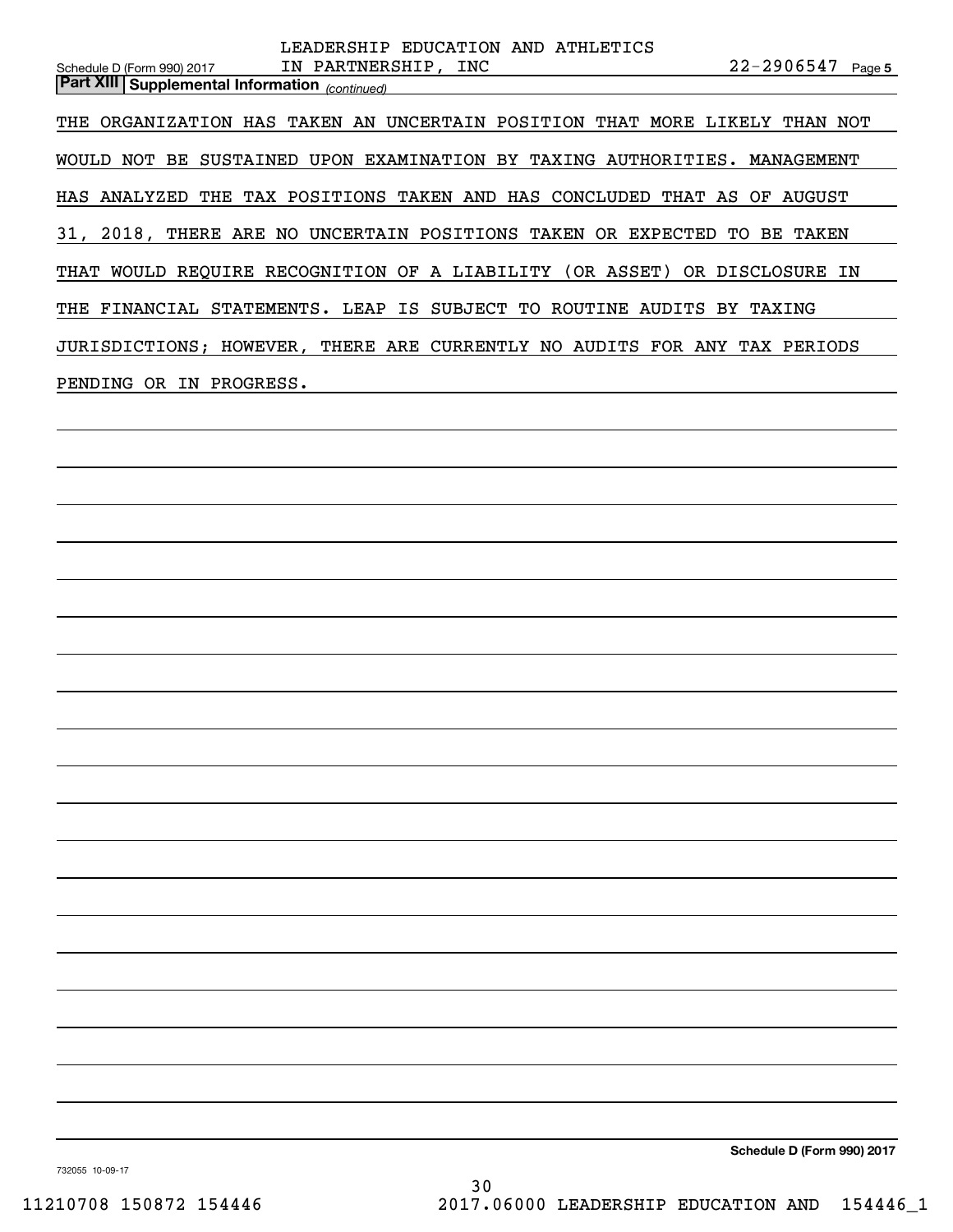| <b>SCHEDULE G</b>                                                                                                            | <b>Supplemental Information Regarding Fundraising or Gaming Activities</b>                                                                                                                                                                                                                   |                                                               |           |                                                                            |                                                                            | OMB No. 1545-0047                                       |
|------------------------------------------------------------------------------------------------------------------------------|----------------------------------------------------------------------------------------------------------------------------------------------------------------------------------------------------------------------------------------------------------------------------------------------|---------------------------------------------------------------|-----------|----------------------------------------------------------------------------|----------------------------------------------------------------------------|---------------------------------------------------------|
| (Form 990 or 990-EZ)                                                                                                         | Complete if the organization answered "Yes" on Form 990, Part IV, line 17, 18, or 19, or if the                                                                                                                                                                                              |                                                               |           |                                                                            |                                                                            | 2017                                                    |
| Department of the Treasury                                                                                                   | organization entered more than \$15,000 on Form 990-EZ, line 6a.<br>Attach to Form 990 or Form 990-EZ.                                                                                                                                                                                       |                                                               |           |                                                                            |                                                                            | <b>Open to Public</b>                                   |
| Internal Revenue Service<br>Name of the organization                                                                         | Go to $www.irs.gov/Form990$ for the latest instructions.<br>LEADERSHIP EDUCATION AND ATHLETICS                                                                                                                                                                                               |                                                               |           |                                                                            |                                                                            | Inspection<br><b>Employer identification number</b>     |
|                                                                                                                              | IN PARTNERSHIP, INC                                                                                                                                                                                                                                                                          |                                                               |           |                                                                            | 22-2906547                                                                 |                                                         |
| Part I<br>required to complete this part.                                                                                    | Fundraising Activities. Complete if the organization answered "Yes" on Form 990, Part IV, line 17. Form 990-EZ filers are not                                                                                                                                                                |                                                               |           |                                                                            |                                                                            |                                                         |
| Mail solicitations<br>a<br>Internet and email solicitations<br>b<br>Phone solicitations<br>c<br>d<br>In-person solicitations | 1 Indicate whether the organization raised funds through any of the following activities. Check all that apply.<br>e l<br>f<br>Special fundraising events<br>q<br>2 a Did the organization have a written or oral agreement with any individual (including officers, directors, trustees, or |                                                               |           | Solicitation of non-government grants<br>Solicitation of government grants |                                                                            |                                                         |
|                                                                                                                              | key employees listed in Form 990, Part VII) or entity in connection with professional fundraising services?<br><b>b</b> If "Yes," list the 10 highest paid individuals or entities (fundraisers) pursuant to agreements under which the fundraiser is to be                                  |                                                               |           |                                                                            | Yes                                                                        | No                                                      |
| compensated at least \$5,000 by the organization.                                                                            |                                                                                                                                                                                                                                                                                              |                                                               |           |                                                                            |                                                                            |                                                         |
| (i) Name and address of individual<br>or entity (fundraiser)                                                                 | (ii) Activity                                                                                                                                                                                                                                                                                | fundraiser<br>have custody<br>or control of<br>contributions? | (iii) Did | (iv) Gross receipts<br>from activity                                       | (v) Amount paid<br>to (or retained by)<br>fundraiser<br>listed in col. (i) | (vi) Amount paid<br>to (or retained by)<br>organization |
|                                                                                                                              |                                                                                                                                                                                                                                                                                              | Yes l                                                         | No        |                                                                            |                                                                            |                                                         |
|                                                                                                                              |                                                                                                                                                                                                                                                                                              |                                                               |           |                                                                            |                                                                            |                                                         |
|                                                                                                                              |                                                                                                                                                                                                                                                                                              |                                                               |           |                                                                            |                                                                            |                                                         |
|                                                                                                                              |                                                                                                                                                                                                                                                                                              |                                                               |           |                                                                            |                                                                            |                                                         |
|                                                                                                                              |                                                                                                                                                                                                                                                                                              |                                                               |           |                                                                            |                                                                            |                                                         |
|                                                                                                                              |                                                                                                                                                                                                                                                                                              |                                                               |           |                                                                            |                                                                            |                                                         |
|                                                                                                                              |                                                                                                                                                                                                                                                                                              |                                                               |           |                                                                            |                                                                            |                                                         |
|                                                                                                                              |                                                                                                                                                                                                                                                                                              |                                                               |           |                                                                            |                                                                            |                                                         |
|                                                                                                                              |                                                                                                                                                                                                                                                                                              |                                                               |           |                                                                            |                                                                            |                                                         |
|                                                                                                                              |                                                                                                                                                                                                                                                                                              |                                                               |           |                                                                            |                                                                            |                                                         |
|                                                                                                                              |                                                                                                                                                                                                                                                                                              |                                                               |           |                                                                            |                                                                            |                                                         |
| Total                                                                                                                        |                                                                                                                                                                                                                                                                                              |                                                               |           |                                                                            |                                                                            |                                                         |
| or licensing.                                                                                                                | 3 List all states in which the organization is registered or licensed to solicit contributions or has been notified it is exempt from registration                                                                                                                                           |                                                               |           |                                                                            |                                                                            |                                                         |
|                                                                                                                              |                                                                                                                                                                                                                                                                                              |                                                               |           |                                                                            |                                                                            |                                                         |
|                                                                                                                              |                                                                                                                                                                                                                                                                                              |                                                               |           |                                                                            |                                                                            |                                                         |
|                                                                                                                              |                                                                                                                                                                                                                                                                                              |                                                               |           |                                                                            |                                                                            |                                                         |
|                                                                                                                              |                                                                                                                                                                                                                                                                                              |                                                               |           |                                                                            |                                                                            |                                                         |
|                                                                                                                              |                                                                                                                                                                                                                                                                                              |                                                               |           |                                                                            |                                                                            |                                                         |
|                                                                                                                              |                                                                                                                                                                                                                                                                                              |                                                               |           |                                                                            |                                                                            |                                                         |
|                                                                                                                              | LHA For Paperwork Reduction Act Notice, see the Instructions for Form 990 or 990-EZ.                                                                                                                                                                                                         |                                                               |           |                                                                            |                                                                            | Schedule G (Form 990 or 990-EZ) 2017                    |

732081 09-13-17 732081 09-13-17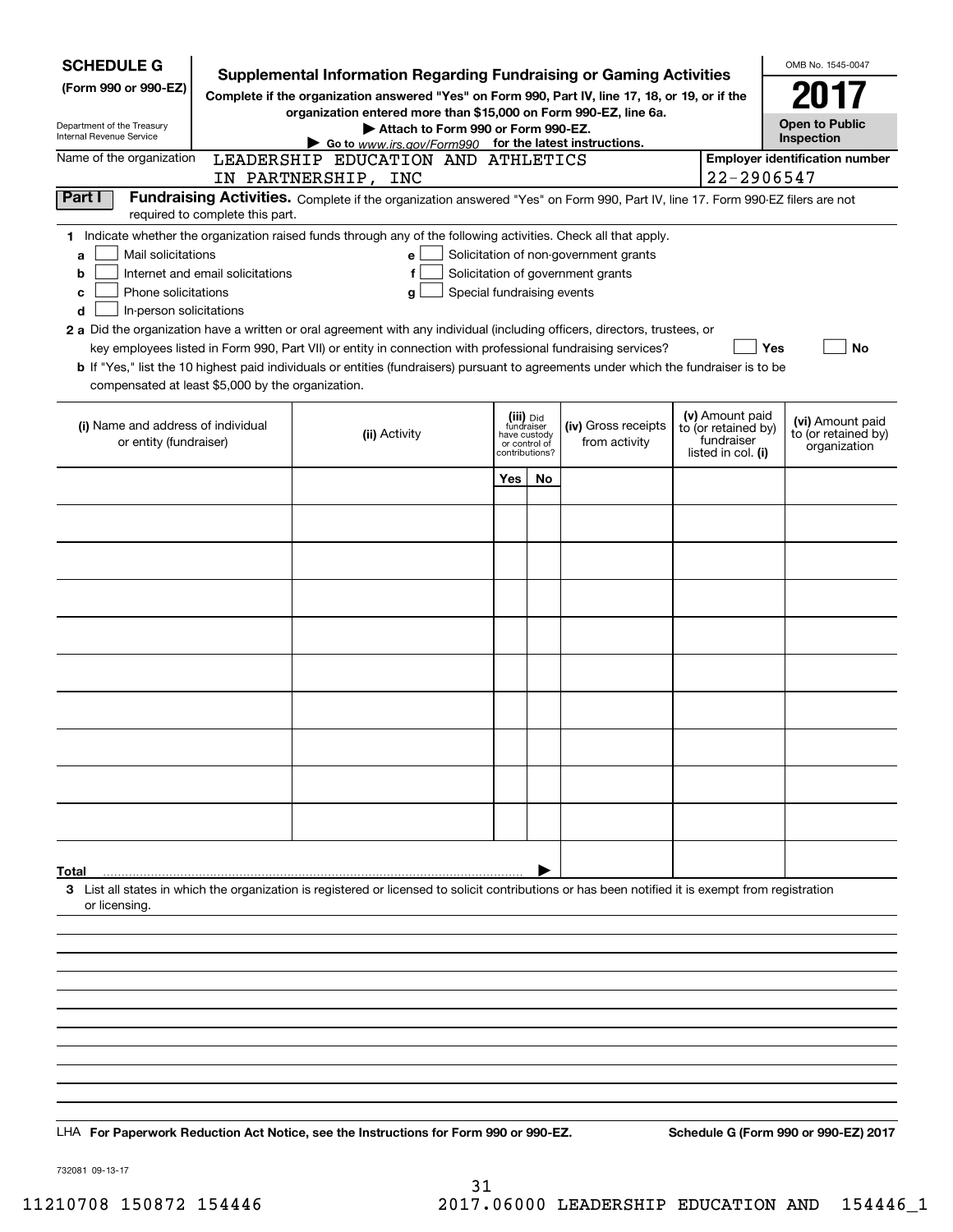|                 | Part II                        | Schedule G (Form 990 or 990-EZ) 2017 IN PARTNERSHIP, INC<br>Fundraising Events. Complete if the organization answered "Yes" on Form 990, Part IV, line 18, or reported more than \$15,000 |                                     |                                                  |                                 | $22 - 2906547$ Page 2                                                               |
|-----------------|--------------------------------|-------------------------------------------------------------------------------------------------------------------------------------------------------------------------------------------|-------------------------------------|--------------------------------------------------|---------------------------------|-------------------------------------------------------------------------------------|
|                 |                                | of fundraising event contributions and gross income on Form 990-EZ, lines 1 and 6b. List events with gross receipts greater than \$5,000.                                                 | (a) Event $#1$<br>LEAP YEAR         | $(b)$ Event #2                                   | (c) Other events<br><b>NONE</b> | (d) Total events                                                                    |
|                 |                                |                                                                                                                                                                                           | <b>END FUNDRAIS</b><br>(event type) | (event type)                                     | (total number)                  | (add col. (a) through<br>col. (c)                                                   |
| Revenue         | 1                              |                                                                                                                                                                                           | 192,562.                            |                                                  |                                 | 192,562.                                                                            |
|                 |                                |                                                                                                                                                                                           | 5,555.                              |                                                  |                                 | 5,555.                                                                              |
|                 | 3                              | Gross income (line 1 minus line 2)                                                                                                                                                        | 187,007.                            |                                                  |                                 | 187,007.                                                                            |
|                 | 4                              |                                                                                                                                                                                           |                                     |                                                  |                                 |                                                                                     |
|                 | 5                              |                                                                                                                                                                                           | 230.                                |                                                  |                                 | 230.                                                                                |
| Direct Expenses | 6                              |                                                                                                                                                                                           | 600.                                |                                                  |                                 | 600.                                                                                |
|                 |                                | Food and beverages                                                                                                                                                                        | 2,500.                              |                                                  |                                 | 2,500.                                                                              |
|                 |                                |                                                                                                                                                                                           |                                     |                                                  |                                 |                                                                                     |
|                 | 8<br>9<br>10<br>11<br>Part III | Direct expense summary. Add lines 4 through 9 in column (d)<br>Net income summary. Subtract line 10 from line 3, column (d)                                                               | 3,749.                              |                                                  |                                 |                                                                                     |
|                 |                                | Gaming. Complete if the organization answered "Yes" on Form 990, Part IV, line 19, or reported more than<br>\$15,000 on Form 990-EZ, line 6a.                                             |                                     |                                                  |                                 |                                                                                     |
|                 |                                |                                                                                                                                                                                           | (a) Bingo                           | (b) Pull tabs/instant<br>bingo/progressive bingo | (c) Other gaming                |                                                                                     |
| Revenue         |                                | Gross revenue                                                                                                                                                                             |                                     |                                                  |                                 |                                                                                     |
|                 | 2                              |                                                                                                                                                                                           |                                     |                                                  |                                 |                                                                                     |
|                 | З                              |                                                                                                                                                                                           |                                     |                                                  |                                 |                                                                                     |
|                 | 4                              |                                                                                                                                                                                           |                                     |                                                  |                                 | 3,749.<br>7,079.<br>179,928.<br>(d) Total gaming (add<br>col. (a) through col. (c)) |
| Direct Expenses | 5                              |                                                                                                                                                                                           |                                     |                                                  |                                 |                                                                                     |
|                 |                                | 6 Volunteer labor                                                                                                                                                                         | %<br>Yes<br>No                      | Yes<br>%<br>No                                   | Yes<br>%<br>No                  |                                                                                     |
|                 | 7                              | Direct expense summary. Add lines 2 through 5 in column (d)                                                                                                                               |                                     |                                                  |                                 |                                                                                     |
|                 | 8                              |                                                                                                                                                                                           |                                     |                                                  |                                 |                                                                                     |

**b** If Yes, explain: **b**If "Yes," explain:

732082 09-13-17

732082 09-13-17 **Schedule G (Form 990 or 990-EZ) <sup>2017</sup> Schedule G (Form 990 or 990-EZ) 2017**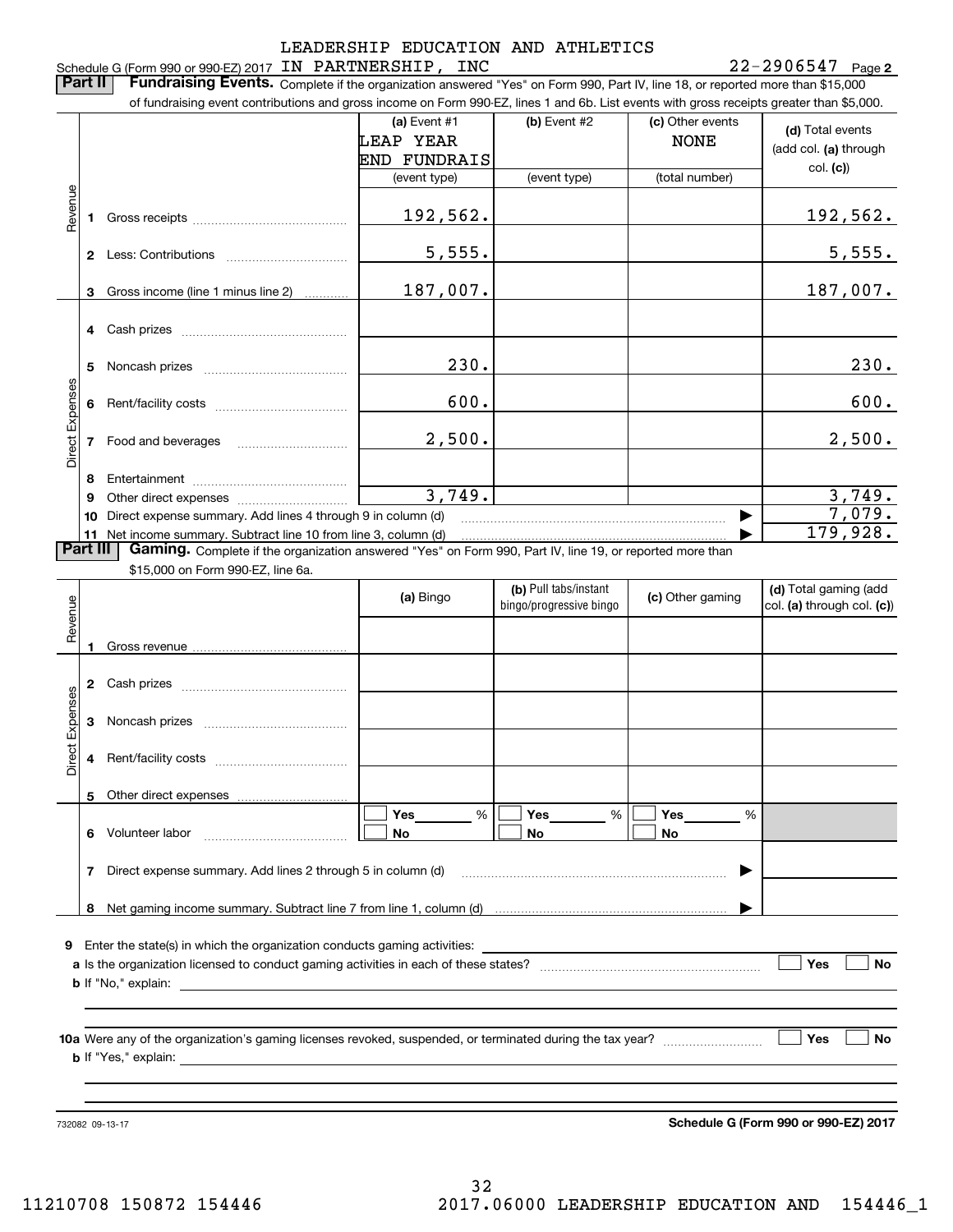|    | LEADERSHIP EDUCATION AND ATHLETICS                                                                                                                                                                                                                                 |                 |     |        |
|----|--------------------------------------------------------------------------------------------------------------------------------------------------------------------------------------------------------------------------------------------------------------------|-----------------|-----|--------|
|    | Schedule G (Form 990 or 990-EZ) 2017 IN PARTNERSHIP, INC                                                                                                                                                                                                           | $22 - 2906547$  |     | Page 3 |
|    |                                                                                                                                                                                                                                                                    |                 | Yes | No     |
|    | 12 Is the organization a grantor, beneficiary or trustee of a trust, or a member of a partnership or other entity formed                                                                                                                                           |                 | Yes | No     |
|    | <b>13</b> Indicate the percentage of gaming activity conducted in:                                                                                                                                                                                                 |                 |     |        |
|    |                                                                                                                                                                                                                                                                    | 13а             |     | %      |
|    | <b>b</b> An outside facility <i>www.communicality communicality communicality communicality communicality communicality communicality communicality communicality communicality communicality communicality communicality communicali</i>                          | 13 <sub>b</sub> |     | $\%$   |
|    | 14 Enter the name and address of the person who prepares the organization's gaming/special events books and records:                                                                                                                                               |                 |     |        |
|    | Name $\blacktriangleright$<br><u>state and the state of the state of the state of the state of the state of the state of the state of the state of the state of the state of the state of the state of the state of the state of the state of the state of the</u> |                 |     |        |
|    |                                                                                                                                                                                                                                                                    |                 |     |        |
|    | 15a Does the organization have a contract with a third party from whom the organization receives gaming revenue?                                                                                                                                                   |                 | Yes | No     |
|    |                                                                                                                                                                                                                                                                    |                 |     |        |
|    |                                                                                                                                                                                                                                                                    |                 |     |        |
|    | c If "Yes," enter name and address of the third party:                                                                                                                                                                                                             |                 |     |        |
|    | Name $\blacktriangleright$<br><u> 1989 - Johann Barbara, marka a shekara ta 1989 - An tsaran tsara tsara tsara tsara tsara tsara tsara tsara t</u>                                                                                                                 |                 |     |        |
|    |                                                                                                                                                                                                                                                                    |                 |     |        |
| 16 | Gaming manager information:                                                                                                                                                                                                                                        |                 |     |        |
|    | Name $\blacktriangleright$                                                                                                                                                                                                                                         |                 |     |        |
|    | Gaming manager compensation > \$                                                                                                                                                                                                                                   |                 |     |        |
|    | Description of services provided >                                                                                                                                                                                                                                 |                 |     |        |
|    |                                                                                                                                                                                                                                                                    |                 |     |        |
|    | Director/officer<br>Employee<br>Independent contractor                                                                                                                                                                                                             |                 |     |        |
|    |                                                                                                                                                                                                                                                                    |                 |     |        |
|    | <b>17</b> Mandatory distributions:<br>a Is the organization required under state law to make charitable distributions from the gaming proceeds to                                                                                                                  |                 |     |        |
|    | retain the state gaming license?                                                                                                                                                                                                                                   |                 | Yes | No     |
|    | <b>b</b> Enter the amount of distributions required under state law to be distributed to other exempt organizations or spent in the                                                                                                                                |                 |     |        |
|    | organization's own exempt activities during the tax year $\triangleright$ \$                                                                                                                                                                                       |                 |     |        |
|    | <b>Part IV</b><br>Supplemental Information. Provide the explanations required by Part I, line 2b, columns (iii) and (v); and Part III, lines 9, 9b, 10b, 15b,<br>15c, 16, and 17b, as applicable. Also provide any additional information. See instructions.       |                 |     |        |
|    |                                                                                                                                                                                                                                                                    |                 |     |        |
|    |                                                                                                                                                                                                                                                                    |                 |     |        |
|    |                                                                                                                                                                                                                                                                    |                 |     |        |
|    |                                                                                                                                                                                                                                                                    |                 |     |        |
|    |                                                                                                                                                                                                                                                                    |                 |     |        |
|    |                                                                                                                                                                                                                                                                    |                 |     |        |
|    |                                                                                                                                                                                                                                                                    |                 |     |        |
|    |                                                                                                                                                                                                                                                                    |                 |     |        |
|    |                                                                                                                                                                                                                                                                    |                 |     |        |
|    | Schedule G (Form 990 or 990-EZ) 2017<br>732083 09-13-17                                                                                                                                                                                                            |                 |     |        |
|    | 33                                                                                                                                                                                                                                                                 |                 |     |        |

11210708 150872 154446 2017.06000 LEADERSHIP EDUCATION AND 154446\_1 11210708 150872 154446 2017.06000 LEADERSHIP EDUCATION AND 154446\_1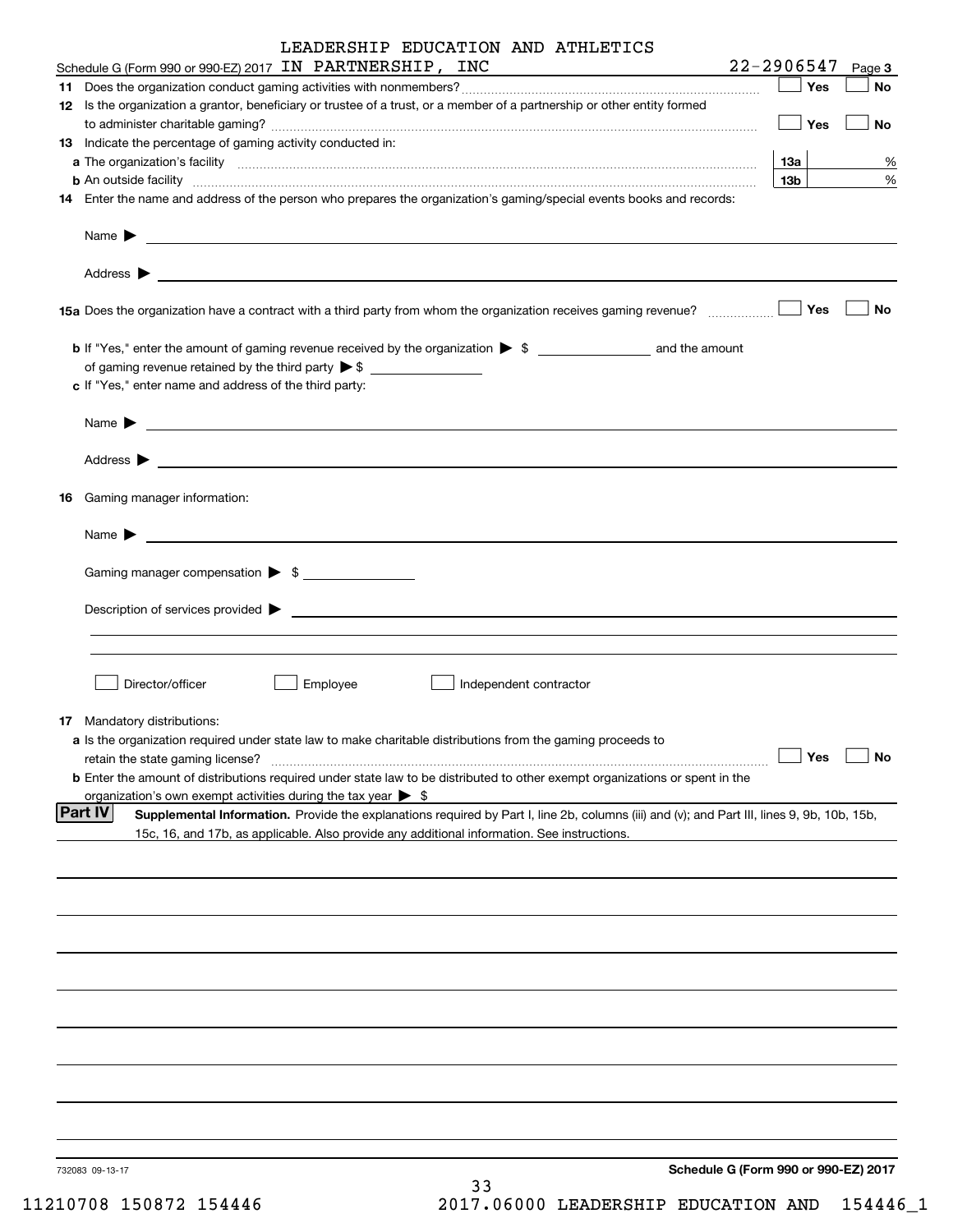|                                                                                                    | LEADERSHIP EDUCATION AND ATHLETICS |                                 |
|----------------------------------------------------------------------------------------------------|------------------------------------|---------------------------------|
| Schedule G (Form 990 or 990-EZ) IN PARTNERS<br><b>Part IV</b> Supplemental Information (continued) | IN PARTNERSHIP, INC                | 22-2906547 Page 4               |
|                                                                                                    |                                    |                                 |
|                                                                                                    |                                    |                                 |
|                                                                                                    |                                    |                                 |
|                                                                                                    |                                    |                                 |
|                                                                                                    |                                    |                                 |
|                                                                                                    |                                    |                                 |
|                                                                                                    |                                    |                                 |
|                                                                                                    |                                    |                                 |
|                                                                                                    |                                    |                                 |
|                                                                                                    |                                    |                                 |
|                                                                                                    |                                    |                                 |
|                                                                                                    |                                    |                                 |
|                                                                                                    |                                    |                                 |
|                                                                                                    |                                    |                                 |
|                                                                                                    |                                    |                                 |
|                                                                                                    |                                    |                                 |
|                                                                                                    |                                    |                                 |
|                                                                                                    |                                    |                                 |
|                                                                                                    |                                    |                                 |
|                                                                                                    |                                    |                                 |
|                                                                                                    |                                    |                                 |
|                                                                                                    |                                    |                                 |
|                                                                                                    |                                    |                                 |
|                                                                                                    |                                    |                                 |
|                                                                                                    |                                    |                                 |
|                                                                                                    |                                    |                                 |
|                                                                                                    |                                    |                                 |
|                                                                                                    |                                    |                                 |
|                                                                                                    |                                    |                                 |
|                                                                                                    |                                    |                                 |
|                                                                                                    |                                    |                                 |
|                                                                                                    |                                    |                                 |
|                                                                                                    |                                    |                                 |
|                                                                                                    |                                    |                                 |
|                                                                                                    |                                    |                                 |
|                                                                                                    |                                    |                                 |
|                                                                                                    |                                    |                                 |
|                                                                                                    |                                    |                                 |
|                                                                                                    |                                    |                                 |
|                                                                                                    |                                    |                                 |
|                                                                                                    |                                    |                                 |
|                                                                                                    |                                    |                                 |
|                                                                                                    |                                    |                                 |
|                                                                                                    |                                    |                                 |
|                                                                                                    |                                    |                                 |
|                                                                                                    |                                    |                                 |
|                                                                                                    |                                    |                                 |
|                                                                                                    |                                    |                                 |
|                                                                                                    |                                    |                                 |
|                                                                                                    |                                    |                                 |
|                                                                                                    |                                    |                                 |
|                                                                                                    |                                    |                                 |
|                                                                                                    |                                    | Schedule G (Form 990 or 990-EZ) |
|                                                                                                    |                                    |                                 |

34 34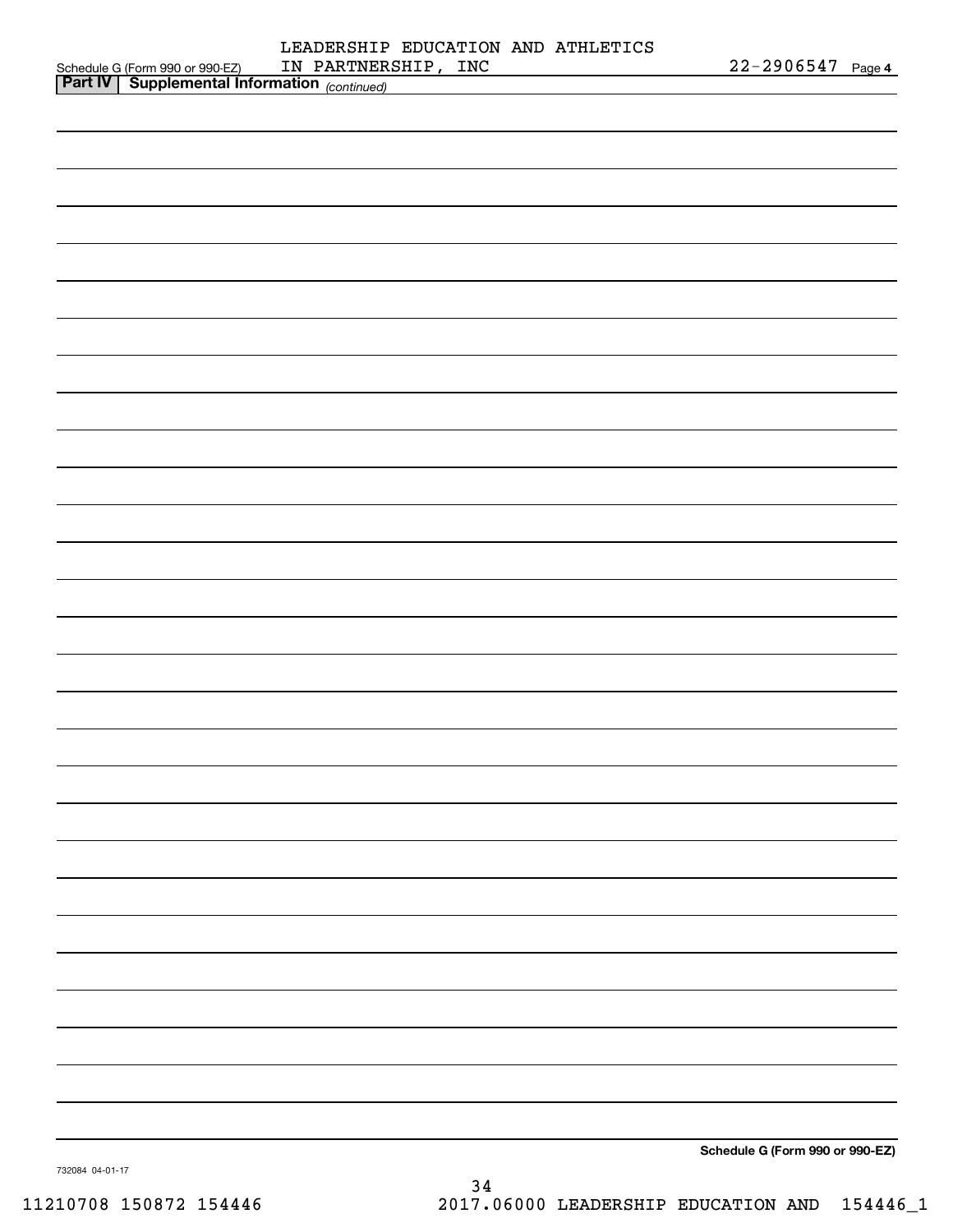| <b>SCHEDULE M</b><br>(Form 990)                                                    |                                                                                                                                           | <b>Noncash Contributions</b>                                                                                                                                         |                               |                                      |                                                                                                                                |  |                                                              | OMB No. 1545-0047<br>2017           |    |
|------------------------------------------------------------------------------------|-------------------------------------------------------------------------------------------------------------------------------------------|----------------------------------------------------------------------------------------------------------------------------------------------------------------------|-------------------------------|--------------------------------------|--------------------------------------------------------------------------------------------------------------------------------|--|--------------------------------------------------------------|-------------------------------------|----|
| Department of the Treasury<br>Internal Revenue Service<br>Name of the organization |                                                                                                                                           | ▶ Complete if the organizations answered "Yes" on Form 990, Part IV, lines 29 or 30.<br>Attach to Form 990.<br>Go to www.irs.gov/Form990 for the latest information. |                               |                                      |                                                                                                                                |  |                                                              | <b>Open To Public</b><br>Inspection |    |
|                                                                                    |                                                                                                                                           | LEADERSHIP EDUCATION AND ATHLETICS                                                                                                                                   |                               |                                      |                                                                                                                                |  | <b>Employer identification number</b>                        |                                     |    |
|                                                                                    |                                                                                                                                           | IN PARTNERSHIP, INC                                                                                                                                                  |                               |                                      |                                                                                                                                |  | 22-2906547                                                   |                                     |    |
| Part I                                                                             | <b>Types of Property</b>                                                                                                                  |                                                                                                                                                                      |                               |                                      |                                                                                                                                |  |                                                              |                                     |    |
|                                                                                    |                                                                                                                                           |                                                                                                                                                                      | (a)<br>Check if<br>applicable | (b)<br>Number of<br>contributions or | (c)<br>Noncash contribution<br>amounts reported on<br>items contributed Form 990, Part VIII, line 1g                           |  | (d)<br>Method of determining<br>noncash contribution amounts |                                     |    |
| 1                                                                                  |                                                                                                                                           |                                                                                                                                                                      |                               |                                      |                                                                                                                                |  |                                                              |                                     |    |
| 2                                                                                  |                                                                                                                                           |                                                                                                                                                                      |                               |                                      |                                                                                                                                |  |                                                              |                                     |    |
| 3                                                                                  |                                                                                                                                           |                                                                                                                                                                      |                               |                                      |                                                                                                                                |  |                                                              |                                     |    |
| 4                                                                                  |                                                                                                                                           |                                                                                                                                                                      |                               |                                      |                                                                                                                                |  |                                                              |                                     |    |
| 5                                                                                  |                                                                                                                                           | Clothing and household goods                                                                                                                                         |                               |                                      |                                                                                                                                |  |                                                              |                                     |    |
| 6                                                                                  |                                                                                                                                           |                                                                                                                                                                      |                               |                                      |                                                                                                                                |  |                                                              |                                     |    |
| 7                                                                                  |                                                                                                                                           |                                                                                                                                                                      |                               |                                      |                                                                                                                                |  |                                                              |                                     |    |
| 8                                                                                  |                                                                                                                                           |                                                                                                                                                                      |                               |                                      |                                                                                                                                |  |                                                              |                                     |    |
| 9                                                                                  |                                                                                                                                           |                                                                                                                                                                      | $\overline{\mathbf{x}}$       | 4                                    |                                                                                                                                |  | 71,575. FAIR MARKET VALUE                                    |                                     |    |
| 10                                                                                 |                                                                                                                                           | Securities - Closely held stock                                                                                                                                      |                               |                                      |                                                                                                                                |  |                                                              |                                     |    |
| 11                                                                                 | Securities - Partnership, LLC, or                                                                                                         |                                                                                                                                                                      |                               |                                      |                                                                                                                                |  |                                                              |                                     |    |
|                                                                                    | trust interests                                                                                                                           |                                                                                                                                                                      |                               |                                      |                                                                                                                                |  |                                                              |                                     |    |
| 12                                                                                 |                                                                                                                                           |                                                                                                                                                                      |                               |                                      |                                                                                                                                |  |                                                              |                                     |    |
| 13                                                                                 | Qualified conservation contribution -                                                                                                     |                                                                                                                                                                      |                               |                                      |                                                                                                                                |  |                                                              |                                     |    |
|                                                                                    | Historic structures                                                                                                                       |                                                                                                                                                                      |                               |                                      |                                                                                                                                |  |                                                              |                                     |    |
| 14                                                                                 |                                                                                                                                           | Qualified conservation contribution - Other                                                                                                                          |                               |                                      |                                                                                                                                |  |                                                              |                                     |    |
| 15                                                                                 |                                                                                                                                           |                                                                                                                                                                      |                               |                                      |                                                                                                                                |  |                                                              |                                     |    |
|                                                                                    |                                                                                                                                           |                                                                                                                                                                      |                               |                                      |                                                                                                                                |  |                                                              |                                     |    |
| 16<br>17                                                                           |                                                                                                                                           | Real estate - Commercial                                                                                                                                             |                               |                                      |                                                                                                                                |  |                                                              |                                     |    |
| 18                                                                                 |                                                                                                                                           |                                                                                                                                                                      |                               |                                      |                                                                                                                                |  |                                                              |                                     |    |
| 19                                                                                 |                                                                                                                                           |                                                                                                                                                                      |                               |                                      |                                                                                                                                |  |                                                              |                                     |    |
| 20                                                                                 |                                                                                                                                           |                                                                                                                                                                      |                               |                                      |                                                                                                                                |  |                                                              |                                     |    |
| 21                                                                                 |                                                                                                                                           | Drugs and medical supplies                                                                                                                                           |                               |                                      |                                                                                                                                |  |                                                              |                                     |    |
| 22                                                                                 |                                                                                                                                           |                                                                                                                                                                      |                               |                                      |                                                                                                                                |  |                                                              |                                     |    |
| 23                                                                                 |                                                                                                                                           |                                                                                                                                                                      |                               |                                      |                                                                                                                                |  |                                                              |                                     |    |
| 24                                                                                 |                                                                                                                                           |                                                                                                                                                                      |                               |                                      |                                                                                                                                |  |                                                              |                                     |    |
| 25                                                                                 | Archeological artifacts<br>Other                                                                                                          |                                                                                                                                                                      |                               |                                      |                                                                                                                                |  |                                                              |                                     |    |
|                                                                                    |                                                                                                                                           |                                                                                                                                                                      |                               |                                      |                                                                                                                                |  |                                                              |                                     |    |
| 26                                                                                 | Other                                                                                                                                     |                                                                                                                                                                      |                               |                                      |                                                                                                                                |  |                                                              |                                     |    |
| 27<br>28                                                                           | Other<br>Other                                                                                                                            |                                                                                                                                                                      |                               |                                      |                                                                                                                                |  |                                                              |                                     |    |
| 29                                                                                 |                                                                                                                                           | Number of Forms 8283 received by the organization during the tax year for contributions                                                                              |                               |                                      |                                                                                                                                |  |                                                              |                                     |    |
|                                                                                    |                                                                                                                                           | for which the organization completed Form 8283, Part IV, Donee Acknowledgement                                                                                       |                               |                                      | 29                                                                                                                             |  |                                                              |                                     |    |
|                                                                                    |                                                                                                                                           |                                                                                                                                                                      |                               |                                      |                                                                                                                                |  |                                                              | Yes                                 | No |
|                                                                                    |                                                                                                                                           |                                                                                                                                                                      |                               |                                      | 30a During the year, did the organization receive by contribution any property reported in Part I, lines 1 through 28, that it |  |                                                              |                                     |    |
|                                                                                    |                                                                                                                                           |                                                                                                                                                                      |                               |                                      |                                                                                                                                |  |                                                              |                                     |    |
|                                                                                    |                                                                                                                                           |                                                                                                                                                                      |                               |                                      | must hold for at least three years from the date of the initial contribution, and which isn't required to be used for          |  |                                                              |                                     | х  |
|                                                                                    |                                                                                                                                           | exempt purposes for the entire holding period?<br><b>b</b> If "Yes," describe the arrangement in Part II.                                                            |                               |                                      |                                                                                                                                |  | <b>30a</b>                                                   |                                     |    |
|                                                                                    |                                                                                                                                           |                                                                                                                                                                      |                               |                                      | Does the organization have a gift acceptance policy that requires the review of any nonstandard contributions?                 |  |                                                              |                                     | x  |
| 31                                                                                 |                                                                                                                                           |                                                                                                                                                                      |                               |                                      | 32a Does the organization hire or use third parties or related organizations to solicit, process, or sell noncash              |  | 31                                                           |                                     |    |
|                                                                                    | contributions?                                                                                                                            |                                                                                                                                                                      |                               |                                      |                                                                                                                                |  | 32a                                                          |                                     | x  |
|                                                                                    | <b>b</b> If "Yes," describe in Part II.                                                                                                   |                                                                                                                                                                      |                               |                                      |                                                                                                                                |  |                                                              |                                     |    |
| 33                                                                                 |                                                                                                                                           |                                                                                                                                                                      |                               |                                      |                                                                                                                                |  |                                                              |                                     |    |
|                                                                                    | If the organization didn't report an amount in column (c) for a type of property for which column (a) is checked,<br>describe in Part II. |                                                                                                                                                                      |                               |                                      |                                                                                                                                |  |                                                              |                                     |    |
| LHA                                                                                |                                                                                                                                           | For Paperwork Reduction Act Notice, see the Instructions for Form 990.                                                                                               |                               |                                      |                                                                                                                                |  | Schedule M (Form 990) 2017                                   |                                     |    |
|                                                                                    |                                                                                                                                           |                                                                                                                                                                      |                               |                                      |                                                                                                                                |  |                                                              |                                     |    |

732141 09-07-17 732141 09-07-17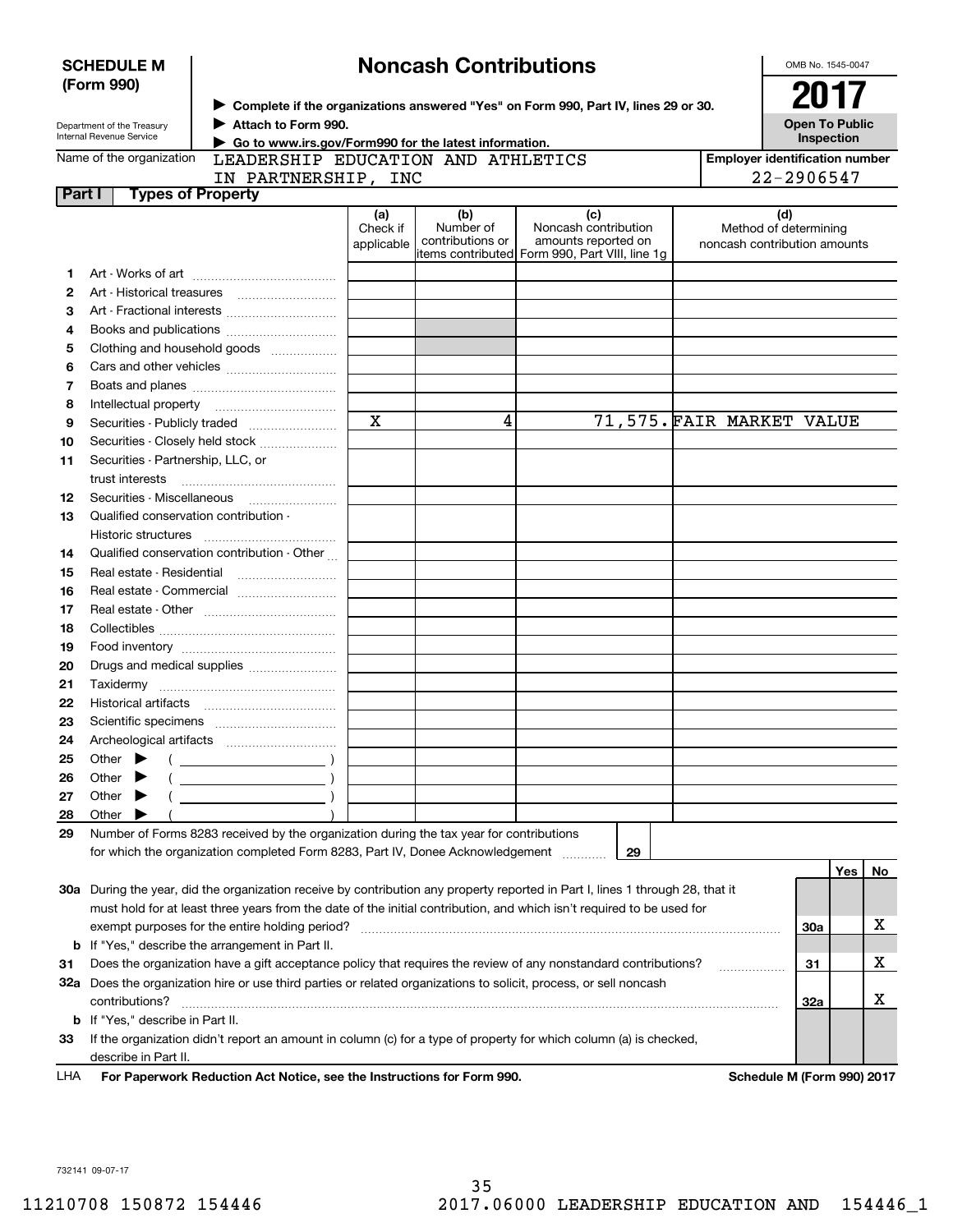|                 |                                                            | LEADERSHIP EDUCATION AND ATHLETICS                                                                                                                                                                                                                                               |          |  |                            |        |
|-----------------|------------------------------------------------------------|----------------------------------------------------------------------------------------------------------------------------------------------------------------------------------------------------------------------------------------------------------------------------------|----------|--|----------------------------|--------|
|                 | Schedule M (Form 990) 2017<br><b>Part II</b>   Supplementa | IN PARTNERSHIP, INC                                                                                                                                                                                                                                                              |          |  | 22-2906547                 | Page 2 |
|                 |                                                            | <b>Supplemental Information.</b> Provide the information required by Part I, lines 30b, 32b, and 33, and whether the organization is reporting in Part I, column (b), the number of contributions, the number of items received, or<br>this part for any additional information. |          |  |                            |        |
|                 |                                                            |                                                                                                                                                                                                                                                                                  |          |  |                            |        |
|                 |                                                            |                                                                                                                                                                                                                                                                                  |          |  |                            |        |
|                 |                                                            |                                                                                                                                                                                                                                                                                  |          |  |                            |        |
|                 |                                                            |                                                                                                                                                                                                                                                                                  |          |  |                            |        |
|                 |                                                            |                                                                                                                                                                                                                                                                                  |          |  |                            |        |
|                 |                                                            |                                                                                                                                                                                                                                                                                  |          |  |                            |        |
|                 |                                                            |                                                                                                                                                                                                                                                                                  |          |  |                            |        |
|                 |                                                            |                                                                                                                                                                                                                                                                                  |          |  |                            |        |
|                 |                                                            |                                                                                                                                                                                                                                                                                  |          |  |                            |        |
|                 |                                                            |                                                                                                                                                                                                                                                                                  |          |  |                            |        |
|                 |                                                            |                                                                                                                                                                                                                                                                                  |          |  |                            |        |
|                 |                                                            |                                                                                                                                                                                                                                                                                  |          |  |                            |        |
|                 |                                                            |                                                                                                                                                                                                                                                                                  |          |  |                            |        |
|                 |                                                            |                                                                                                                                                                                                                                                                                  |          |  |                            |        |
|                 |                                                            |                                                                                                                                                                                                                                                                                  |          |  |                            |        |
|                 |                                                            |                                                                                                                                                                                                                                                                                  |          |  |                            |        |
|                 |                                                            |                                                                                                                                                                                                                                                                                  |          |  |                            |        |
|                 |                                                            |                                                                                                                                                                                                                                                                                  |          |  |                            |        |
|                 |                                                            |                                                                                                                                                                                                                                                                                  |          |  |                            |        |
|                 |                                                            |                                                                                                                                                                                                                                                                                  |          |  |                            |        |
|                 |                                                            |                                                                                                                                                                                                                                                                                  |          |  |                            |        |
|                 |                                                            |                                                                                                                                                                                                                                                                                  |          |  |                            |        |
|                 |                                                            |                                                                                                                                                                                                                                                                                  |          |  |                            |        |
|                 |                                                            |                                                                                                                                                                                                                                                                                  |          |  |                            |        |
|                 |                                                            |                                                                                                                                                                                                                                                                                  |          |  |                            |        |
|                 |                                                            |                                                                                                                                                                                                                                                                                  |          |  |                            |        |
|                 |                                                            |                                                                                                                                                                                                                                                                                  |          |  |                            |        |
|                 |                                                            |                                                                                                                                                                                                                                                                                  |          |  |                            |        |
|                 |                                                            |                                                                                                                                                                                                                                                                                  |          |  |                            |        |
|                 |                                                            |                                                                                                                                                                                                                                                                                  |          |  |                            |        |
|                 |                                                            |                                                                                                                                                                                                                                                                                  |          |  |                            |        |
|                 |                                                            |                                                                                                                                                                                                                                                                                  |          |  |                            |        |
| 732142 09-07-17 |                                                            |                                                                                                                                                                                                                                                                                  |          |  | Schedule M (Form 990) 2017 |        |
|                 |                                                            |                                                                                                                                                                                                                                                                                  | $\Omega$ |  |                            |        |

36 36 11210708 150872 154446 2017.06000 LEADERSHIP EDUCATION AND 154446\_1 11210708 150872 154446 2017.06000 LEADERSHIP EDUCATION AND 154446\_1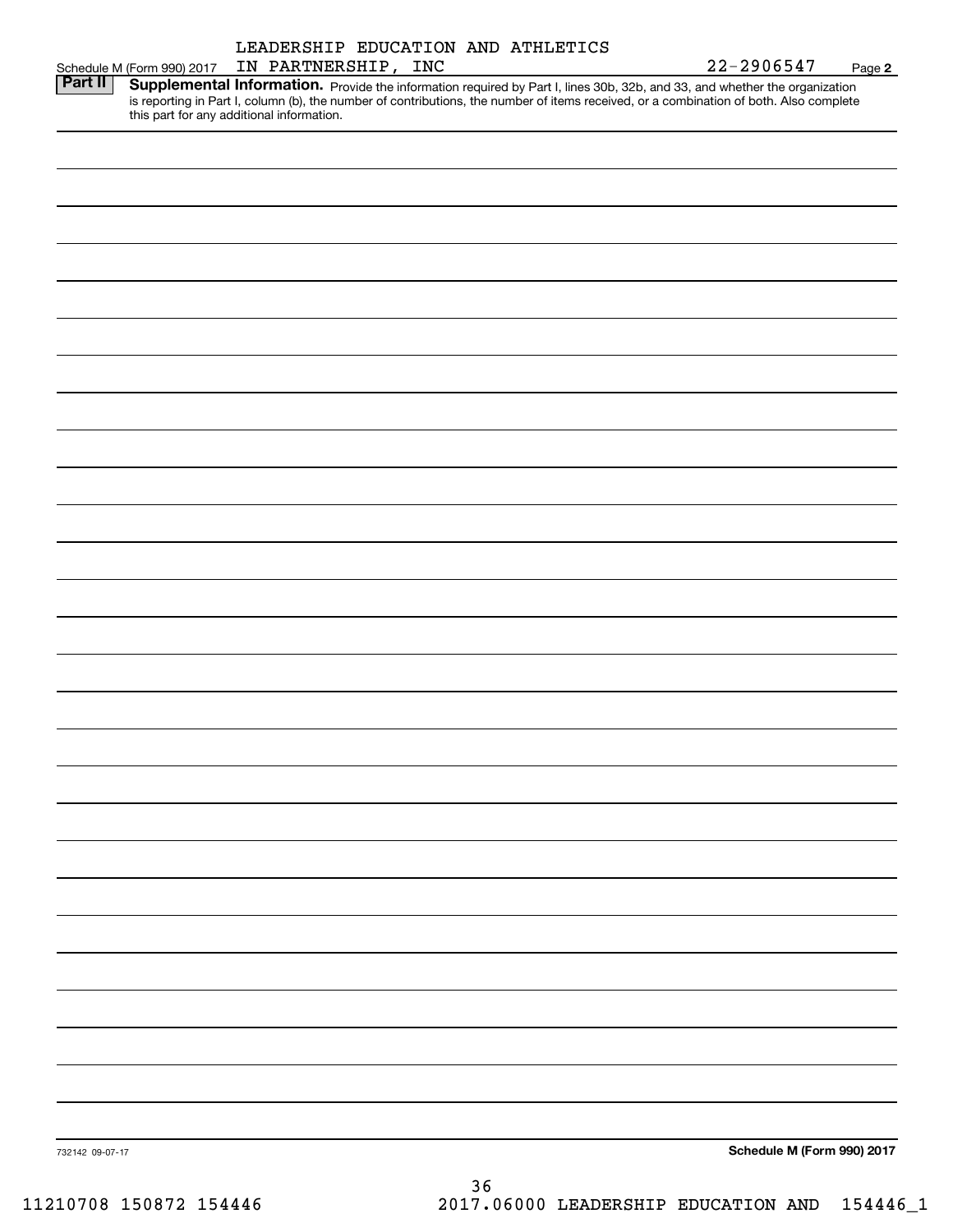**(Form 990 or 990-EZ)**

Department of the Treasi<br>Internal Revenue Service Department of the Treasury Name of the organization

**SCHEDULE O Supplemental Information to Form 990 or 990-EZ SCHEDULE O Supplemental Information to Form 990 or 990-EZ (Form 990 or 990-EZ) Complete to provide information for responses to specific questions on Complete to provide information for responses to specific questions on Form 990 or 990-EZ or to provide any additional information. Form 990 or 990-EZ or to provide any additional information.** Department of the Treasury **and Personal Property of the Treasury <b>Attach to Form 990 or 990-EZ.** CONTRESSER THE PRINT OF THE PARTNER SHIP PRINT OF THE PARTNER SHIP PRINT OF THE PARTNER SHIP Attach to Form 990 or 990-EZ.<br>Go to www.irs.gov/Form990 for the latest information. Name of the organization **LEADERSHIP EDUCATION AND ATHLETICS Inployer identification number** 



IN PARTNERSHIP, INC 22-2906547 IN PARTNERSHIP, INC 22-2906547

FORM 990, PART I, LINE 1, DESCRIPTION OF ORGANIZATION MISSION: FORM 990, PART I, LINE 1, DESCRIPTION OF ORGANIZATION MISSION:

AND HIGH SCHOOL COUNSELORS TO RUN YEAR-ROUND PROGRAMS. AND HIGH SCHOOL COUNSELORS TO RUN YEAR-ROUND PROGRAMS.

FORM 990, PART III, LINE 1, DESCRIPTION OF ORGANIZATION MISSION: FORM 990, PART III, LINE 1, DESCRIPTION OF ORGANIZATION MISSION:

POTENTIAL. POTENTIAL.

FORM 990, PART III, LINE 4A, PROGRAM SERVICE ACCOMPLISHMENTS: FORM 990, PART III, LINE 4A, PROGRAM SERVICE ACCOMPLISHMENTS:

COUNSELORS, CHILDREN RECEIVE HOMEWORK HELP AS WELL AS INSTRUCTION COUNSELORS, CHILDREN RECEIVE HOMEWORK HELP AS WELL AS INSTRUCTION

THROUGH A LITERACY-BASED CURRICULUM. IN ADDITION, THE CHILDREN THROUGH A LITERACY-BASED CURRICULUM. IN ADDITION, THE CHILDREN

PARTICIPATE IN A VARIETY OF ENRICHMENT "RESOURCES" SUCH AS SWIMMING, PARTICIPATE IN A VARIETY OF ENRICHMENT "RESOURCES" SUCH AS SWIMMING,

COMPUTER EDUCATION AND CODING, HEALTHY COOKING, DANCE, TENNIS, COMPUTER EDUCATION AND CODING, HEALTHY COOKING, DANCE, TENNIS,

GARDENING, PAINTING AND CHESS. GARDENING, PAINTING AND CHESS.

FORM 990, PART VI , SECTION A, LINE 2 : FORM 990, PART VI, SECTION A, LINE 2:

JEROME HARRIS MEYER AND ROSLYN MEYER ARE MARRIED JEROME HARRIS MEYER AND ROSLYN MEYER ARE MARRIED

FORM 990, PART VI , SECTION B, LINE 11B: FORM 990, PART VI, SECTION B, LINE 11B:

THE 990 IS DRAFTED BY THE ACCOUNTANTS AND SENT TO THE EXECUTIVE DIRECTOR THE 990 IS DRAFTED BY THE ACCOUNTANTS AND SENT TO THE EXECUTIVE DIRECTOR

AND FINANCE DIRECTOR FOR REVIEW. AFTER MANAGEMENT HAS COMPLETED THEIR AND FINANCE DIRECTOR FOR REVIEW. AFTER MANAGEMENT HAS COMPLETED THEIR

REVIEW, A DRAFT IS SENT TO THE FINANCE COMMITTEE OF THE BOARD FOR REVIEW REVIEW, A DRAFT IS SENT TO THE FINANCE COMMITTEE OF THE BOARD FOR REVIEW

AND APPROVAL AND THEN PROVIDED TO THE FULL BOARD OF DIRECTORS. AND APPROVAL AND THEN PROVIDED TO THE FULL BOARD OF DIRECTORS.

FORM 990, PART VI , SECTION B, LINE 12C: FORM 990, PART VI, SECTION B, LINE 12C:

AT THE ANNUAL BOARD MEETING, BOARD MEMBERS MUST LIST ANY RELATED PARTY AT THE ANNUAL BOARD MEETING, BOARD MEMBERS MUST LIST ANY RELATED PARTY

ACTIVITY WITH THE ORGANIZATION AND SIGN THAT IT IS COMPLETE AND ACCURATE. ACTIVITY WITH THE ORGANIZATION AND SIGN THAT IT IS COMPLETE AND ACCURATE.

LHA For Paperwork Reduction Act Notice, see the Instructions for Form 990 or 990-EZ. Schedule O (Form 990 or 990-EZ) (2017) 732211 09-07-17 732211 09-07-17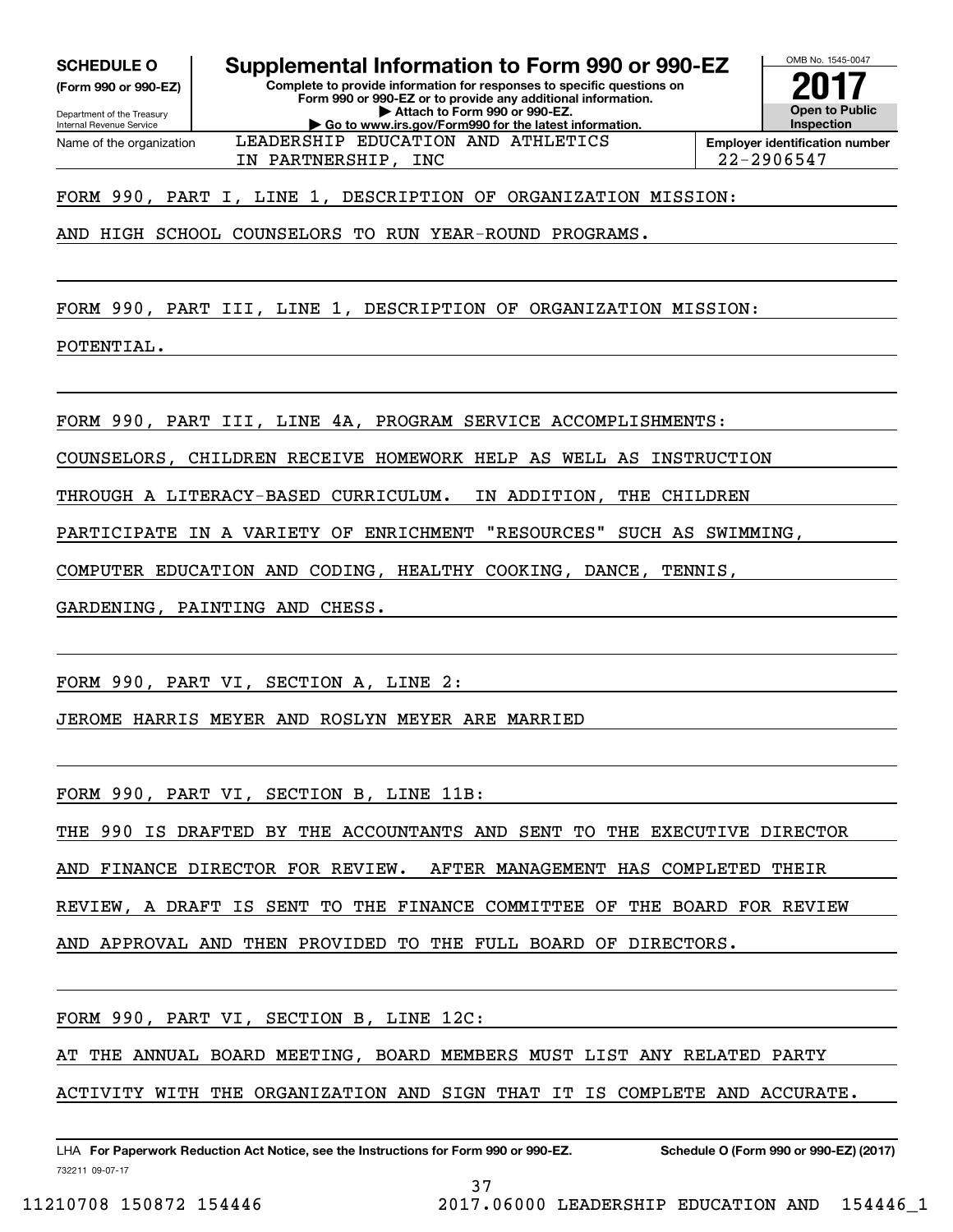| Schedule O (Form 990 or 990-EZ) (2017)<br>Page 2                                   |  |                                                     |  |  |  |  |  |  |
|------------------------------------------------------------------------------------|--|-----------------------------------------------------|--|--|--|--|--|--|
| Name of the organization LEADERSHIP EDUCATION AND ATHLETICS<br>IN PARTNERSHIP, INC |  | <b>Employer identification number</b><br>22-2906547 |  |  |  |  |  |  |
| FORM 990, PART VI, SECTION B, LINE 15A:                                            |  |                                                     |  |  |  |  |  |  |
| THE EXECUTIVE COMMITTEE USES MARKET DATA FROM SIMILAR NOT FOR PROFIT               |  |                                                     |  |  |  |  |  |  |

ORGANIZATIONS TO EVALUATE THE COMPENSATION FOR THE EXECUTIVE DIRECTOR. THE ORGANIZATIONS TO EVALUATE THE COMPENSATION FOR THE EXECUTIVE DIRECTOR. THE

COMPENSATION OF THE DIRECTOR OF FINANCE IS DETERMINED BY THE EXECUTIVE COMPENSATION OF THE DIRECTOR OF FINANCE IS DETERMINED BY THE EXECUTIVE

DIRECTOR. DIRECTOR.

FORM 990, PART VI , SECTION C, LINE 19 : FORM 990, PART VI, SECTION C, LINE 19:

THE ORGANIZATION MAKES THE INFORMATION AVAILABLE UPON A VALID BUSINESS THE ORGANIZATION MAKES THE INFORMATION AVAILABLE UPON A VALID BUSINESS

REQUEST. REQUEST.

732212 09-07-17 **Schedule O (Form 990 or 990-EZ) (2017) Schedule O (Form 990 or 990-EZ) (2017)**

732212 09-07-17